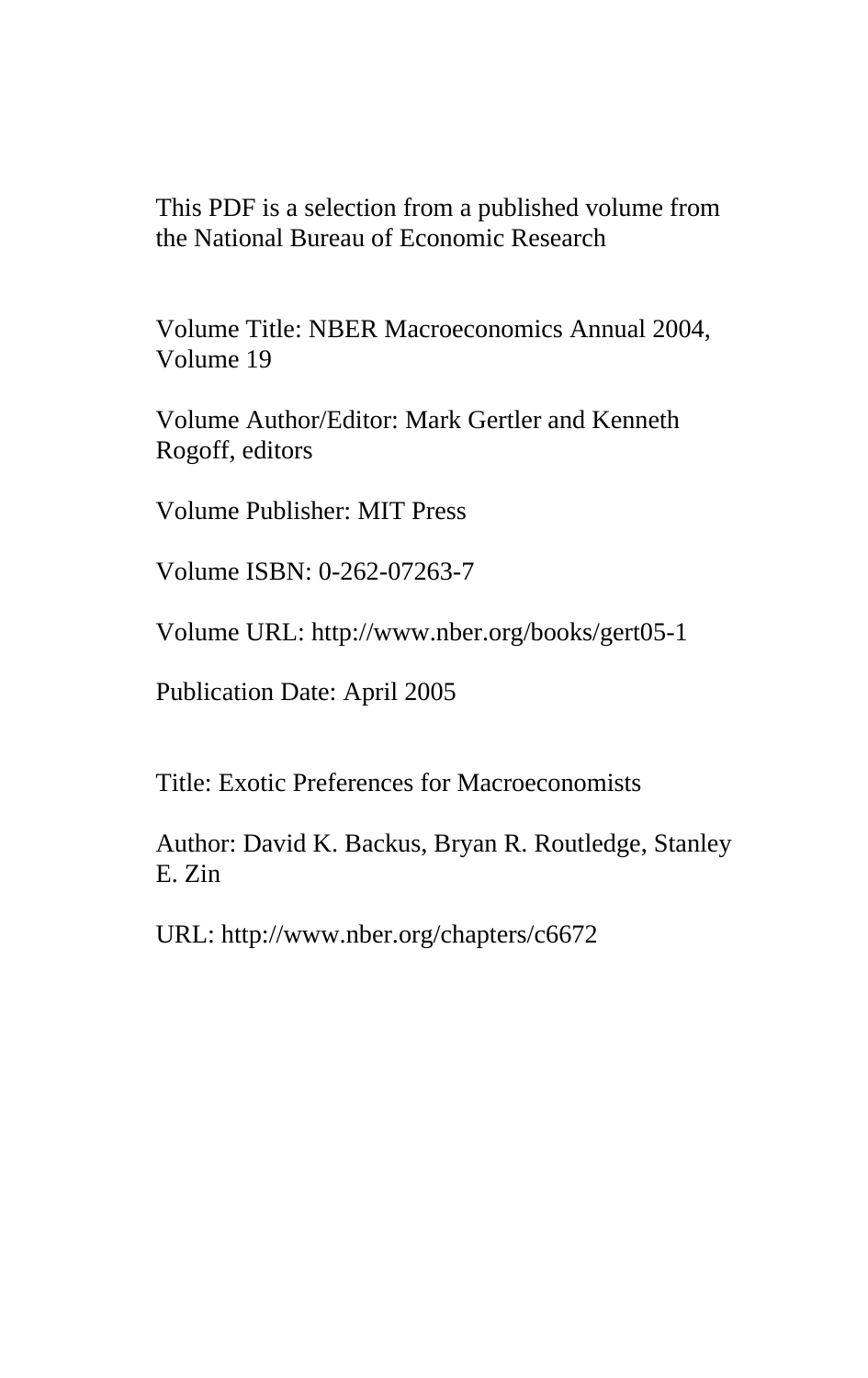# **Exotic Preferences for Macroeconomists**

David K. Backus, Bryan R. Routledge, and Stanley E. Zin New York University and NBER; Carnegie Mellon University; and Carnegie Mellon University and NBER

#### **1. Introduction**

Applied economists (including ourselves) are generally content to study theoretical agents whose preferences are additive over time and across states of nature. One version goes like this: Time is discrete, with dates  $t = 0, 1, 2, \ldots$ . At each  $t > 0$ , an event  $z_t$  is drawn from a finite set  $\mathscr{Z}$ , following an initial event  $z_0$ . The *t*-period history of events is denoted by  $z^t = (z_0, z_1, \ldots, z_t)$  and the set of possible *t*-histories by  $\mathscr{Z}^t$ . The evolution of events and histories is conveniently illustrated by an event tree, as in Figure 1, with each branch representing an event and each node a history or state. Environments like this, involving time and uncertainty, are the foundation of most of modern macroeconomics and finance. A typical agent in such a setting has preferences over payoffs  $c(z^t)$  for each possible history. A general set of preferences might be represented by a utility function  $U({c(z^t)})$ . More common, however, is to impose the additive expected utility structure

$$
U(\{c(z^t)\}) = \sum_{t=0}^{\infty} \beta^t \sum_{z^t \in \mathcal{Z}^t} p(z^t)u[c(z^t)] = E_0 \sum_{t=0}^{\infty} \beta^t u(c_t),
$$
 (1)

where  $0 < \beta < 1$ ,  $p(z^t)$  is the probability of history  $z^t$ , and *u* is a period/state utility function. These preferences are remarkably parsimonious: behavior over time and across states depends solely on the discount factor  $\beta$ , the probabilities  $p$ , and the function  $u$ .

Although equation (1) remains the norm throughout economics, there has been extraordinary theoretical progress over the last fifty years (and particularly the last twenty-five) in developing alternatives. Some of these alternatives were developed to account for the anomalous predictions of expected utility in experimental work. Others arose from advances in the pure theory of intertemporal choice. Whatever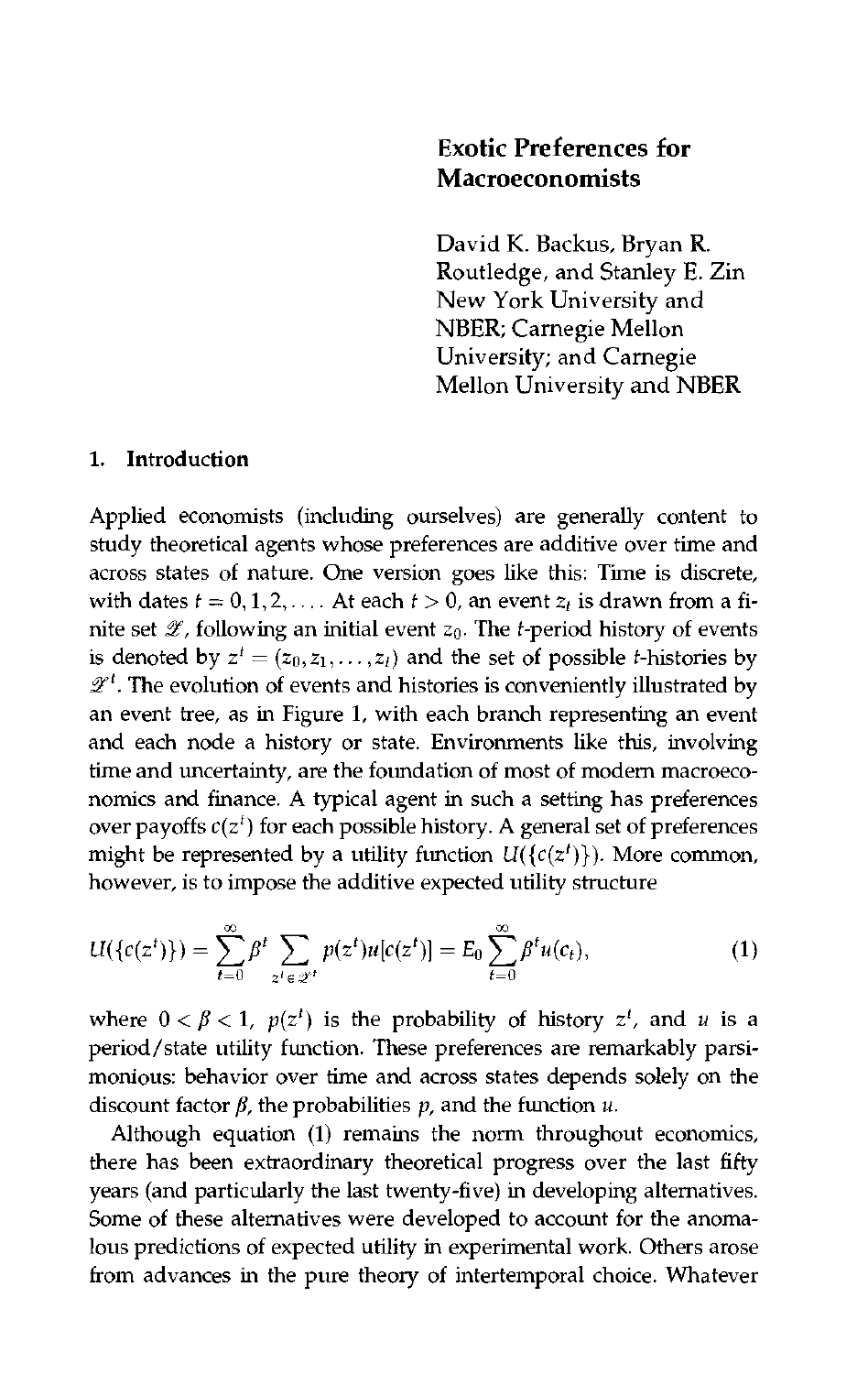

#### **Figure 1**

A representative event tree. This event tree illustrates how uncertainty might evolve through time. Time moves from left to right, starting at date  $t = 0$ . At each date  $t$ , an event  $z_t$  occurs. In this example,  $z_t$  is drawn from the two-element set  $\mathscr{Z} = \{1,2\}$ . Each node is marked by a box and can be identified from the path of events that leads to it, which we refer to as a history and denote by  $z^t \equiv (z_0, z_1, \ldots, z_t)$ , starting with an arbitrary initial node  $z_0$ . Thus the upper right node follows two up branches,  $z_1 = 1$  and  $z_2 = 1$ , and is denoted  $z^2 = (z_0, 1, 1)$ . The set  $\mathscr{Z}^2$  of all possible 2-period histories is therefore  $\{(z_0,1,1), (z_0,1,2), (z_0,2,1), (z_0,2,2)\}\$ , illustrated by the far right "column" of nodes.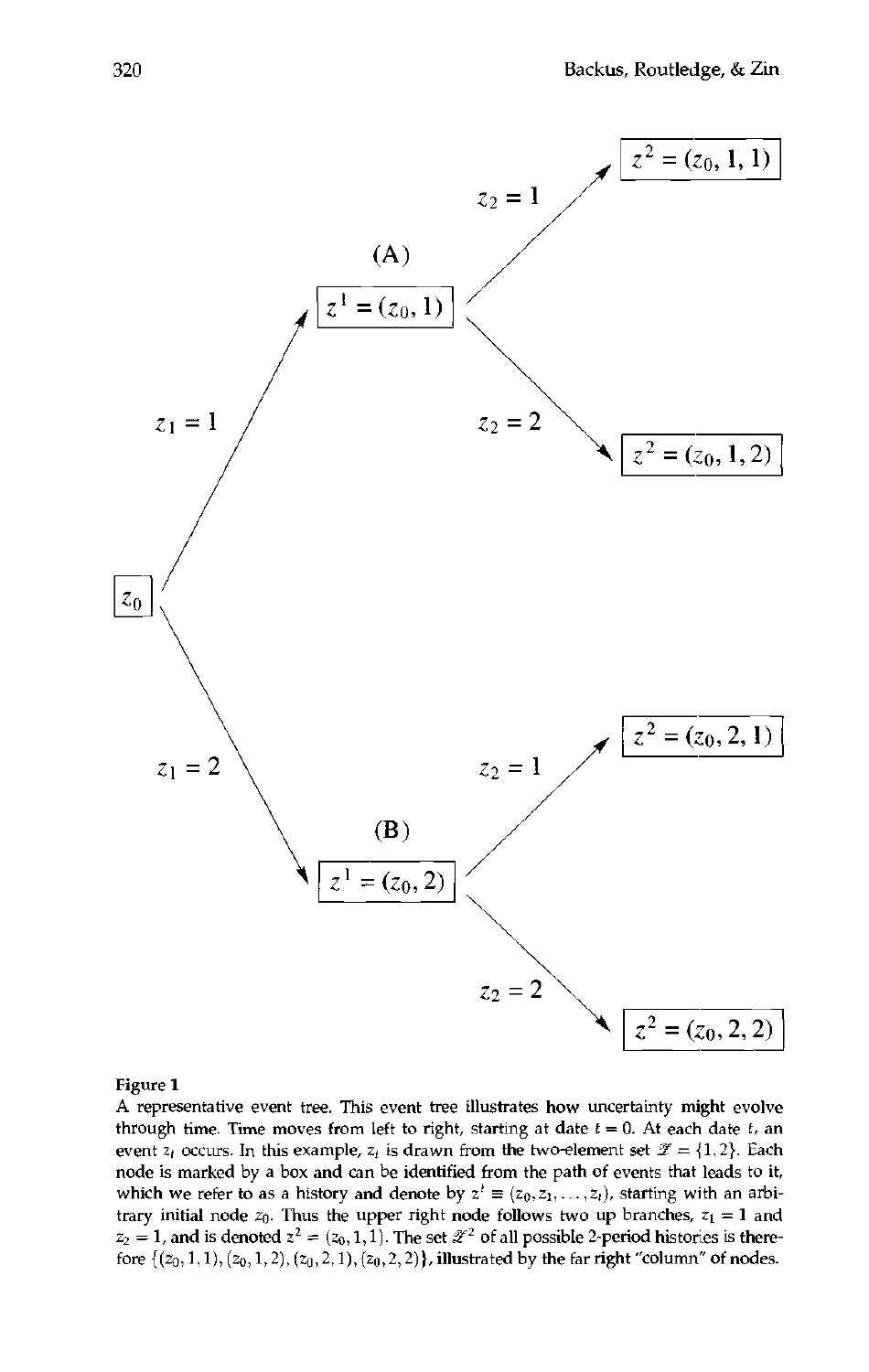their origin, they offer greater flexibility along several dimensions, often with only a modest increase in analytical difficulty.

What follows is a user's guide, intended to serve as an introduction and instruction manual for economists studying problems in which the structure of preferences may play an important role. Our goal is to describe exotic preferences to mainstream economists: preferences over time, preferences across states or histories, and (especially) combinations of the two. We take an overtly practical approach, downplaying or ignoring altogether the many technical issues that arise in specifying preferences in dynamic stochastic settings, including their axiomatic foundations. (References are provided in the appendix for those who are interested.) We generally assume without comment that preferences can be represented by increasing, (weakly) concave functions, with enough smoothness and boundary conditions to generate interior solutions to optimizations. We focus instead on applications, using tractable functional forms to revisit some classic problems: consumption and saving, portfolio choice, asset pricing, and Pareto optimal allocations. In most cases, we use utility functions that are homogeneous of degree 1 (hence invariant to scale) with constant elasticities (think power utility). These functions are the workhorses of macroeconomics and finance, so little is lost by restricting ourselves in this way.

You might well ask: Why bother? Indeed, we will not be surprised if most economists continue to use (1) most of the time. Exotic preferences, however, have a number of potential advantages that we believe will lead to much wider application than we've seen to date. One is more flexible functional forms for approximating features of data—the equity premium, for example. Another is the ability to ask questions that have no counterpart in the additive model. How should we make decisions if we don't know the probability model that generates the data? Can preferences be dynamically inconsistent? If they are, how do we make decisions? What is the appropriate welfare criterion? Can we think of some choices as tempting us away from better ones? Each of these advantages raises further questions: Are exotic preferences observationally equivalent to additive preferences? If not, how do we identify their parameters? Are they an excuse for free parameters? Do we even care whether behavior is derived from preferences?

These questions run through a series of nonadditive preference models. In Section 2, we discuss time preference in a deterministic setting, comparing Koopmans's time aggregator to the traditional timeadditive structure. In Section 3, we describe alternatives to expected utility in a static setting, using a certainty-equivalent function to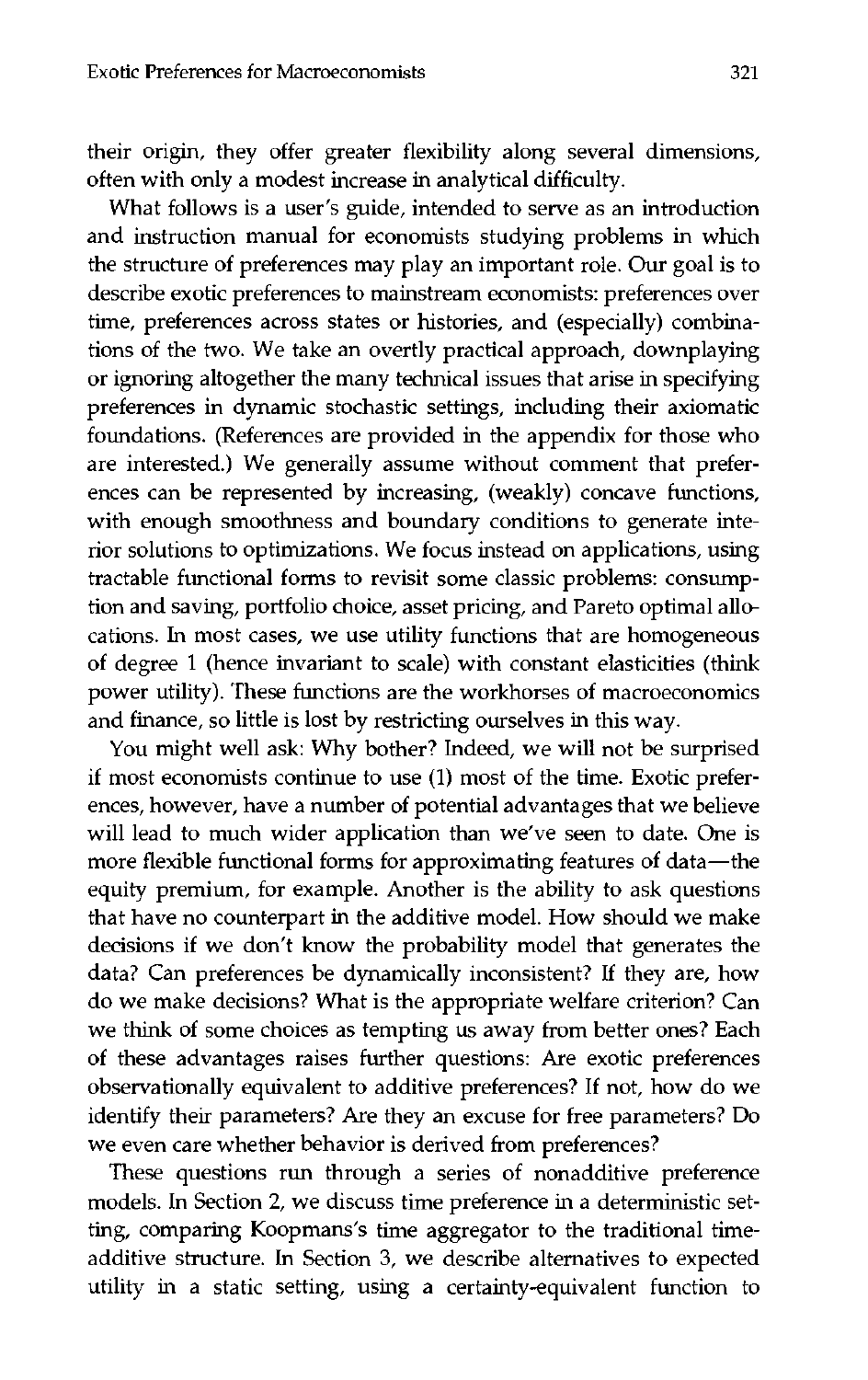summarize preference toward risk. We argue that the Chew-Dekel class extends expected utility in useful directions without sacrificing analytical and empirical convenience. In Section 4, we put time and risk preference together in a Kreps-Porteus aggregator, which leads to a useful separation between time and risk preference. Dynamic extensions of Chew-Dekel preferences follow the well-worn path of Epstein and Zin. In Section 5, we consider risk-sensitive and robust control, whose application to economics is associated with the work of Hansen and Sargent. Section 6 is devoted to ambiguity, in which agents face uncertainty over probabilities as well as states. We describe Gilboa and Schmeidler's max-min utility for static settings and Epstein and Schneider's recursive extension to dynamic settings. In Section 7, we turn to hyperbolic discounting and provide an interpretation based on Gul and Pesendorfer's temptation preferences. The final section is devoted to a broader discussion of the role and value of exotic preferences in economics.

A word on notation and terminology: We typically denote parameters by Greek letters and functions and variables by Latin letters. We denote derivatives with subscripts; thus, *V2* refers to the derivative of *V* with respect to its second argument. In a stationary dynamic programming problem,  $J$  is a value function and a prime  $(')$  distinguishes a future value from a current value. The abbreviation *iid* means "independent and identically distributed," and  $NID(x, y)$  means "normally and independently distributed with mean *x* and variance *y."*

#### **2. Time**

Time preference is a natural starting point for macroeconomists since so much of our subject is concerned with dynamics. Suppose there is no risk and (for this paragraph only) *c<sup>t</sup>* is one-dimensional. Preferences might then be characterized by a general utility function  $U({c<sub>t</sub>})$ . A common measure of time preference in this setting is the marginal rate of substitution between consumption at two consecutive dates  $(c_t$  and  $c_{t+1}$ , say) along a constant consumption path ( $c_t = c$  for all t). If the marginal rate of substitution is

$$
MRS_{t,t+1} = \frac{\partial U/\partial c_{t+1}}{\partial U/\partial c_t},
$$

then time preference is captured by the discount factor

$$
\beta(c) \equiv \text{MRS}_{t,t+1}(c).
$$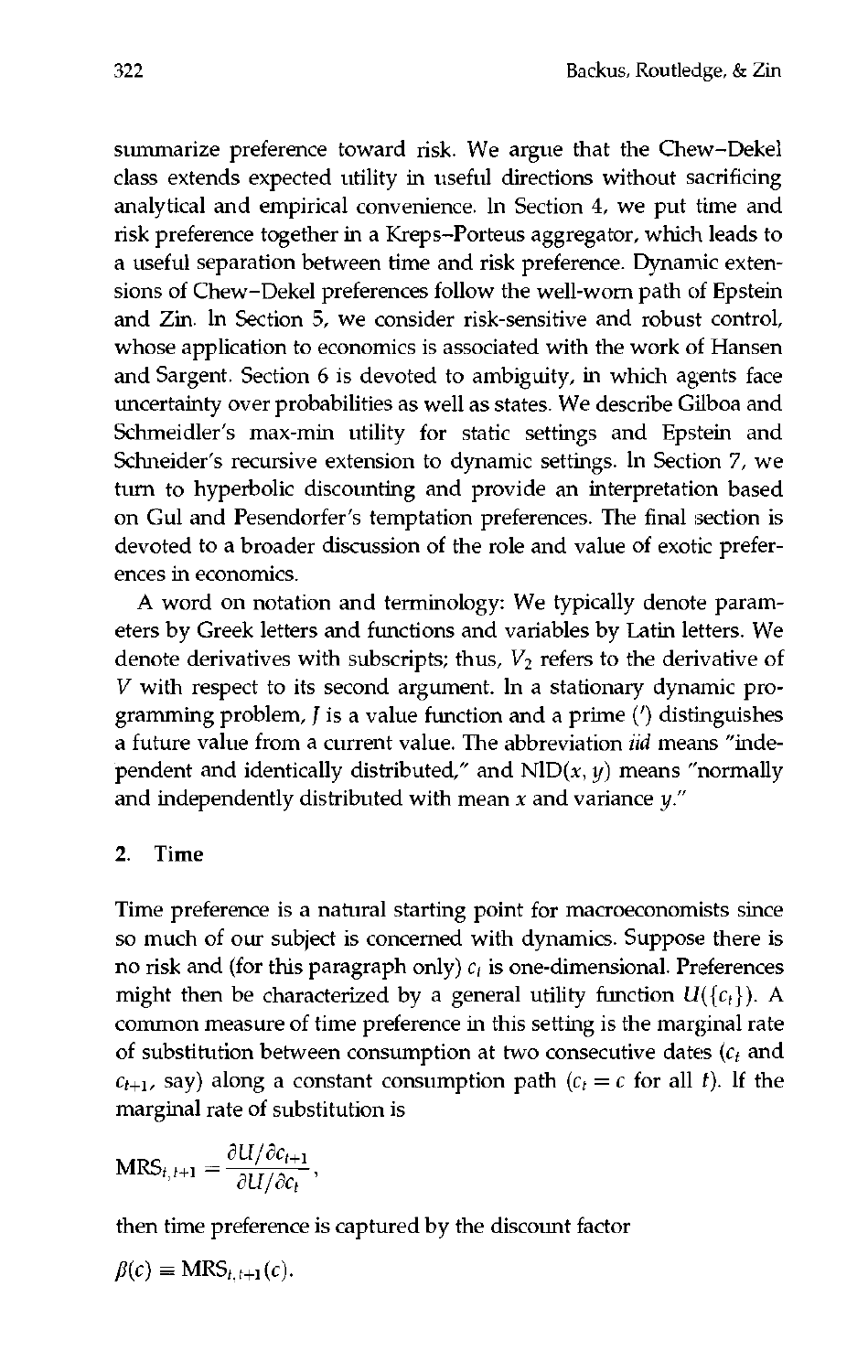(Picture the slope,  $-\frac{1}{\beta}$ , of an indifference curve along the 45-degree line.) If  $\beta(c)$  is less than 1, the agent is said to be impatient: she requires more than one unit of consumption at  $t + 1$  to induce her to give up one unit at *t.* For the traditional time-additive utility function,

$$
U({ct}) = \sum_{t=0}^{\infty} \beta^t u(c_t),
$$
\n(2)

 $\beta(c) = \beta < 1$  regardless of the value of *c*, so impatience is built in and constant. The rest of this section is concerned with preferences in which the discount factor can vary with the level of consumption.

## *2.1 Koopmans's Time Aggregator*

Koopmans (1960) derives a class of stationary recursive preferences by imposing conditions on a general utility function *U* for a multidimensional consumption vector *c.* Our approach and terminology follow Johnsen and Donaldson (1985). Preferences at all dates come from the same date-zero utility function *U.* As a result, they are dynamically consistent by construction: preferences over consumption streams starting at any future date *t* are consistent with *U.* Following Koopmans, let  $t_i c \equiv (c_t, c_{t+1}, \ldots)$  be an infinite consumption sequence starting at *t.* Then we might write utility from date *t —* 0 on as

 $U({}_{0}c) = U(c_{0}, {}_{1}c).$ 

Koopmans's first condition is *history-independence:* preferences over sequences  $t$ <sup>c</sup> do not depend on consumption at dates prior to *t*. Without this condition, an agent making sequential decisions would need to keep track of the history of consumption choices to be able to make future choices consistent with *U.* The marginal rate of substitution between consumption at two arbitrary dates could depend, in general, on consumption at all dates past, present, and future. Historyindependence rules out dependence on the past. With it, the utility function can be expressed in the form

$$
U({}_0c)=V[c_0,U_1({}_1c)]
$$

for some *time aggregator V.* As a result, choices over *\C* do not depend on  $c_0$ . (Note, for example, that marginal rates of substitution between elements of  $\overline{C}$  do not depend on  $C_0$ .) Koopmans's second condition is *future independence:* preferences over *c<sup>t</sup>* do not depend on *t+\C.* (In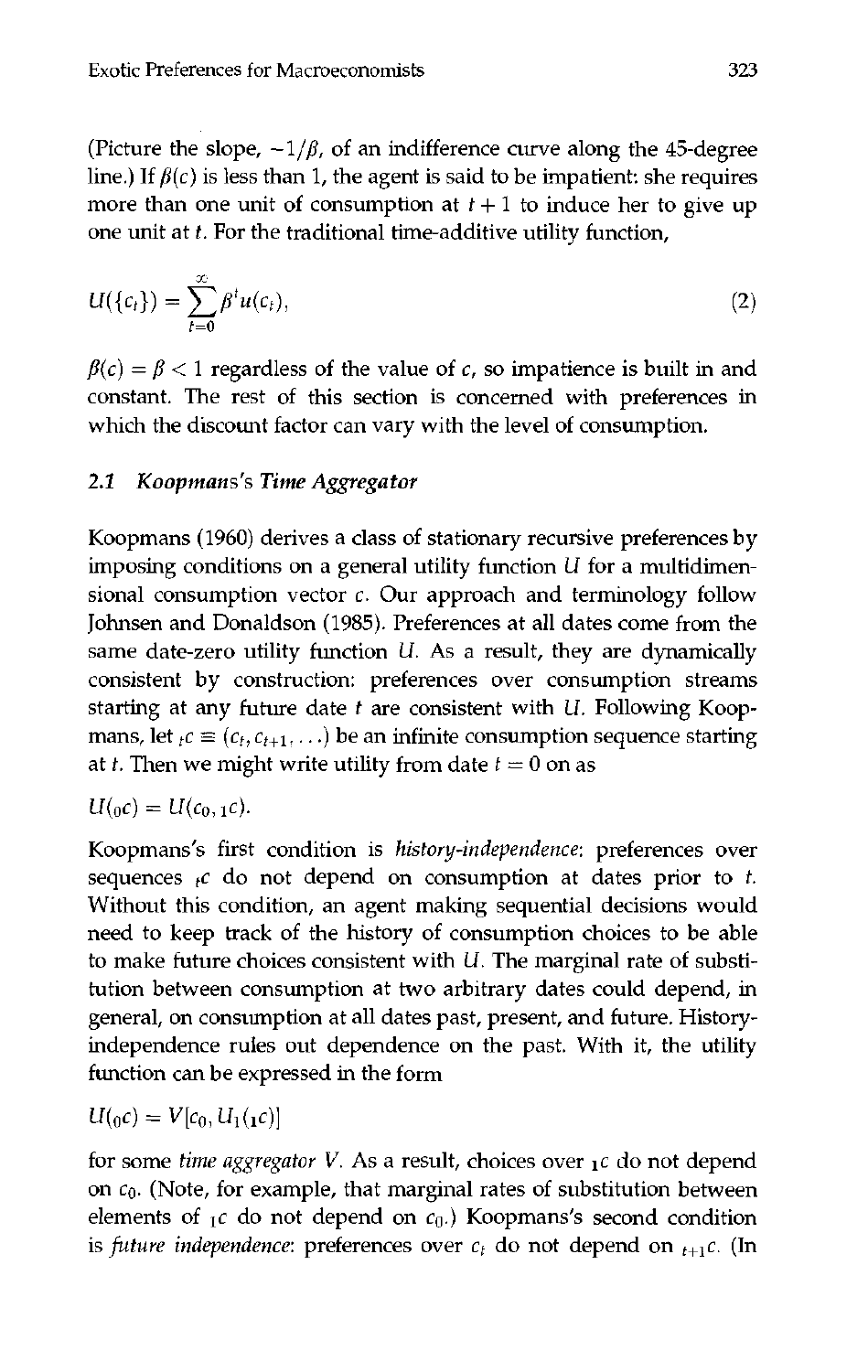Koopmans's terminology, the first and second conditions together imply that preferences over the present  $(c_t)$  and future  $(i_{t+1}c)$  are *independent.)* This is trivially true if *c<sup>t</sup>* is a scalar, but a restriction on preferences otherwise. The two conditions together imply that utility can be written

$$
U(0c) = V[u(c_0), U_1(1c)]
$$

for some functions *V* and u, which defines *u* as a composite commodity for consumption at a specific date. Koopmans's third condition is that preferences are stationary (the same at all dates). The three conditions together imply that utility can be written in the stationary recursive form

$$
U(\mathfrak{c}) = V[u(\mathfrak{c}_{t}), U(\mathfrak{c}_{t+1}\mathfrak{c})]
$$
\n
$$
(3)
$$

for all dates *t.* This is a generalization of the traditional utility function (2), where (evidently)  $V(u, U) = u + \beta U$  or the equivalent. As in traditional utility theory, preferences are unchanged when we apply a monotonic transformation to U: if  $\hat{U} = f(U)$  for f increasing, then we replace the aggregator *V* with  $\hat{V}(u, \hat{U}) = f(V[u, f^{-1}(\hat{U}))$ .

In the Koopmans class of preferences represented by equation (3), time preference is a property of the time aggregator *V.* Consider our measure of time preference for the composite commodity u. If  $U_t$  and  $u_t$  represent  $U(r)$  and  $u(c_t)$ , respectively, then

$$
U_t = V(u_t, U_{t+1}) = V[u_t, V(u_{t+1}, U_{t+2})].
$$

The marginal rate of substitution between  $u_t$  and  $u_{t+1}$  is therefore

$$
MRS_{t,t+1} = \frac{V_2(u_t, U_{t+1})V_1(u_{t+1}, U_{t+2})}{V_1(u_t, U_{t+1})}.
$$

*A* constant consumption path with period utility *u* is defined by  $U = V(u, U)$ , implying  $U = g(u) = V[u, g(u)]$  for some function g. (Koopmans calls *g* the *correspondence function.)* The discount factor is therefore  $\beta(u) = V_2[u, g(u)]$ . You might verify for yourself that  $V_2$  is invariant to increasing transformations of  $U$ .

In modern applications, we generally work in reverse order: we specify a period utility function *u* and a time aggregator *V* and use them to characterize the overall utility function  $U$ . Any  $U$  constructed this way defines preferences that are dynamically consistent, history independent, future independent, and stationary. In contrast to timeadditive preferences, discounting depends on the level of utility *u.*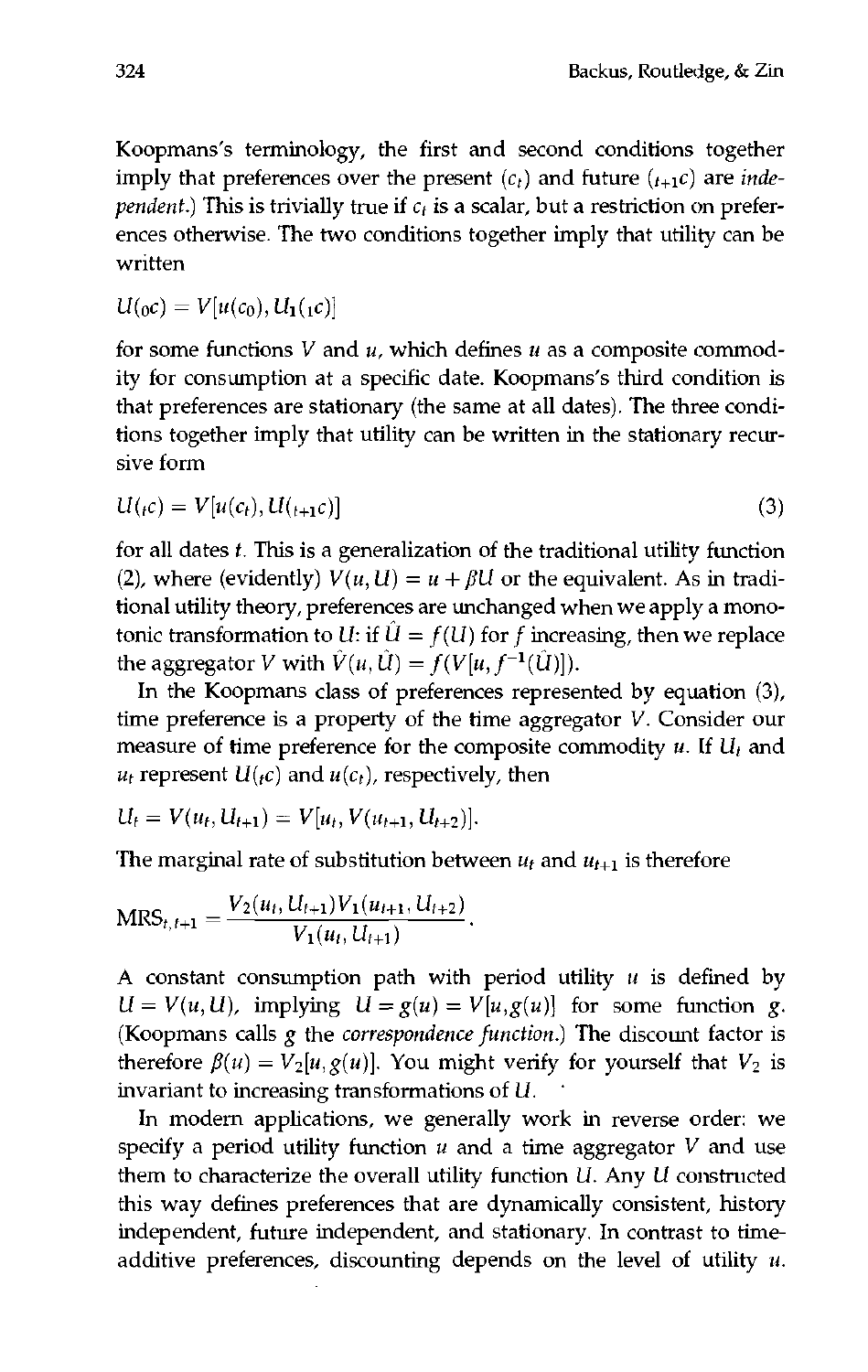To get a sense of how this works, consider the behavior of *V2.* If preferences are increasing in consumption, *u* must be increasing in *c* and *V* must be increasing in both arguments. If we consider sequences with constant consumption, *U* must be increasing in *u,* so that

$$
g_1(u) = V_1[u, g(u)] + V_2[u, g(u)]g_1(u) = \frac{V_1[u, g(u)]}{1 - V_2[u, g(u)]} > 0.
$$

Since  $V_1 > 0$ ,  $0 < V_2[u, g(u)] < 1$ , the discount factor is between zero and one and depends (in general) on *u.* Many economists impose an additional condition of *increasing marginal impatience*:  $V_2[u, g(u)]$  is decreasing in *u,* or

$$
V_{21}[u,g(u)] + V_{22}[u,g(u)]g_1(u)
$$
  
=  $V_{21}[u,g(u)] + V_{22}[u,g(u)] \frac{V_1[u,g(u)]}{1 - V_2[u,g(u)]} < 0.$ 

In applications, this condition is typically used to generate stability of steady states.

Two variants of Koopmans's structure have been widely used by macroeconomists. One was proposed by Uzawa (1968), who suggested a continuous-time version of

$$
V(u, U) = u + \beta(u)U.
$$

(In his model,  $\beta(u) = \exp[-\delta(u)]$ .) Since  $V_{21} = 0$ , increasing marginal impatience is simply  $\beta_1(u) < 0$  [or  $\delta_1(u) > 0$ ]. Another is used by Epstein and Hynes (1983), Lucas and Stokey (1984), and Shi (1994), who generalize Koopmans by omitting the future independence condition. The resulting aggregator is *V(c, U),* rather than *V(u, U),* which allows choice over *c* to depend on *U.* If *c* is a scalar, this is equivalent to (3) [set  $u(c) = c$ ], but otherwise need not be. An example is

$$
V(c, U) = u(c) + \beta(c)U,
$$

where there is no particular relationship between the functions *u* and  $\beta$ .

## *2.2 Examples*

*Example 1 (growth and fiscal policy)* In the traditional growth model, Koopmans preferences can change both the steady state and the shortrun dynamics. Suppose the period utility function is *u(c)* and the time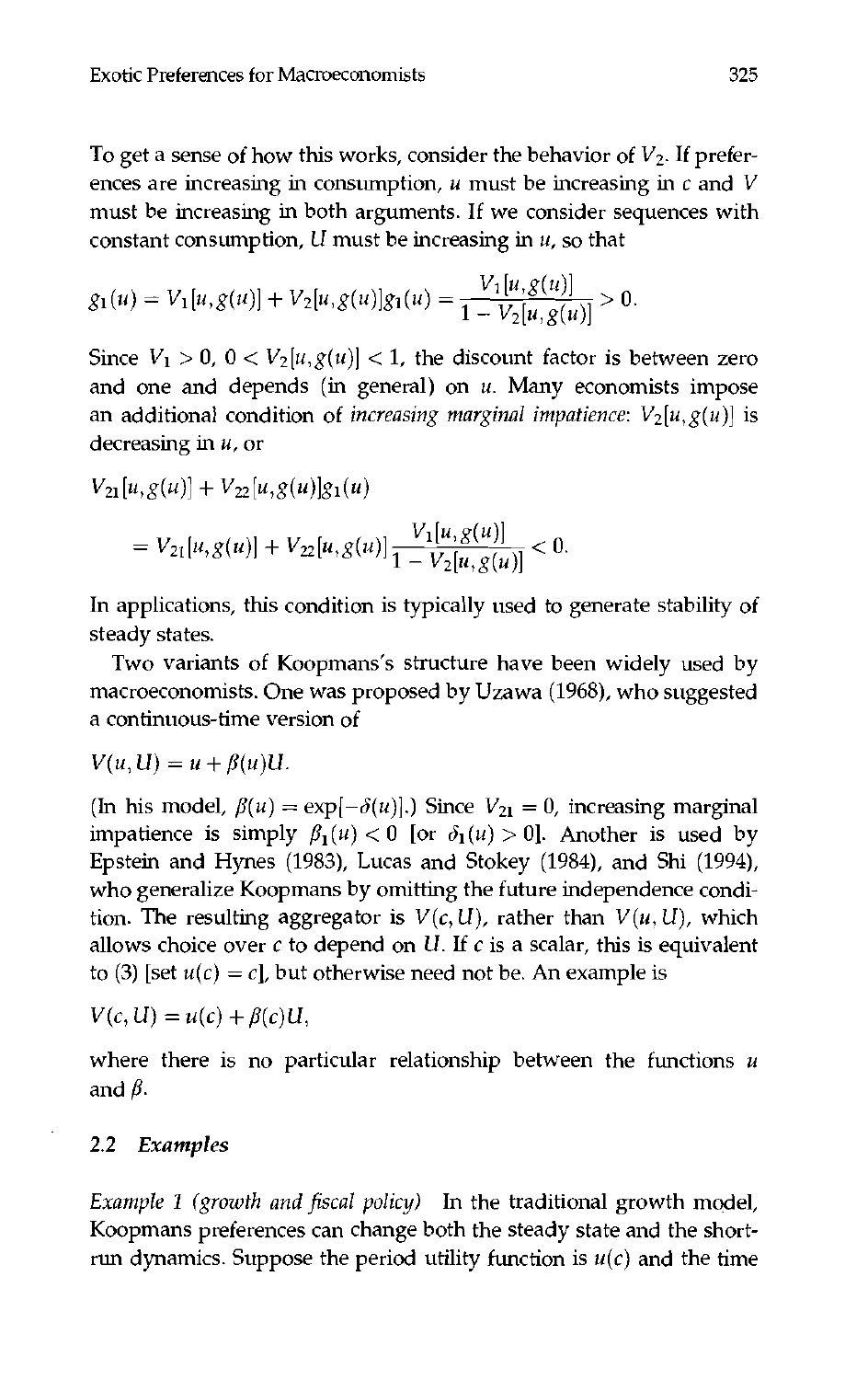aggregator is  $V(u, U') = u + \beta(u)U'$ , with *u* increasing and concave and  $\beta_1(u)$  < 0. Gross output *y* is produced with capital *k* using an increasing concave technology *f*. The resource constraint is  $y = f(k)$  =  $c + k' + g$ , where *c* is consumption, *k'* is tomorrow's capital stock, and *g* is government purchases (constant). The Bellman equation is

$$
J(k) = \max_{k'} u[f(k) - k' - g] + \beta(u[f(k) - k' - g])J(k').
$$

The first-order and envelope conditions are

$$
u_1(c)\{1+\beta_1[u(c)]J(k')\} = \beta[u(c)]J_1(k')
$$
  

$$
J_1(k) = u_1(c) f_1(k)\{1+\beta_1[u(c)]J(k')\},
$$

which together imply  $J_1(k) = \beta[u(c)]\{i(k')\}$ , In a steady state, 1 =  $\beta(u[f(k) - k - g]) f_1(k)$ .

One clear difference from the traditional model is the role of preferences in determining the steady state. With constant  $\beta$ , the steady-state capital stock solves  $\beta f_1(k) = 1$ ; *u* is irrelevant. With recursive preferences, the steady state solves  $\beta(u[f(k)-k-g])f_1(k) = 1$ , which depends on *u* through its impact on  $\beta$ . Consider the impact of an increase in *g.* With traditional preferences, the steady-state capital stock doesn't change, so any increase in *g* is balanced by an equal decrease in *c.* With recursive preferences and increasing marginal impatience, an increase in *g* reduces current utility and therefore raises the discount factor. The initial drop in *c* is therefore larger than in the traditional case. In the resulting steady state, the increase in *g* leads to an increase in *k* and a decline in *c* that is smaller than the increase in *g.* The magnitude of the decline depends on  $\beta_1$ , the sensitivity of the discount factor to current utility. [Adapted from Dolmas and Wynne (1998).]

*Example 2 (optimal allocations)* Time preference affects the optimal allocation of consumption among agents over time. Consider an economy with a constant aggregate endowment y of a single good, to be divided between two agents with Koopmans preferences, represented here by the aggregators *V* (the first agent) and *W* (the second). A Pareto optimal allocation is summarized by the Bellman equation:

 $J(w) = \max_{c,w'} V[y-c,J(w')]$ 

subject to

 $W(c, w') \geq w$ .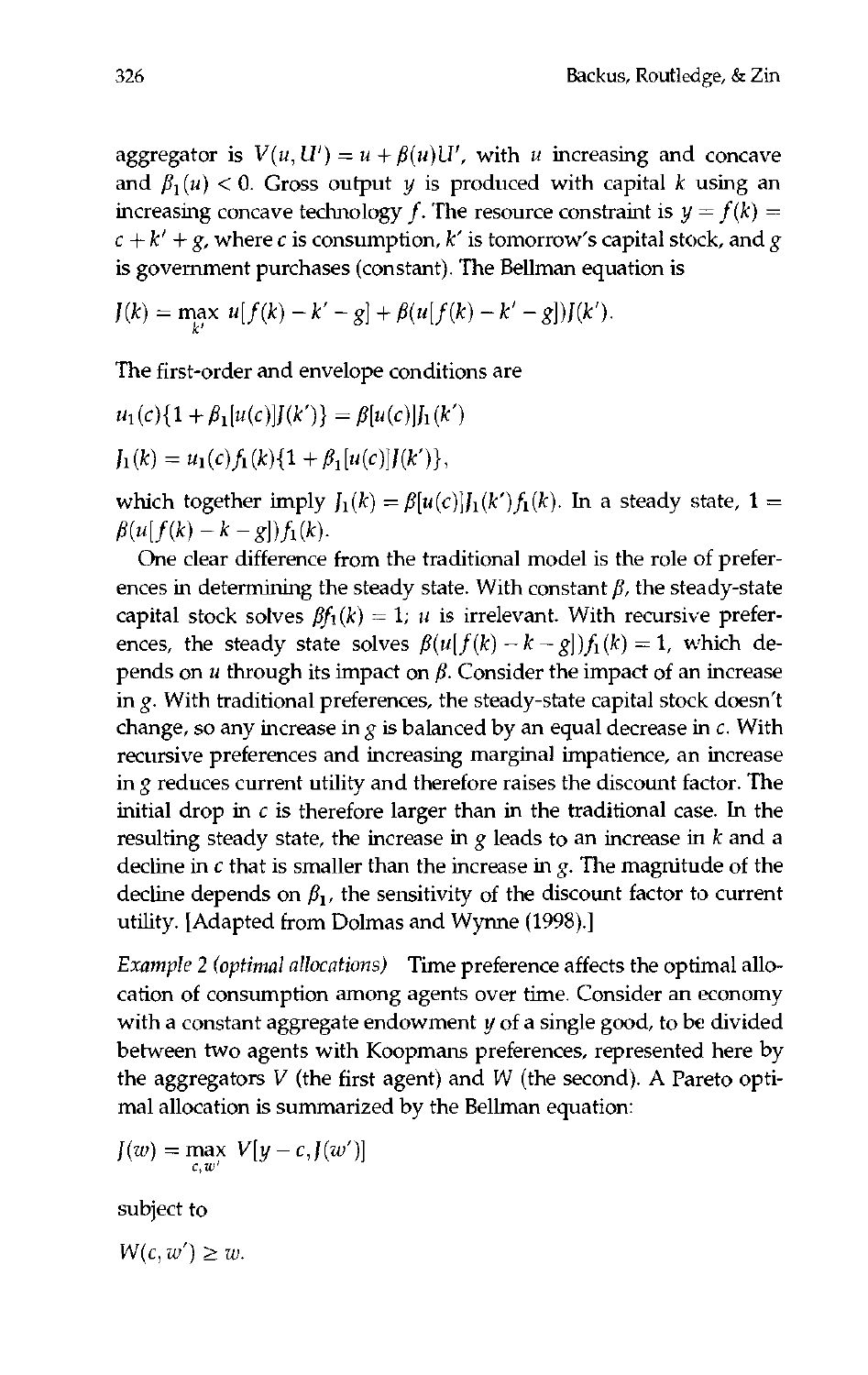Note that both consumption *c* and promised utility *w* pertain to the second agent. If  $\lambda$  is the Lagrange multiplier on the constraint, the first-order and envelope conditions are

$$
V_1[y - c, J(w')] = \lambda W_1(c, w')
$$
  
\n
$$
V_2[y - c, J(w')]J_1(w') + \lambda W_2(c, w') = 0
$$
  
\n
$$
J_1(w) = -\lambda.
$$

If agents' preferences are additive with the same discount factor  $\beta$ , then the second and third equations imply  $J_1(w')/J_1(w) = W_2(c,w')/J_2(w)$  $V_2[\psi - c, J(\psi')] = \frac{\beta}{\beta} = 1$ : an optimal allocation places the same weight  $\lambda = -I_1(w)$  on the second agent's utility at all dates and promised utility *w* is constant. If preferences are additive and  $\beta_2 > \beta_1$  (the second agent is more patient), then  $J_1(w')/J_1(w) = \beta_2/\beta_1 > 1$ ; an optimal allocation increases the weight over time on the second, more patient agent and raises her promised utility  $(w' > w)$ . In the more general Koopmans setting, the dynamics depend on the time aggregators *V* and W. The allocation converges to a steady state if both aggregators exhibit increasing marginal impatience and future utility is a normal good. [Adapted from Lucas and Stokey (1984).]

*Example 3 (long-run properties of a small open economy)* Small open economies with perfect capital mobility raise difficulties with the existence of a steady state that can be resolved by endogenizing the discount factor. We represent preferences over sequences of consumption *c* and leisure  $1 - n$  with a period utility function  $u(c, 1 - n)$  and a time aggregator  $V(c, 1-n, U) = u(c, 1-n) + \beta(c, 1-n)U$ . Let output be produced with labor using the linear technology  $y = \theta n$ , where  $\theta$  is a productivity parameter. The economy's resource constraint is  $y =$  $c + x$ , where x is net exports. The agent can borrow and lend in international capital markets at gross interest rate *r,* giving rise to the budget constraint  $a' = r(a + x) = r(a + \theta n - c)$ . The Bellman equation is

$$
J(a) = \max_{c,n} u(c, 1-n) + \beta(c, 1-n)J[r(a + \theta n - c)].
$$

The first-order and envelope conditions are

$$
u_1 + \beta_1 J(a') = \beta J_1(a')
$$
  
\n
$$
u_2 + \beta_2 J(a') = \beta J_1(a')\theta
$$
  
\n
$$
J_1(a) = \beta J_1(a')r.
$$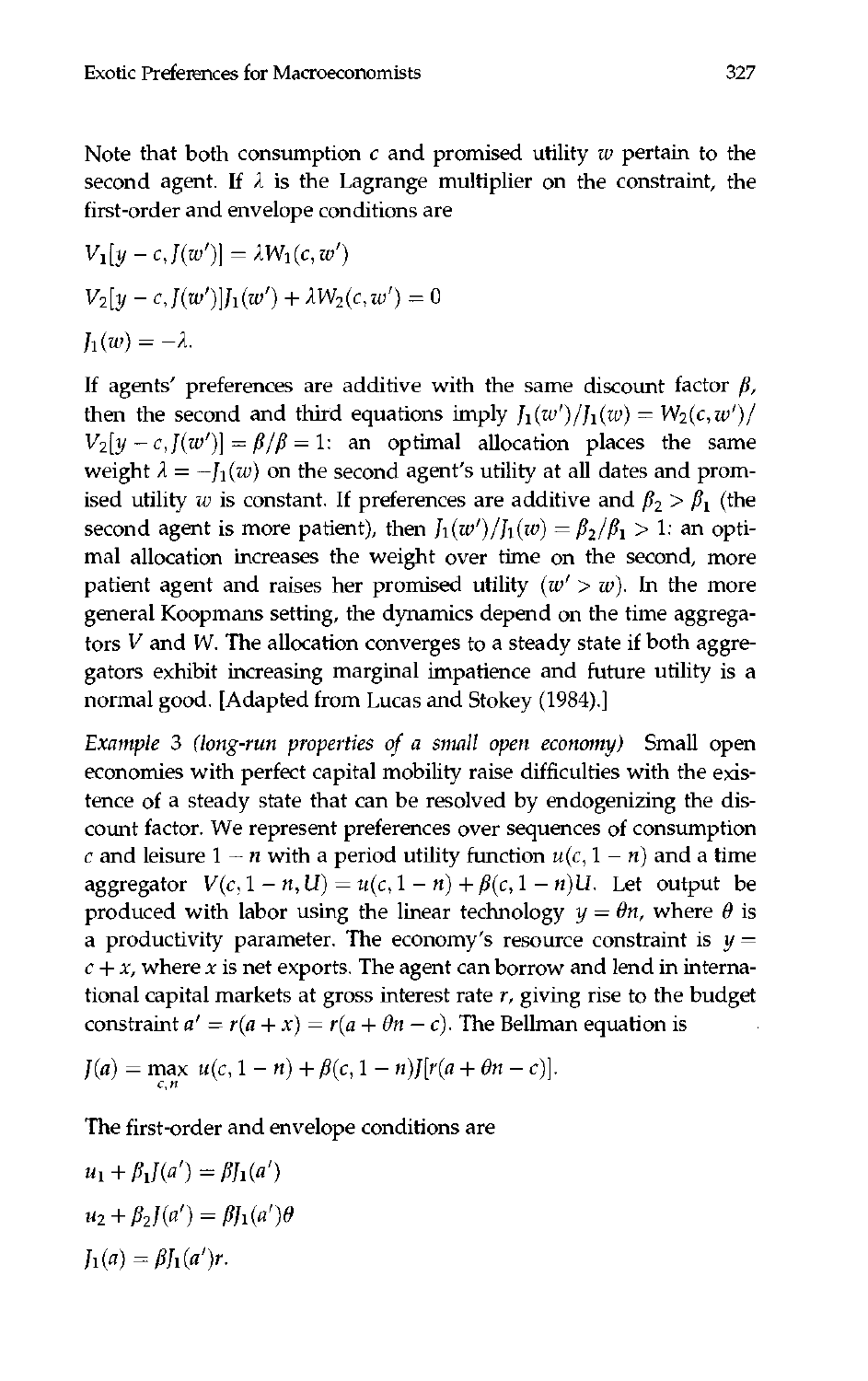The last equation tells us that in a steady state,  $\beta(c, 1 - n)r = 1$ . With constant discounting, there is no steady state, but with more general discounting schemes the form of discounting determines the steady state and its response to changes in the environment. Here, the longrun impact of a change in (say)  $\theta$  (the wage) depends on the form of  $\beta$ . Suppose  $\beta$  is a function of *n* only. Then the steady-state condition  $\beta(1 - n)r = 1$  determines *n* independently of  $\theta$ ! More generally, the long-run impact on *n* of a change in  $\theta$  depends on the form of the discount function  $\beta(c, 1 - n)$ . [Adapted from Epstein and Hynes (1983), Mendoza (1991), Obstfeld (1981), Schmitt-Grohe and Uribe (2002), and Shi (1994).]

*Example 4 (dynamically inconsistent preferences)* Suppose preferences as of date *t* are given by:

 $U_t(i) = u(c_t) + \delta \beta u(c_{t+1}) + \delta \beta^2 u(c_{t+2}) + \delta \beta^3 u(c_{t+3}) + \cdots$ 

with  $0 < \delta \leq 1$ . When  $\delta = 1$ , this reduces to the time-additive utility function (2). Otherwise, we discount utility in periods  $t+1, t+2$ ,  $f + 3, \ldots$  by  $\delta\beta, \delta\beta^2, \delta\beta^3, \ldots$ . A little effort should convince you that these preferences cannot be put into stationary recursive form. In fact, they are dynamically inconsistent in the sense that preferences over (say)  $(c_{t+1},c_{t+2})$  at date *t* are different from preferences at  $t + 1$ . (Note, for example, the marginal rates of substitution between  $c_{t+1}$  and  $c_{t+2}$  at *t* and *t* + 1.) This structure is ruled out by Koopmans, who begins with the presumption of a consistent set of preferences. We'll return to this example in Section 7. [Adapted from Harris and Laibson (2003) and Phelps and Pollack (1968).]

## **3. Risk**

Our next topic is risk, which we consider initially in a static setting. Our theoretical agent makes choices that have risky consequences or payoffs and has preferences over those consequences and their probabilities. To be specific, let us say that the state z is drawn with probability  $p(z)$  from the finite set  $\mathscr{Z} = \{1, 2, ..., Z\}$ . Consequences  $(c, say)$ depend on the state. Having read Debreu's *Theory of Value* or the like, we might guess that with the appropriate technical conditions, the agent's preferences can be represented by a utility function of statecontingent consequences (consumption):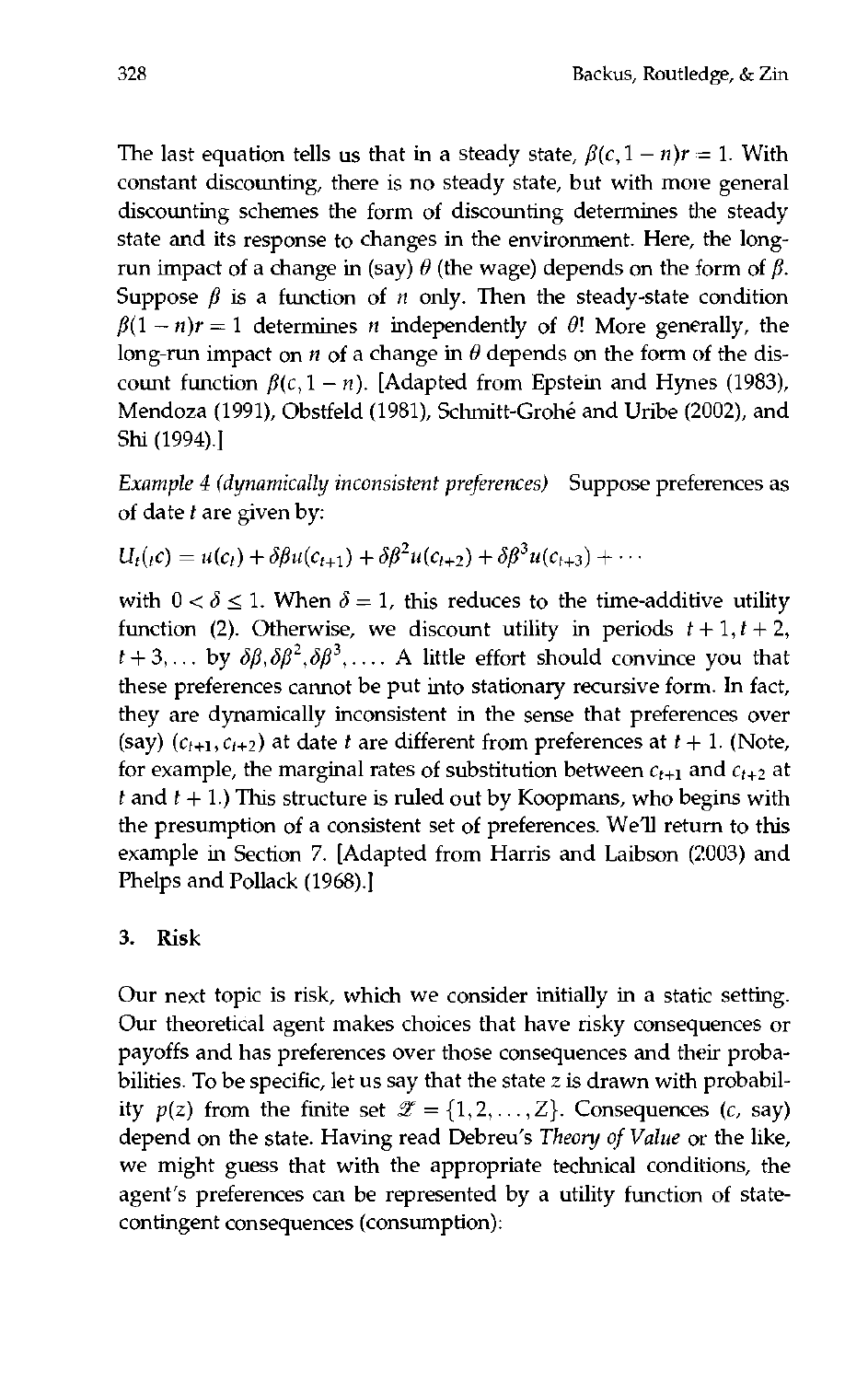$U({c(z)})) = U[c(1), c(2), \ldots, c(Z)].$ 

At this level of generality, there is no mention of probabilities, although we can well imagine that the probabilities of the various states will show up somehow in *U,* as they do in equation (1). In this section, we regard the probabilities as known, which you might think of as an assumption of risk or rational expectations. We consider unknown probabilities (ambiguity) in Sections 5 and 6.

We prefer to work with a different (but equivalent) representation of preferences. Suppose, for the time being, that *c* is a scalar; very little of the theory depends on this, but it streamlines the presentation. We define the *certainty equivalent* of a set of consequences as a certain consequence  $\mu$  that gives the same level of utility:

$$
U(\mu, \mu, \ldots, \mu) = U[c(1), c(2), \ldots, c(Z)].
$$

If  $U$  is increasing in all its arguments, we can solve this for the certainty-equivalent function  $\mu({c(z)})$ . Clearly  $\mu$  represents the same preferences as *U,* but we find its form particularly useful. For one thing, it expresses utility in payoff (consumption) units. For another, it summarizes behavior toward risk directly: since the certainty equivalent of a sure thing is itself, the impact of risk is simply the difference between the certainty equivalent and expected consumption.

The traditional approach to preferences in this setting is expected utility, which takes the form:

$$
U(\lbrace c(z)\rbrace) = \sum_{z} p(z)u[c(z)] = Eu(c)
$$

or

$$
\mu({c(z)}) = u^{-1}\left(\sum_{z} p(z)u[c(z)]\right) = u^{-1}[Eu(c)],
$$

a special case of (1). Preferences of this form are used in virtually all macroeconomic theory, but decades of experimental research have documented numerous difficulties with it. Among them: people seem more averse to bad outcomes than expected utility implies. See, for example, the summaries in Kreps (1988, Chapter 14) and Starmer (2000). We suggest the broader Chew-Dekel class of risk preferences, which allows us to account for some of the empirical anomalies of expected utility without giving up its analytical tractability.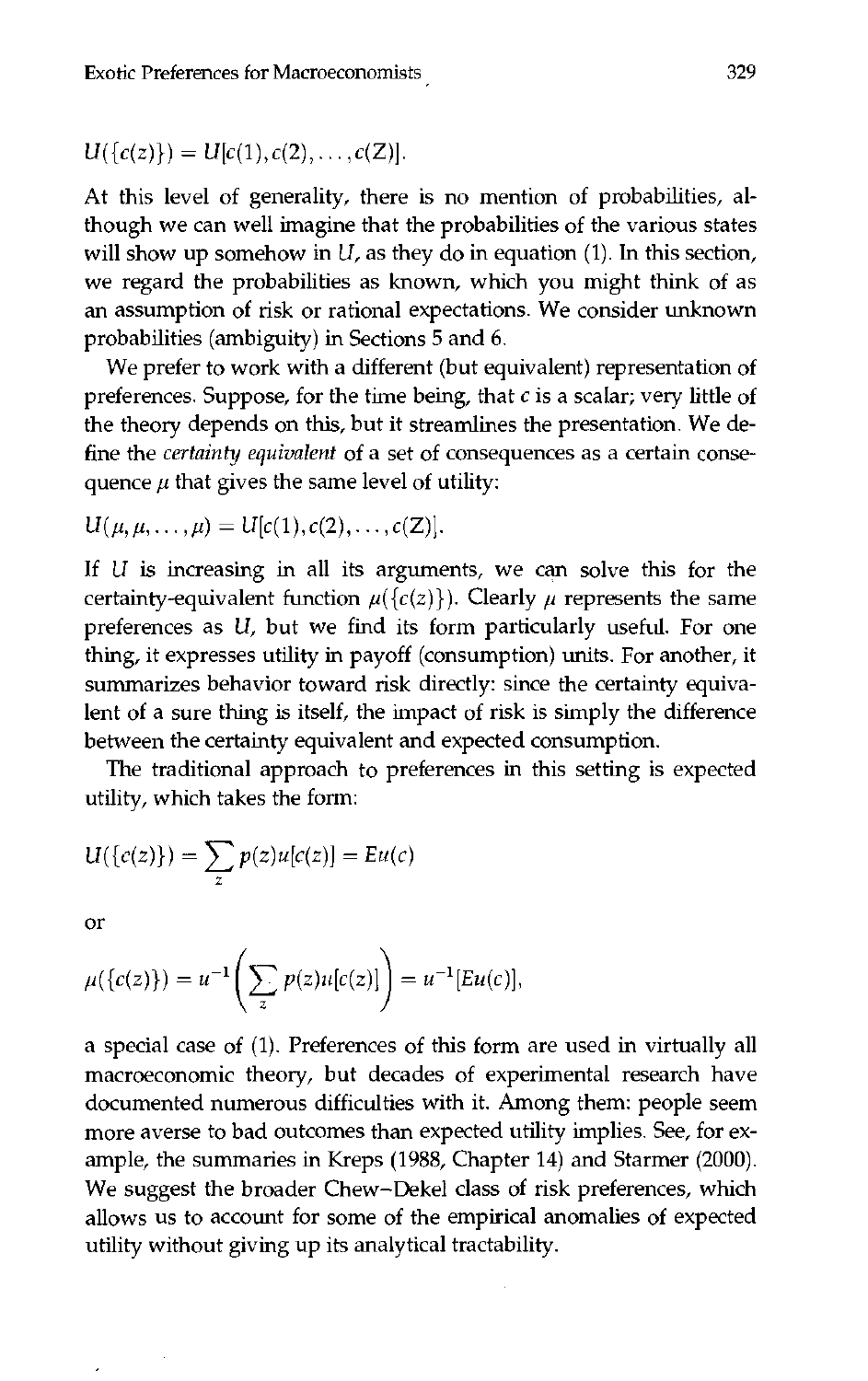#### *3.1 The Chew-Dekel Risk Aggregator*

Chew (1983, 1989) and Dekel (1986) derive a class of risk preferences that generalizes expected utility, yet leads to first-order conditions that are linear in probabilities, hence easily solved and amenable to econometric analysis. In the Chew-Dekel class, the certainty equivalent function  $\mu$  for a set of payoffs and probabilities  $\{c(z), p(z)\}\$ is defined implicitly by a *risk aggregator M* satisfying

$$
\mu = \sum_{z} p(z)M[c(z), \mu]. \tag{4}
$$

This is Epstein and Zin's (1989) equation (3.10) with  $M \equiv F + \mu$ . Chew (1983,1989) and Dekel (1986, Section 2) show that such preferences satisfy a weaker condition than the notorious independence axiom that underlies expected utility. We assume M has the following properties: (i)  $M(m, m) = m$  (sure things are their own certainty equivalents), (ii) M is increasing in its first argument (first-order stochastic dominance), (iii)  $M$  is concave in its first argument (risk aversion), and (iv)  $M(kc, km) = kM(c, m)$  for  $k > 0$  (linear homogeneity). Most of the analytical convenience of the Chew-Dekel class follows from the linearity of equation (4) in probabilities.

In the examples that follow, we focus our attention on the following tractable members of the Chew-Dekel class:

• *Expected utility. A* version with constant relative risk aversion is implied by

 $M(c, m) = c^{\alpha} m^{1-\alpha}/\alpha + m(1 - 1/\alpha).$ 

If  $\alpha \leq 1$ , M satisfies the conditions outlined above. Applying (4), we find

$$
\mu = \left(\sum_{z} p(z)c(z)^{\alpha}\right)^{1/\alpha},
$$

the usual expected utility with a power utility function.

• *Weighted utility.* Chew (1983) suggests a relatively easy way to generalize expected utility given (4): weight the probabilities by a function of outcomes. A constant-elasticity version follows from

$$
M(c,m)=(c/m)^{\gamma}c^{\alpha}m^{1-\alpha}/\alpha+m[1-(c/m)^{\gamma}/\alpha].
$$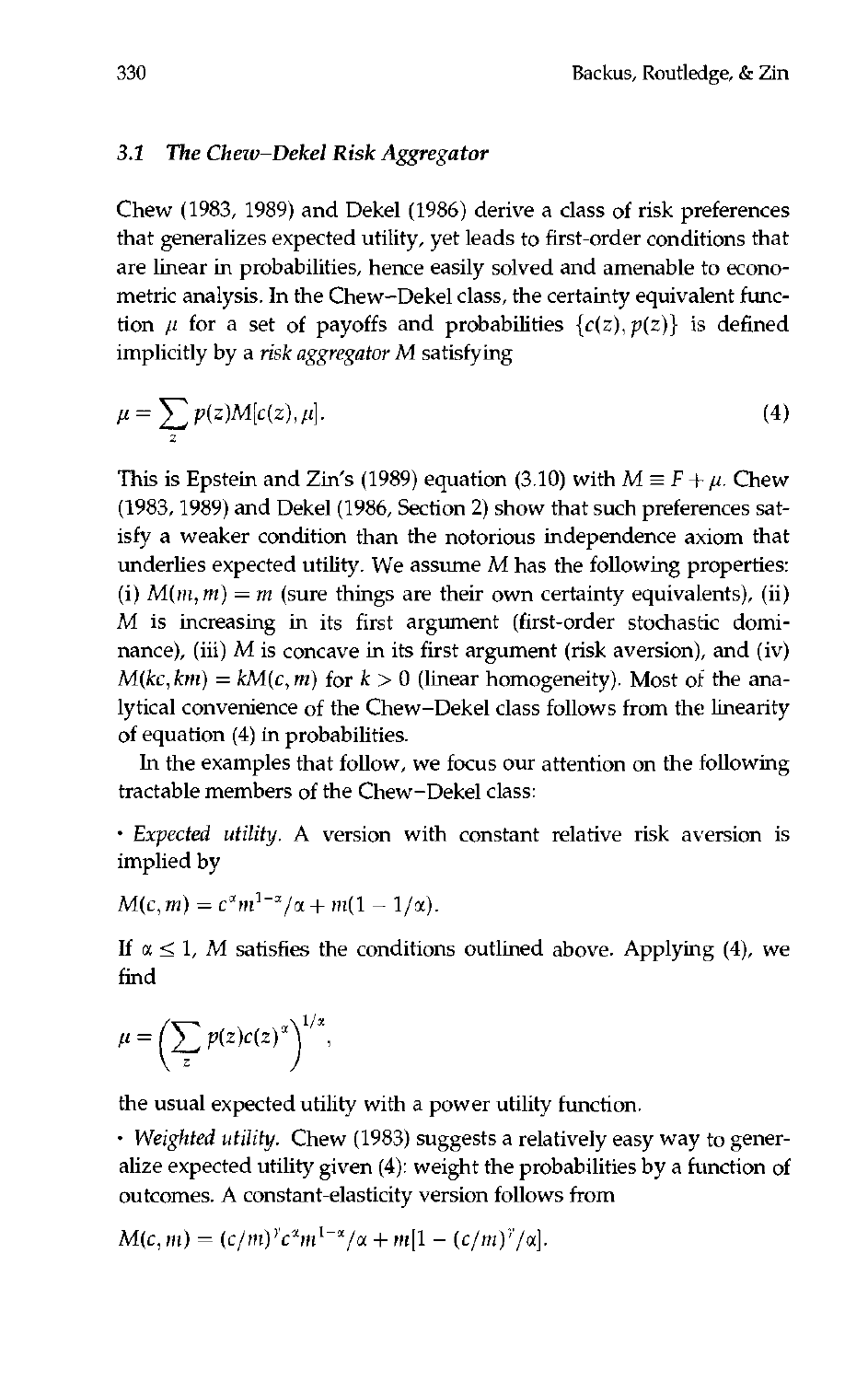For M to be increasing and concave in *c* in a neighborhood of *m,* the parameters must satisfy either (a)  $0 < y < 1$  and  $\alpha + y < 0$  or (b)  $y < 0$ and  $0 < \alpha + \gamma < 1$ . Note that (a) implies  $\alpha < 0$ , (b) implies  $\alpha > 0$ , and both imply  $\alpha + 2y < 1$ . The associated certainty equivalent function satisfies

$$
\mu^{\alpha} = \frac{\sum_{z} p(z)c(z)^{\gamma+\alpha}}{\sum_{x} p(x)c(x)^{\gamma}} = \sum_{z} \hat{p}(z)c(z)^{\alpha},
$$

where

$$
\hat{p}(z) = \frac{p(z)c(z)^{\gamma}}{\sum_{x} p(x)c(x)^{\gamma}}.
$$

This version highlights the impact of bad outcomes: they get greater weight than with expected utility if *y <* 0, less weight otherwise.

• *Disappointment aversion.* Gul (1991) proposes another model that increases sensitivity to bad events (disappointments). Preferences are defined by the risk aggregator

$$
M(c,m) = \begin{cases} c^{\alpha} m^{1-\alpha}/\alpha + m(1-1/\alpha) & c \ge m \\ c^{\alpha} m^{1-\alpha}/\alpha + m(1-1/\alpha) + \delta(c^{\alpha} m^{1-\alpha} - m)/\alpha & c < m \end{cases}
$$

with  $\delta \geq 0$ . When  $\delta = 0$ , this reduces to expected utility. Otherwise, disappointment aversion places additional weight on outcomes worse than the certainty equivalent. The certainty equivalent function satisfies

$$
\mu^{\alpha} = \sum_{z} p(z)c(z)^{\alpha} + \delta \sum_{z} p(z)I[c(z) < \mu][c(z)^{\alpha} - \mu^{\alpha}] = \sum_{z} \hat{p}(z)c(z)^{\alpha},
$$

where  $I(x)$  is an indicator function that equals 1 if x is true and 0 otherwise and

$$
\hat{p}(z) = \left(\frac{1 + \delta I[c(z) < \mu]}{1 + \delta \sum_{x} p(x)I[c(x) < \mu]}\right) p(z).
$$

It differs from weighted utility in scaling up the probabilities of all bad events by the same factor, and scaling down the probabilities of good events by a complementary factor, with good and bad defined as better and worse, respectively, than the certainty equivalent. All three expressions highlight the recursive nature of the risk aggregator M: we need to know the certainty equivalent to know which states are bad so that we can compute the certainty equivalent (and so on).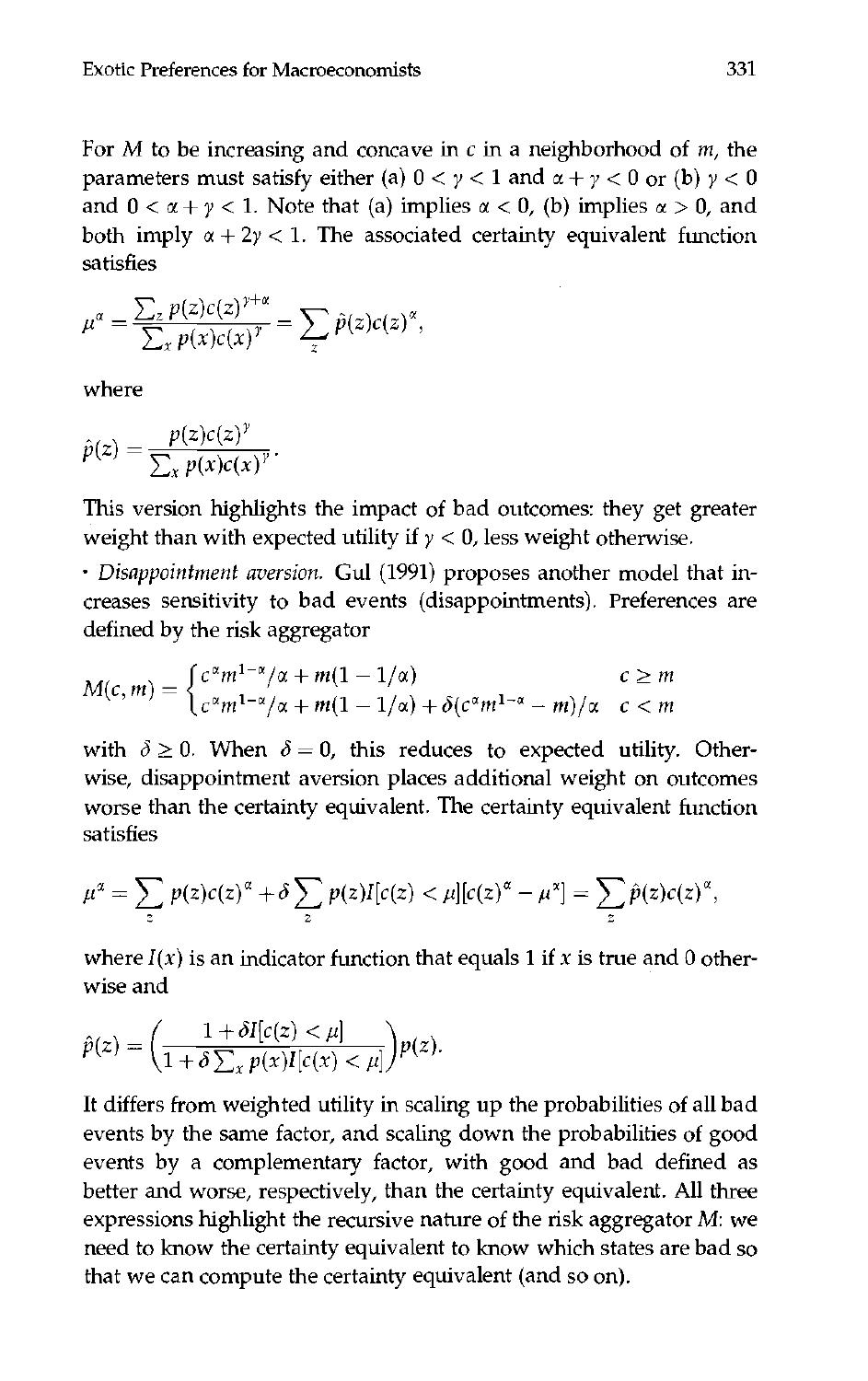Each of these models is described in Epstein and Zin (2001). Other tractable preferences include semiweighted utility (Epstein and Zin, 2001), generalized disappointment aversion (Routledge and Zin, 2003), and rank-dependent preferences (Epstein and Zin, 1990). All but the last one are members of the Chew-Dekel class.

One source of intuition about these preferences is their state-space indifference curves, examples of which are pictured in Figure 2. For



#### **Figure 2**

State-space indifference curves with Chew-Dekel preferences. The figure contains indifference curves for three members of the Chew-Dekel class of risk preferences. In each case, the axes are consumption in state 1 and state 2 and states are equally likely. The risk preferences are expected utility (upper left,  $\alpha = 0.5$ ), weighted utility (upper right, bold line,  $\gamma = -0.25$ ), and disappointment aversion (lower left, bold line,  $\delta = 0.5$ ). For weighted utility and disappointment aversion, expected utility is pictured with a lighter line for comparison. For disappointment aversion, the indifference curve is the upper envelope of two indifference curves, each based on a different set of transformed probabilities. The extensions of these two curves are shown as dashed lines. The lower right figure has all three together: expected utility (dashed line), weighted utility (solid line), and disappointment aversion (dash-dotted line). Note that disappointment aversion is more sharply convex than weighted utility near the 45-degree line (the effect of firstorder risk aversion), but less convex far away from it.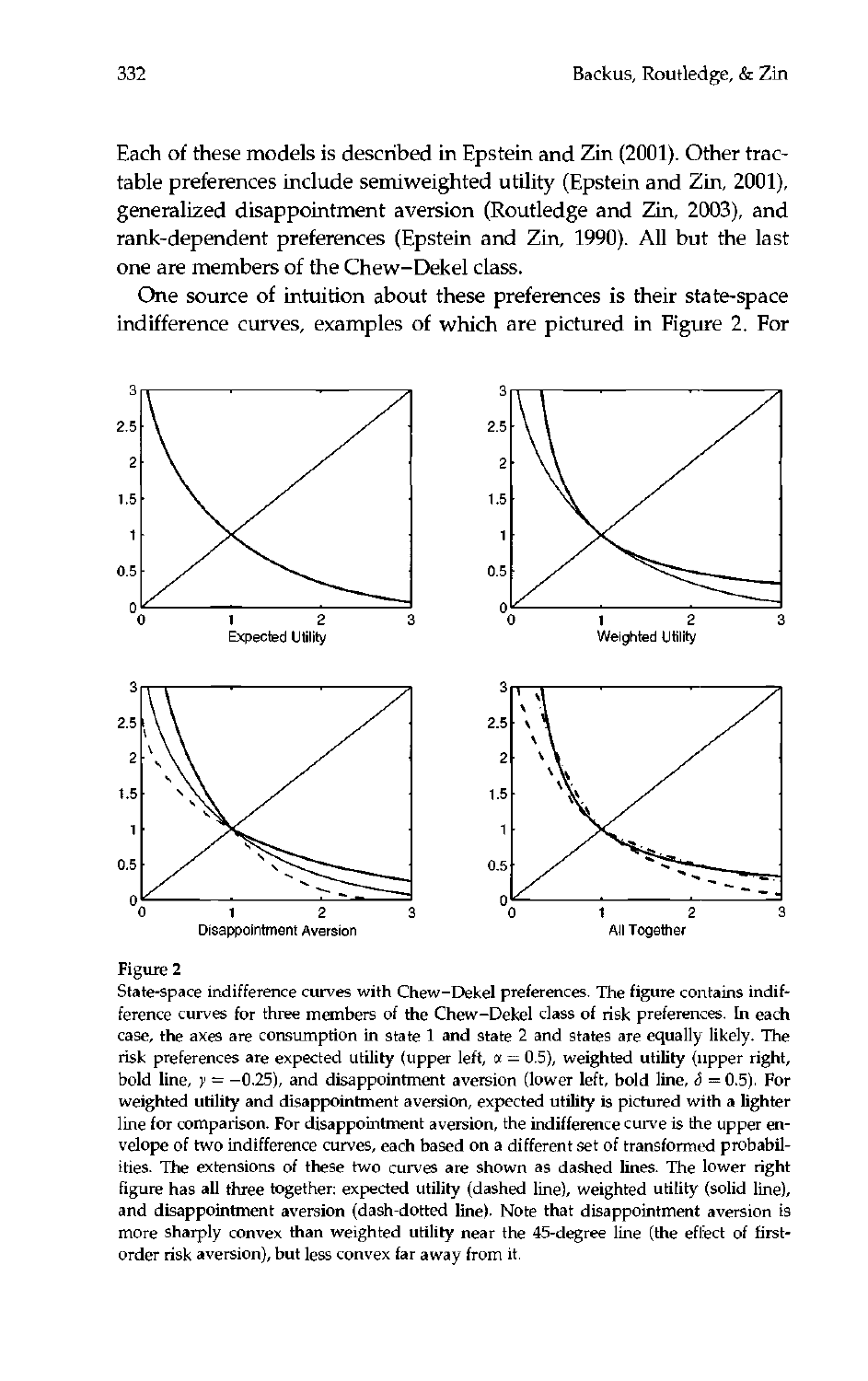the purpose of illustration, suppose there are two equally likely states  $(Z = 2, p(1) = p(2) = 1/2)$ . The 45-degree line represents certainty  $[c(1) = c(2)]$ . Since preferences are linear homogeneous, the unit indifference curve  $(\mu = 1)$  completely characterizes preferences. For expected utility, the unit indifference curve is

$$
\mu(\text{EU}) = [0.5c(1)^{\alpha} + 0.5c(2)^{\alpha}]^{1/\alpha} = 1.
$$

This is the usual convex arc with a slope of  $-1$  (the odds ratio) at the 45-degree line. As we decrease  $\alpha$ , the arc becomes more convex. For weighted utility, the unit indifference curve is

$$
\mu(WU) = \left[\frac{c(1)^{\gamma+\alpha} + c(2)^{\gamma+\alpha}}{c(1)^{\gamma} + c(2)^{\gamma}}\right]^{1/\alpha} = 1
$$

Drawn for the same value of  $\alpha$  and a modest negative value of  $\gamma$ , it is more convex than expected utility, suggesting greater risk aversion. With disappointment aversion, the equation governing the indifference curve depends on whether  $c(1)$  is larger or smaller than  $c(2)$ . If it's smaller (so that  $z = 1$  is the bad state), the indifference curve is

$$
\mu(\text{DA}) = \left[ \left( \frac{1+\delta}{2+\delta} \right) c(1)^{\alpha} + \left( \frac{1}{2+\delta} \right) c(2)^{\alpha} \right]^{1/\alpha} = 1.
$$

If it's larger, we switch the two states around. To express this more compactly, define sets of transformed probabilities,  $\hat{p}_1 =$  $[(1 + \delta)/(2 + \delta), 1/(2 + \delta)]$  (when  $z = 1$  is the bad state) and  $\hat{p}_2 =$  $[1/(2+\delta), (1+\delta)/(2+\delta)]$  (when  $z = 2$  is the bad state). Then the indifference curve can be expressed as

$$
\left[\min_i \sum_z \hat{p}_i(z)c(z)^\alpha\right]^{1/\alpha} = 1.
$$

We'll see something similar in Section 6. For now, note that the indifference curve is the upper envelope of two curves based on different sets of probabilities. The envelope is denoted by a solid line, and the extensions of the two curves by dashed lines. The result is an indifference curve with a kink at the 45-degree line, where the bad state switches. (As we cross from below, the bad state switches from 2 to 1.)

Another source of intuition is the sensitivity of certainty equivalents to small risks. For the two-state case discussed above, consider the certainty equivalent of the outcome  $c(1) = 1 - \sigma$  and  $c(2) = 1 + \sigma$  for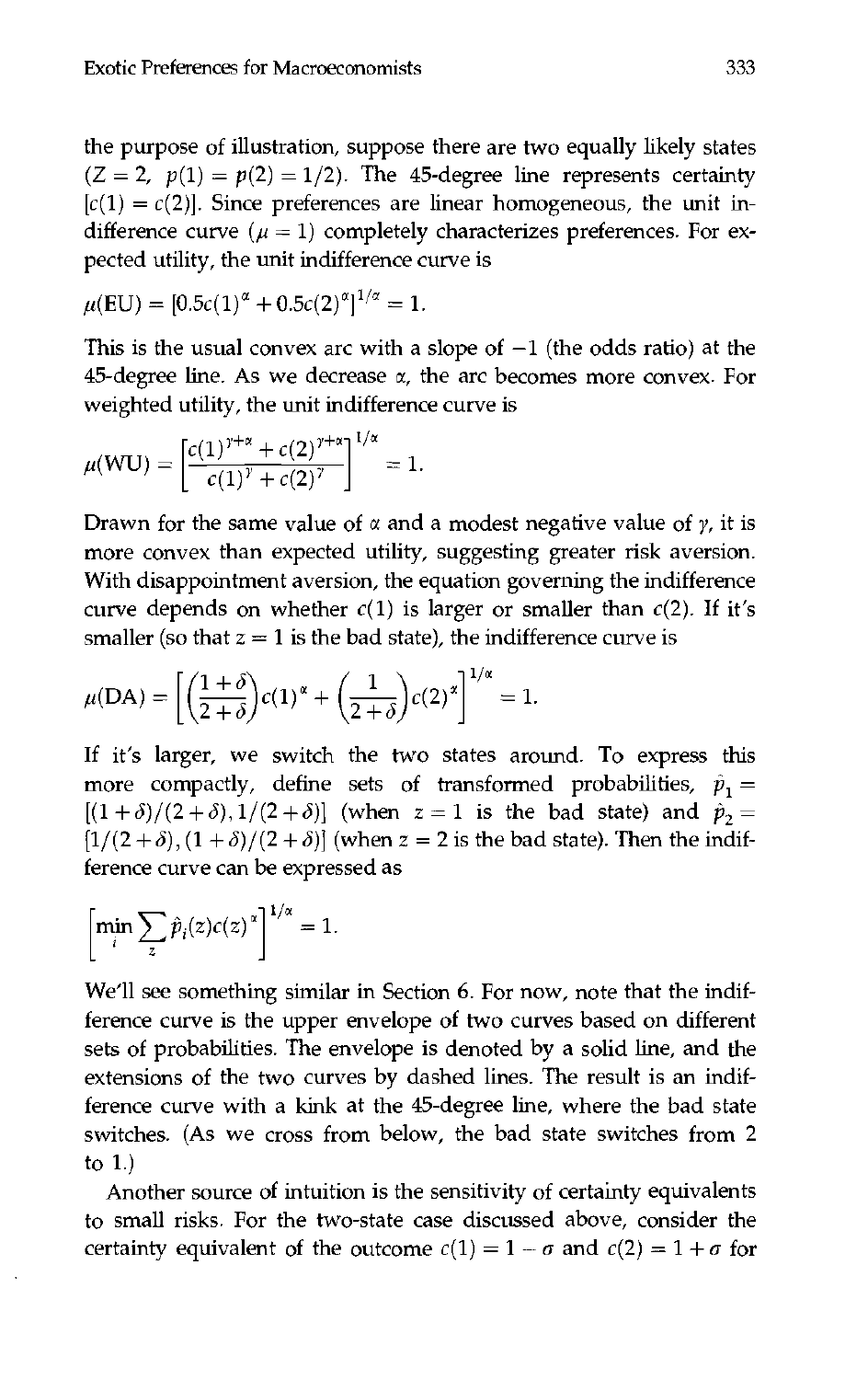small  $\sigma > 0$ , thereby defining the certainty equivalent as a function of  $\sigma$ . How much does a small increase in  $\sigma$  reduce  $\mu$ ? For expected utility, a second-order Taylor series expansion of  $\mu(\sigma)$  around  $\sigma = 0$  is

$$
\mu(\text{EU}) \approx 1 - (1 - \alpha) \frac{\sigma^2}{2}.
$$

This familiar bit of mathematics suggests  $1 - \alpha$  as a measure of risk aversion. For weighted utility, a similar approximation yields

$$
\mu(WU) \approx 1 - (1 - \alpha - 2\gamma) \frac{\sigma^2}{2},
$$

which suggests  $1 - \alpha - 2\gamma$  as a measure of risk aversion. Note that neither expected utility nor weighted utility has a linear term: agents with these preferences are effectively indifferent to very small risks. For disappointment aversion, however, the Taylor series expansion is

$$
\mu(\text{DA}) \approx 1 - \left(\frac{\delta}{2+\delta}\right)\sigma - (1-\alpha)\left(\frac{4+4\delta}{4+4\delta+\delta^2}\right)\frac{\sigma^2}{2}.
$$

The linear term tells us that disappointment aversion exhibits *first-order risk aversion,* a consequence of the kink in the indifference curve.

#### *3.2 Examples*

*Example 5 (certainty equivalents for log-normal risks)* We illustrate **the** behavior of Chew-Dekel preferences in an environment in which the impact of risk on utility is particularly transparent. Define the risk premium on a risky consumption distribution by  $rp \equiv \log(E(c)/\mu(c))$ , the logarithmic difference between consumption's expectation and its certainty equivalent. Suppose consumption is log-normal: log *c(z) =*  $K_1 + K_2^{1/2}z$ , with z distributed N(0,1). Recall that if  $\log x \sim N(a, b)$ , then  $\log E(x) = a + b/2$  ["Ito's lemma," equation (42) of Appendix 9.2]. Since  $\log c \sim N(\kappa_1, \kappa_2)$ , expected consumption is  $\exp(\kappa_1 + \kappa_2/2)$ . Similarly, the certainty equivalent for expected utility is  $\mu =$  $\exp(\kappa_1 + \alpha \kappa_2/2)$  and the risk premium is  $rp = (1 - \alpha)\kappa_2/2$ . The proportionality factor  $(1 - \alpha)$  is the traditional coefficient of relative risk aversion. Weighted utility is not quite kosher in this context (M is concave only in the neighborhood of  $\mu$ ), but the example nevertheless gives us a sense of its properties. Using similar methods, we find that the certainty equivalent is  $\mu = \exp(\kappa_1 + (\alpha + 2\gamma)\kappa_2/2)$  and the risk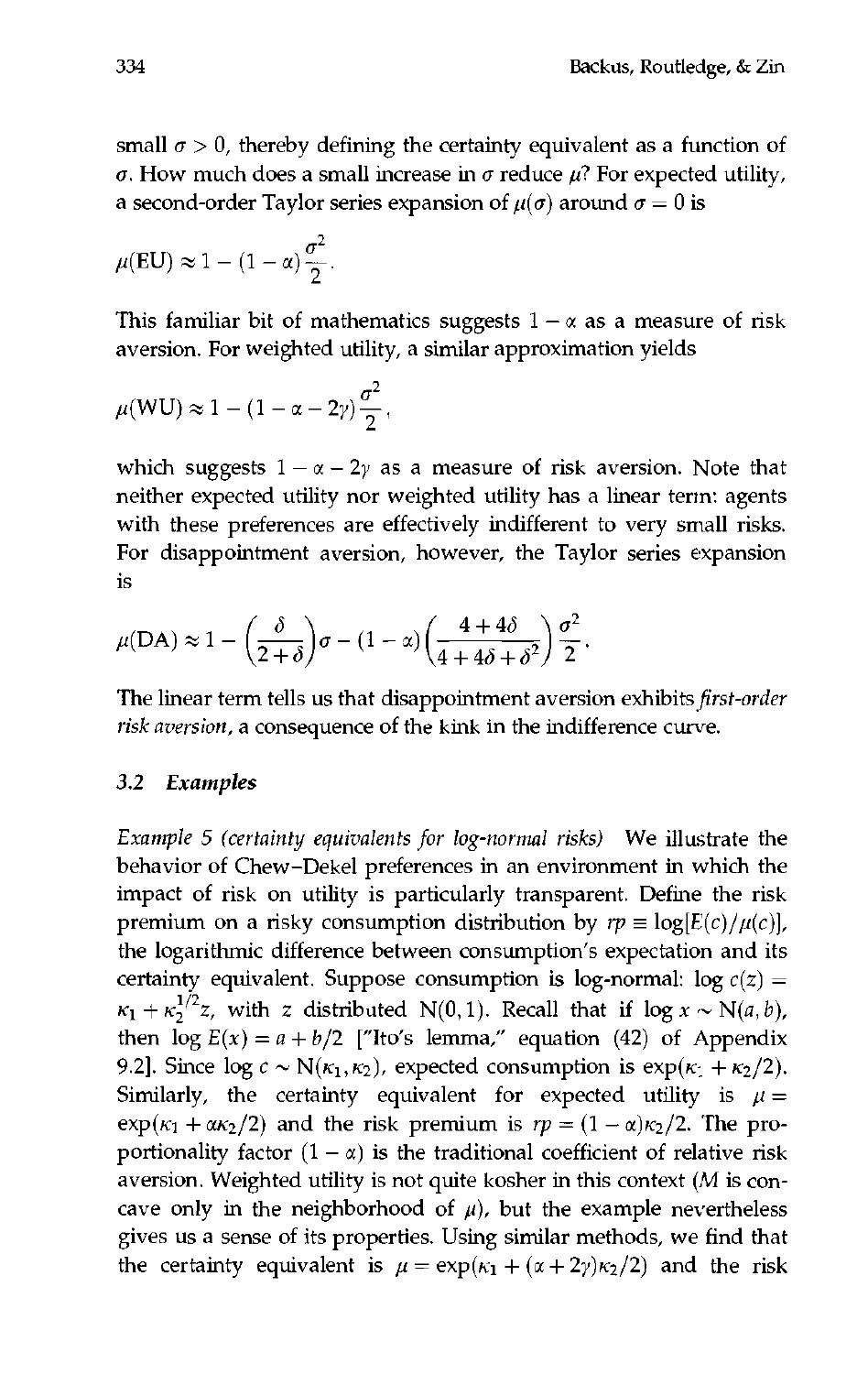

#### **Figure 3**

Risk and risk premiums with Chew-Dekel preferences. The figure illustrates the relation between risk and risk premiums discussed in Example 5 for three members of the Chew-Dekel class of risk preferences. The preferences are: expected utility (dashed line), weighted utility (solid line), and disappointment aversion (dash-dotted line). The point is the nonlinearity of disappointment aversion: the ratio of the risk premium to risk is greater for small risks than large ones. Parameter values are the same as Figure 2.

premium is  $rp = (1 - \alpha - 2\gamma)\kappa_2/2$ . Note that the risk premium is the same as expected utility with parameter  $\alpha' = \alpha + 2\gamma$ . This equivalence of expected utility and weighted utility doesn't extend to other distributions, but it suggests that we might find some difficulty distinguishing between the two in practice. For disappointment aversion, we find the certainty equivalent using mathematics much like that underlying the Black-Scholes formula:

$$
\mu^{\alpha} = e^{\alpha \kappa_1 + \alpha^2 \kappa_2/2} + \delta \left[ e^{\alpha \kappa_1 + \alpha^2 \kappa_2/2} \Phi \left( \frac{\log \mu - \kappa_1 - \alpha \kappa_2}{\kappa_2^{1/2}} \right) - \Phi \left( \frac{\log \mu - \kappa_1}{\kappa_2^{1/2}} \right) \right],
$$

where  $\Phi$  is the standard normal distribution function [see equation (41) in Appendix 9.2]. Apparently the risk premium is no longer proportional to  $\kappa_2$ . We show this in Figure 3, where we graph  $rp$  against  $\kappa_2$ for all three preferences using the same parameter values as Figure 2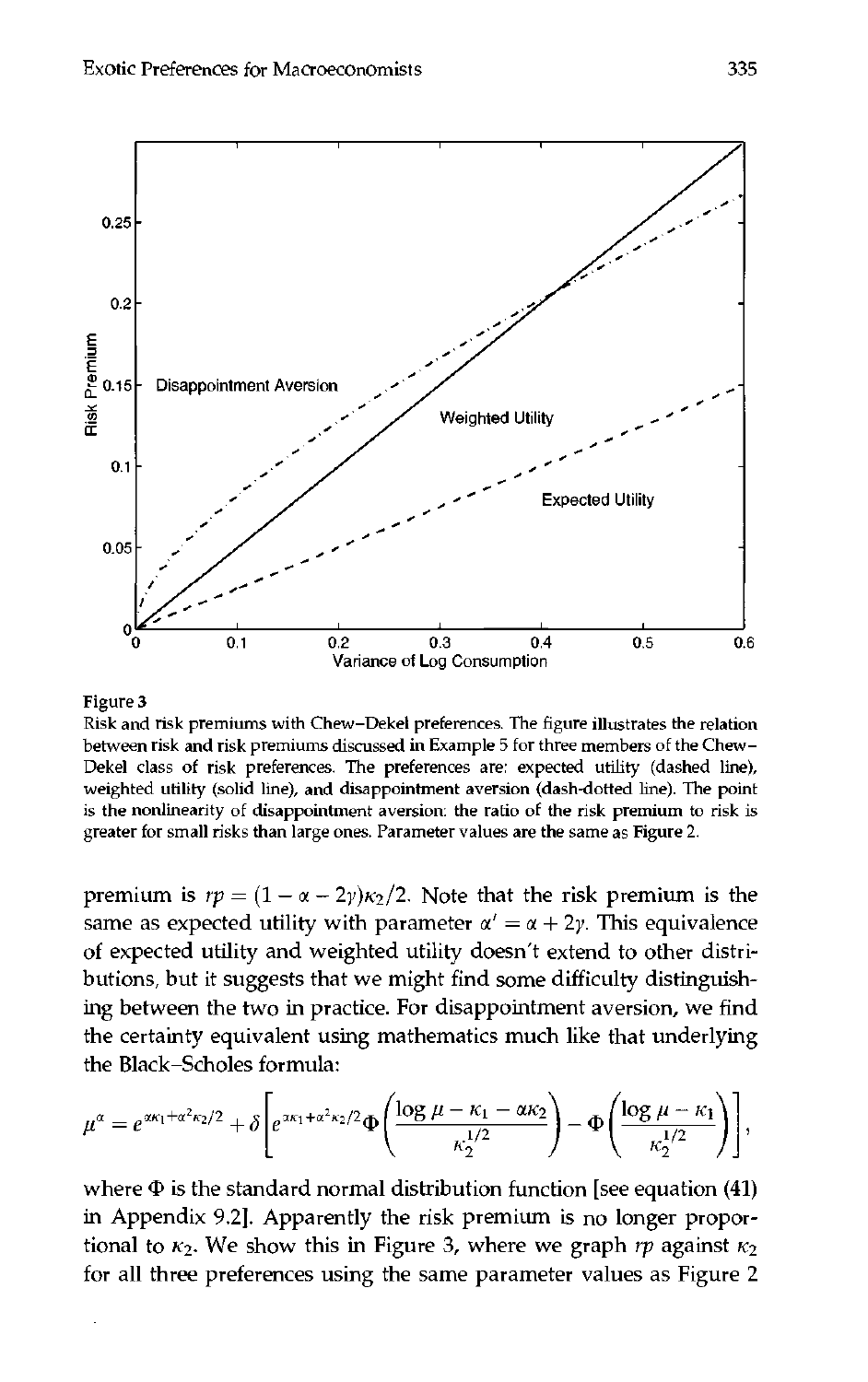$(\alpha = \delta = 0.5, \gamma = -0.25)$ . As you might expect, disappointment aversion implies proportionately greater aversion to small risks than large ones; in this respect, it is qualitatively different from expected utility and weighted utility. Routledge and Zin's (2003) generalized disappointment aversion does the reverse: it generates greater aversion to large risks. Different sensitivity to large and small risks provides a possible method to distinguish such preferences from expected utility.

*Example 6 (portfolio choice with Chew-Dekel preferences)* One strength of the Chew-Dekel class is that it leads to first-order conditions that are easily solved and used in econometric work. Consider an agent with initial net assets  $a_0$  who invests fractions w in a risky asset with (gross) return  $r(z)$  in state z and  $1 - w$  in a risk-free asset with return  $r_0$ *.* For an arbitrary choice of *w*, consumption in state *z* is  $c(z) =$  $a_0[r_0+w(r(z)-r_0)]$ . The portfolio choice problem might then be written as

$$
\max_{w} \mu[a_0\{r_0+w(r(z)-r_0)\}] = a_0 \max_{w} \mu[r_0+w(r(z)-r_0)],
$$

the second equality stemming from the linear homogeneity of  $\mu$ . The direct approach to this problem is to choose  $w$  to maximize  $\mu$ , and in some cases we'll do that. For the general Chew-Dekel class, however, we may not have an explicit expression for the certainty equivalent function. In those cases, we use equation (4):

$$
\max_{w} \mu[\{r_0 + w(r(z) - r_0)\}] = \max_{w} \sum_{z} p(z)M[r_0 + w(r(z) - r_0), \mu^*],
$$

where  $\mu^*$  is the maximized value of the certainty equivalent function. The problem on the righthand side has first-order condition

$$
\sum_{z} p(z)M_1[r_0 + w(r(z) - r_0), \mu^*][r(z) - r_0]
$$
  
=  $E[M_1(r_0 + w(r - r_0), \mu^*)(r - r_0)] = 0.$  (5)

(There are  $M_2$  terms, too, but you might verify for yourself that they can be eliminated.) We find the optimal portfolio by solving the firstorder condition and (4) simultaneously for  $w$  and  $\mu^*$ . The same conditions can also be used in econometric work to estimate preference parameters.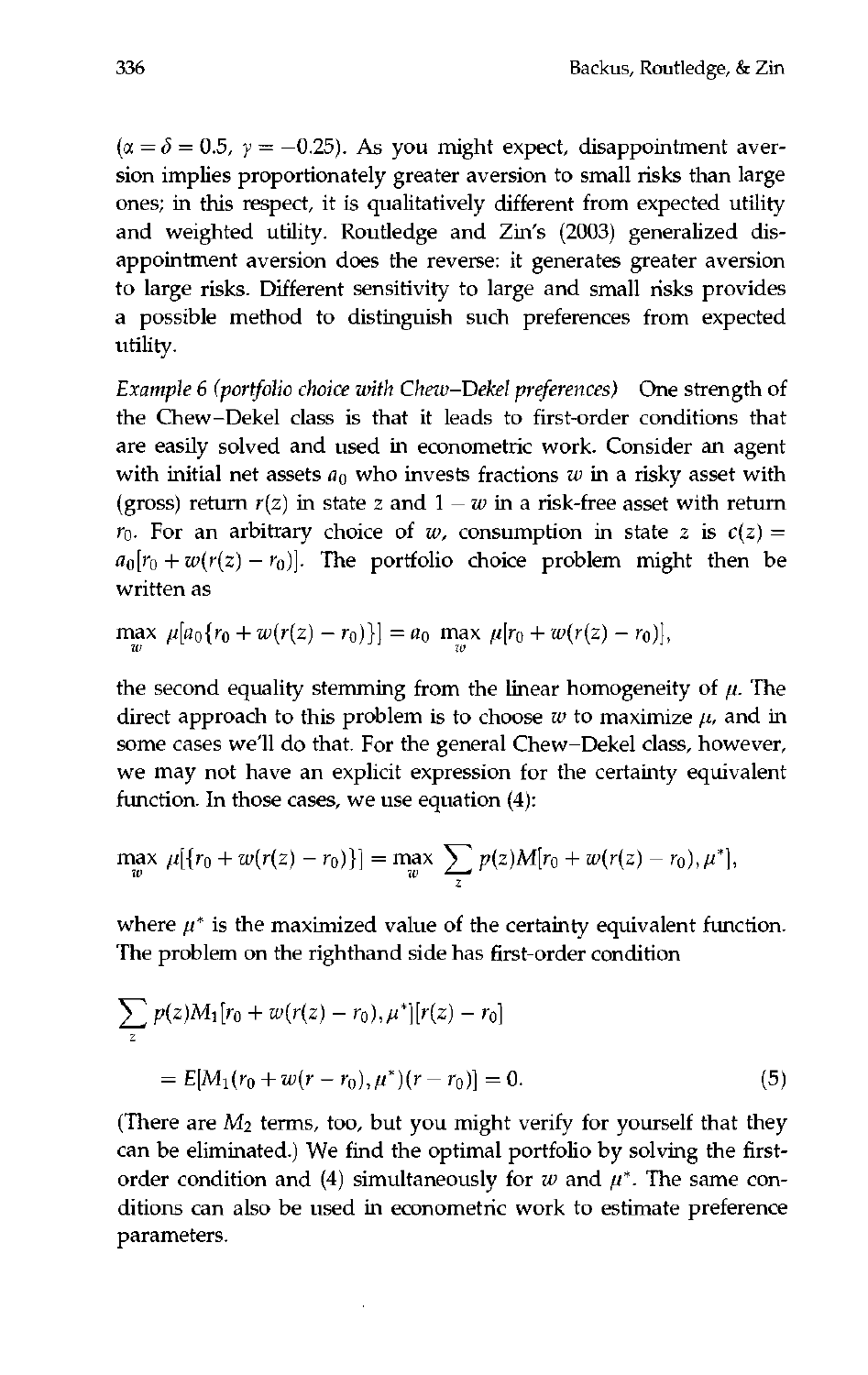To see how you might use (5) to determine *w,* consider a numerical example with two equally likely states and returns  $r_0 = 1.01$ ,  $r(1) = 0.90$ , and  $r(2) = 1.24$  (the "equity premium" is 6%). With expected utility, the first-order condition is

$$
(\mu^*)^{\alpha-1}(1-\beta)\sum_{z}p(z)(r_0+w[r(z)-r_0])^{\alpha-1}[r(z)-r_0]=0.
$$

Note that  $\mu^*$  drops out and we can solve for  $w$  independently. For  $\alpha = 0.5$ , the solution is  $w = 4.791$ , which implies  $\mu^* = 1.154$ . The result is the dual of the equity premium puzzle: with modest risk aversion, the observed equity premium induces a huge long position in the risky asset, financed by borrowing. With disappointment aversion, the firstorder condition is

$$
(1+\delta)p(1)(r_0+w[r(1)-r_0])^{x-1}[r(1)-r_0]
$$
  
+  $p(2)(r_0+w[r(2)-r_0])^{x-1}[r(2)-r_0]=0,$ 

since  $z = 1$  is the bad state. For  $\delta = 0.5$ ,  $w = 2.147$  and  $\mu^* = 1.037$ . [Adapted from Epstein and Zin (1989, 2001).]

*Example* 7 *(portfolio choice with rank-dependent preferences)* Rankdependent preferences are an interesting alternative to the Chew-Dekel class. We rank states so that the payoffs  $c(z)$  are increasing in z and define the certainty equivalent function by

$$
\mu = u^{-1} \left( \sum_{z} (g[P(z)] - g[P(z-1)]) u[c(z)] \right) = u^{-1} \left( \sum_{z} \hat{p}(z) u[c(z)] \right),
$$

where *g* is an increasing function satisfying  $g(0) = 0$  and  $g(1) = 1$ ,  $P(z) = \sum_{\mu=1}^{z} p(\mu)$  is the cumulative distribution function, and  $\hat{p}(z) =$  $g[P(z)] - g[P(z - 1)]$  is a transformed probability. If  $g(p) = p$ , this is simply expected utility. If *g* is concave, these preferences exhibit risk aversion even if  $u$  is linear. However, since  $\mu$  is nonlinear in probabilities, it cannot be expressed in Chew-Dekel form. At the end of this section, we discuss the difficulties this raises for econometric estimation. In the portfolio choice problem, the first-order condition is

$$
\sum_{z} \hat{p}(z)u_1[c(z)][r(z) - r_0] = 0, \tag{6}
$$

which is readily solved if we know the probabilities. [Adapted from Epstein and Zin (1990) and Yaari (1987).]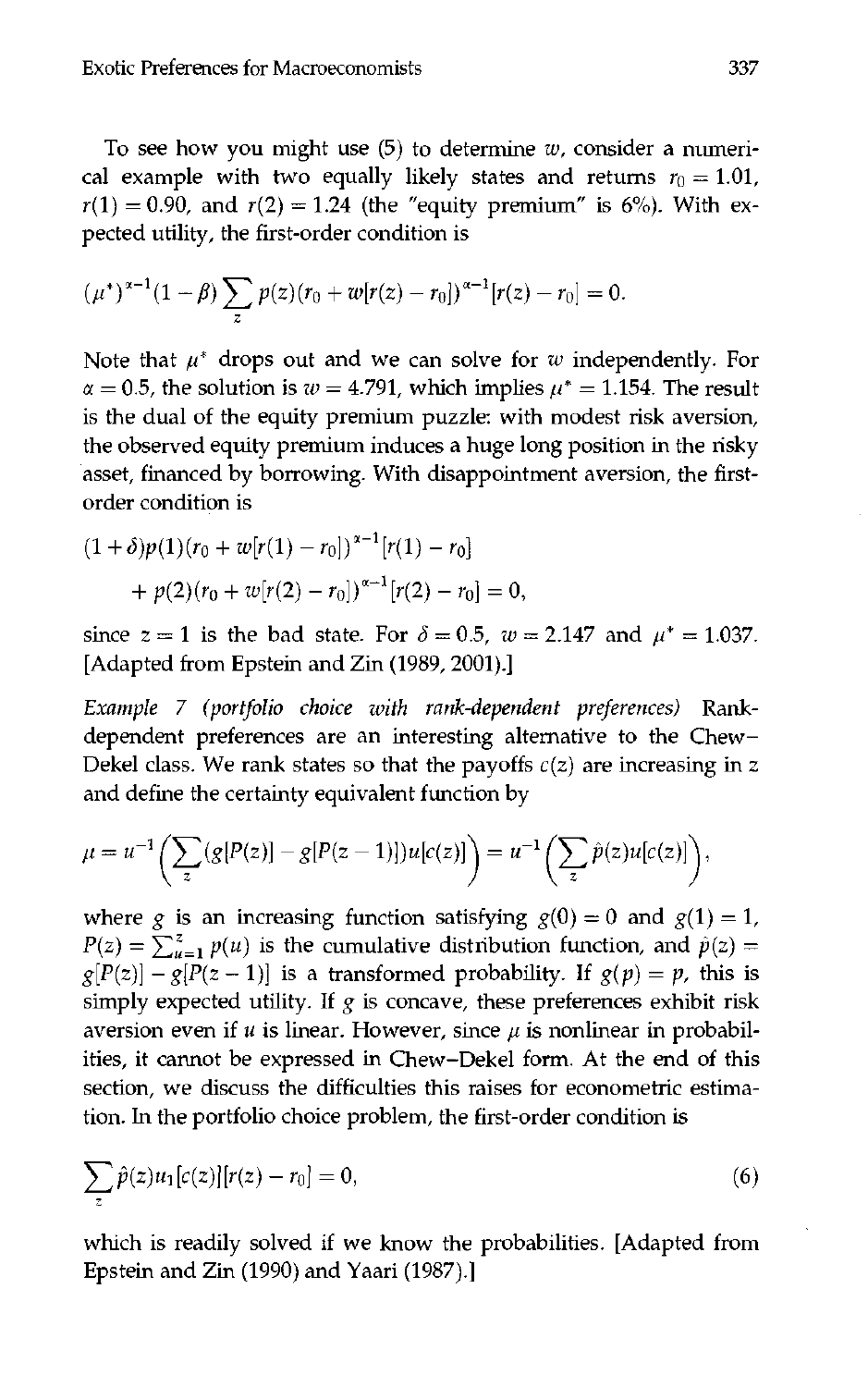*Example 8 (risk sharing)* Consider a Pareto problem with two agents who divide a given risky aggregate endowment *y(z).* If their certainty equivalent functions are identical and homogeneous of degree 1, each agent consumes the same fraction of the aggregate endowment in all states. The problem is more interesting if the agents have different preferences. Let us say that two agents, indexed by *i,* have certainty equivalent functions  $\mu^i[c^i(z)]$ . A Pareto optimal allocation solves: choose  $\{c^1(z), c^2(z)\}$  to maximize  $\mu^1$  subject to  $c^1(z) + c^2(z) \le y(z)$  and  $\mu^2 \geq \bar{\mu}$  for some number  $\bar{\mu}$ . If  $\lambda$  is the Lagrange multiplier on the second constraint, the first-order conditions have the form

$$
\frac{\partial \mu^1}{\partial c^1(z)} = \lambda \frac{\partial \mu^2}{\partial c^2(z)}.
$$

With Chew-Dekel risk preferences, the derivatives have the form:

$$
\frac{\partial \mu^i}{\partial c^i(z)} = p(z)M_1^i[c^i(z), \mu^i] + \sum_x p(x)M_2^i[c^i(x), \mu^i] \frac{\partial \mu^i}{\partial c^i(z)}
$$

$$
= p(z)M_1^i[c^i(z), \mu^i] / \left(1 - \sum_x p(x)M_2^i[c^i(x), \mu^i]\right).
$$

This expression is not particularly user-friendly, but in principle we can solve it numerically for specific functional forms. With expected (power) utility, an optimal allocation solves

$$
[\mu^1]^{1-\alpha_1}[y(z)-c^2(z)]^{\alpha_1-1}=\lambda[\mu^2]^{1-\alpha_2}c^2(z)^{\alpha_2-1},
$$

which implies allocation rules that we can express in the form  $c^i =$  $s^i(y)y$ . If we substitute into the optimality condition and differentiate, we find  $ds^1/dy > 0$  if  $\alpha_1 > \alpha_2$ : the less risk averse agent absorbs a disproportionate share of the risk.

#### *3.3 Discussion: Moment Conditions for Preference Parameters*

One of the most useful features of Chew-Dekel preferences is how easily they can be used in econometric work. Since the risk aggregator (4) is linear in probabilities, we can apply method of moments estimators directly to first-order conditions.

In a typical method of moments estimator, a vector-valued function *f* of data *x* and a vector of parameters  $\theta$  of equal dimension satisfies **the** *moment conditions*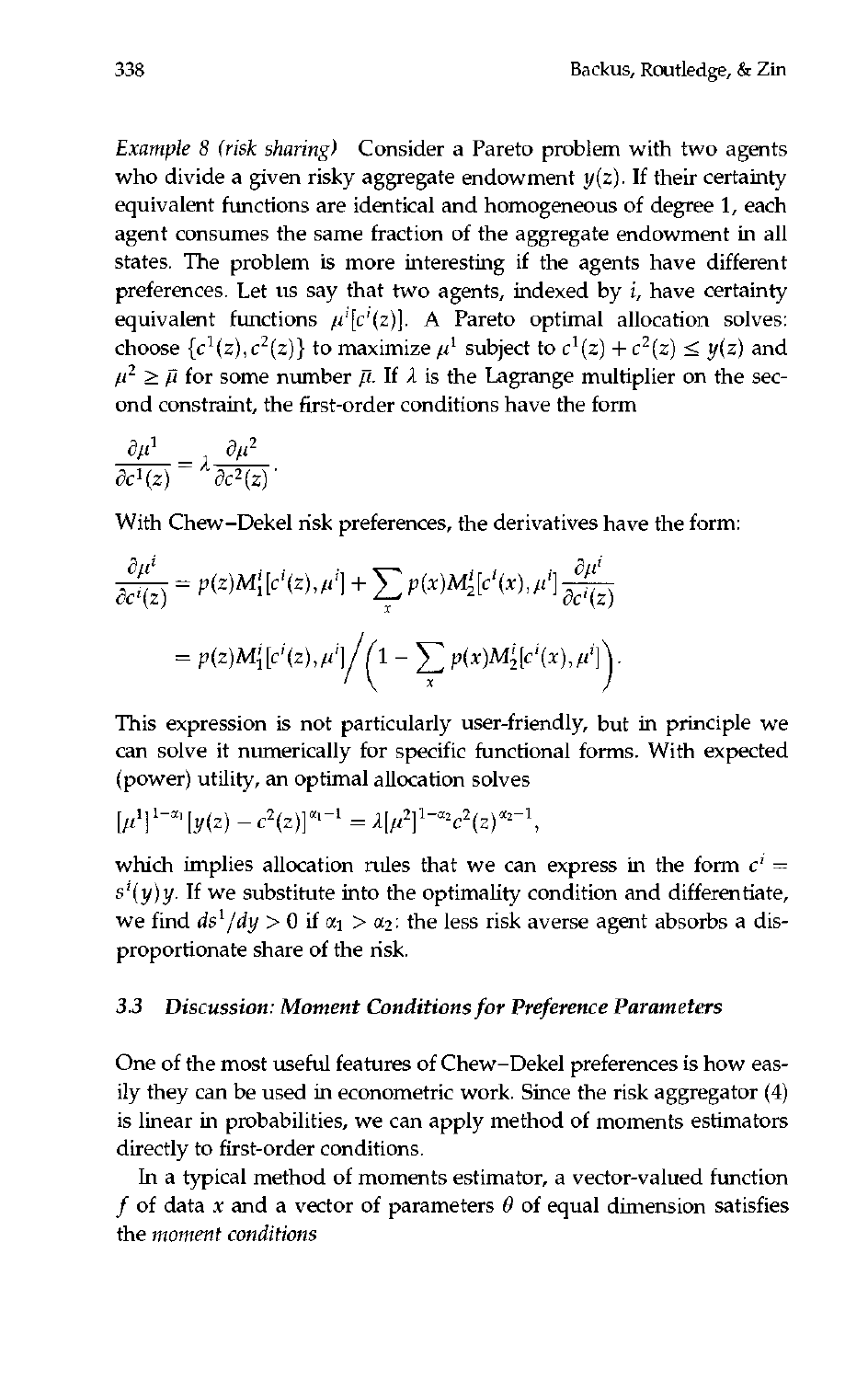$$
Ef(x, \theta_0) = 0,\t\t(7)
$$

where  $\theta = \theta_0$  is the parameter vector that generated the data. A method of moments estimator  $\theta_T$  for a sample of size T replaces the population mean with the sample mean:

$$
T^{-1} \sum_{t=1}^{T} f(x_t, \theta_T) = 0.
$$

Under reasonably general conditions, a law of large numbers implies that the sample mean converges to the population mean and  $\theta_T$  converges to  $\theta_0$ . When the environment permits a central limit theorem, we can also derive an asymptotic normal distribution for  $\theta_T$ . If the number of moment conditions (the dimension of  $f$ ) is greater than the number of parameters (the dimension of  $\theta$ ), we can apply a generalized method of moments estimator with similar properties (see Hansen, 1982.)

The portfolio-choice problem with Chew-Dekel preferences has exactly this form if the number of preference parameters is no greater than the number of risky assets. For each risky asset *i,* there is a moment condition,

$$
f_i(x,\theta)=M_1(c,\mu^*)(r_i-r_0),
$$

analogous to equation (5). In the static case, we also need to estimate  $\mu^*$ , which we do using equation (4) as an additional moment condition. [In a dynamic setting, a homothetic time aggregator allows us to replace  $\mu^*$  with a function of consumption growth; see equation (13).]

Outside the Chew-Dekel class, estimation is a more complex activity. First-order conditions are no longer linear in probabilities and do not lead to moment conditions in the form of equation (7). To estimate, say, equation (6) for rank-dependent preferences, we need a different estimation strategy. One possibility is a simulated method of moments estimator, which involves something like the following: (i) conjecture a probability distribution and parameter values; (ii) given these values, solve the portfolio problem for decision rules; (iii) calculate (perhaps through simulation) moments of the decision rule and compare them to moments observed in the data; (iv) if the two sets of moments are sufficiently close, stop; otherwise, modify parameter values and return to step (i). All of this can be done, but it highlights the econometric convenience of Chew-Dekel risk preferences.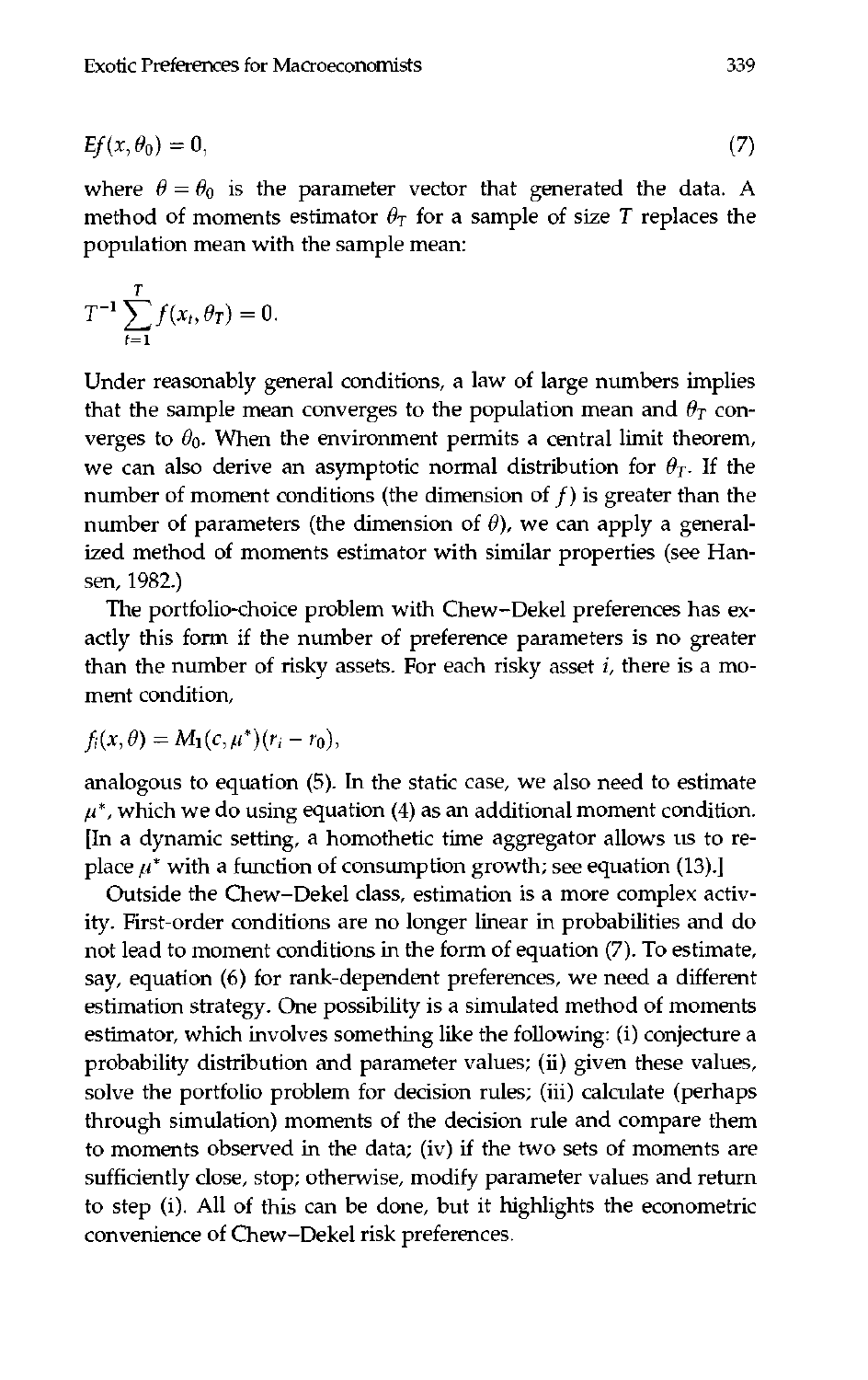#### **4. Time and Risk**

We are now in a position to describe nonadditive preferences in a dynamic stochastic environment like that illustrated by Figure 1. You might guess that the process of specifying preferences over time and states of nature is simply a combination of the two. In fact, the combination raises additional issues that are not readily apparent. We touch on some of them here; others come up in the next two sections.

## 4.2 *Recursive Preferences*

Consider the structure of preferences in a dynamic stochastic environment. In the tradition of Kreps and Porteus (1978), Johnsen and Donaldson (1985), and Epstein and Zin (1989), we represent a class of recursive preferences by

$$
U_t = V[u_t, \mu_t(U_{t+1})],
$$
\n(8)

where  $U_t$  is shorthand for utility starting at some date-t history  $z^t$ ,  $U_{t+1}$ refers to utilities for histories  $z^{t+1} = (z^{\tilde{t}}, z_{t+1})$  stemming from  $z^{t}$ ,  $u_{t}$  is date-t utility,  $V$  is a time aggregator, and  $\mu_t$  is a certainty-equivalent function based on the conditional probabilities  $p(z_{t+1}|z^t)$ . This structure is suggested by Kreps and Porteus (1978) for expected utility certainty equivalent functions. Epstein and Zin (1989) extend their work to stationary infinite-horizon settings and propose the more general Chew-Dekel class of risk preferences. As in Section 2, such preferences are dynamically consistent, history independent, future independent, and stationary. They are also *conditionally independent* in the sense of Johnsen and Donaldson (1985): preferences over choices at any history at date  $t \, (\bar{z}^t)$ , for example) do not depend on other histories that may have (but did not) occur ( $z^t \neq \bar{z}^t$ ). You can see this in Figure 1: if we are now at the node marked (A), then preferences do not depend on consumption at nodes stemming from (B) denoting histories that can no longer occur.

If equation (8) seems obvious, think again. If you hadn't read the previous paragraph or its sources, you might just as easily propose

$$
U_t = \mu_t[V(u_t, U_{t+1})],
$$

another seemingly natural combination of time and risk preference. This combination, however, has a serious flaw: it implies dynamically inconsistent preferences unless it reduces to equation (1). See Kreps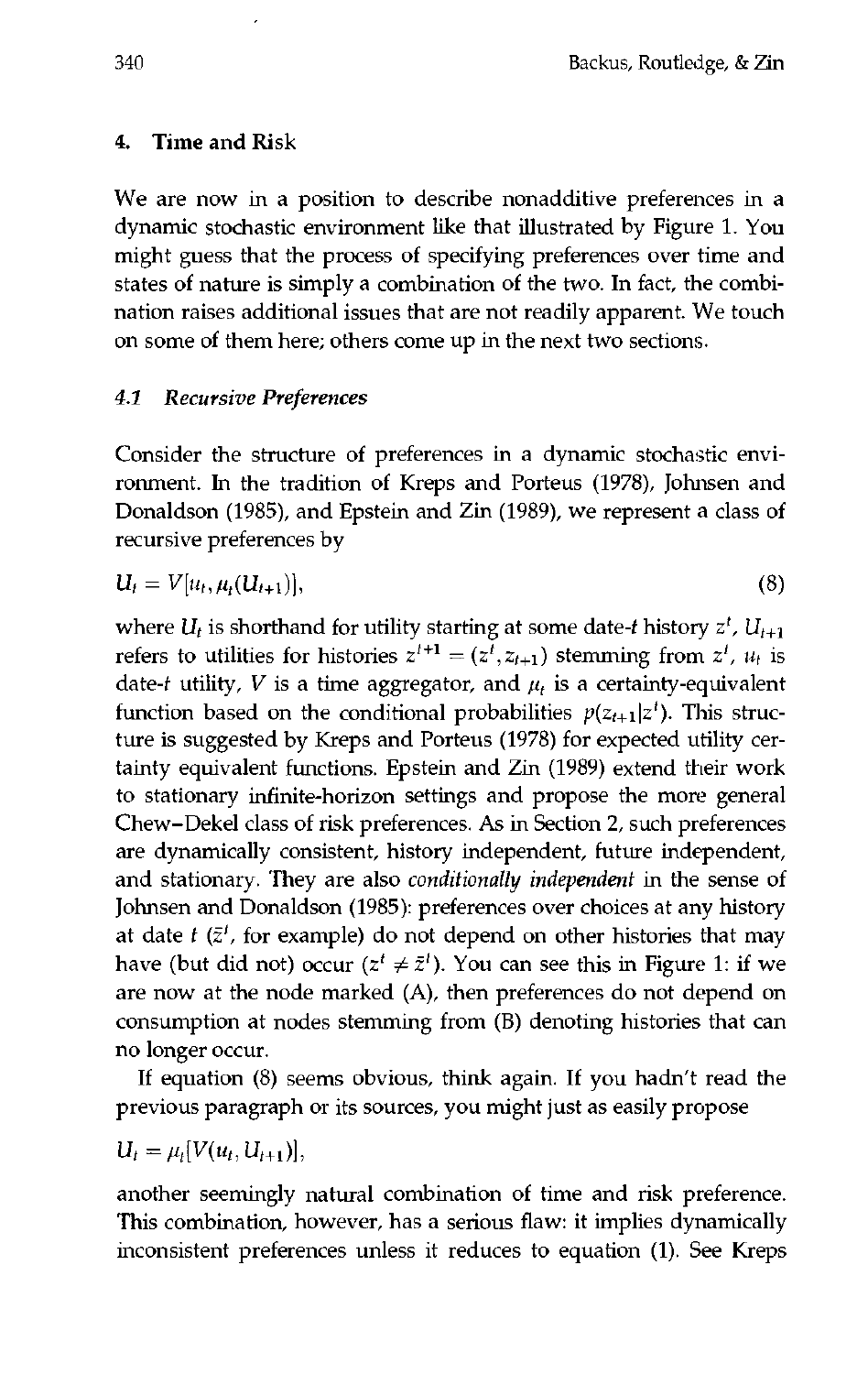and Porteus (1978) and Epstein and Zin (1989, Section 4). File away for later the idea that the combination of time and risk preference can raise subtle dynamic consistency issues.

We refer to the combination of the recursive structure (8) and an expected utility certainty equivalent as Kreps-Porteus preferences. A popular parametric example consists of the constant elasticity aggregator,

$$
V[u, \mu(U)] = [(1 - \beta)u^{\rho} + \beta \mu(U)^{\rho}]^{1/\rho}, \tag{9}
$$

and the power certainty equivalent,

$$
\mu(U) = [E(U^{\alpha})]^{1/\alpha},\tag{10}
$$

with  $\rho, \alpha < 1$ . Equations (9) and (10) are homogeneous of degree 1 with constant discount factor  $\beta$ . This is more restrictive than the aggregators we considered in Section 2, but linear homogeneity rules out more general discounting schemes: it implies that indifference curves have the same slope along any ray from the origin, so their slope along the 45 degree line must be the same, too. If U is constant, the weights  $(1 - \beta)$ and  $\beta$  define  $U = u$  as the (steady-state) level of utility. It is common to refer to  $1 - \alpha$  as the coefficient of relative risk aversion and  $1/(1 - \rho)$  as the intertemporal elasticity of substitution. If  $\rho = \alpha$ , the model is equivalent to one satisfying equation (1), and intertemporal substitution is the inverse of risk aversion. More generally, the Kreps-Porteus structure allows us to specify risk aversion and intertemporal substitution independently. Further, a Kreps-Porteus agent prefers early resolution of risk if  $\alpha < \rho$ ; see Epstein and Zin (1989, Section 4). This separation of risk aversion and intertemporal substitution has proved to be not only a useful empirical generalization but an important source of intuition about the properties of dynamic models.

We can generate further flexibility by combining (8) with a Chew-Dekel risk aggregator (4), thereby introducing Chew-Dekel risk preferences to dynamic environments. We refer to this combination as Epstein-Zin preferences.

#### *4.2 Examples*

*Example 9 (Weil's model of precautionary saving)* We say that consumption-saving models generate *precautionary saving* if risk decreases consumption as a function of current assets. In the canonical consumption problem with additive preferences, income risk has this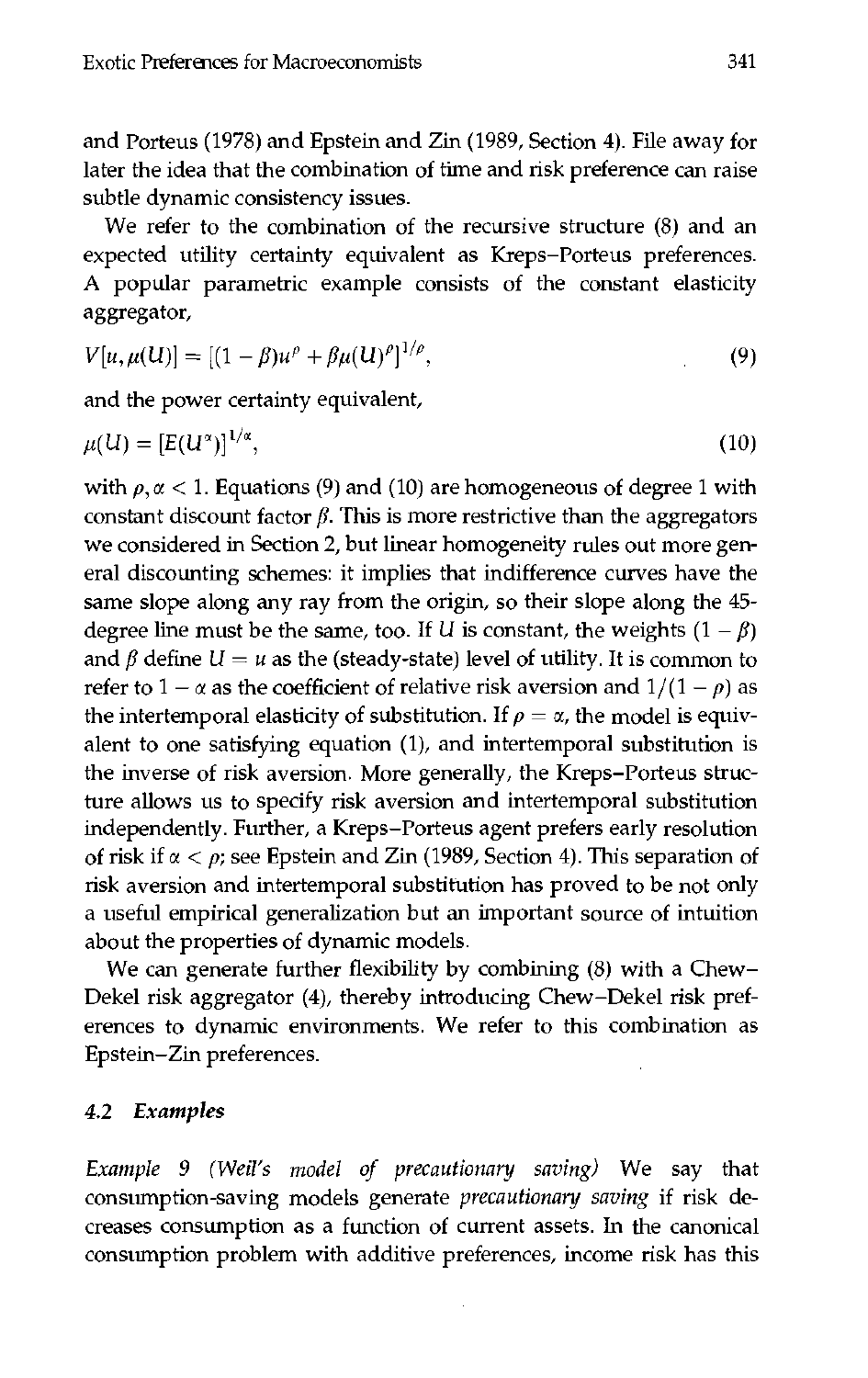effect if the period utility function *u* has constant  $k \equiv u_{111}u_1/(u_{11})^2 > 0$ . See, for example, Ljungqvist and Sargent (2000, pp. 390-393). Both power utility and exponential utility satisfy this condition. With power utility  $[u(c) = c^{\alpha}/\alpha]$ ,  $k = (\alpha - 2)(\alpha - 1)$ , which is positive for  $\alpha < 1$  and therefore implies precautionary saving. (In the next section, we look at quadratic utility, which effectively sets  $\alpha = 2$ , implying  $k = 0$  and no precautionary saving.) Similarly, with exponential utility  $u(c) =$  $-\exp(-\alpha c)$ ,  $k = 1 > 0$ . With Kreps-Porteus preferences, we can address a somewhat different question: does precautionary saving depend on intertemporal substitution, risk aversion, or both? To answer this question, consider the problem characterized by the Bellman equation

$$
J(a) = \max\{(1-\beta)c^{\rho} + \beta\mu[J(a')]^{\rho}\}^{1/\rho}
$$

subject to the budget constraint  $a' = r(a - c) + y'$ , where  $\mu(x) =$  $-\alpha^{-1}$  log E exp( $-\alpha x$ ) and  $\{y_t\} \sim \text{NID}(\kappa_1, \kappa_2)$ . The exponential certainty equivalent  $\mu$  is not homogeneous of degree 1, but it is analytically convenient for problems with additive risk. The parameters satisfy  $\rho \leq 1$ ,  $\alpha \geq 0$ ,  $r > 1$ , and  $\beta^{1/(1-\rho)}r^{\rho/(1-\rho)} < 1$ . Of particular interest are *p,* which governs intertemporal substitution, and *a,* which governs risk aversion.

The value function in this example is linear with parameters that can be determined by the time-honored guess-and-verify method. We guess (we've seen this problem before)  $J(a) = A + Ba$  for parameters  $(A, B)$  to be determined. The certainty equivalent of future utility is

$$
\mu[J(a')] = \mu[A + Br(a - c) + By'] = A + Br(a - c) + B\kappa_1 - \alpha B^2 \kappa_2 / 2, \quad (11)
$$

which follows from equation (42) of Appendix 9.2. The first-order and envelope conditions are

$$
0 = J(a)^{1-\rho}[(1-\beta)c^{\rho-1} - \beta\mu^{\rho-1}Br]
$$
  

$$
J_1(a) = B = J(a)^{1-\rho}\beta\mu^{\rho-1}Br,
$$

which imply

$$
\mu = (\beta r)^{1/(1-\rho)}J(a) = (\beta r)^{1/(1-\rho)}(A + Ba)
$$
  

$$
c = [(1-\beta)/B]^{1/(1-\rho)}J(a) = [(1-\beta)/B]^{1/(1-\rho)}(A + Ba).
$$

The latter tells us that the decision rule is linear, too. If we substitute both equations into (11), we find that the parameters of the value function must be: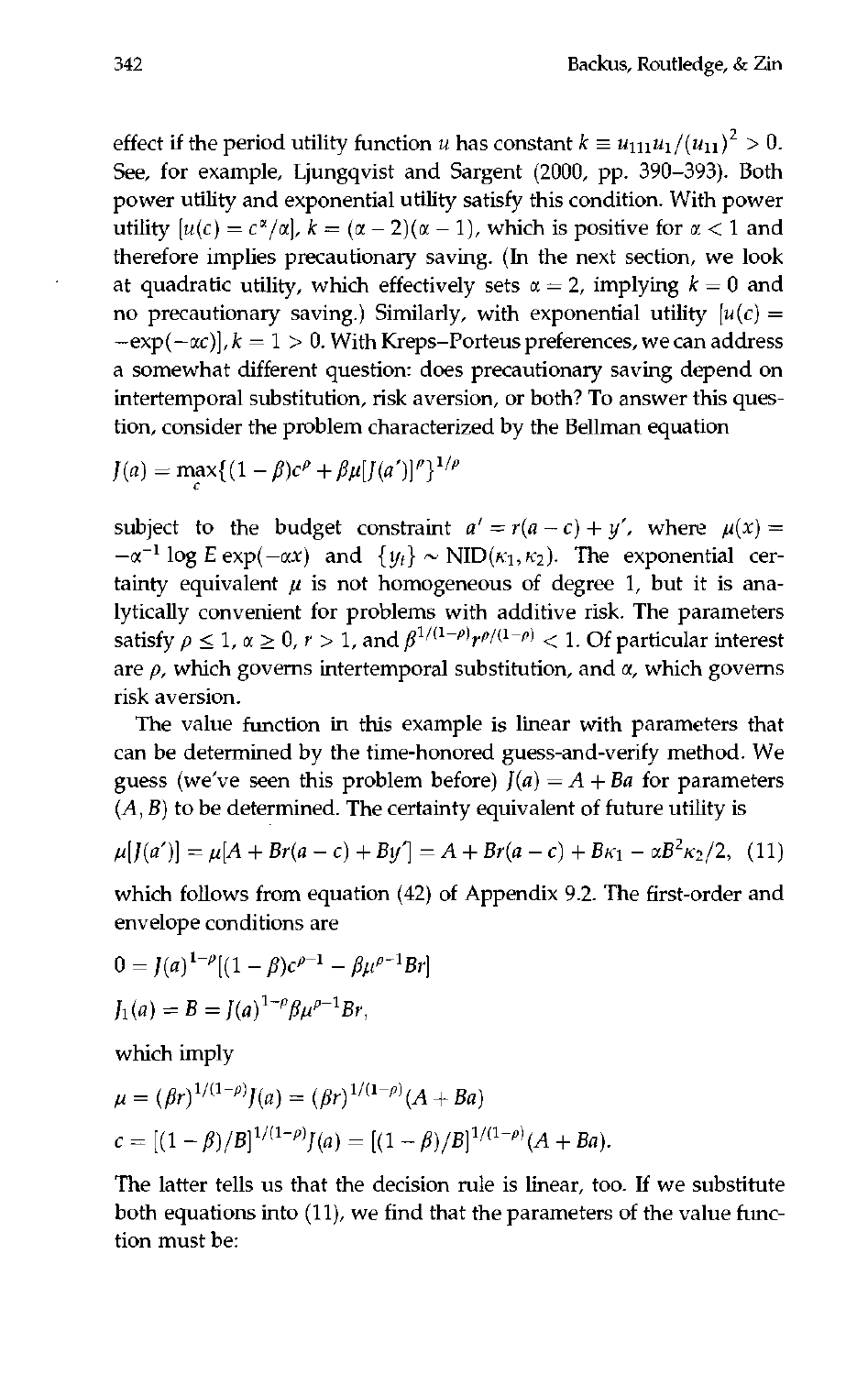$$
A = (r - 1)^{-1} (\kappa_1 - B \alpha \kappa_2 / 2) B
$$
  

$$
B = \left[ \frac{(1 - \beta)^{1/(1 - \rho)}}{1 - \beta^{1/(1 - \rho)} r^{\rho/(1 - \rho)}} \right]^{(1 - \rho)/\rho}.
$$

They imply the decision rule

$$
c = (1 - \beta^{1/(1-\rho)} r^{\rho/(1-\rho)}) (a + (r-1)^{-1} [K_1 - B\alpha K_2/2]).
$$

The last term is the impact of risk. Apparently a necessary condition for precautionary saving is  $\alpha > 0$ , so the parameter controlling precautionary saving is risk aversion. [Adapted from Weil (1993).]

*Example 10 (Merton-Samuelson portfolio model)* Our next example illustrates the relation between consumption and portfolio decisions in iid environments. The model is similar to the previous example, and we use it to address a similar issue: the impact of asset return risk on consumption. At each date *t,* a theoretical agent faces the following budget constraint:

$$
a_{t+1}=(a_t-c_t)\sum_i w_{it}r_{it+1},
$$

where  $w_{it}$  is the share of post-consumption wealth invested in asset  $i$ and  $r_{i+1}$  is its return. Returns  $\{r_{i+1}\}\$  are iid over time. Preferences are characterized by the constant elasticity time aggregator (9) and an arbitrary linearly homogeneous certainty equivalent function. The Bellman equation is

$$
J(a) = \max_{c,w} \{ (1-\beta)c^{\rho} + \beta \mu [J(a')]^{\rho} \}^{1/\rho},
$$

subject to

$$
a' = (a - c) \sum_i w_i r'_i = (a - c) r'_p
$$

and  $\sum_i w_i = 1$ , where  $r_p$  is the portfolio return. Since the time and risk aggregators are linear homogeneous, so is the value function, and the problem decomposes into separate portfolio and consumption problems. The portfolio problem is:

$$
\max_{w} \mu[J(a')] = (a-c) \max_{w} \mu[J(r_p')].
$$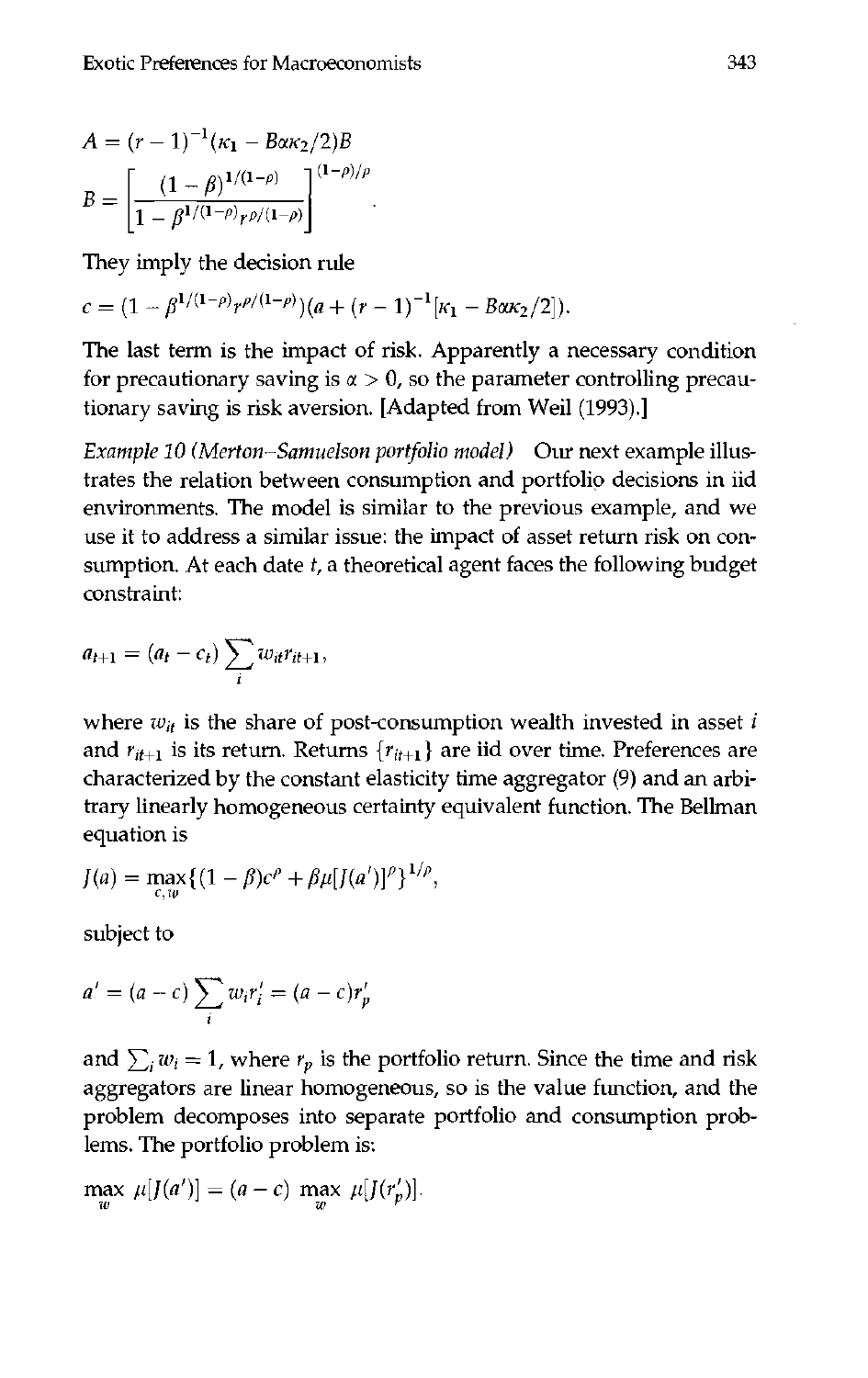Since returns are iid, the portfolio problem is the same at all dates and can be solved using methods outlined in the previous section. Given a solution  $\mu^*$  to the portfolio problem, the consumption problem is:

$$
J(a) = \max\{(1-\beta)c^{\rho} + \beta[(a-c)\mu^*]^{\rho}\}^{1/\rho}.
$$

The first-order condition implies the decision rule  $c = [A/(1+A)]a$ , where

$$
A = [(1 - \beta)/\beta]^{1/(1 - \rho)} (\mu^*)^{-\rho/(1 - \rho)}.
$$

The impact of risk is mediated by  $\mu^*$  and involves the familiar balance of income and substitution effects. If  $\rho < 0$ , the intertemporal elasticity of substitution is less than 1 and smaller  $\mu^*$  (larger risk premium) is associated with lower consumption (the income effect). If  $\rho > 0$ , the opposite happens. In contrast to the previous example, the governing parameter is  $\rho$ ; the impact of risk parameters is imbedded in  $\mu^*$ . Note, too, that the impact on consumption of a change in  $\mu^*$  can generally be offset by a change in  $\beta$  that leaves  $A$  unchanged. This leads to an identification issue that we discuss at greater length in the next example. Farmer and Gertler use a similar result to motivate setting  $\alpha = 1$  (risk neutrality) in the Kreps-Porteus preference model, which leads to linear decision rules even with risk to income, asset returns, and length of life. [Adapted from Epstein and Zin (1989), Farmer (1990), Gertler (1999), and Weil (1990).]

*Example 11 (asset pricing)* The central example of this section is an exploration of time and risk preference in the traditional exchange economy of asset pricing. Preferences are governed by the constant elasticity time aggregator (9) and the Chew-Dekel risk aggregator (4). We characterize asset returns for general recursive preferences and discuss the identification of time and risk preference parameters. We break the argument into a series of steps.

Step (i) (consumption and portfolio choice). Consider a stationary Markov environment with states *z* and conditional probabilities  $p(z'|z)$ . *A* dynamic consumption/portfolio problem for this environment is characterized by the Bellman equation

$$
J(a,z) = \max_{\rho \in \mathbb{R}^n} \{ (1-\beta)c^{\rho} + \beta \mu [J(a',z')]^{\rho} \}^{1/\rho},
$$

subject to the budget constraint  $a' = (a - c) \sum_{i} w_i r_i(z, z') = (a - c) \cdot$  $\sum_i w_i r'_i = (a - c)r'_i$ , where  $r_p$  is the portfolio return. The budget con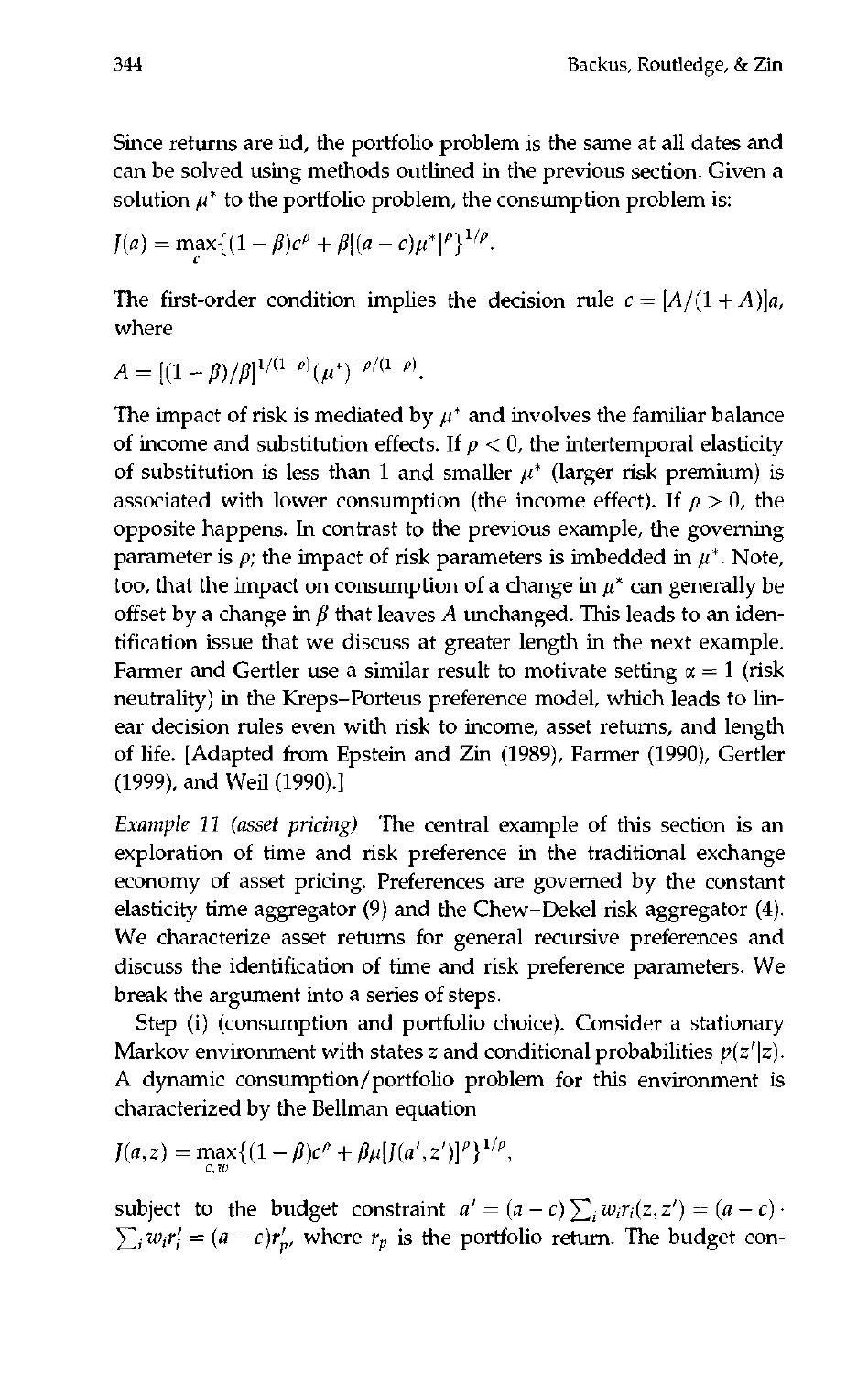straint and linear homogeneity of the time and risk aggregators imply linear homogeneity of the value function:  $J(a, z) = aL(z)$  for some scaled value function L. The scaled Bellman equation is

$$
L(z) = \max_{b,w} \{ (1-\beta)b^{\rho} + \beta(1-b)^{\rho} \mu [L(z')r_{p}(z,z')]^{\rho} \}^{1/\rho},
$$

where  $b \equiv c/a$ . Note that  $L(z)$  is the marginal utility of wealth in state z.

As in the previous example, the problem divides into separate portfolio and consumption decisions. The portfolio decision solves: choose  $\{w_i\}$  to maximize  $\mu[L(z')r_p(z,z')]$ . The mechanics are similar to Example 6. The portfolio first-order conditions are

$$
\sum_{z'} p(z'|z)M_1[L(z')r_p(z,z'),\mu]L(z')[r_i(z,z')-r_j(z,z')] = 0
$$
\n(12)

for any two assets  $i$  and  $j$ . Given a maximized  $\mu$ , the consumption decision solves: choose *b* to maximize L. The intertemporal first-order condition is

$$
(1 - \beta)b^{\rho - 1} = \beta(1 - b)^{\rho - 1}\mu^{\rho}.
$$
\n(13)

If we solve for  $\mu$  and substitute into the (scaled) Bellman equation, we find

$$
\mu = [(1 - \beta)/\beta]^{1/\rho} [b/(1 - b)]^{(\rho - 1)/\rho}
$$
  
\n
$$
L = (1 - \beta)^{1/\rho} b^{(\rho - 1)/\rho}.
$$
\n(14)

The first-order condition (13) and the value function (14) allow us to express the relation between consumption and returns in almost familiar form. Since  $\mu$  is linear homogeneous, the first-order condition implies  $\mu(x'r'_v) = 1$  for

$$
x' = L'/\mu = [\beta(c'/c)^{\rho-1}(r'_p)^{1-\rho}]^{1/\rho}.
$$

The last equality follows from  $(c'/c) = (b'/b)(1-b)r'_n$ , a consequence of the budget constraint and the definition of *b.* The intertemporal first-order condition can therefore be expressed as

$$
\mu(x'r_p') = \mu([\beta(c'/c)^{\rho-1}r_p']^{1/\rho}) = 1,
$$
\n(15)

a generalization of the tangency condition for an optimum (set the marginal rate of substitution equal to the price ratio). Similar logic leads us to express the portfolio first-order conditions (12) as

$$
E[M_1(x'r'_p,1)x'(r'_i-r'_j)]=0.
$$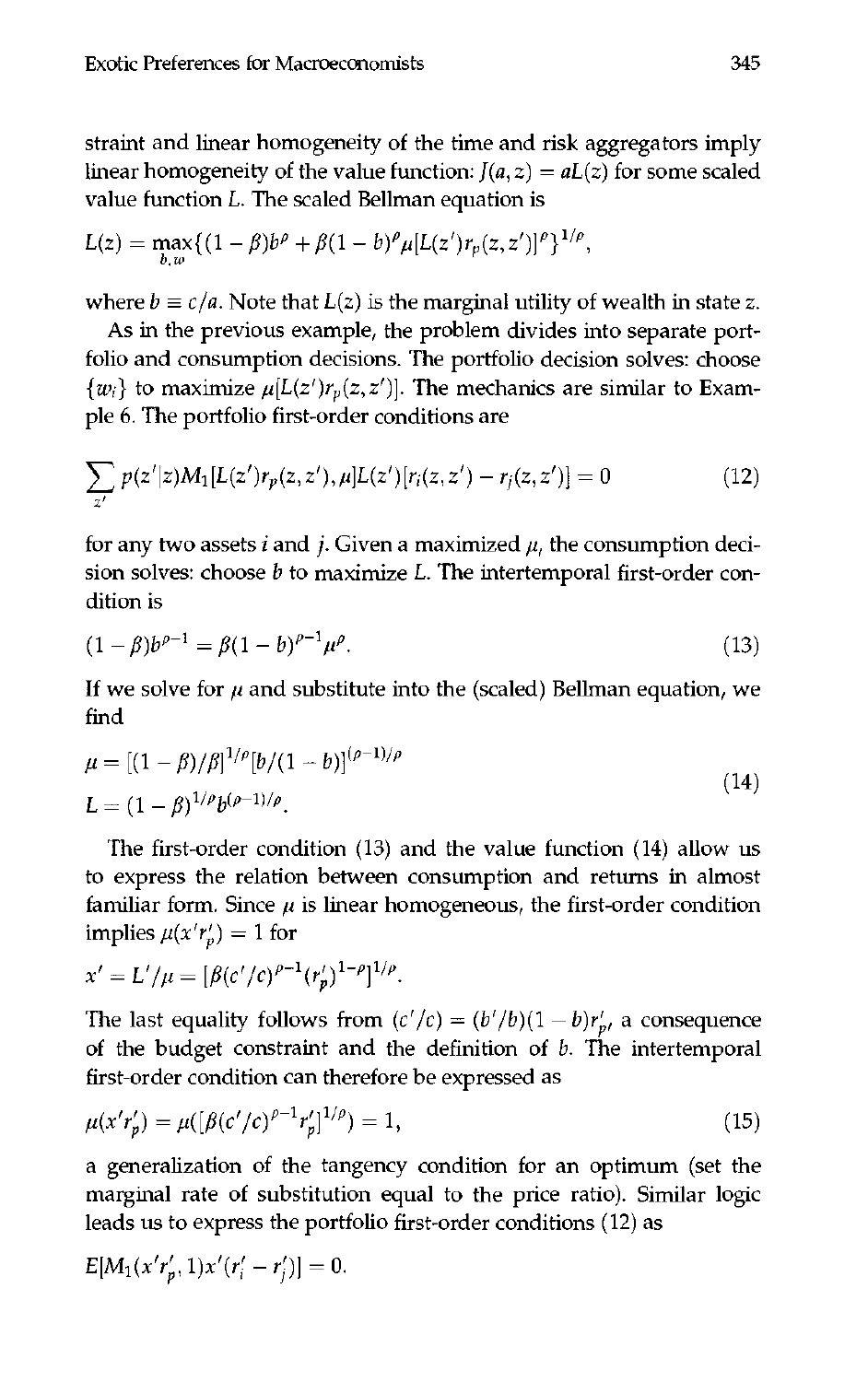If we multiply by the portfolio weight  $w_i$  and sum over  $j_i$ , we find

$$
E[M_1(x' r'_p, 1)x' r'_i] = E[M_1(x' r'_p, 1)x' r'_p].
$$
\n(16)

Euler's theorem for homogeneous functions allows us to express the right side as

$$
E[M_1(x'r'_p,1)x'r'_p] = 1 - EM_2(x'r'_p,1).
$$

Whether this is helpful depends on M. [Adapted from Epstein and Zin (1989).]

Step (ii) (equilibrium). Now shift focus to an exchange economy in which output growth follows a stationary Markov process: *g' =*  $y'/y = g(z')$ . In equilibrium, consumption equals output and the optimal portfolio is a claim to the stream of future output. We denote the price of this claim by *q* and the price-output ratio by  $Q = q/y$ . Its return is therefore

$$
r'_{p} = (q' + y')/q = (Q'y' + y')/(Qy) = g'(Q' + 1)/Q.
$$
 (17)

With linear homogeneous preferences, the equilibrium price-output ratio is a stationary function of the current state,  $Q(z)$ . Asset pricing then consists of these steps: (a) substitute (17) into (15) and solve for  $O$ :

$$
\mu([\beta(g')^{\rho}(Q'+1)]^{1/\rho})=Q^{1/\rho};
$$

(b) compute the portfolio return  $r_p$  from equation (17); and (c) use (16) to derive returns on other assets.

Step (iii) (the iid case). If the economy is iid, we cannot generally identify separate time and risk parameters. Time and risk parameters are intertwined in (16), but suppose we were somehow able to estimate the risk parameters. How might we estimate the time preference parameters  $\beta$  and  $\rho$  from observations of  $r_p$  (returns) and  $b$  (the consumption-wealth ratio)? Formally, equations (13) and (14) imply the intertemporal optimality condition

$$
(1-b)^{1-\rho} = \beta \mu(r'_p)^{\rho}.
$$

If  $r_p$  is iid,  $\mu$  and  $b$  are constant. With no variation in  $\mu$  or  $b$ , the optimality condition cannot tell us both  $\rho$  and  $\beta$ : for any value of  $\rho$ , we can satisfy the condition by adjusting the discount factor  $\beta$ . The only limit to this is the restriction  $\beta$  < 1. Evidently a necessary condition for identifying separate time and risk parameters is that risk varies over time.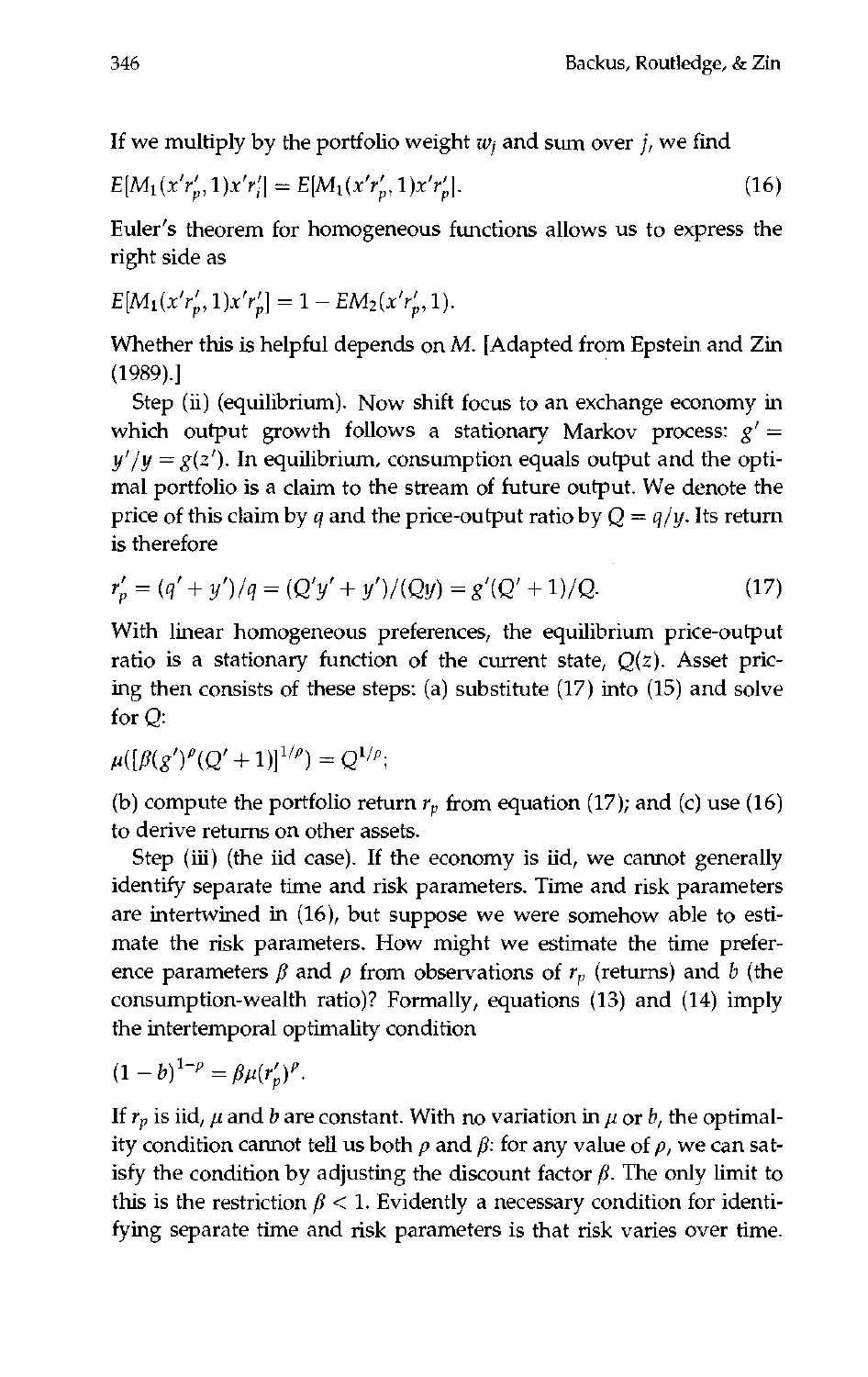The issue doesn't arise with additive preferences, which tie time preference to risk preference. [Adapted from Kocherlakota (1990) and Wang (1993).]

Step (iv) (extensions). With Kreps-Porteus preferences and noniid returns, the model does somewhat better in accounting for asset returns. Nevertheless, it fails to provide an entirely persuasive account of observed relations between asset returns and aggregate consumption. Roughly speaking, the same holds for more general risk preference specifications, although the combination of exotic preferences and time-varying risk shows promise. [See Bansal and Yaron (2004); Epstein and Zin (1991); Lettau, Ludvigson, and Wachter (2003); Routledge and Zin (2003); Tallarini (2000); and Weil (1989).]

*Example 12 (risk sharing)* With additive preferences and equal discount factors, Pareto problems generate constant weights on agents' utilities over time and across states of nature, even if period/state utility functions differ. With Kreps-Porteus preferences, differences in risk aversion lead to systematic drift in the weights. To be concrete, suppose states z follow a Markov chain with conditional probabilities  $p(z'|z)$ . Aggregate output is  $y(z)$ . Agents have the same aggregator,  $V(c,\mu) = (c^{\rho} + \beta \mu^{\rho})/\rho$ , but different certainty equivalent functions,

$$
\mu^{i}[x(z')] = \left(\sum_{z'} p(z'|z)x(z')^{\alpha_{i}}\right)^{1/\alpha}
$$

for state-dependent utility *x.* The Bellman equation for the Pareto problem is

$$
J(w,z) = \max_{c, \{w_{z'}\}} ((y(z) - c)^{\rho} + \beta \mu^{1} [J(w_{z'}, z')]^{\rho})/\rho
$$

subject to

 $(c^{\rho} + \beta \mu^2 |w_{z'}|^{\rho})/\rho \geq w.$ 

Here,  $c$  and  $w_{z}$  refer to consumption and promised future utility of the second agent. The first-order and envelope conditions imply

$$
(y(z) - c)^{\rho - 1} = \lambda c^{\rho - 1}
$$
  
\n
$$
(\mu^1)^{\rho - \alpha_1} J(w_{z'}, z')^{\alpha_1 - 1} J_1(w_{z'}, z') = J_1(w, z) (\mu_{z'}^2)^{\rho - \alpha_2} w_{z'}^{\alpha_2 - 1}
$$
  
\n
$$
J_1(w, z) = -\lambda.
$$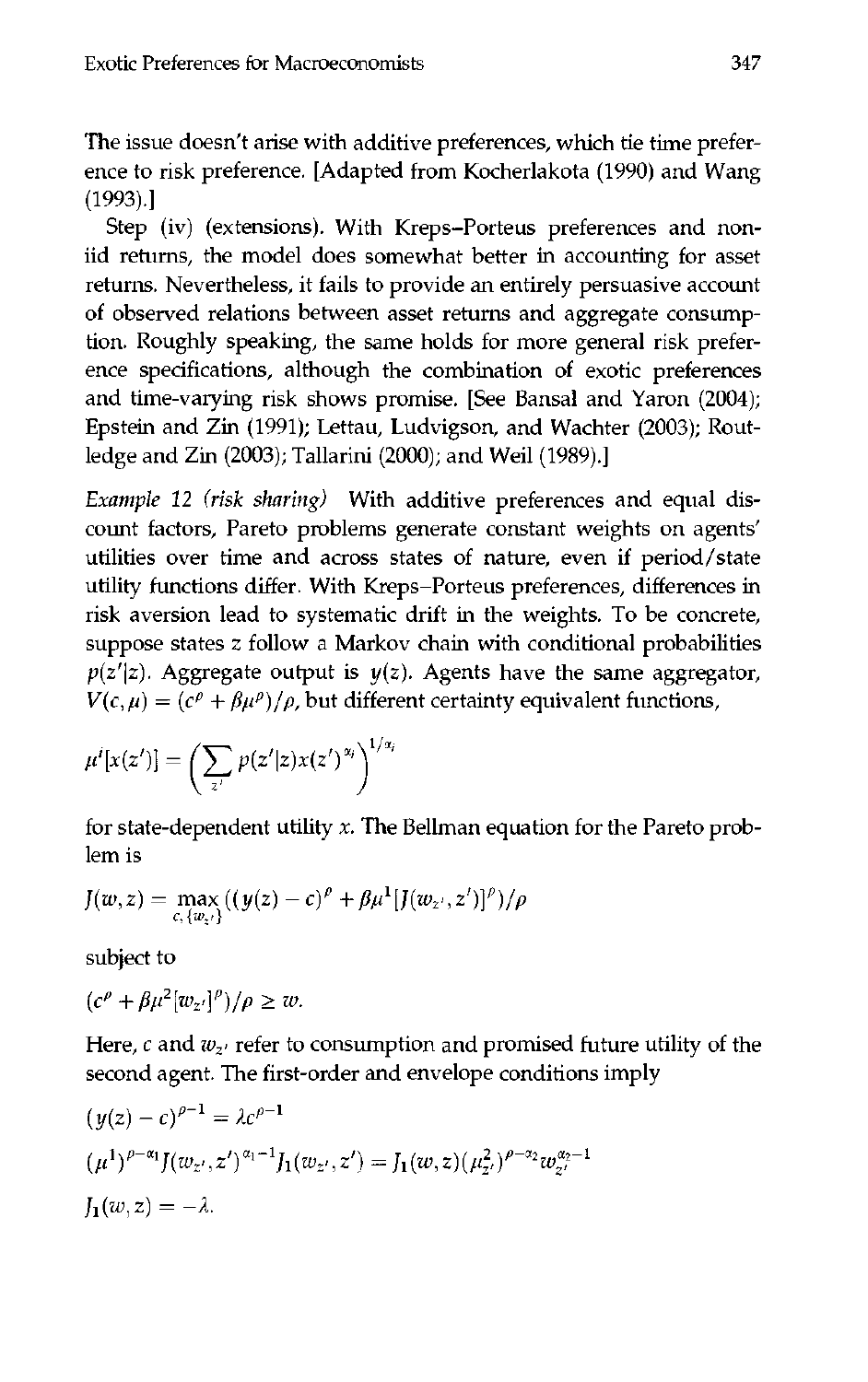The first equation leads to the familiar allocation rule  $c =$  $[1 + \lambda^{1/(\rho-1)}]^{-1}$ *y*(*z*). If  $\alpha_1 \neq \alpha_2$ , the weight  $\lambda$  will generally vary over time. [Adapted from Anderson (2004) and Kan (1995).]

*Example 13 (habits, disappointment aversion, and conditional independence)* Habits and disappointment aversion both assess utility by comparing consumption to a benchmark. With disappointment aversion, the benchmark is the certainty equivalent. With habits, the benchmark is a function of past consumption. Despite this apparent similarity, there are a number of differences between them. One is timing: the habit is known and fixed when current decisions are made, while the certainty equivalent generally depends on those decisions. Another is that disappointment aversion places restrictions on the benchmark that have no obvious analog in the habit model. A third is that habits take us outside the narrowly defined class of recursive preferences summarized by equation (8): they violate the assumption of conditional independence. Why? Because preferences at any node in the event tree depend on past consumption through the habit, which in turn depends on nodes that can no longer be reached. In Figure 1, for example, decisions at node (A) depend on the habit, which was chosen at (say) the initial node  $z_0$  and therefore depends on anything that could have happened from there on, including (B) and its successors. The solution, of course, is to define preferences conditional on a habit state variable and proceed in the natural way.

#### *4.3 Discussion: Distinguishing Time and Risk Preference*

The defining feature of this class of preferences is the separation of time preference (summarized by the aggregator *V)* and risk preference (summarized by the certainty equivalent function  $\mu$ ). In the functional forms used in this section, time preference is characterized by a discount factor and an intertemporal substitution parameter. Risk preference is characterized by risk aversion and possibly other parameters indicated by the Chew-Dekel risk aggregator. Therefore, we have added one or more parameters to the conventional additive utility function (1). Examples suggest that the additional parameters may be helpful in explaining precautionary saving, asset returns, and the intertemporal allocation of risk.

A critical question in applications is whether these additional parameters can be identified and estimated from a single time series real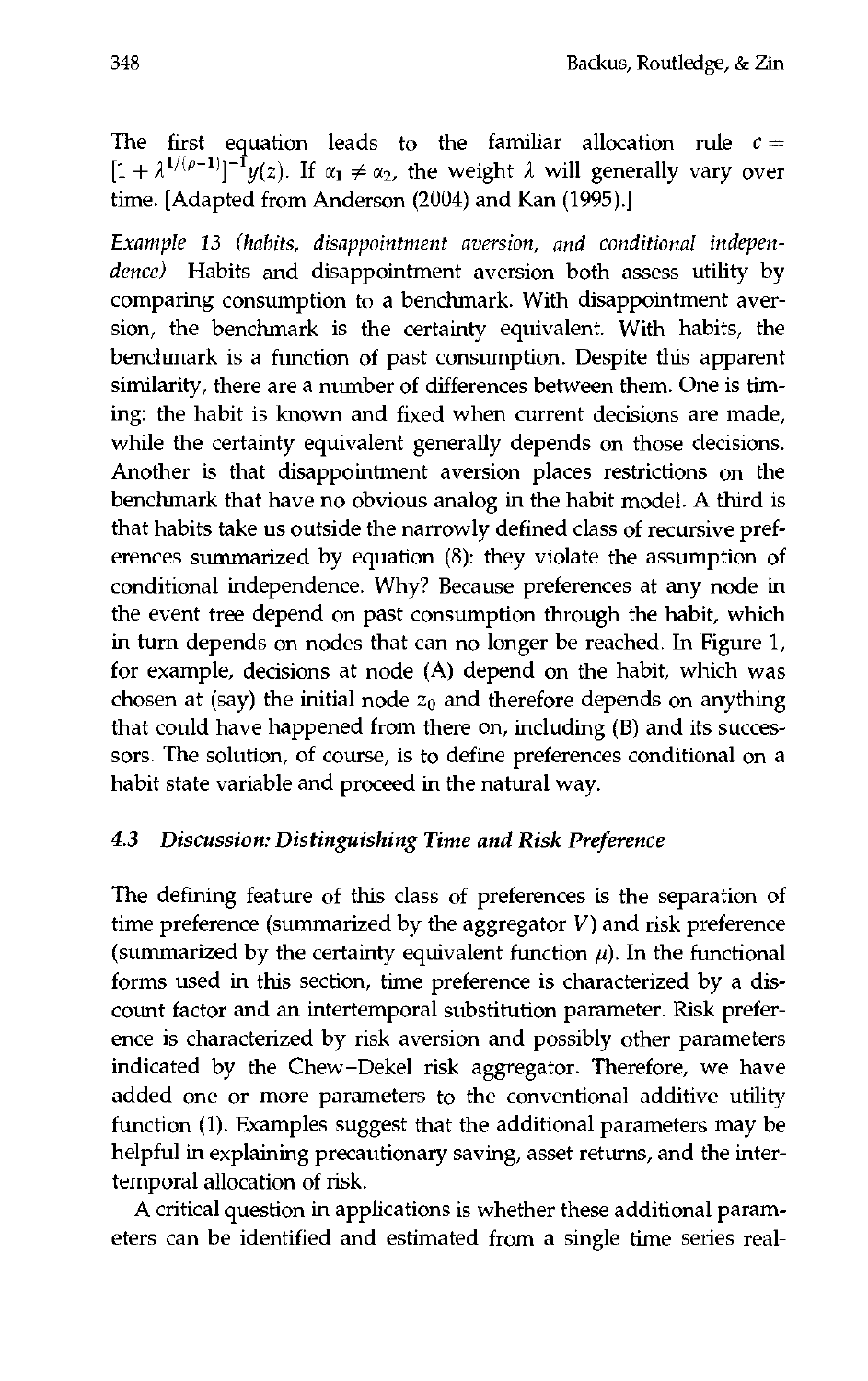ization of all the relevant variables. If so, we can use the methods outlined in the previous section: apply a method of moments estimator to the first-order conditions of the problem of interest. Identification hinges on the nature of risk. If risk is iid, we cannot identify separate time and risk parameters. This is clear in examples, but the logic is both straightforward and general: we need variation over time to identify time preference. A more formal statement is given by Wang (1993).

## **5. Risk-Sensitive and Robust Control**

Risk-sensitive and robust control emerged in the engineering literature in the 1970s and were brought to economics and developed further by Hansen and Sargent, their many coauthors, and others. The most popular version of risk-sensitive control is based on Kreps-Porteus preferences with an exponential certainty equivalent function. Robust control considers a new issue: decision making when the agent does not know the probability model generating the data. The agent considers instead a range of models and makes decisions that maximize utility given the worst possible model. The same issue is addressed from a different perspective in the next section. Much of this work deals with linearquadratic-guassian (LQG) problems, but the ideas are applicable more generally. We start by describing risk-sensitive and robust control in a static scalar LQG setting, where the insights are less cluttered by algebra. We go on to consider dynamic LQG problems, robust control problems outside the LQG universe, and challenges of estimating and distinguishing between—models based on risk-sensitive and robust control.

#### *5.1 Static Control*

Many of the ideas behind risk-sensitive and robust control can be illustrated with a static, scalar example. We consider traditional optimal control, risk-sensitive control, and robust control as variants of the same underlying problem. The striking result is the equivalence of optimal decisions made under risk-sensitive and robust control.

In our example, an agent maximizes some variant of a quadratic return function,

 $u(v, x) = -[Qv^2 + Rx^2],$ 

subject to the linear constraint,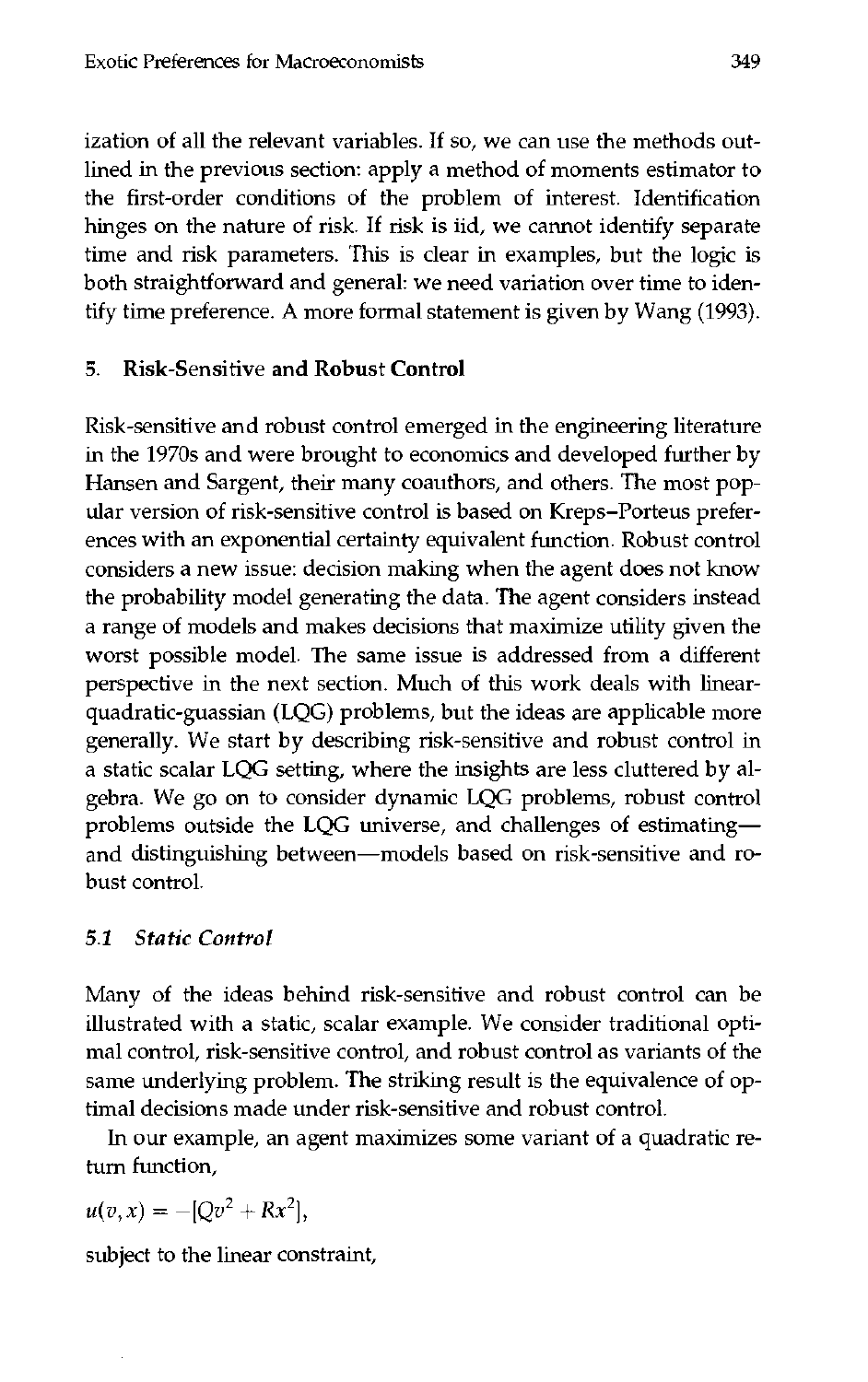$$
x = Ax_0 + Bv + C(w + \varepsilon), \tag{18}
$$

where  $v$  is a control variable chosen by the agent,  $x$  is a state variable that is controlled indirectly through  $v$ ,  $x_0$  is a fixed initial value, (Q,R) > 0 are preference parameters, *(A,B,C)* are nonzero parameters describing the determination of  $x, \varepsilon \sim N(0,1)$  is noise, and w is a distortion of the model that we'll describe in greater detail when we get to robust control. The problem sets up a trade-off between the cost  $(Qv<sup>2</sup>)$  and potential benefit  $(Rx<sup>2</sup>)$  of nonzero values of  $v$ . If you've seen LQG control problems before, most of this should look familiar.

*Optimal control.* In this problem and the next one, we set  $w = 0$ . thereby ruling out distortions. The control problem is: choose *v* to maximize *Eu* given the constraint (18). Since

$$
Eu = -[Qv^2 + R(Ax_0 + Bv)^2] - RC^2,
$$
\n(19)

the objective functions with and without noise differ only by a constant. Noise therefore has no impact on the optimal choice of *v.* For both problems, the optimal *v* is

$$
v = -(Q + B^2 R)^{-1} (ABR) x_0.
$$

This solution serves as a basis of comparison for the next two.

*Risk-sensitive control.* Continuing with  $w = 0$ , we consider an alternative approach that brings risk into the problem in a meaningful way: we maximize an exponential certainty equivalent of *u,*

$$
\mu(u) = -\alpha^{-1} \log E \exp(-\alpha u),
$$

where  $\alpha \geq 0$  is a risk aversion parameter. (This is more natural in a dynamic setting, where we would compute the certainty equivalent of future utility à la Kreps and Porteus.) We find  $\mu(u)$  by applying formula (43) of Appendix 9.2:

$$
\mu(u) = -(1/2) \log(1 - 2\alpha RC^2)
$$
  
-  $[Qv^2 + [R/(1 - 2\alpha RC^2)](Ax_0 + Bv)^2]$  (20)

as long as  $1-2\alpha RC^2>0.$  This condition places an upper bound on the risk aversion parameter  $\alpha$ . Without it, the agent can be so sensitive to risk that her objective function is negative infinity regardless of the control. The first term on the right side of (20) does not depend on *v* or *x,* so it has no effect on the choice of *v.* The important difference from (19) is the last term: the coefficient of  $(Ax_0 + Bv)^2$  is larger than *R*, mak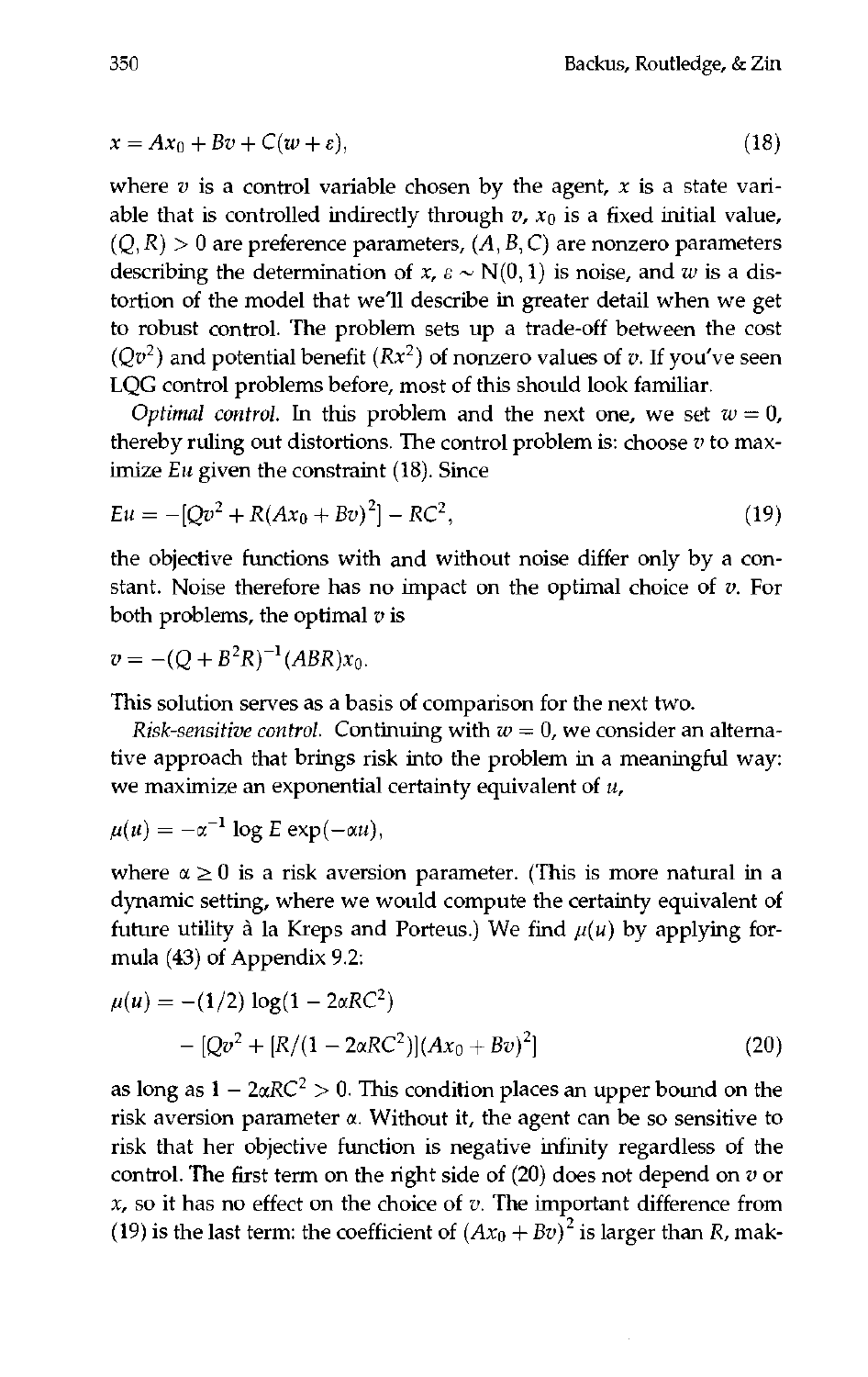ing the agent more willing to tolerate nonzero values of *v* to bring *x* close to zero. The optimal *v* is

$$
v = -(Q + B^2 R - \alpha Q R C^2)^{-1} (ABR)x_0.
$$

If  $\alpha = 0$  (risk neutrality) or  $C = 0$  (no noise), this is the same as the optimal control solution. If  $\alpha > 0$  and  $C \neq 0$ , the optimal choice of *v* is larger in absolute value because risk aversion increases the benefit of driving *x* to zero.

*Robust control.* Our third approach is conceptually different. We bring back the distortion *w* and tell the following story: We are playing a game against a malevolent nature, who chooses *w* to minimize our objective function. If our objective were to maximize *Eu,* then *w* would be infinite and our objective function would be minus infinity regardless of what we do. Therefore, let us add a penalty (to nature) of  $\theta w^2$ , making our objective function

min  $Eu + \theta w^2$ . *w*

The parameter  $\theta > 0$  has the effect of limiting how much nature distorts the model, with small values of  $\theta$  implying weaker limits on nature. The minimization implies

$$
w=(\theta - RC^2)^{-1}R(Ax_0+Bv),
$$

making the robust control objective function

$$
\min_{w} Eu + \theta w^2 = -[Qv^2 + [R/(1 - \theta^{-1}RC^2)](Ax_0 + Bv)^2] - RC^2.
$$
 (21)

The remarkable result: if we set  $\theta^{-1} = 2\alpha$ , the robust control objective differs from the risk-sensitive control objective (20) only by a constant, so it leads to the same choice of *v.* As in risk-sensitive control, the choice of *v* is larger in absolute value, in this case to offset the impact of  $w$ . There is, once again, a limit on the parameter: where  $\alpha$  was bounded above, *9* is bounded below. An infinite value of *6* reproduces the optimal control objective function and solution.

An additional result applies to the example: risk-sensitive and robust control are observationally equivalent to the traditional control problem with suitably adjusted *R.* That is, if we replace *R* in equation (19) with

$$
\hat{R} = R/(1 - 2\alpha RC^2) = R + 2\alpha R^2 C^2/(1 - 2\alpha RC^2) > R,
$$
\n(22)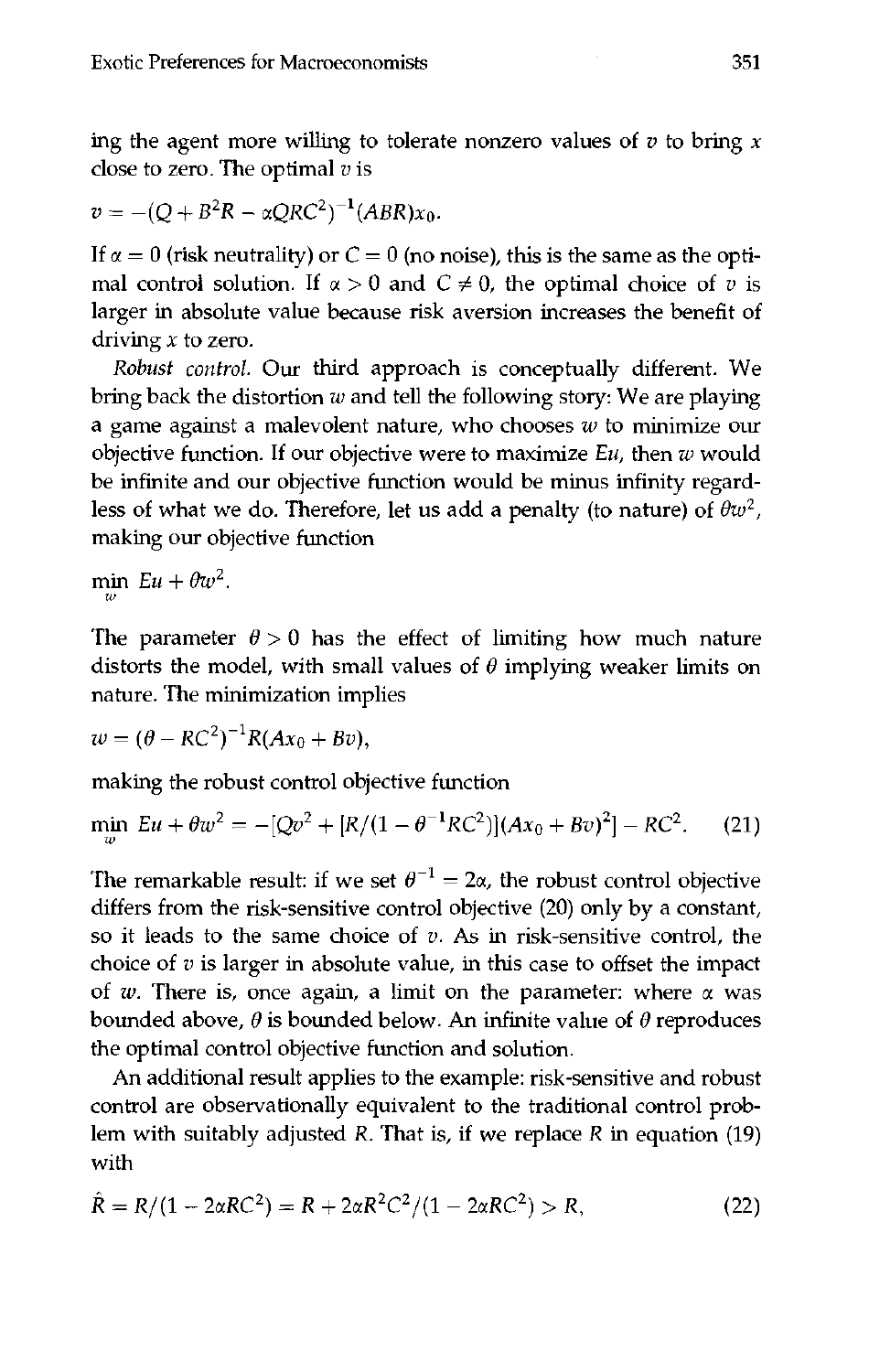then the optimal control problem is equivalent to risk-sensitive control, which we've seen is equivalent to robust control. If *Q* and *R* are functions of more basic parameters, it may not be possible to adjust *R* in this way, but the exercise points to the qualitative impact on the control: be more aggressive. This result need not survive beyond the scalar case, but it's suggestive.

Although risk-sensitive and robust control lead to the same decision, they are based on different preferences and give the decision different interpretations. With risk-sensitive control, we are concerned with risk for traditional reasons, and the parameter  $\alpha$  measures risk aversion. With robust control, we are concerned with model uncertainty (possible nonzero values of  $w$ ). To deal with it, we make decisions that maximize given the worst possible specification error. The parameter  $\theta$ controls how bad the error can be.

*Entropy constraints.* One of the most interesting developments in robust control is a procedure for setting  $\theta$ : namely, choose  $\theta$  to limit the magnitude of model specification error, with specification error measured by *entropy.* We define the entropy of transformed probabilities *p* relative to reference probabilities *p* by

$$
I(\hat{p}; p) \equiv \sum_{z} \hat{p}(z) \log[\hat{p}(z)/p(z)] = \hat{E} \log(\hat{p}/p), \qquad (23)
$$

where the expectation is understood to be based on  $\hat{p}$ . Note that  $I(\hat{p}; p)$ is nonnegative and equals zero when  $\hat{p} = p$ . Since the likelihood is the probability density function expressed as a function of parameters, entropy can be viewed as the expected difference in log-likelihoods between the reference and transformed models, with the expectation based on the latter.

In a robust control problem, we can limit the amount of specification error faced by an agent by imposing an upper bound on *I*: consider (say) only transformations  $\hat{p}$  such that  $I(\hat{p}; p) \leq I_0$  for some positive number  $I_0$ . This *entropy constraint* takes a particularly convenient form in the normal case. Let  $\hat{p}$  be the density of *x* implied by equation (18) and *p* the density with *w =* 0:

$$
\hat{p}(x) = (2\pi C^2)^{-1/2} \exp[-(x - Ax_0 - Bv - Cw)^2 / 2C^2]
$$
  
=  $(2\pi C^2)^{-1/2} \exp[-\varepsilon^2 / 2]$   

$$
p(x) = (2\pi C^2)^{-1/2} \exp[-(x - Ax_0 - Bv)^2 / 2C^2]
$$
  
=  $(2\pi C^2)^{-1/2} \exp[-(w + \varepsilon)^2 / 2].$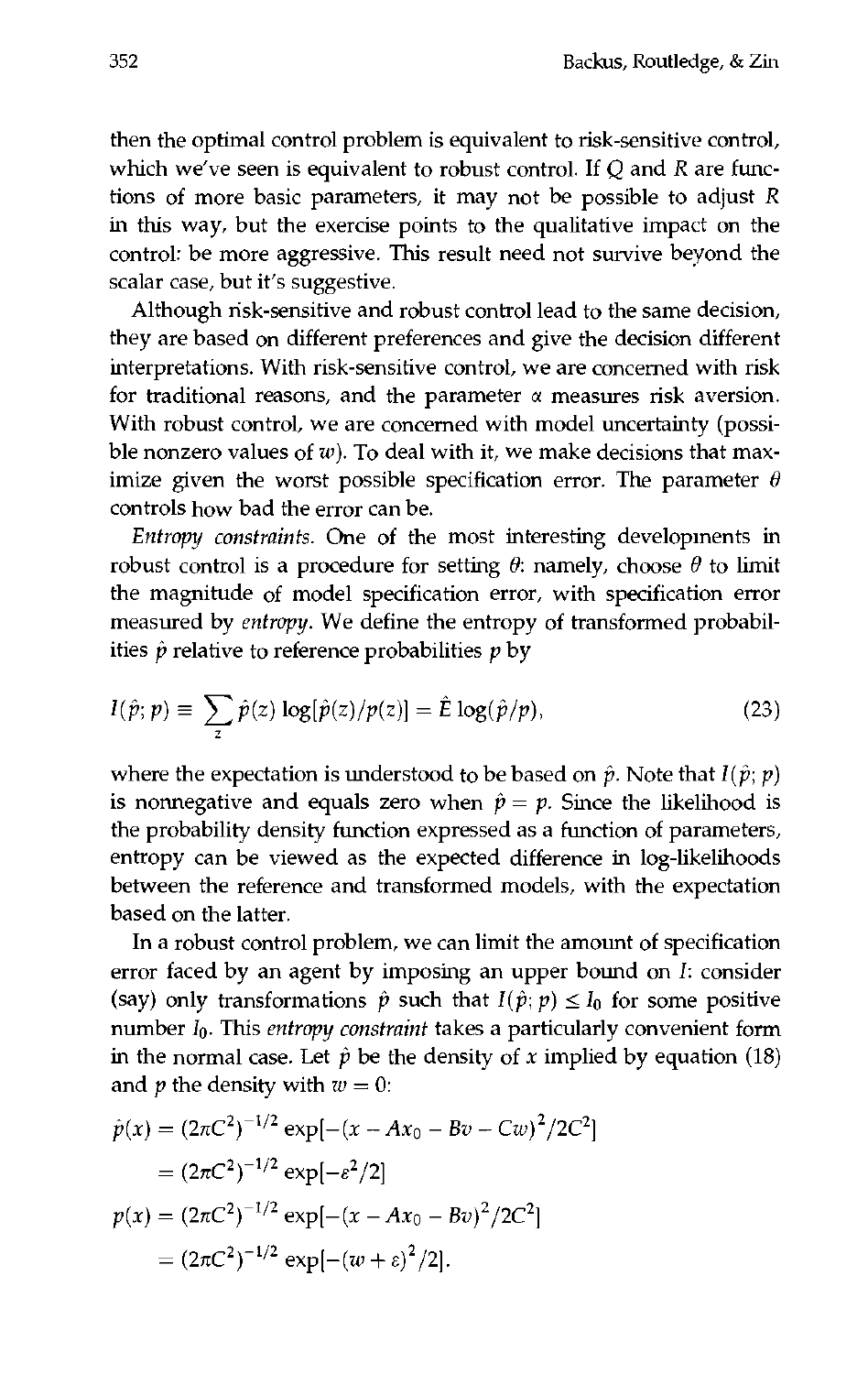Relative entropy is

 $I(\hat{p}; p) = \hat{E}(w^2/2 + w\epsilon) = w^2/2.$ 

If we add the constraint  $w^2/2 \leq I_0$  to the optimal control objective (19), the new objective is

$$
\min_{w} -[Qv^2 + R(Ax_0 + Bv + Cw)^2] - RC^2 + \theta(w^2 - 2I_0),
$$

where  $\theta$  is the Lagrange multiplier on the constraint. The only difference from the robust control problem we discussed earlier is that  $\theta$  is determined by  $I_0$ . Low values of  $I_0$  (tighter constraints) are associated with high values of  $\theta$ , so the lower bound on  $\theta$  is associated with an upper bound on  $I_0$ .

*Example 14 (Kydland and Prescott's inflation game) A* popular macroeconomic policy game goes like this: the government chooses inflation *q* to maximize the quadratic return function,

$$
u(q, y) = -[q^2 + Ry^2],
$$

subject to the Phillips curve,

$$
y = y_0 + B(q - q^e) + C(w + \varepsilon),
$$

where  $y$  is the deviation of output from its social optimum,  $q^e$  is expected inflation,  $(R, B, C)$  are positive parameters,  $y_0$  is the noninflationary level of output, and  $\varepsilon \sim N(0,1)$ . We assume  $y_0 < 0$ , which imparts an inflationary bias to the economy.

This problem is similar to our example, with one twist: we assume *q e* is chosen by private agents to equal the value of *q* they expect the government to choose (another definition of rational expectations) but taken as given by the government (and nature). Agents know the model, so they end up setting  $q^e = q$ . A robust control version of this problem leads to the optimization:

$$
\max_{q} \min_{w} -E(q^{2}+R[y_{0}+B(p-p^{e})+C(w+\varepsilon)]^{2})+\theta w^{2}.
$$

Note that we can do the min and max in any order (the min-max theorem). We do both at the same time, which generates the first-order conditions

$$
q + RB[y0 + B(q - qe) + Cw] = 0
$$

$$
-\theta w + RC[y0 + B(q - qe) + Cw] = 0.
$$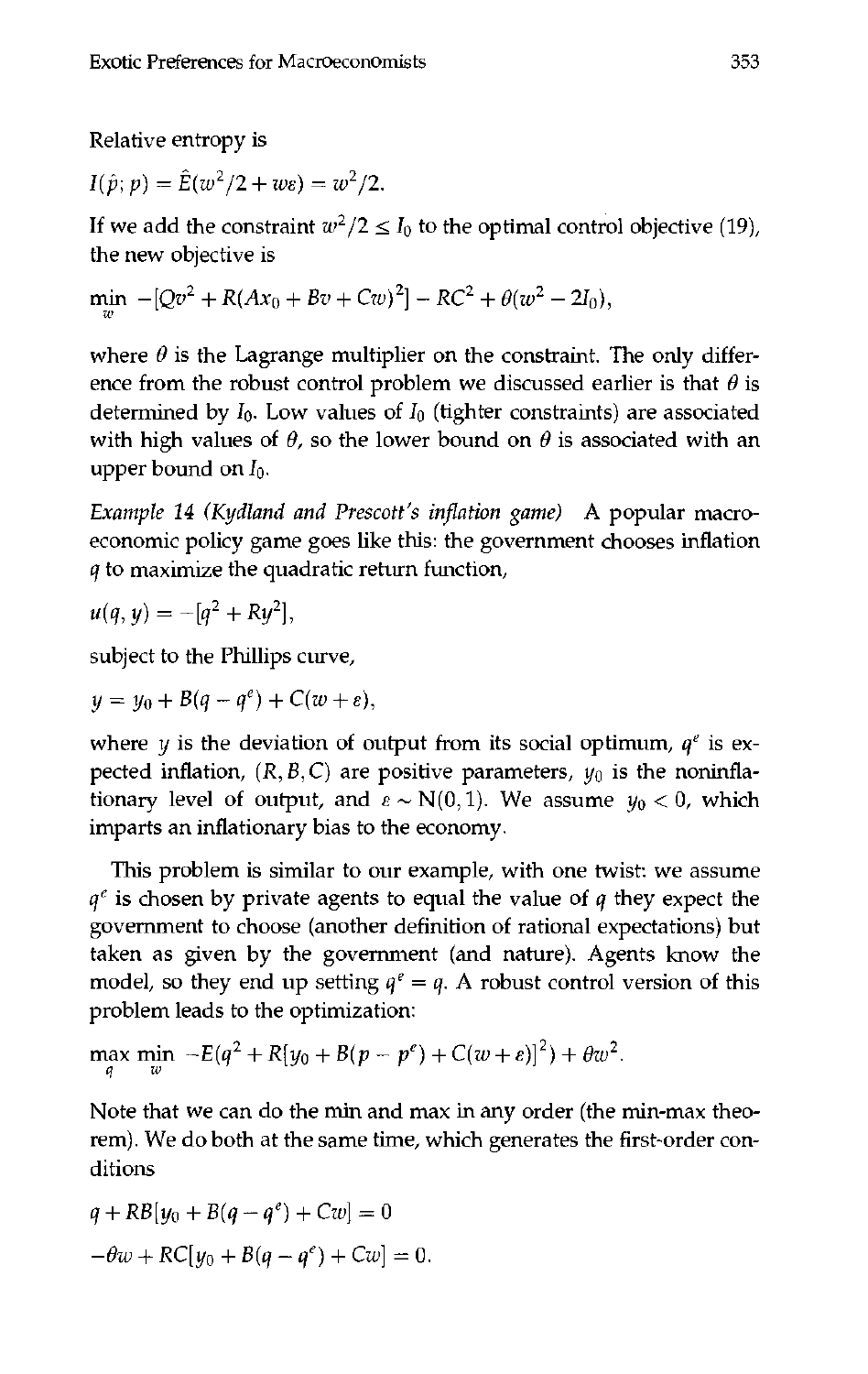Applying the rational expectations condition  $q^e = q$  leads to

$$
q = -\left(\frac{RB}{1 - \theta^{-1}RC^2}\right)y_0, \qquad w = \left(\frac{\theta^{-1}RC}{1 - \theta^{-1}RC^2}\right)y_0.
$$

Take  $\theta^{-1}=0$  as the benchmark. Then  $q=-RBy_{0}>0$  (the inflationary bias we mentioned earlier) and  $w = 0$  (no distortions). For smaller values of  $\theta > RC^2$ , inflation is higher. Why? Because negative values of *w* effectively lower the noninflationary level of output (it becomes  $y_0 + Cw$ ), leading the government to tolerate more inflation. As  $\theta$ approaches its lower bound of  $RC^2$ , inflation approaches infinity. If we treat this as a constraint problem with entropy bound  $w^2/2 \leq I_0$ , then  $w = -(2I_0)^{1/2}$  (recall that  $w < 0$ ) and the Lagrange multiplier  $\theta$  is related to  $I_0$  by

 $\theta = RC^2 - RCy_0/(2I_0)^{1/2}.$ 

The lower bound on  $\theta$  corresponds to an upper bound on  $I_0$ . All of this is predicated on private agents understanding the government's decision problem, including the value of *9.* [Adapted from Hansen and Sargent (2004, Chapter 5) and Kydland and Prescott (1977).]

*Example 15 (entropy with three states)* With three states, the constraint  $l(\hat{p}; p) \leq l_0$  is two-dimensional since the probability of the third state can be computed from the other two. Figure 4 illustrates the constraint for the reference probabilities  $p(1) = p(2) = p(3) = 1/3$  (the point marked +) and  $I_0 = 0.1$ . The boundary of the constraint set is the egg shape. By varying  $I_0$ , we vary the size of the constraint set. Chew-Dekel preferences can be viewed from the same perspective. Disappointment aversion, for example, is a one-dimensional class of distortions. If the first state is the only one worse than the certainty equivalent, the transformed probabilities are  $\hat{p}(1) = (1 + \delta)p(1)/\delta$  $[1 + \delta p(1)]$ ,  $\hat{p}(2) = p(2)/[1 + \delta p(1)]$ , and  $\hat{p}(3) = p(3)/[1 + \delta p(1)]$ . Their entropy is

$$
I(\delta) = \log[1 + \delta p(1)] - p(1) \log(1 + \delta),
$$

a positive increasing function of  $\delta \ge 0$ . By varying  $\delta$  subject to the constraint  $I(\delta) \leq I_0$ , we produce the line shown in the figure. (It hits the boundary at  $\delta = 1.5$ .) The interpretation of disappointment aversion, however, is different: in the theory of Section 3, the line represents different preferences, not model uncertainty.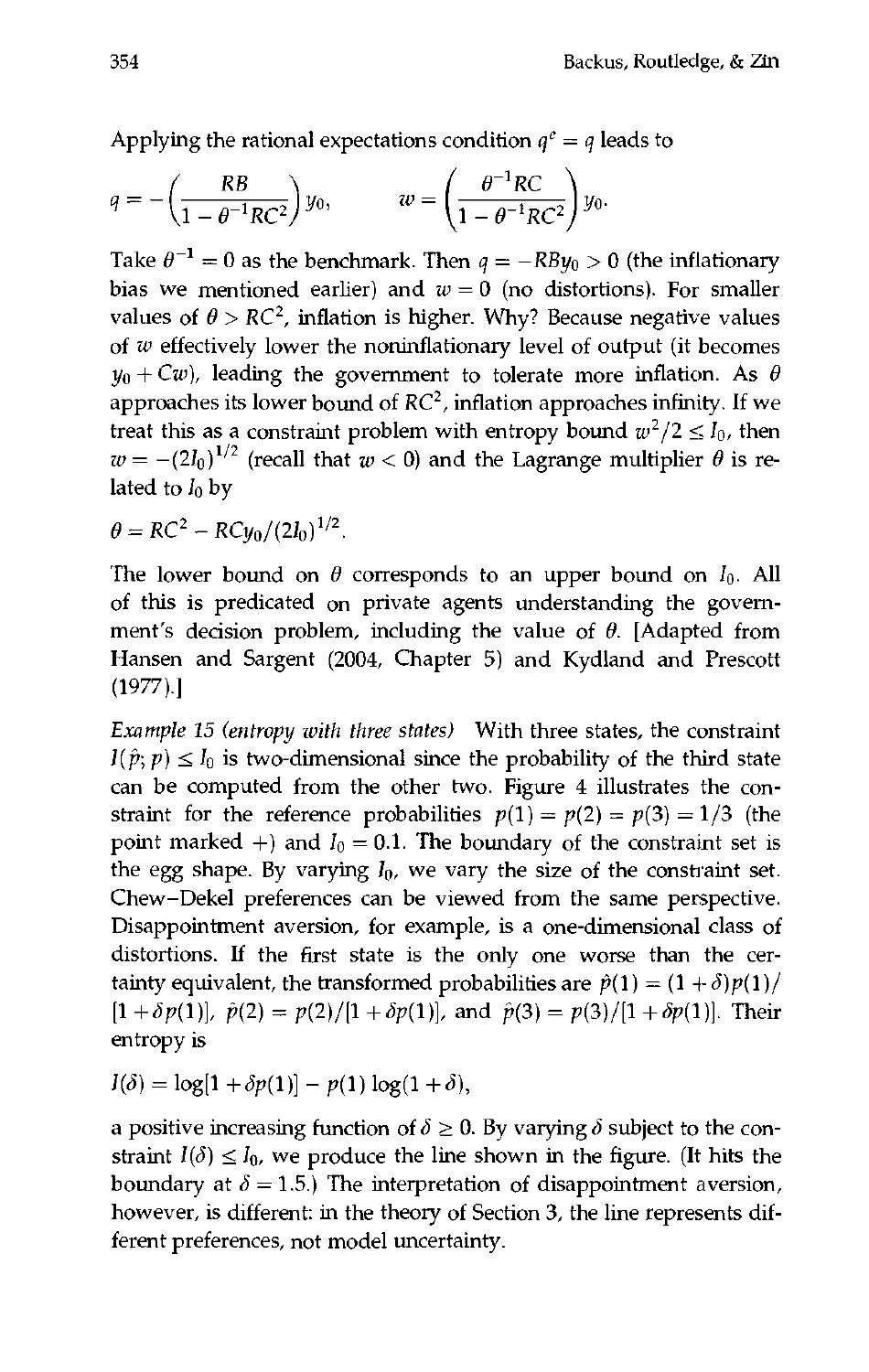

#### **Figure 4**

Transformed probabilities: Entropy and disappointment aversion. The figure illustrates two sets of transformed probabilities described in Example 15: one set generated by an entropy constraint and the other by disappointment aversion. The bold triangle is the three-state probability simplex. The "+" in the middle represents the reference probabilities:  $p(1) = p(2) = p(3) = 1/3$ . The area inside the egg-shaped contour represents transformed probabilities with entropy less than 0.1. The dashed line represents probabilities implied by disappointment aversion with  $\delta$  between 0 to 1.5.

#### *5.2 Dynamic Control*

Similar issues and equations arise in dynamic settings. The traditional linear-quadratic control problem starts with the quadratic return function,

$$
u(v_t, x_t) = -(v_t^{\mathsf{T}} Q v_t + x_t^{\mathsf{T}} R x_t + 2x_t^{\mathsf{T}} S v_t),
$$

where *v* is the control and *x* is the state. Both are vectors, and  $(Q, R, S)$ are matrices of suitable dimension. The state evolves according to the law of motion

$$
x_{t+1} = Ax_t + Bv_t + C(w_t + \varepsilon_{t+1}),
$$
\n
$$
(24)
$$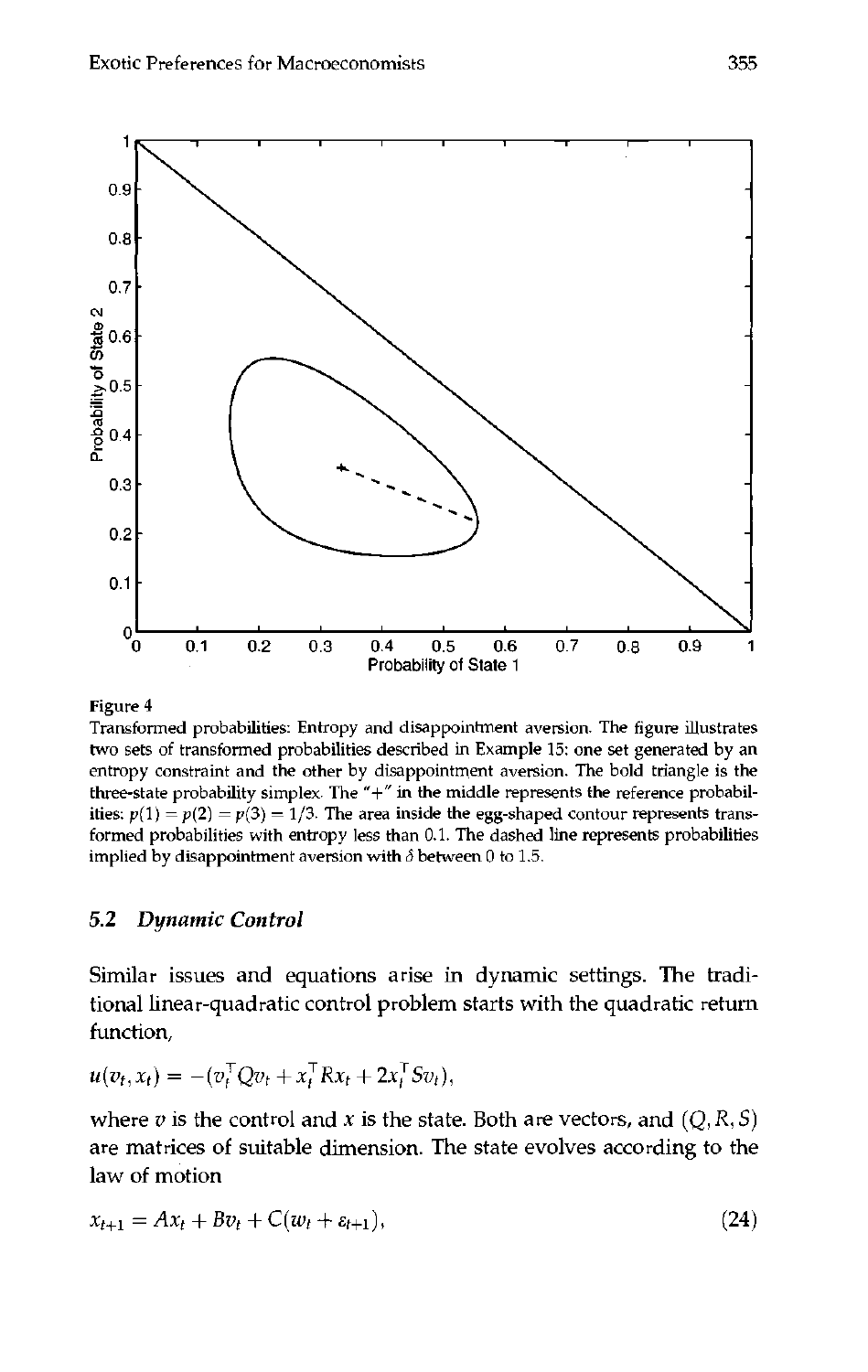where *w* is a distortion (zero in some applications) and  $\{\varepsilon_t\} \sim \text{NID}(0, I)$ is random noise. We use these inputs to describe optimal, risksensitive, and robust control problems. As in the static example, the central result is the equivalence of decisions made under risk-sensitive and robust control. We skip quickly over the more torturous algebraic steps, which are available in the sources listed in Appendix 9.1.

*Optimal control.* We maximize the objective function:

$$
E_0\sum_{t=0}^{\infty}\beta^t u(v_t,x_t)
$$

subject to  $(24)$  and  $w_t = 0$ . From long experience, we know that the value function takes the form

$$
J(x) = -x^{\top}Px - q \tag{25}
$$

for a positive semidefinite symmetric matrix P and a scalar *q.* The Bellman equation is

$$
-x^{\top}Px - q = \max_{v} \{ -(v^{\top}Qv + x^{\top}Rx + 2x^{\top}Sv) - \beta E[(Ax + Bv + Ce')^{\top}P(Ax + Bv + Ce') + q] \}.
$$
 (26)

Solving the maximization in (26) leads to the Riccati equation

$$
P = R + \beta A^{\top} P A - (\beta A^{\top} P B + S) (Q + \beta B^{\top} P B)^{-1} (\beta B^{\top} P A + S^{\top}).
$$
 (27)

Given a solution for P, the optimal control is  $v = -Fx$ , where

$$
F = (Q + \beta B^{\top} P B)^{-1} (\beta B^{\top} P A + S^{\top}).
$$
\n(28)

As in the static scalar case, risk is irrelevant: the control rule (28) does not depend on C. You can solve such problems numerically by iterating on the Riccati equation: make an initial guess of P (we use *I),* plug it into the right side of (27) to generate the next estimate of P, and repeat until successive values are sufficiently close together. See Anderson, Hansen, McGrattan, and Sargent (1996) for algebraic details, conditions guaranteeing convergence, and superior computational methods (the doubling algorithm, for example).

*Risk-sensitive control.* Risk-sensitive control arose independently but can be regarded as an application of Kreps-Porteus preferences using an exponential certainty equivalent. The exponential certainty equivalent introduces risk into decisions without destroying the quadratic structure of the value function. The Bellman equation is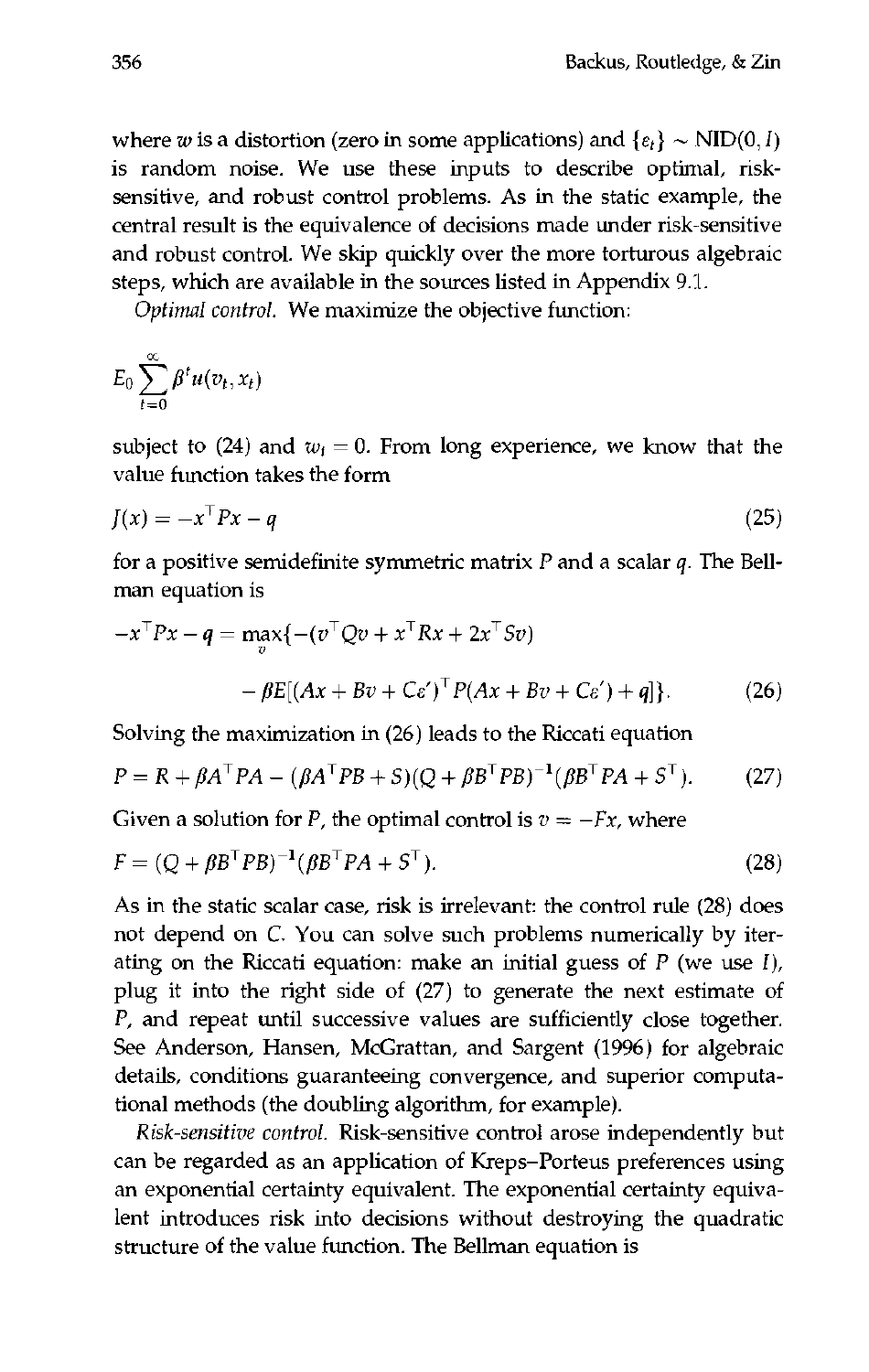$$
J(x) = \max_{x} \{ u(v, x) + \beta \mu [J(x')] \},
$$

where the maximization is subject to  $x' = Ax + Bv + Ce'$  and  $\mu(I) =$  $-\alpha^{-1}$  log *E* exp( $-\alpha$ *J*). If the value function has the quadratic form of (25), the multivariate analog to (43) gives us

$$
\mu[J(Ax + Bv + C\varepsilon')] = -(1/2) \log|I - 2\alpha C^{\mathsf{T}}PC| + (Ax + Bv)^{\mathsf{T}} \hat{P}(Ax + Bv),
$$

where

$$
\hat{P} = P + 2\alpha PC(I - 2\alpha C^{\mathsf{T}}PC)^{-1}C^{\mathsf{T}}P
$$
\n(29)

as long as  $\vert I-2\alpha C^\top P C\vert>0.$  Each of these pieces has a counterpart in the static case. The inequality again places an upper bound on the risk aversion parameter  $\alpha$ ; for larger values, the integral implied by the expectation diverges. Equation (29) corresponds to (22); in both equations, risk sensitivity increases the agent's aversion to nonzero values of the state variable. Substituting  $\hat{P}$  into the Bellman equation and maximizing leads to a variant of the Riccati equation,

$$
P = R + \beta A^{\mathsf{T}} \hat{P} A - (\beta A^{\mathsf{T}} \hat{P} B + S)(Q + \beta B^{\mathsf{T}} \hat{P} B)^{-1} (\beta B^{\mathsf{T}} \hat{P} A + S^{\mathsf{T}}),\tag{30}
$$

and associated control matrix,

$$
F = (Q + \beta B^{\top} \hat{P} B)^{-1} (\beta B^{\top} \hat{P} A + S^{\top}).
$$

*A* direct (if inefficient) solution technique is to iterate on equations (29) and (30) simultaneously. We describe another method shortly.

*Robust control.* As in our static example, the idea behind robust control is that a malevolent nature chooses distortions *w* that reduce our utility. A recursive version has the Bellman equation:

$$
J(x) = \max_{v} \min_{w} \{u(v, x) + \beta(\theta w^{\top} w + EJ(x'))\}
$$

subject to the law of motion  $x' = Ax + Bv + C(w + \varepsilon')$ . The value function again takes the form of equation (25), so the Bellman equation can be expressed as

$$
-x^{\top}Px - q = \max_{v} \min_{w} \{ -(v^{\top}Qv + x^{\top}Rx + 2v^{\top}Sx) + \beta \theta w^{\top}w
$$

$$
- \beta E([Ax + Bv + C(w + \varepsilon')]^{\top}P(Ax + Bv + C\varepsilon') + p) \}. (31)
$$

The minimization leads to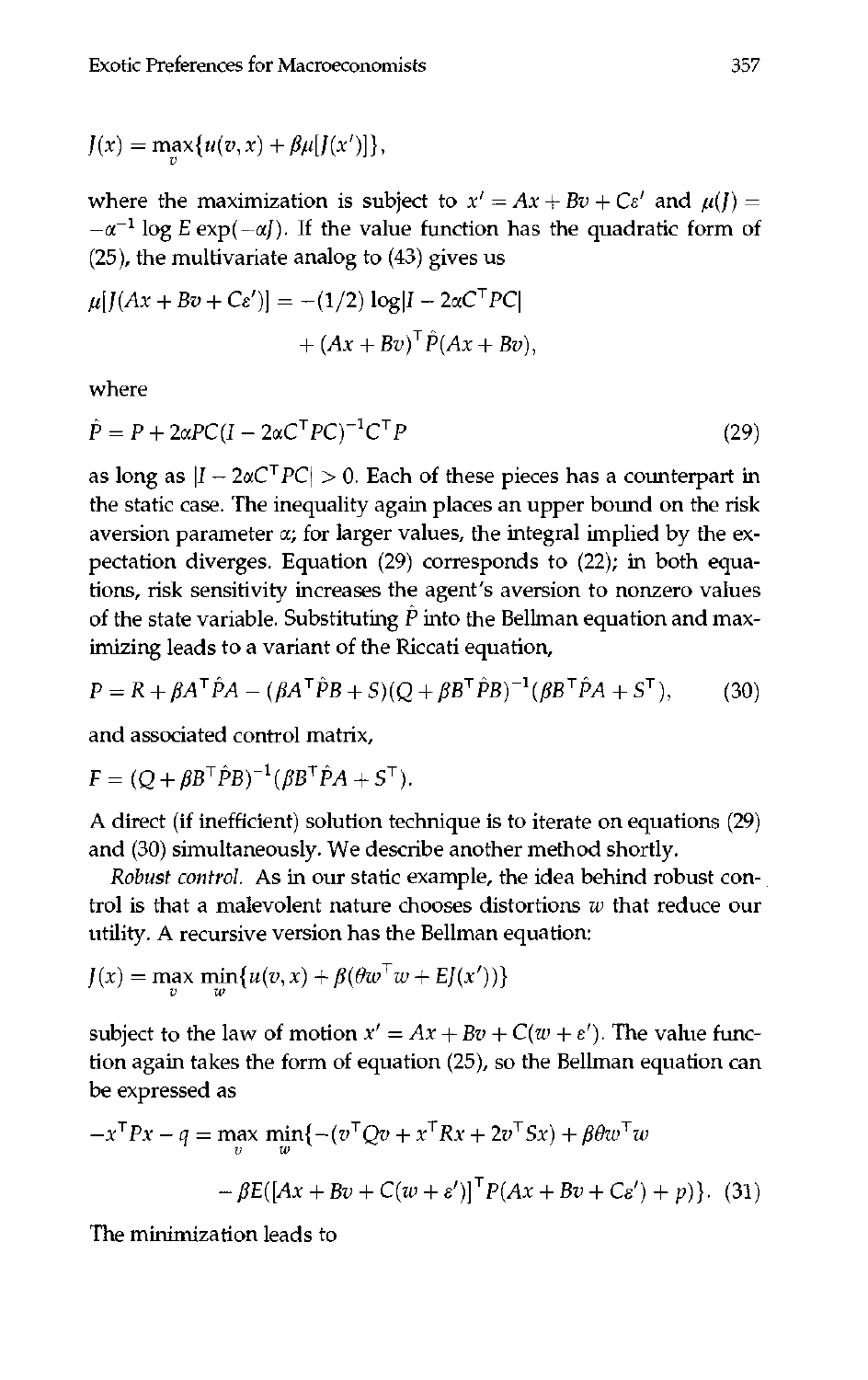$$
w = (\theta I - C^{\mathsf{T}} P C)^{-1} C^{\mathsf{T}} P(Ax + Bv)
$$

and

$$
\theta w^{\mathsf{T}} w - (Ax + Bv + Cw)^{\mathsf{T}} P(Ax + Bv + Cw) = (Ax + Bv)^{\mathsf{T}} \hat{P}(Ax + Bv),
$$

where

$$
\hat{P} = P + \theta^{-1} PC(I - \theta^{-1} C^{\top} PC)^{-1} C^{\top} P.
$$
\n(32)

Comparing (32) with (29), we see that risk-sensitive and robust control lead to similar objective functions and produce identical decision rules if  $\theta^{-1} = 2\alpha$ .

A different representation of the problem leads to a solution that fits exactly into the traditional optimal control framework and is therefore amenable to traditional computational methods. The min-max theorem suggests that we can compute the solutions for  $v$  and  $w$  simultaneously. With this in mind, define:

$$
\hat{v} = \begin{bmatrix} v_t \\ w_t \end{bmatrix}, \qquad \hat{Q} = \begin{bmatrix} Q & 0 \\ 0 & -\beta \theta I \end{bmatrix}, \qquad \hat{S} = \begin{bmatrix} S & 0 \end{bmatrix}, \qquad \hat{B} = \begin{bmatrix} B & C \end{bmatrix}.
$$

Then the problem is one of optimal control and can be solved using the Riccati equation (27) applied to  $(\hat{Q}, R, \hat{S}, A, \hat{B})$ . The optimal controls are  $v = -F_1x$  and  $w = -F_2x$ , where the  $F_i$  come from partitioning F. A doubling algorithm applied to this problem provides an efficient computational technique for robust and risk-sensitive control problems.

*Entropy constraints.* As in the static case, dynamic robust control problems can be derived using an entropy constraint. Hansen and Sargent (2004, Chapter 6) suggest

$$
\sum_{t=0}^{\infty} \beta^t w_t^\top w_t/2 \leq I_0.
$$

Discounting is convenient here, but is not a direct outcome of a multiperiod entropy calculation. They argue that discounting allows distortions to continue to play a role in the solution; without it, the problem tends to drive  $I_t$  and  $w_t$  to zero with time. A recursive version of the constraint is

$$
I_{t+1} = \beta^{-1}(w_t^\top w_t - I_t).
$$

A recursive robust constraint problem is based on an expanded state vector,  $(x, I)$ , and the law of motion for  $I$  above. As in the static case,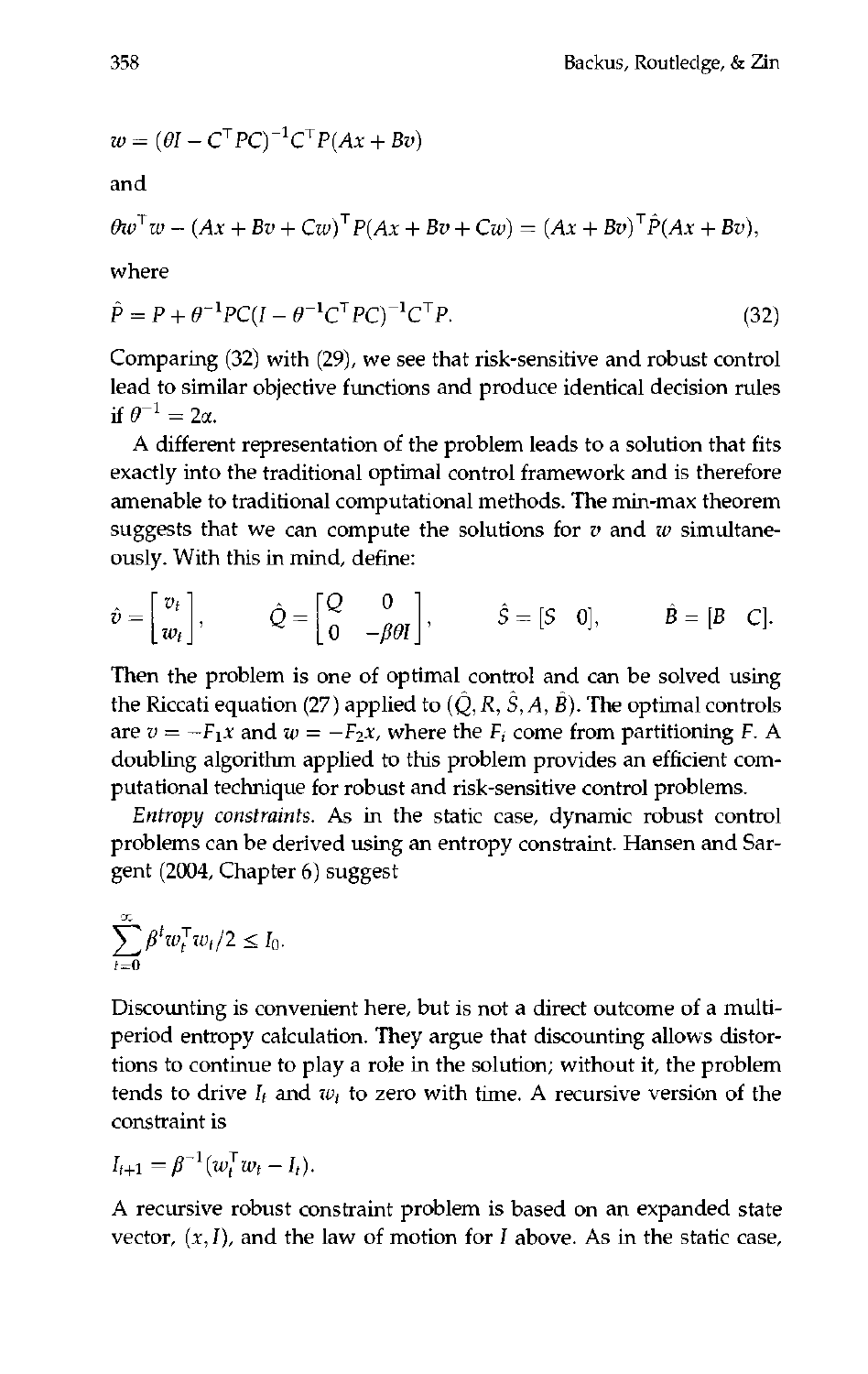the result is a theory of the Lagrange multiplier  $\theta$ . Conversely, the solution to a traditional robust control problem with given  $\theta$  can be used to compute the implied value of  $I_0$ . The recursive version highlights an interesting feature of this problem: nature not only minimizes at a point in time, but also allocates entropy over time in the way that has the greatest adverse impact on the agent.

*Example 16 (robust precautionary saving)* Consider a linear-quadratic version of the precautionary saving problem. A theoretical agent has quadratic utility,  $u(c_t) = (c_t - \gamma)^2$ , and maximizes the expected discounted sum of utility subject to a budget constraint and an autoregressive income processs:

$$
a_{t+1} = r(a_t - c_t) + y_{t+1}
$$
  

$$
y_{t+1} = (1 - \varphi)\overline{y} + \varphi y_t + \sigma \varepsilon_{t+1},
$$

where  $\{\varepsilon_t\} \sim \text{NID}(0,1)$ . We express this as a linear-quadratic control problem using  $c_t$  as the control and  $(1,a_t,y_t)$  as the state. The relevant matrices are

$$
\begin{bmatrix} Q & S^T \ S & R \end{bmatrix} = \begin{bmatrix} 1 & -\gamma & 0 & 0 \\ -\gamma & \gamma^2 & 0 & 0 \\ 0 & 0 & 0 & 0 \\ 0 & 0 & 0 & 0 \end{bmatrix},
$$
  

$$
A = \begin{bmatrix} 1 & 0 & 0 \\ (1 - \varphi)\bar{y} & r & \varphi \\ (1 - \varphi)\bar{y} & 0 & \varphi \end{bmatrix}, \qquad B = \begin{bmatrix} 0 \\ -r \\ 0 \end{bmatrix}, \qquad C = \begin{bmatrix} 0 \\ \sigma \\ \sigma \end{bmatrix}
$$

We set  $\beta = 0.95$ ,  $r = 1/\beta$ ,  $\gamma = 2$ ,  $\bar{\gamma} = 1$ ,  $\varphi = 0.8$ , and  $\sigma = 0.25$ . For the optimal control problem, the decision rule is

 $c_t = 0.7917 + 0.0500a_t + 0.1583y_t.$ 

For the robust control problem with  $\theta = 2$  (or the risk-sensitive control problem with  $\alpha = 1/2\theta = 0.25$ , the decision rule is

 $c_t = 0.7547 + 0.0515a_t + 0.1632y_t.$ 

The impact of robustness is to reduce the intercept (precautionary saving) and increase the responsiveness to *a* and y. Why? The anticipated distortion is

$$
w_t = -0.1557 + 0.0064a_t + 0.0204y_t,
$$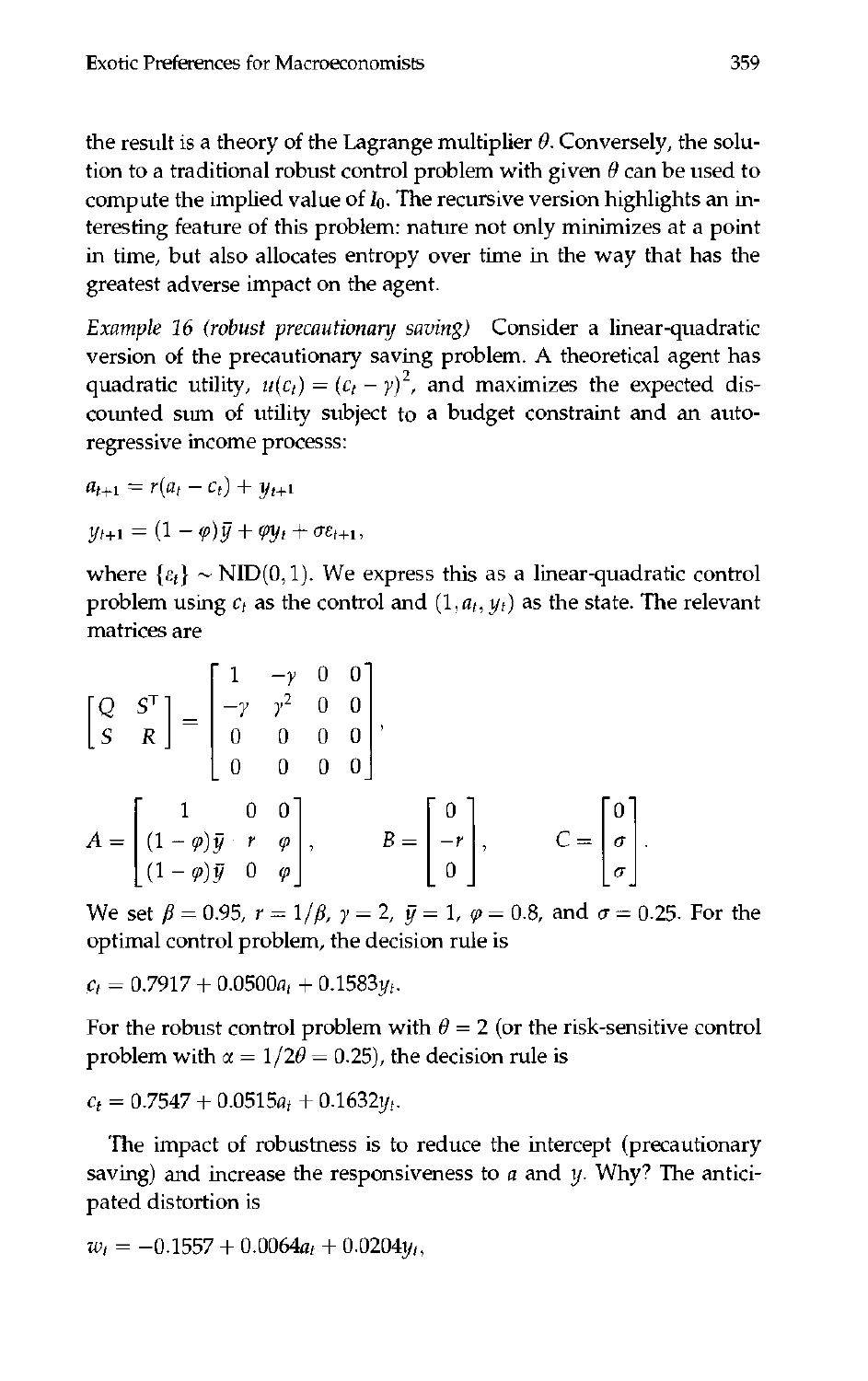making the actual and distorted dynamics

$$
A = \begin{bmatrix} 1 & 0 & 0 \\ 0.2 & 1.0526 & 0.8 \\ 0.2 & 0 & 0.8 \end{bmatrix},
$$
  

$$
A - CF_2 = \begin{bmatrix} 1 & 0 & 0 \\ -0.1247 & 1.0661 & 0.8425 \\ -0.1247 & 0.0134 & 0.8425 \end{bmatrix}.
$$

The distorted dynamics are pessimistic (the income intercept changes from  $0.2$  to  $-0.1247$ ) and more persistent (the maximal eigenvalue increases from 1.0526 to 1.1086). The latter calls for more aggressive responses to movements in *a* and y. [Adapted from Hansen, Sargent, and Tallarini (1999) and Hansen, Sargent, and Wang (2002).]

### *5.3 Beyond LQG*

You might conjecture (as we did) that the equivalence of risk-sensitive and robust control hinges critically on the linear-quadratic-gaussian structure. It doesn't. The critical functional forms are the exponential certainty equivalent and the entropy constraint. With these two ingredients, the objective functions of risk-sensitive and robust control are the same.

We demonstrate the equivalence of risk-sensitive and robust control objective functions in a finite-state setting where the math is relatively simple. Consider an environment with conditional probabilities  $p(z'|z)$ . Since z is immaterial in what follows, we ignore it from now on. In a typical dynamic programming problem, the Bellman equation includes the term  $EJ = \sum_{z'} p(z')J(z')$ . A robust control problem has a similar term based on transformed probabilities  $\hat{p}(z')$  whose values are limited by an entropy penalty:

$$
\hat{J} = \min_{\{\hat{p}(z')\}} \sum_{z'} \hat{p}(z') J(z') + \theta \left\{ \sum_{z'} \hat{p}(z') \log[\hat{p}(z')/p(z')] \right\} \n+ \lambda \left( \sum_{z'} \hat{p}(z') - 1 \right).
$$

If  $\hat{p}(z') = p(z')$ , this is simply *EJ*. The new elements are the minimization with respect to  $\hat{p}$  (the defining feature of robust control), the entropy penalty on the choice of  $\hat{p}$  (the standard functional form), and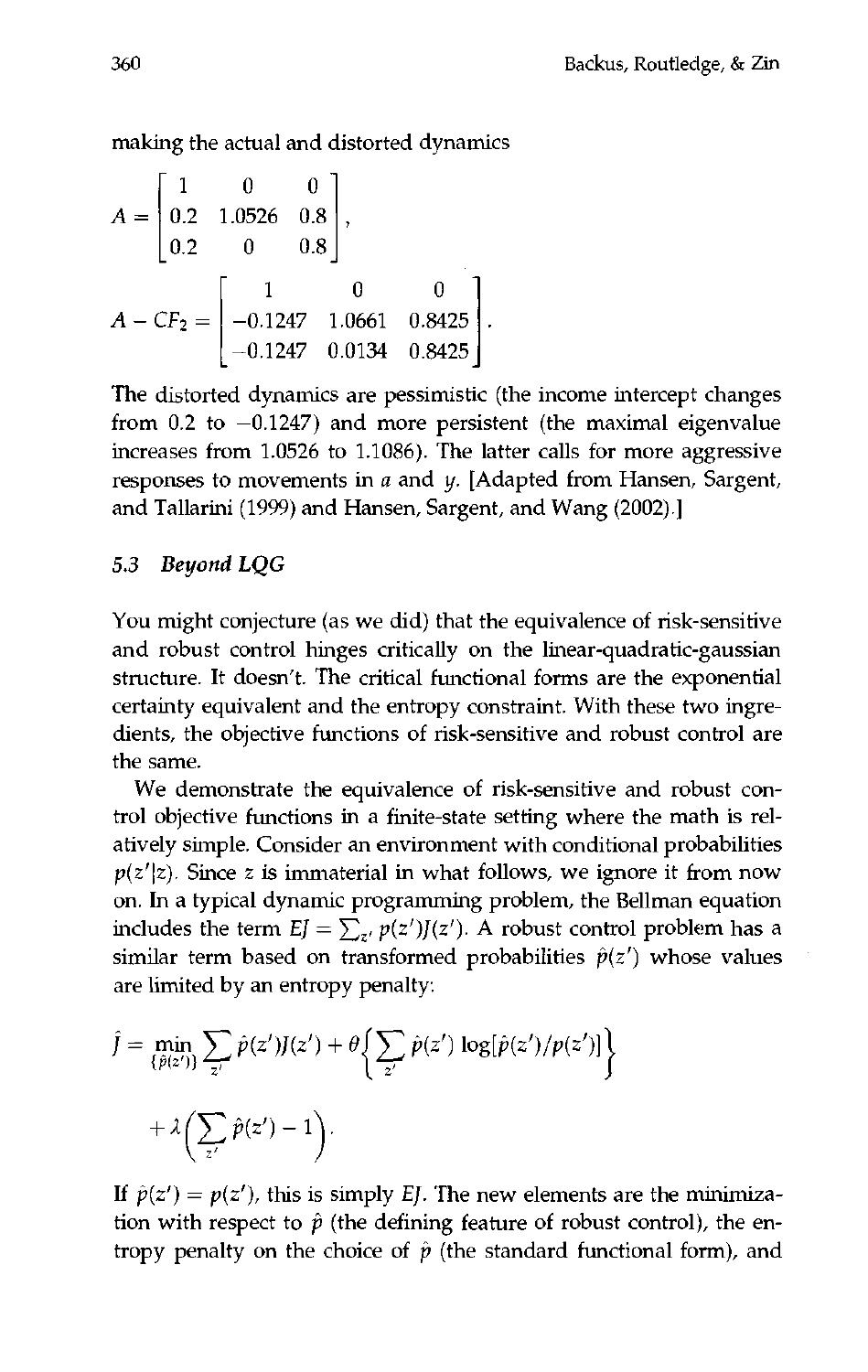the constraint that the transformed probabilities sum to 1. For each  $\hat{p}(z')$ , the first-order condition for the minimization is

$$
J(z') + \theta \{ \log[\hat{p}(z')/p(z')] + 1 \} + \lambda = 0.
$$
 (33)

If we multiply by  $\hat{p}(z')$  and sum over z', we get  $\hat{j} + \theta + \lambda = 0$ , which we use to eliminate *X* below. Each first-order condition implies

$$
\hat{p}(z') = p(z')e^{-[J(z')+\theta+\lambda]/\theta} = p(z')e^{-J(z')/\theta+\hat{J}/\theta}.
$$

If we sum over *z'* and take logs, we get

$$
\hat{J} = -\theta \log \bigg( \sum_{z'} p(z') \exp[-J(z')/\theta] \bigg),
$$

our old friend the exponential certainty equivalent with risk aversion parameter  $\alpha = \theta^{-1}.$  If we place  $\hat{J}$  in its Bellman equation context, we've shown that robust control is equivalent (even outside the LQG class) to maximizing Kreps-Porteus utility with an exponential certainty equivalent. The log in the entropy constraint of robust control reappears in the exponential certainty equivalent. An open question is whether there's a similar relationship between Kreps-Porteus preferences with (say) a power certainty equivalent and a powerlike alternative to the entropy constraint.

#### *5.4 Discussion: Interpreting Parameters*

Risk-sensitive and robust control raise a number of estimation issues, some we've seen and some we haven't. Risk-sensitive control is based on a special case of Kreps-Porteus preferences and therefore leads to the same identification issues we faced in the previous section: we need variation over time in the conditional distribution of next period's state to distinguish time and risk parameters.

Robust control raises new issues. Risk-sensitive and robust control lead to the same decision rules, so we might regard them as equivalent. But they're based on different preferences and therefore lead to different interpretations of parameters. While risk-sensitive control suggests a risk-averse agent, robust control suggests an agent who is uncertain about the model that generated the data. In practice, the two can be quite different. One difference is plausibility: we may find an agent with substantial model uncertainty (small *0)* more plausible than one with enormous risk aversion (large  $\alpha$ ). Similarly, if we find that a model estimated for Argentina suggests greater risk aversion than one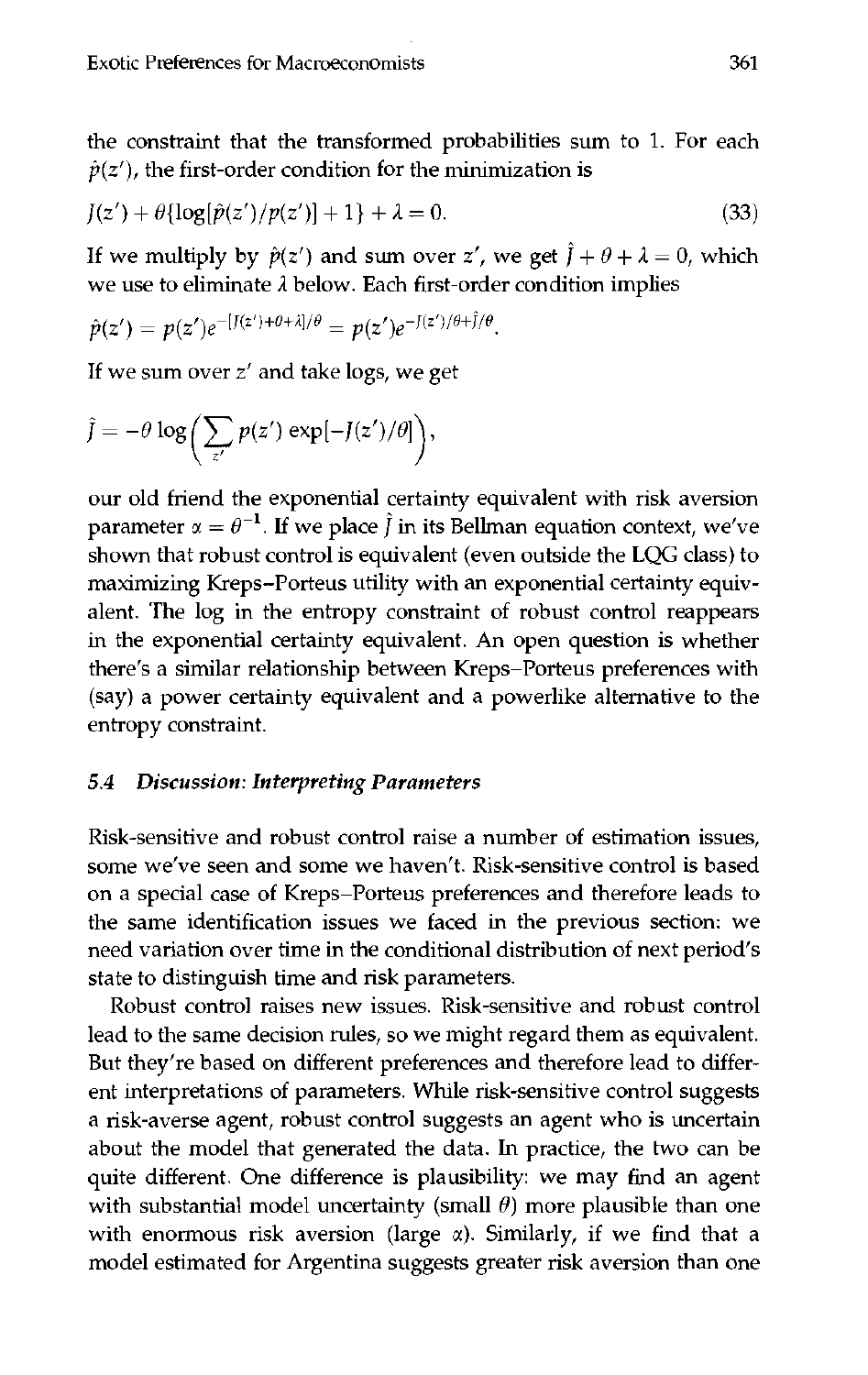estimated for the United States, we might prefer to attribute the difference to model uncertainty. Hansen and Sargent (2004, Chapter 8) have developed a methodology for calibrating model uncertainty (error detection probabilities) that gives the robust-control interpretation some depth. Another difference crops up in comparisons across policy regimes: the two models can differ substantially if we consider policy experiments that change the amount of model uncertainty.

## **6. Ambiguity**

In Sections 3 and 4, agents know the probabilities they face, and with enough regularity and repetition, an econometrician can estimate them. Here we consider preferences when the consequences of our choices are uncertain or ambiguous. It's not difficult to think of such situations: what are the odds that China revalues this year by more than 10%, that the equity premium is less than 3%, or that productivity shocks account for more than half of the variance of U.S. output growth? We might infer probabilities from history or market prices, but it's a stretch to say that we know (or can find out) these probabilities, even though they may affect some of our decisions. One line of attack on this issue was suggested by Savage (1954): that people maximize expected utility using personal or subjective probabilities. In this case, we retain the analytical tractability of expected utility but lose the empirical convenience of preferences based on the same probabilities that generate outcomes (rational expectations). Another line of attack generalizes Savage: preferences are characterized by multiple probability distributions, or priors. We refer to such preferences as capturing ambiguity and ambiguity aversion, and explore two examples: Gilboa and Schmeidler's (1989) max-min expected utility for static environments and Epstein and Schneider's (2003) recursive multiple priors extension to dynamic environments. The central issues are dynamic consistency (something we need to address in dynamic settings) and identification (how do we distinguish agents with ambiguous preferences from those with expected utility?).

## *6.1 Static Ambiguity*

Ambiguity has a long history and an equally long list of terminology. Different varieties have been referred to as Knightian uncertainty, Choquet expected utility, and expected utility with nonadditive (sub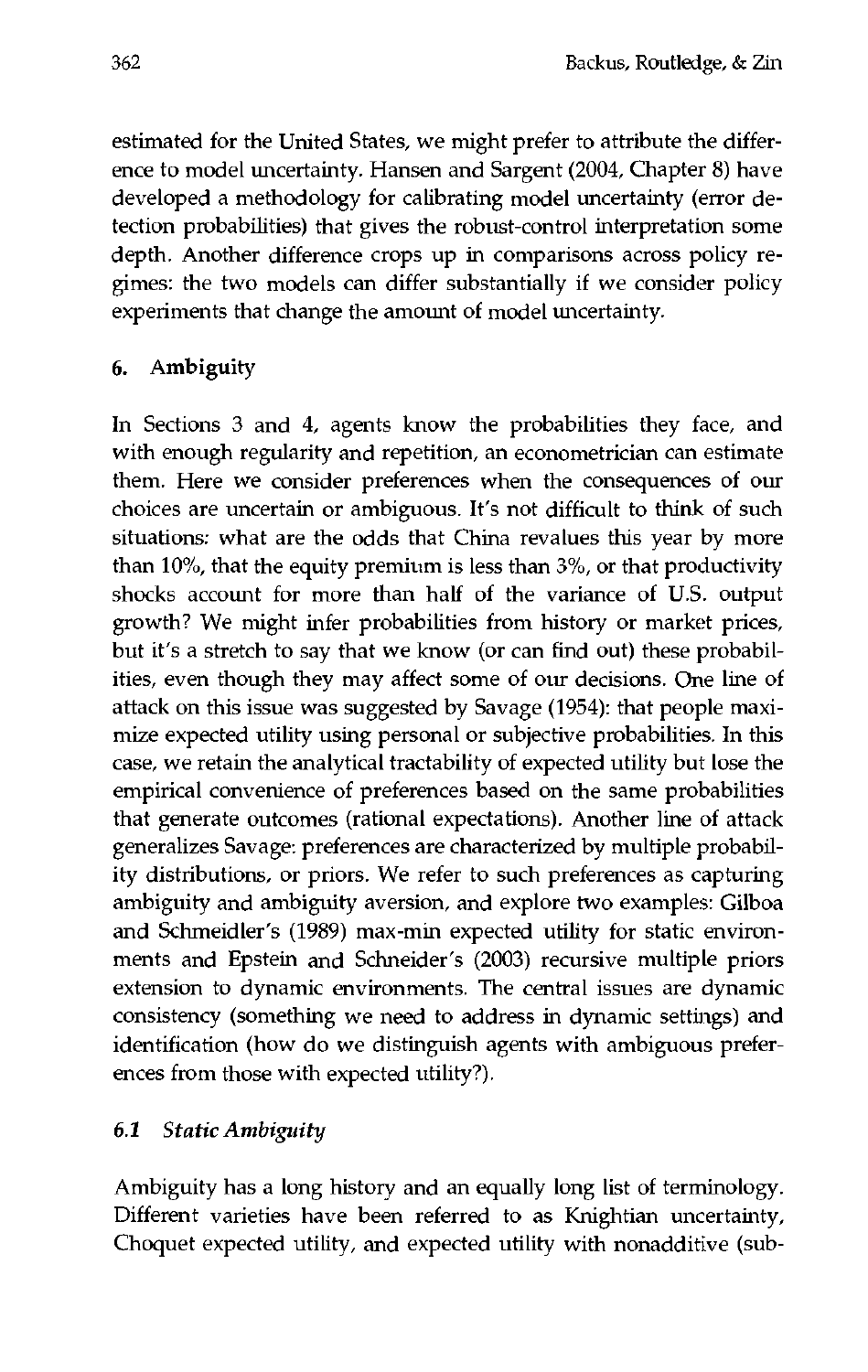jective) probabilities. Each of these terms refers to essentially the same preferences. Gilboa and Schmeidler (1989) provide a simple representation and an axiomatic basis for a preference model in which an agent entertains multiple probability models or priors. If the set of priors is  $\Pi$ , preferences are represented by the utility function

$$
U(\{c(z)\}) = \min_{\pi \in \Pi} \sum_{z} \pi(z)u[c(z)] = \min_{\pi \in \Pi} E_{\pi}u(c).
$$
 (34)

Gilboa and Schmeidler refer to such preferences as max-min because agents maximize a utility function that has been minimized with respect to the probabilities  $\pi$ . We denote probabilities by  $\pi$ , rather than *p,* as a reminder that they are preference parameters. The defining feature is  $\Pi$ , which characterizes both ambiguity and ambiguity aversion. If  $\Pi$  has a single element, (34) reduces to Savage's subjective expected utility.

Gilboa and Schmeidler's max-min preferences incorporate aversion to ambiguity: agents dislike consequences with unknown odds. Consider an agent choosing among mutually exclusive assets in a three-state world. State 1 is pure risk: it occurs with probability 1/3. State 2 is ambiguous: it occurs with probability  $1/3 - \gamma$ , with  $-1/6 \leq \gamma \leq 1/6$ . State 3 is also ambiguous and occurs with probability  $1/3 + \gamma$ . The agent's probability distributions over  $\gamma$  define  $\Pi$ . We use the distributions  $\pi_y(y = g) = 1$  for  $-1/6 \le g \le 1/6$ , which imply  $(1/3, 1/3 - g, 1/3 + g)$  as elements of  $\Pi$ . These distributions over *y* are *dogmatic* in the sense that each places probability 1 on a particular value. The approach also allows nondogmatic priors, such as  $\pi_y(y = -1/6) = \pi_y(y = 1/6) = 1/2$ . In this setting, consider the agent's valuation of three assets: A pays 1 in state 1, nothing otherwise; B pays 1 in state 2; and C pays 1 in state 3. How much is each asset worth on its own to a max-min agent? To emphasize the difference between risk and ambiguity, let  $u(c) = c$ . Using (34), we find that asset A is worth 1/3 and assets B and C are each worth 1/6. The agent is apparently averse to ambiguity in the sense that the ambiguous assets, B and C, are worth less than the unambiguous asset, A. In contrast, an expected utility agent would never value both B and C less than A.

*Example 17 (portfolio choice and nonparticipation)* We illustrate the impact of ambiguity on behavior with an ambiguous version of Example  $\epsilon$ . An agent has max-min preferences with  $u(\overset{.}{c})=c^\alpha/\alpha$  and  $\alpha=0.5.$  She invests fraction  $w$  of initial wealth  $a_0$  in a risky asset with returns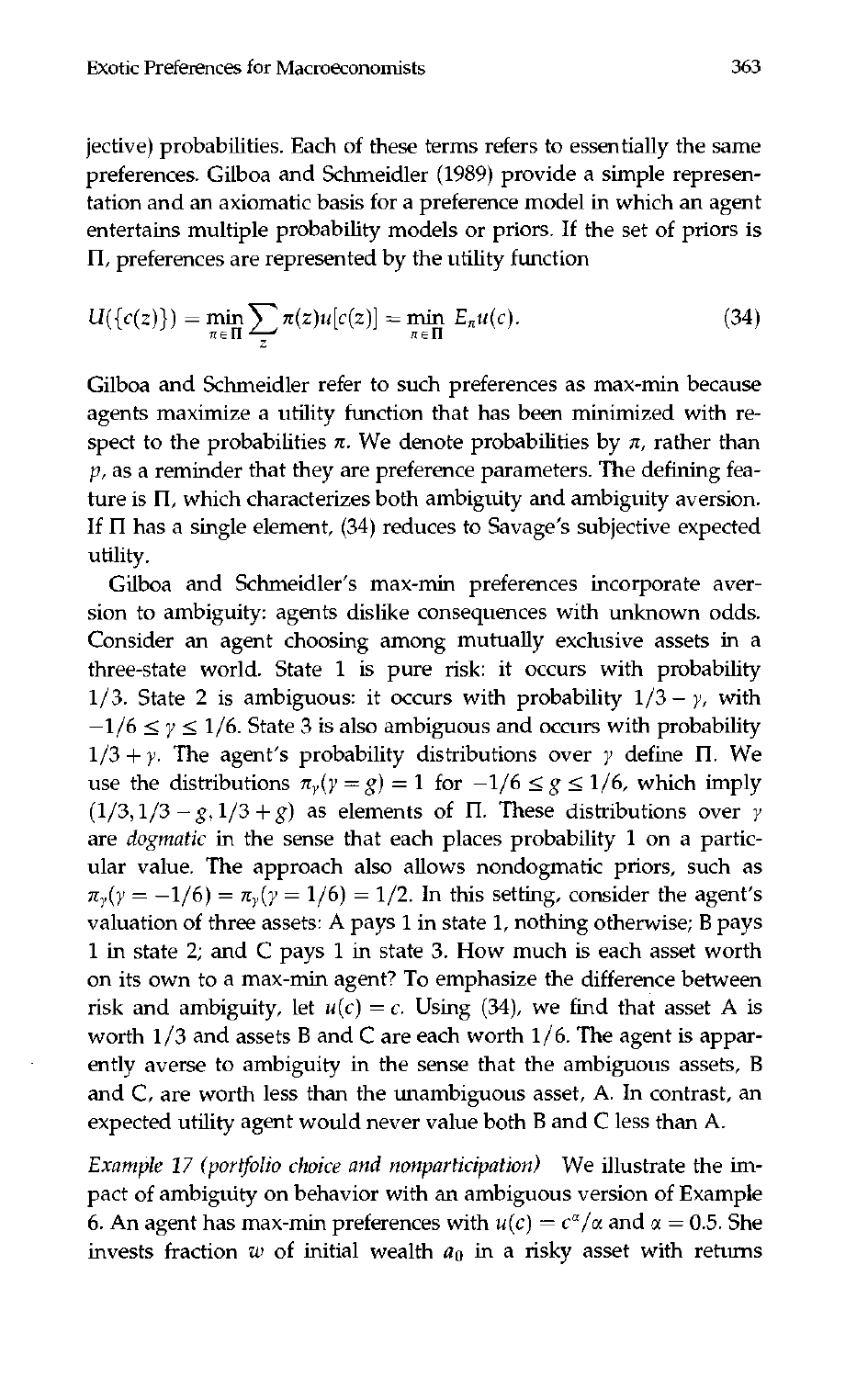$[r(1) = \kappa_1 - \sigma, r(2) = \kappa_1 + \sigma,$  with  $\sigma = 0.17$ ] and fraction  $1 - w$  in a risk-free asset with return  $r_0 = 1.01$  in both states. Previously we assumed the states were equally likely:  $\pi(1) = \pi(2) = 1/2$ . Here we let  $\pi(1)$  take on any value in the interval [0.4, 0.6] and set  $\pi(2) = 1 - \pi(1)$ . Two versions of this example illustrate different features of max-min preferences.

• Version 1: First-order risk aversion generates a nonparticipation result. With expected utility, agents are approximately neutral to fair bets. In a portfolio context, this means they'll buy a positive amount of an asset whose expected return is higher than the risk-free rate, and sell it short if the expected return is lower. They choose  $w = 0$  only if the expected return is the same. With multiple priors, the agent chooses  $w = 0$  for a range of values of  $\kappa_1$  around the risk-free rate (the nonparticipation result). If we buy, state 1 is the worst state and the min sets  $\pi(1) = 0.6$ . To buy a positive amount of the risky asset, the first-order condition must be increasing at  $w = 0$ :

$$
0.6(r_0)^{\alpha-1}(\kappa_1-\sigma-r_0)+0.4(r_0)^{\alpha-1}(\kappa_1+\sigma-r_0)\geq 0,
$$

which implies  $\kappa_1 - r_0 \ge 0.2\sigma$  or  $\kappa_1 \ge 1.01 + 0.2(0.17) = 1.044$ . If we sell, state 2 is the worst and the min sets  $\pi(2) = 0.6$ . The analogous first-order condition must be decreasing:

$$
0.4(r_0)^{\alpha-1}(\kappa_1-\sigma-r_0)+0.6(r_0)^{\alpha-1}(\kappa_1+\sigma-r_0)\leq 0,
$$

which implies  $\kappa_1 \le r_0 - 0.2\sigma = 0.976$ . For  $0.976 \le \kappa_1 \le 1.044$ , the agent neither buys nor sells.

• Version 2: Let  $\kappa_1 = 1.07$ . Then the mean return is high enough to induce the agent to buy the risky asset and state 1 is the worst. The optimal portfolio is  $w = 2.147$ . In this two-state example, the result is identical to disappointment aversion with  $\delta = 0.5$ . With more states, this need not be the case.

[Adapted from Dow and Werlang (1992) and Routledge and Zin (2001).]

### *6.2 Dynamic Ambiguity*

Epstein and Schneider (2003) extend max-min preferences to dynamic settings, providing an axiomatic basis for

$$
U_t = u_t + \beta \min_{\pi \in \Pi_t} E_{\pi} U_{t+1}, \qquad (35)
$$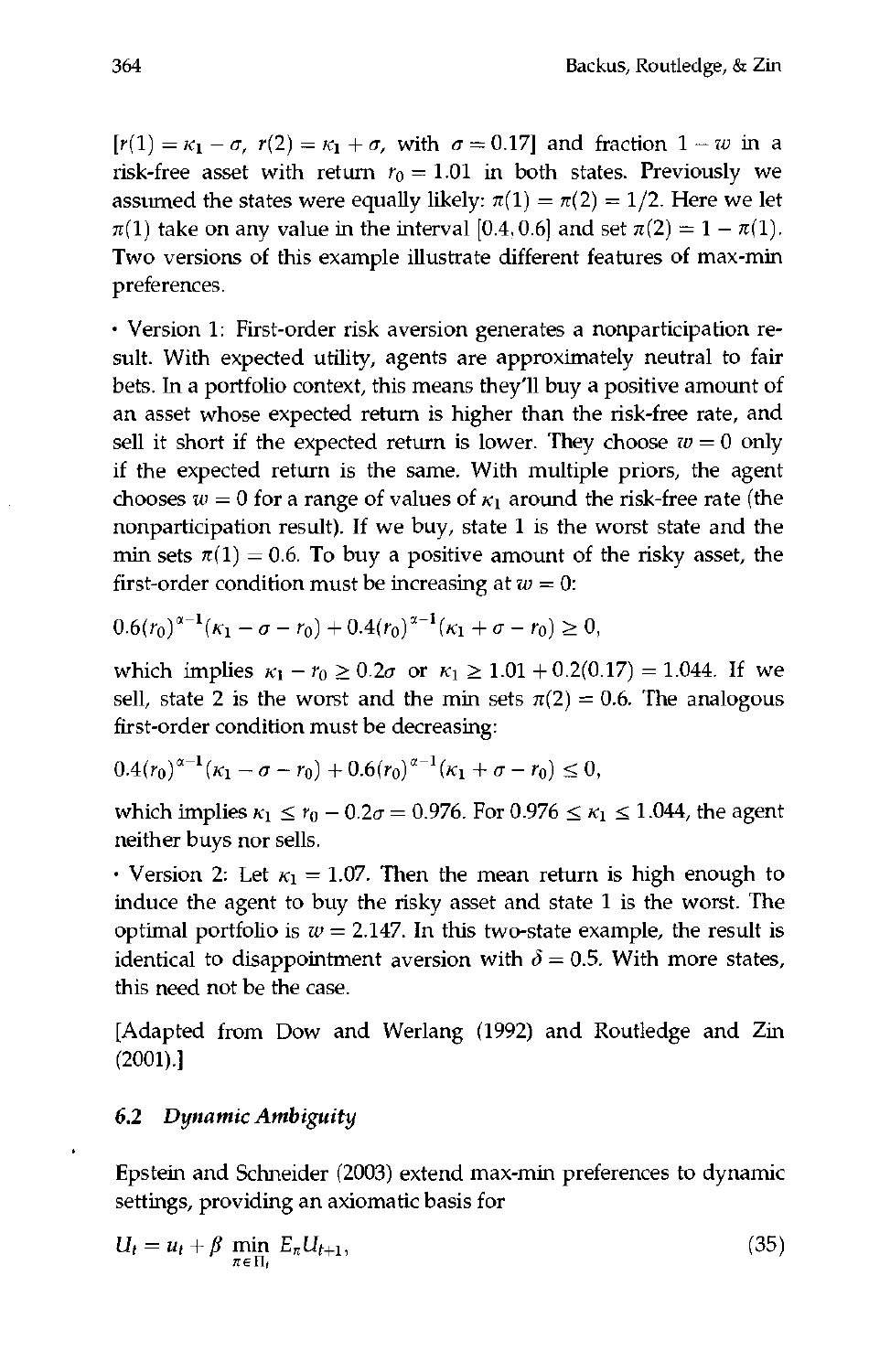where  $U_t$  is shorthand for utility starting at some date-t history  $z^t$ ,  $u_t$ is utility at  $z^t$ *,*  $U_{t+1}$  *refers to utilities starting with histories*  $z^{t+1} =$  $(z^t, z_{t+1})$  stemming from  $z^t$ ,  $\Pi_t$  is a set of one-period conditional probabilities  $\pi(z_{t+1} | z^t)$ , and  $E_{\pi}$  denotes the expectation computed from the prior  $\pi$ . Hayashi (2003) generalizes (35) to nonlinear time aggregators:  $U_t = V(u_t, \min_{\pi \in \Pi_t} E_{\pi} U_{t+1}).$ 

As in Section 4, the combination of time and risk raises a question of dynamic consistency: can (35) be reconciled with some reasonable specification of date-zero max-min preferences? The answer is yes, but the argument is subtle. Consider the dilation example suggested by Seidenfeld and Wasserman (1993). The starting point is the event tree in Figure 1, to which we add ambiguous probabilities. (We suggest you write them on the tree.) Date-one probabilities are  $\pi(z_1 = 1) =$  $\pi(z_1 = 2) = 1/2$ ; they are not ambiguous. Date-two (conditional) probabilities depend on  $z_1$  and an autocorrelation parameter  $\rho$ , for which the agent has dogmatic priors on the values  $+1$  and  $-1$ . Listed from top to bottom in the figure, the conditional probabilities of the four date-two branches are  $\pi(z_2 = 1 | z_1 = 1) = \pi(z_2 = 2 | z_1 = 2) = (1 + \rho)/2$ and  $\pi(z_2 = 2 | z_1 = 1) = \pi(z_2 = 1 | z_1 = 2) = (1 - \rho)/2$ . In words: the probabilities depend on whether  $z_1$  and  $z_2$  are the same or different and whether  $\rho$  is  $+1$  or  $-1$ .

With these probabilities, consider the value of an asset that pays 1 if  $z_2 = 1,0$  otherwise. For convenience, let  $u(c) = c$  and set  $\beta = 1$ . If the recursive and date-zero valuations of the asset differ, preferences are dynamically inconsistent. Consider recursive valuation. At node (A) in Figure 1, the value is  $(1 + \rho)/2$ . Minimizing with respect to  $\rho$ , as suggested by (35), implies  $\rho = -1$  and a value of 0. Similarly, the value at node (B) is also 0, this time based on  $\rho = 1$ . The value at date zero is therefore 0 as well; there is no ambiguity, so the value is  $(1/2)(0) + (1/2)(0) = 0$ . Now consider a (naive) date-zero problem based on the two-period probabilities of the four possible two-period paths:  $(1 + \rho)/4$ ,  $(1 - \rho)/4$ ,  $(1 - \rho)/4$ , and  $(1 + \rho)/4$ . Ambiguity in these probabilities is again represented by  $\rho$ . Since the asset pays 1 if the first or third path occurs, its date-zero value is  $(1 + \rho)/4 + (1 - \rho)/4 = 1/2$ , which is not ambiguous. The date-zero value (1/2) is clearly greater than the recursive value (0), so preferences are dynamically inconsistent. The computational point: our recursive valuation allows  $\rho$  to differ across date-one nodes, while our date-zero valuation does not. The conceptual point: giving the agent access to date-one information increases the amount of information but also increases the amount of ambiguity, which reduces the value of the asset.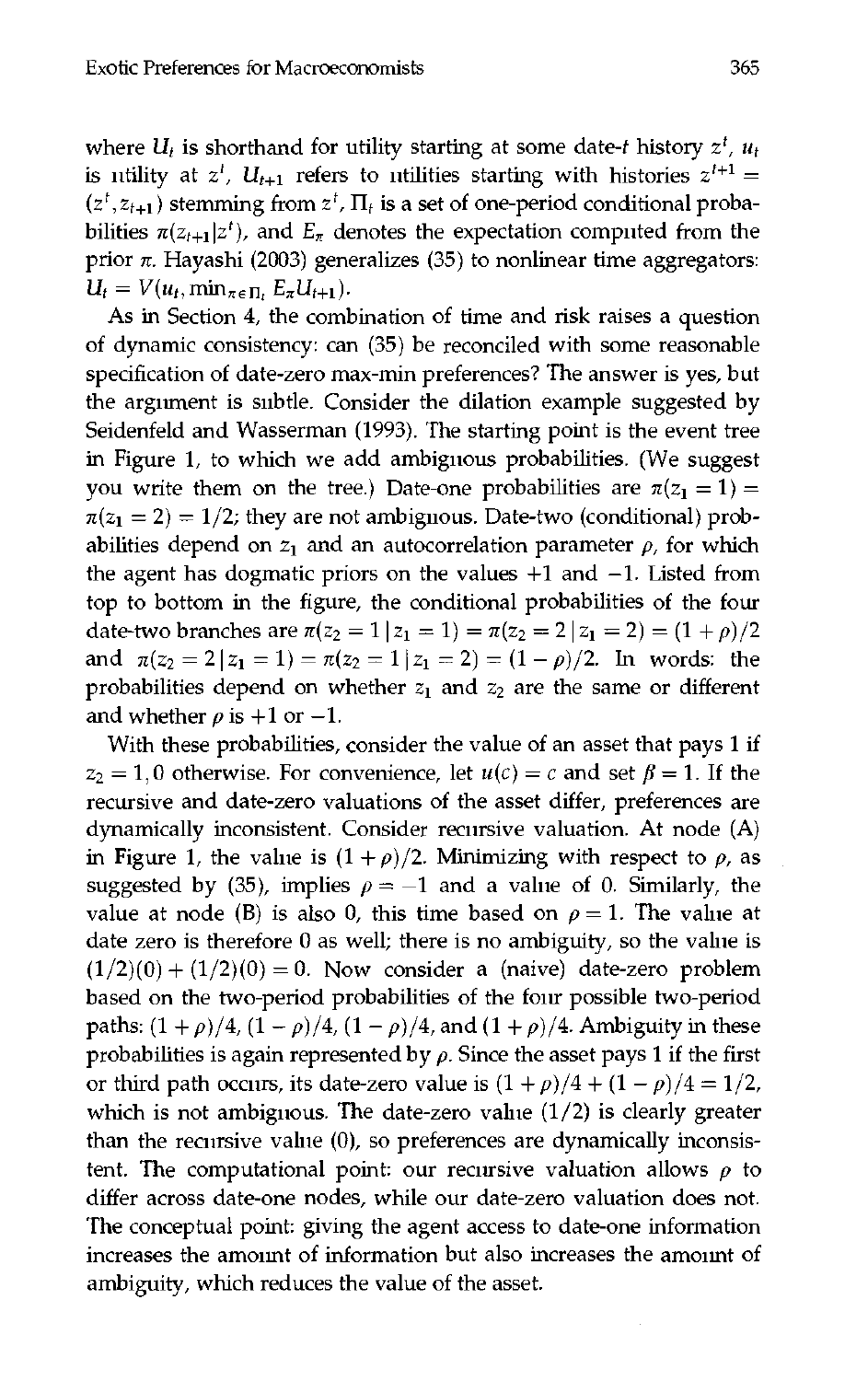Any resolution of this dynamic inconsistency problem must modify either recursive or date-zero preferences. Epstein and Schneider propose the latter. They show that if we expand the set of date-zero probabilities in the right way, they lead to the same preferences as (35). In general, preferences depend on probabilities over complete paths, which in our example you might associate with the four terminal nodes in Figure 1. Epstein and Schneider's rectangularity condition tells us to compute the set of probabilities recursively, one period at a time, starting at the end. At each step, we compute a set of probabilities for paths given our current history. In our example, the main effect of this approach is to eliminate any connection between the values of  $\rho$  at the two date-one nodes. The resulting date-zero probabilities take the form  $(1+\rho_1)/4$ ,  $(1-\rho_1)/4$ ,  $(1-\rho_2)/4$ , and  $(1+\rho_2)/4$ . The value of the asset is therefore  $(1 + p_1)/4 + (1 - p_2)/4 = 1/2 + (p_1 - p_2)/4$ . If we minimize with respect to both  $\rho_1$  and  $\rho_2$ , we set  $\rho_1 = -1$  and  $\rho_2 = +1$ and the value is zero, the same value we computed recursively. In short, expanding the date-zero set of probabilities in this way reconciles date-zero and recursive valuations and resolves the dynamic inconsistency problem.

A related example illustrates the Epstein-Schneider approach in a somewhat more complex environment that allows comparison to an alternative based on entropy constraints. The setting remains the event tree in Figure 1. Date-one probabilities are  $\pi(z_1 = 1) = (1 + \delta)/2$ and  $\pi(z_1 = 2) = (1 - \delta)/2$ , with a dogmatic prior for any  $\delta$  in the interval  $[-\bar{\delta}, \bar{\delta}]$  and  $0 \leq \bar{\delta} < 1$ . Date-two probabilities remain  $(1+\rho)/2$ ,  $(1 - \rho)/2$ ,  $(1 - \rho)/2$ , and  $(1 + \rho)/2$ , but we restrict  $\rho$  to the interval  $[-\bar{\rho}, \bar{\rho}]$  for  $0 \le \bar{\rho} \le 1$ . An asset has date-two payoffs of (from top to bottom in the tree)  $1 + \varepsilon, \varepsilon, 1$ , and 0, where  $\varepsilon \ge 0$ . The Seidenfeld-Wasserman example is a special case with  $\bar{\delta} = \varepsilon = 0$  and  $\bar{\rho} = 1$ . The addition of *s* to the payoffs introduces a concern for first-period ambiguity. Consider four approaches to the problem of valuing the asset:

• *Naive date-zero approach.* The four branches have date-zero probabilities of  $[(1+\delta)(1+\rho)/4, (1+\delta)(1-\rho)/4, (1-\delta)(1-\rho)/4,$  $(1 - \delta)(1 + \rho)/4$ . Conditional on  $\delta$  and  $\rho$ , the asset is worth  $(1 + \varepsilon + \delta + \delta \rho)/2$ . If we minimize with respect to both  $\delta$  and  $\rho$ , the value is  $(1 + \varepsilon + \bar{\delta}\varepsilon - \bar{\delta}\bar{p})/2$ . If  $\bar{\delta} = \bar{p} = 1/2$  and  $\varepsilon = 1$ , the value is 9/8.

• *Recursive approach.* We work our way through the tree, starting at the end and applying (35) as we go. At node (A), the value of the asset is  $(1 - \rho)/2$ . If we minimize with respect to  $\rho$ , the value is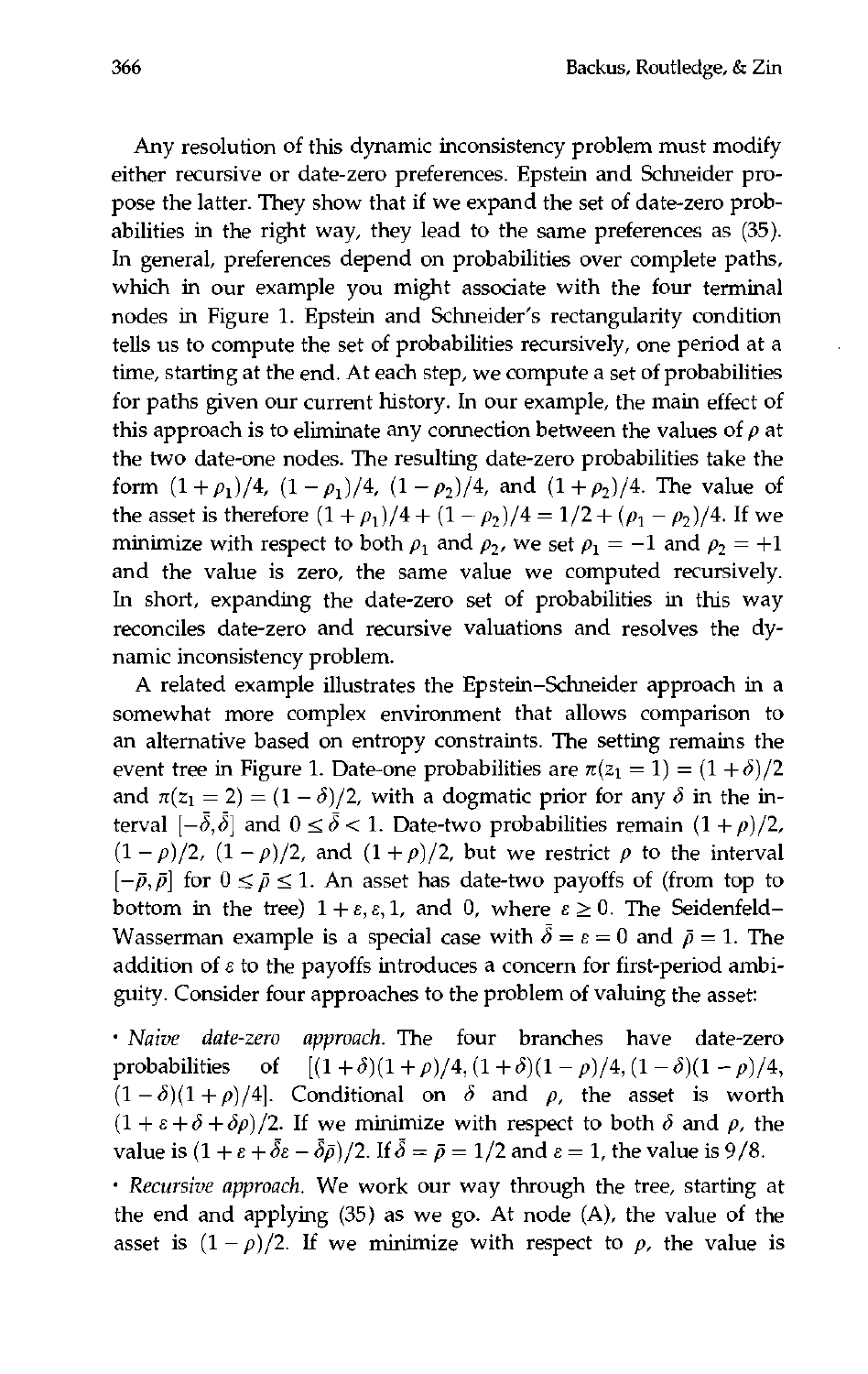$\min_{\rho}(1+\rho)/2+\varepsilon=(1-\bar{\rho})/2+\varepsilon$  (set  $\rho=-\bar{\rho}$ ). At (B), the value is  $\min_{\rho}(1-p)/2 = (1-\bar{p})/2$  (set  $\rho = \bar{p}$ ). At the initial node, the value is  $(1 - \bar{\rho})/2 + (1 + \delta)\varepsilon/2$ . Minimizing with respect to  $\delta$  gives us  $(1-\bar{p})/2 + (1-\bar{\delta})\epsilon/2 = [1-\bar{p} + (1-\bar{\delta})\epsilon]/2$  (set  $\delta = -\bar{\delta}$ ). This is smaller than the date-zero valuation, which implicitly forced us to choose the same value of  $\rho$  at (A) and (B). If  $\bar{\delta} = \bar{\rho} = 1/2$  and  $\varepsilon = 1$ , the value is 1/2.

• *Rectangular approach (sophisticated date-zero).* As in the dilation example, we allow  $\rho$  to differ between the two date-one nodes, giving us two-period probabilities of  $[(1 + \delta)(1 + \rho_1)/4, (1 + \delta)(1 - \rho_1)/4,$  $(1-\delta)(1-\rho_2)/4$ ,  $(1-\delta)(1+\rho_2)/4$ . Conditional on  $\delta$ ,  $\rho_1$ , and  $\rho_2$ , the asset is worth  $(1 + \delta)(1 + \rho_1)(1 + \varepsilon)/4 + (1 + \delta)(1 - \rho_1)\varepsilon/4 +$  $(1 - \delta)(1 - \rho_2)/4$ . Minimizing with respect to the parameters gives us the same value as the recursive approach.

• *Entropy approach.* In this context, entropy is simply a way of describing the set  $\Pi$ : an entropy constraint places limits on  $(\delta, \rho_1, \rho_2)$  that correspond to limits on the conditional probabilities at each node. We compute entropy at each node from equation  $(23)$  using  $(1/2,1/2)$  as the reference probabilities. The date-one entropy of probabilities following the initial node is

$$
I_1(\delta) = (1/2)[(1+\delta)\log(1+\delta) + (1-\delta)\log(1-\delta)].
$$

Note that  $I_1(0) = 0$ ,  $I_1(\delta) = I_1(-\delta) \ge 0$ , and  $dI_1/d\delta = (1/2) \log[(1+\delta)/\delta]$  $(1 - \delta)$ ]. Similarly, the date-two entropy for the node following  $z_1 = i$  is

$$
I_{2i}(\rho_i) = (1/2)[(1+\rho_i)\log(1+\rho_i) + (1-\rho_i)\log(1-\rho_i)],
$$

which has the same functional form as  $I_1$ . The overall two-period entropy constraint is

$$
I_1(\delta) + [(1+\delta)/2]I_{21}(\rho_1) + [(1-\delta)/2]I_{22}(\rho_2) \le \bar{I}
$$
\n(36)

for some number  $\bar{l} > 0$  (a preference parameter). Our problem is to chose  $(\delta, \rho_1, \rho_2)$  to minimize the value of the asset subject to the entropy constraint. What's new is the ability to shift ambiguity across periods implicit in the trade-off between first- and second-period entropy.

We solve this problem recursively. To do this, it's helpful to break the constraint into pieces:  $I_1(\delta) \leq \bar{I}_1$  and, for each  $i, I_{2i}(\rho_i) \leq \bar{I}_2 \equiv \bar{I} - \bar{I}_1$ . They are equivalent to the single entropy constraint (36) if the multipliers on the individual constraints are equal. In the first period, we choose not only the value of  $\delta$  that satisfies the date-one entropy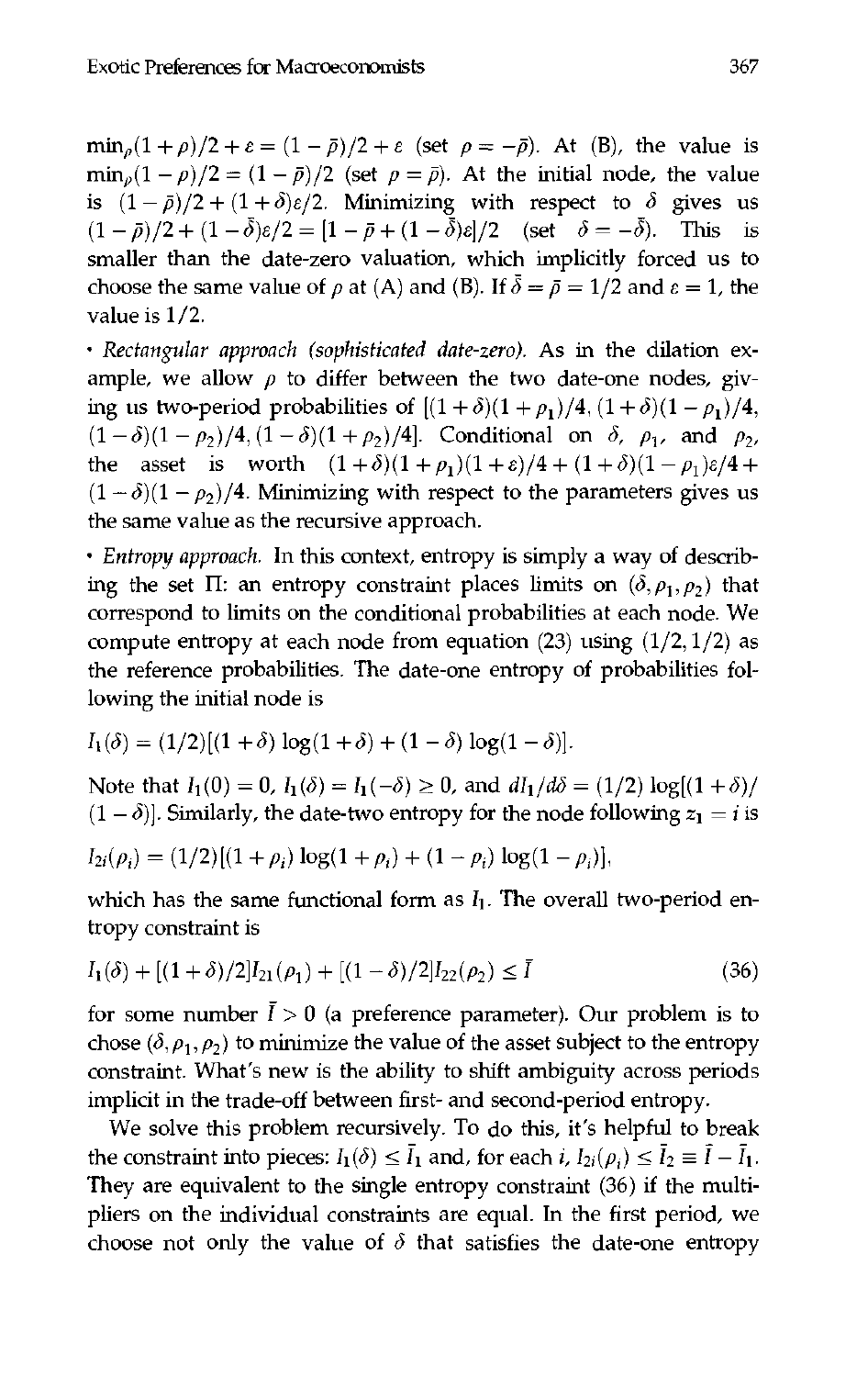constraint but how much entropy to use now  $(\bar{I}_1)$  and how much to save for the second period  $(\bar{I}_2 = \bar{I} - \bar{I}_1)$ . The solution is the allocation of entropy that equates the multipliers. Given a choice  $\bar{I}_1$ , we solve the date-two problems. At node A, the entropy-constrained valuation problem is to choose  $\rho_1$  to minimize  $\varepsilon + (1 + \rho_1)/2$  subject to the entropy constraint  $I_{21}(\rho_1) \leq \overline{I}_2$ . If  $\theta$  is the multiplier on the constraint, the first-order condition is

$$
1/2 + (\theta/2) \log[(1+\rho_1)/(1-\rho_1)] = 0.
$$

As with rectangularity, we set  $p<sub>1</sub> < 0$  to reduce the probability of the good state  $(z_2 = 1)$ . We're going to reverse-engineer this and determine the constraint associated with setting  $p_1 = -1/2$ , the number we used earlier. With this value, entropy is  $\bar{I}_2 = 0.1308$  and the first-order condition implies  $\theta = 0.9102$ . The value of the asset at this node is therefore  $\epsilon + 1/4$ . At node B, if  $\bar{I}_2 = 0.1308$  a similar calculation implies  $\rho_2 = 1/2$ ,  $\theta = 0.9102$ , and an asset value of 1/4. Note, in particular, that  $\rho$  is set differently at the two nodes, just as it is under rectangularity. At the initial node, we now have the problem of choosing  $\delta$  to minimize  $[(1 + \delta)/2](\varepsilon + 1/4) + [(1 - \delta)/2](1/4) = 1/4 + [(1 + \delta)/2]\varepsilon$ subject to the entropy constraint  $I_1(\delta) \leq \overline{I}_1$ . The first-order condition is

$$
\varepsilon/2 + (\theta/2) \log[(1+\delta)/(1-\delta)] = 0.
$$

If  $\varepsilon = 1$  and  $\bar{I} = 0.2616$ , the solution includes  $\delta = 1/2$ ,  $\bar{I}_1 = 0.1308$ , and  $\theta = 0.9102$ . As with rectangularity, the value is 1/2. However, for other values of  $\varepsilon$  entropy will be reallocated between the two periods in the way that has the largest adverse impact on utility. If  $0 \le \varepsilon < 1$ , the risk between nodes (A) and (B) is relatively small and entropy will be shifted from period one to period two, increasing  $|\rho_i|$  and decreasing  $|\delta|$ . If  $\epsilon > 1$ , first-period risk is more important and entropy will be shifted from period two to period one, with the opposite effect. This reallocation of ambiguity has no counterpart with rectangularity, where the range of probabilities (and associated parameters) is unrelated to other aspects of the problem (the payoffs, for example, represented here by  $\varepsilon$ ).

We have, then, four approaches to the same problem, each of which has arguments in its favor. The naive date-zero approach, which is in the spirit of Chamberlain's (2000) econometric application, allows less impact of ambiguity than the other approaches but does so in a way that remains consistent with a version of date-zero max-min prefer-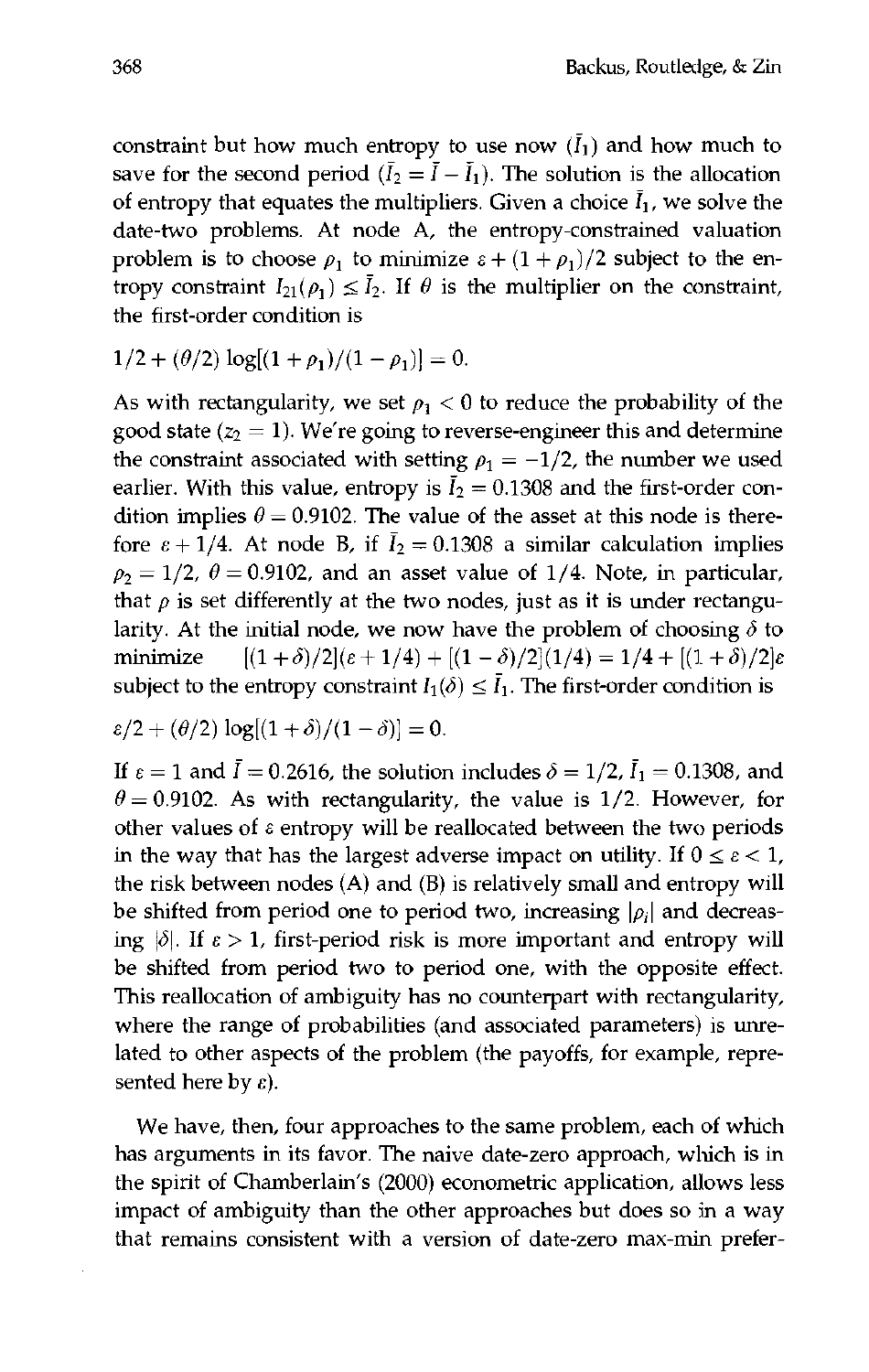ences. It does place some importance, however, on the choice of date zero: if we reoptimize in the future, we would typically compute different decisions. The recursive approach, without rectangularity, might be justified as a game among agents at different dates. The same idea has been widely used in other contexts (the next section, for example). The rectangular approach is a clever way to reconcile date-zero and recursive approaches and leads to a natural recursive extension of Gilboa-Schmeidler. One puzzling consequence is that it can induce ambiguity in events that have none to begin with. (Recall the joint probability of the first and third paths in the dilation example, which is  $1/2$  regardless of  $\rho$ .) The apparent puzzle is resolved if we realize that the date-zero rectangular set does not represent date-zero ambiguity; it represents the date-zero probabilities needed to anticipate preferences over future ambiguity. Epstein and Schneider (2003, p 16) put it this way: "[T]here is an important conceptual distinction between the set of probability laws that the decision maker views as possible ... and the set of priors that is part of the representation of preference." Finally, the entropy approach allows the min to operate not only within a period but across periods, as entropy and ambiguity are allocated over time to have the greatest impact. This violates conditional independence for reasons similar to habits (Example 13) but seems consistent with the spirit of pessimism captured by the min in (34).

*Example 18 (precautionary saving)* Ambiguity generates precautionary saving through pessimism: pessimistic forecasts of future income reduce current consumption and raise current saving. The magnitude depends on the degree of ambiguity. We illustrate the result with a two-period example that shares several features with its robust control counterpart (Example 16). The endowment is  $y_0$  at date zero and  $y_1 \sim N(\kappa_1 + \gamma, \kappa_2)$  at date one. The parameter  $\gamma$  governs ambiguity:  $\gamma^2 \leq g^2$  for some positive number *g*. An agent has utility function

$$
U = u(c_0) + \beta \min_{\gamma} Eu(c_1)
$$

with  $u(c) = -e^{(\alpha c)}$ . The budget constraint is  $c_1 = y_1 + r(y_0 - c_0)$ . If we substitute this into the objective function and compute the expectation, we find

$$
U=-\exp(-\alpha c_0)-\beta \min_{y}\exp[-\alpha r(y_0-c_0)-\alpha(\kappa_1+y)+\alpha^2\kappa_2/2].
$$

The minimization implies  $y = -g$  (pessimism). The first-order condition for  $c_0$  then implies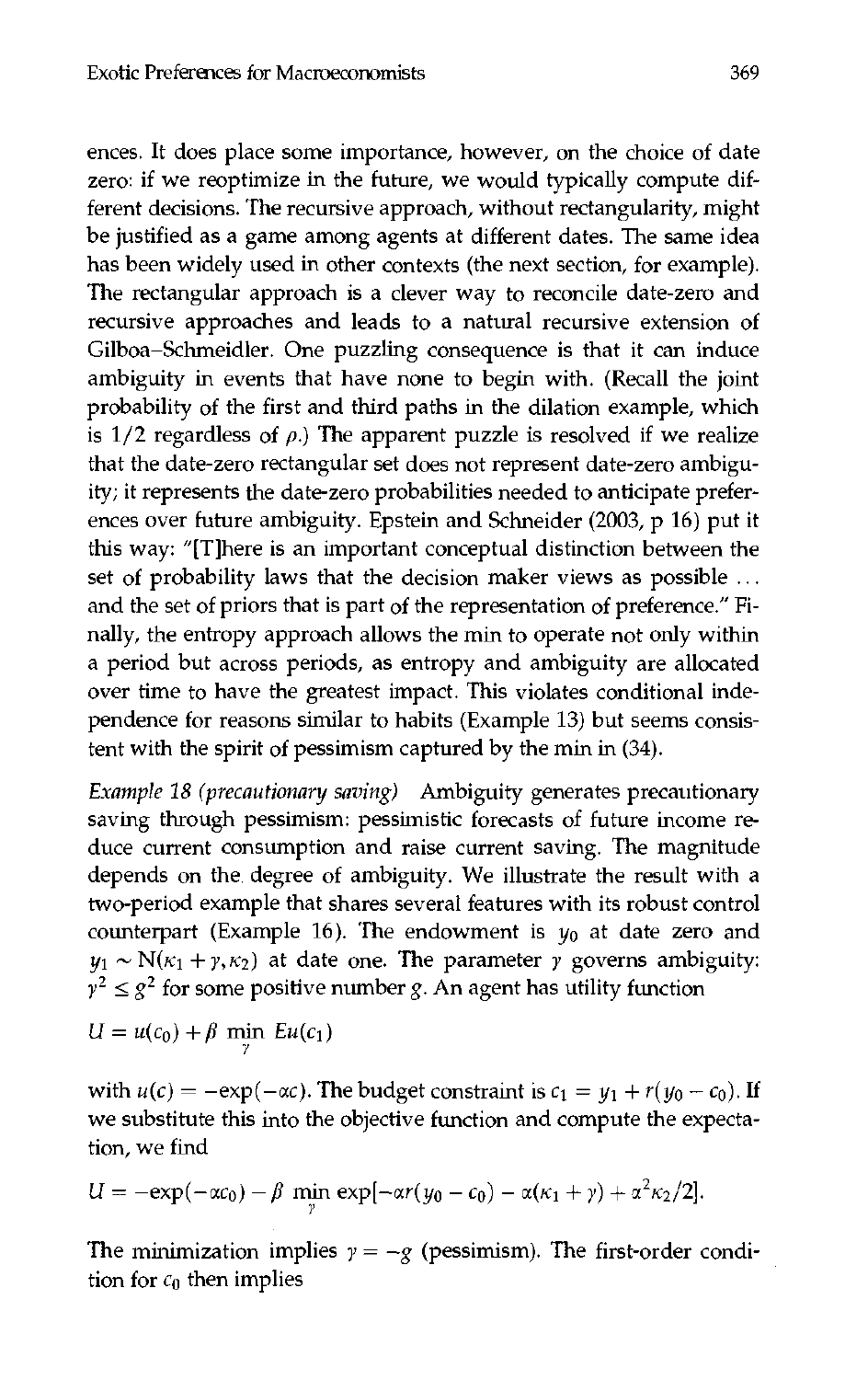$$
c_0 = \log(\beta r)/[\alpha(r-1)] + (ry_0 + \kappa_1)/(1+r) - \alpha \kappa_2/[2(1+r)] - g/(1+r).
$$

Here the second term is permanent income, the third is risk and risk aversion, and the fourth the impact of ambiguity. [Adapted from Miao (2003).]

*Example 19 (sharing ambiguity)* If agents have identical homothetic preferences, optimal allocations are proportional: the ratio of date-state consumption by one agent is proportional to that of every other agent. In stationary settings, we often say (with some abuse of the language) that consumptions are perfectly correlated. Observations of individuals and countries, however, exhibit lower correlations, suggesting a risksharing puzzle. One line attack on this puzzle is to let agents have different preferences. In international economics, for example, we might let the two countries consume different goods. A variation on this theme is to let preferences differ in their degree of ambiguity. In particular, suppose agents have less ambiguity over their own endowment than over other agents' endowments. A symmetric two-period, twoagent example shows how this might work. Agent *i* has utility function

$$
U^i = \log c_0^i + \beta \min_{\pi^i \in \Pi^i} \sum_z \pi^i(z) \log c_1^i(z),
$$

for  $i = 1, 2$ . In period zero, each is endowed with one unit of the common good. In period one, there are four states (z) with the following endowments  $(y^i)$  and probabilities  $(\pi^i)$ :

| $\bar{z}$    | $u^1$ | $y^2$ | $\pi^1$          | $\pi^2$          | $c^{1}$      | c <sup>2</sup> |
|--------------|-------|-------|------------------|------------------|--------------|----------------|
| $\mathbf{1}$ |       |       | $1/4 - \gamma_1$ | $1/4 - y_2$      |              | 2              |
| 2            |       |       | $1/4 + \gamma_1$ | $1/4 - \gamma_2$ | 9/4          | 3/4            |
| 3            |       |       | $1/4 - \gamma_1$ | $1/4 + \gamma_2$ | 3/4          | 9/4            |
| 4            |       |       | $1/4 + \gamma_1$ | $1/4 + \gamma_2$ | $\mathbf{1}$ | $1 \quad$      |

Each set  $\Pi^i$  is constructed from dogmatic priors over values for  $\gamma_i$ between  $-1/8$  and  $1/8$ . Note that each agent is ambiguous about the other agent's endowment, but not her own. Without ambiguity  $(y_i = 0)$ , the symmetric optimal allocation consists of one-half the aggregate endowment in all states: perfect correlation across the date-one states. With ambiguity, agent  $i$  chooses the value of  $\gamma_i$  that minimizes her utility,  $\gamma_i = 1/8$ . Since agent 1 applies a lower probability (1/8) to state 3 than agent 2 (3/8), she gets a proportionally smaller share of the aggregate endowment in that state. The resulting allocations are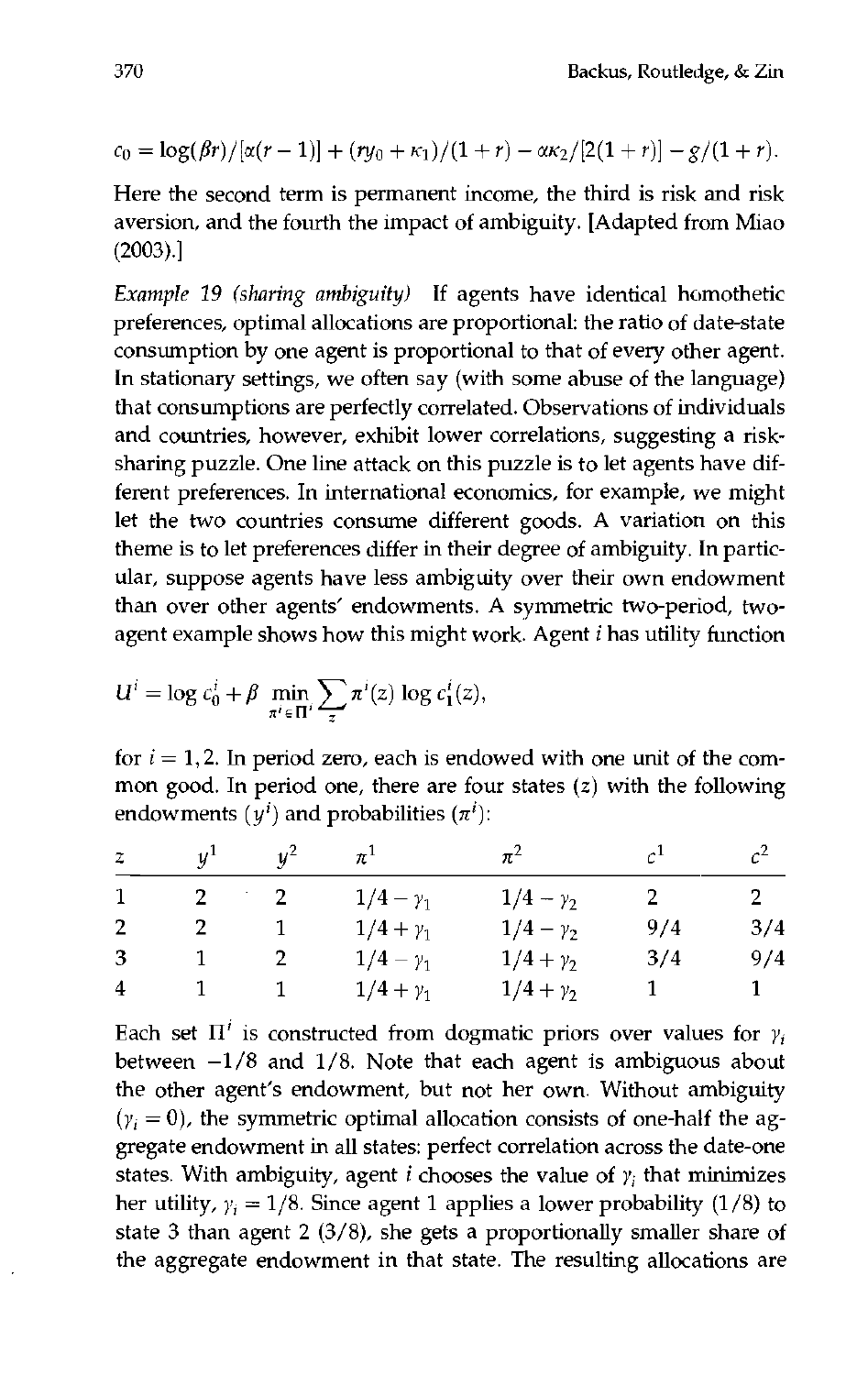listed in the table and show imperfect correlation across agents. The amount of ambiguity in this case is so large that in states 2 and 3 the agent with the larger endowment consumes even more than her endowment. A simple decentralization makes the same point. Suppose agents at date zero trade claims to the endowments of the two countries. How much would each invest in her own endowment, and how much in the other agent's endowment? If *w* is agent l's investment in her own endowment, it satisfies

 $wy^{1}(z) + (1 - w)y^{2}(z) = c^{1}(z)$ 

for all states z. The solution in this case is  $w = 5/4$ : agent 1 exhibits extreme home bias in her portfolio. [Adapted from Alonso (2004) and Epstein (2001).]

### *6.3 Discussion: Detecting Ambiguity*

Preferences based on subjective probabilities capture interesting features of behavior that other preferences cannot, but they raise challenging issues for quantitative applications. Consider subjective expected utility. If we allow the probabilities that enter preferences  $(\pi)$  to differ from those that generate the data *(p),* we can "explain" many things that are otherwise puzzling. The equity premium, for example, could result from agents placing lower probability on high-return states than the data-generating process. It is precisely the lack of predictive content in such explanations that led us to rational expectations  $(\pi = p)$  in Sections 3 and 4.

Ambiguity provides a justification for systematically pessimistic probabilities—they're the minimizing choice from a larger set—but raises two new issues. One is how to specify the larger set of probabilities or models. Hansen and Sargent (2004) propose choosing models that have similar log-likelihood functions, much as we do in hypothesis tests. Differences between such models are presumably difficult to detect in finite data sets. Epstein and Schneider (2004) suggest nonstationary ambiguous models that are indistinguishable from a reference model, even in infinite samples. The other issue is observational equivalence: robust control and recursive multiple priors generate behavior that could have been generated by an expected utility agent, and possibly by a Kreps-Porteus agent as well. In some cases, the agent seems implausible, but in others it does not. Distinguishing between ambiguous and expected utility agents remains an active area of current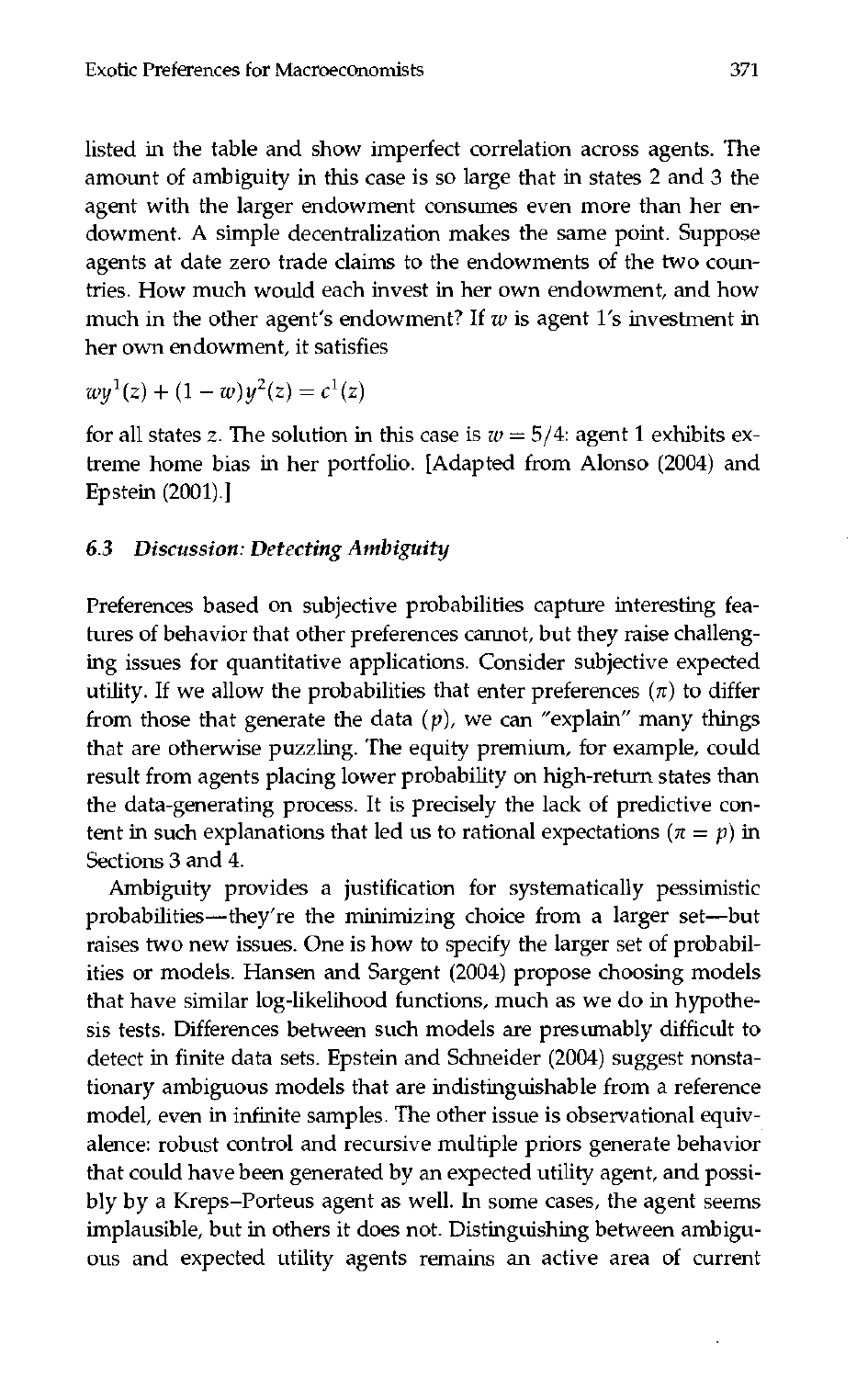research. The most ambitious example to date is Epstein and Schneider (2004), who note that ambiguous news has an unusual asymmetric affect on asset prices since bad news affects the minimizing probability distribution but good news does not.

### **7. Inconsistency and Temptation**

Economists often tell stories about the hazards of temptation and the benefits of reducing our choice sets to avoid it. We eat too much junk food, we overconsume addictive substances, and we save too little. To counter these tendencies, we may put ourselves in situations where the range of choices limits our ability to make bad decisions. We go to restaurants that serve only healthy food, support laws that discourage or prohibit addictive substances, and sequester our wealth in housing and  $401(k)$  accounts that are less easily used to finance current consumption. The outstanding questions are why we make such choices, what the relevant welfare criterion should be, and how we might detect the impact of temptation on observed decisions.

### *7.1 Inconsistent Preferences*

The traditional approach was outlined in Example 4: dynamically inconsistent preferences. This line of research is motivated by experimental studies, which suggest that subjects discount the immediate future more rapidly than the distant future. Common practice is to approximate this pattern of discounting with the quasi-geometric or quasi-hyperbolic scheme:  $1, \delta\beta, \delta\beta^2, \delta\beta^3$ , and so on, with  $0 < \beta < 1$  and  $0 < \delta \leq 1$ . The critical parameter is  $\delta$ : if  $\delta < 1$ , the discount factor between dates  $t = 0$  and  $t = 1$  (namely,  $\delta\beta$ ) is less than the discount factor between dates  $t = 1$  and  $t = 2 \, (\beta)$ .

Let us say, then, that an agent's utility from date *t* on is

$$
U_t = E_t[u(c_t) + \delta \beta u(c_{t+1}) + \delta \beta^2 u(c_{t+2}) + \delta \beta^3 u(c_{t+3}) + \cdots]
$$
  
=  $u(c_t) + \delta \beta E_t \sum_{j=0}^{\infty} \beta^j u(c_{t+j+1}).$ 

The only difference from Example 4 is the introduction of uncertainty implicit in the conditional expectation *E<sup>t</sup> .* The dynamic inconsistency of these preferences suggests two questions: With competing preferences across dates, what does such an agent do? And what preferences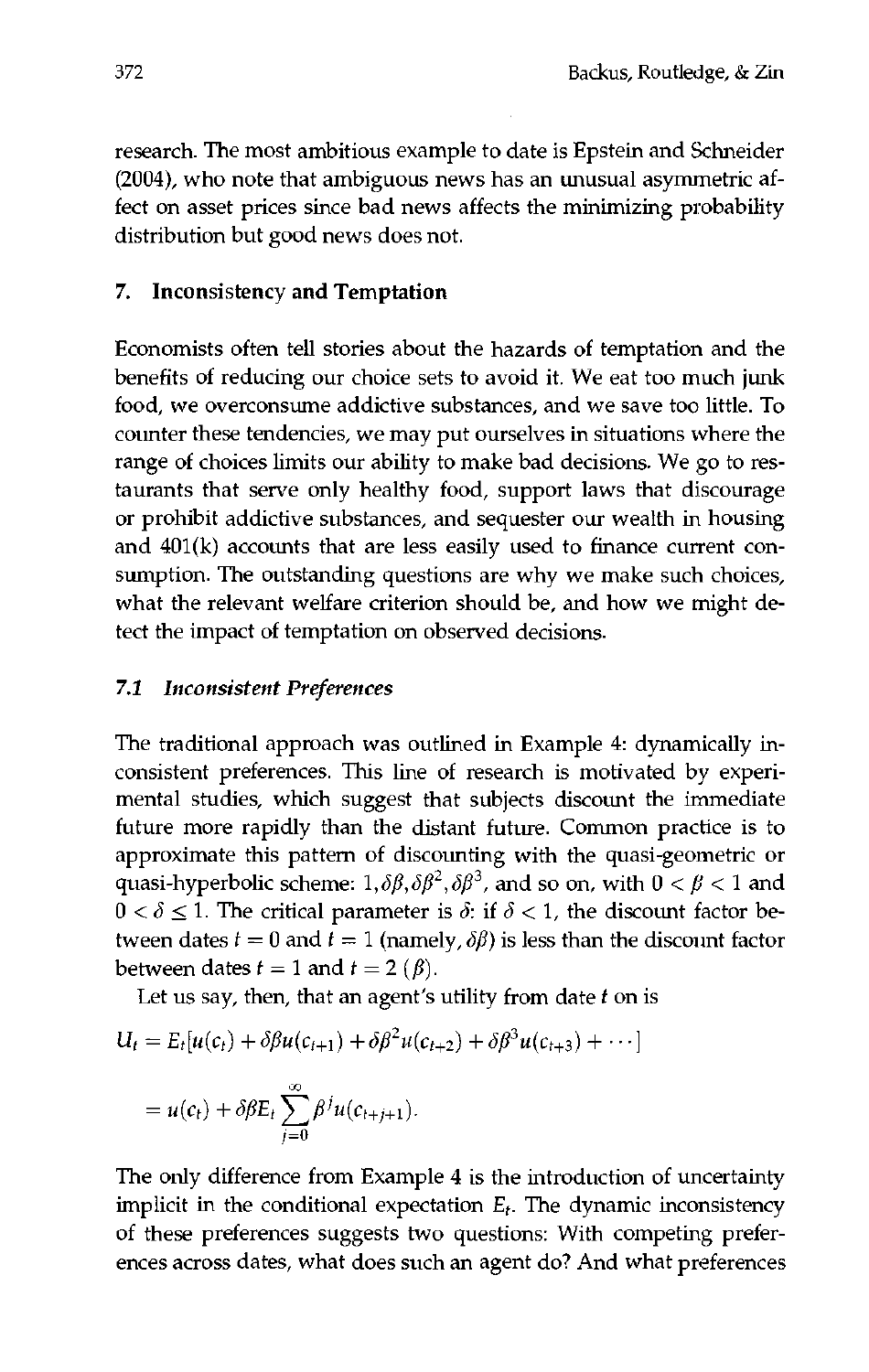should we use for welfare analysis? We need an answer to the first question to derive the behavioral implications of inconsistent preferences, and an answer to the second to evaluate the benefits of policies that limit choice.

The consensus answer to the first question has become: treat the problem as a game with the agent at each date acting as a separate player. Each such player makes choices that maximize her utility, given the actions of other players (herself at other dates). There are many games like this, corresponding to different strategy spaces. We look at stationary Markov perfect equilibria, in which agents' decisions are stationary functions of the current state for some natural definition of the state. Consider the classical consumption problem with budget constraint  $a_{t+1} = r_{t+1}(a_t - c_t) + y_{t+1}$ , where *y* and *r* are iid positive random variables, and a borrowing constraint  $a \ge a$  that we will ignore. Our objective is a stationary decision rule  $c_t = h(a_t)$  that solves the game. With constant discounting  $(\delta = 1)$ , the problem is the solution to the dynamic programming problem summarized by the Bellman equation,

$$
J(a) = \max u(c) + \beta E J[r'(a-c) + y'].
$$

Under standard conditions, *J* exists and is unique, continuous, concave, and differentiable. Given such a /, the maximization leads to a continuous stationary decision rule  $c = h(a)$ .

The equilibrium of a game can be qualitatively different. A stationary decision rule can be derived with a future value function

$$
J(a) = u(c^*) + \beta E J[r'(a - c^*) + y'],
$$
\n(37)

where

$$
c^* = \arg \max_{\alpha} u(c) + \delta \beta E J[r'(a - c) + y'].
$$
 (38)

Note the difference: when  $\delta < 1$ , the relation that generates *J* is different from that generating the choice of *c.* As a result, the decision rule need not be unique or continuous; see Harris and Laibson (2001), Krusell and Smith (2004), and Morris and Postlewaite (1997). For all of these reasons, there can be no general observational equivalence result between constant and quasi-geometric discounting. Nevertheless, the solutions are similar in some common examples.

*Example 20 (consumption and saving)* Consider the classical saving problem with log utility  $(u(c) = \log c)$ , budget constraint  $a_{t+1} =$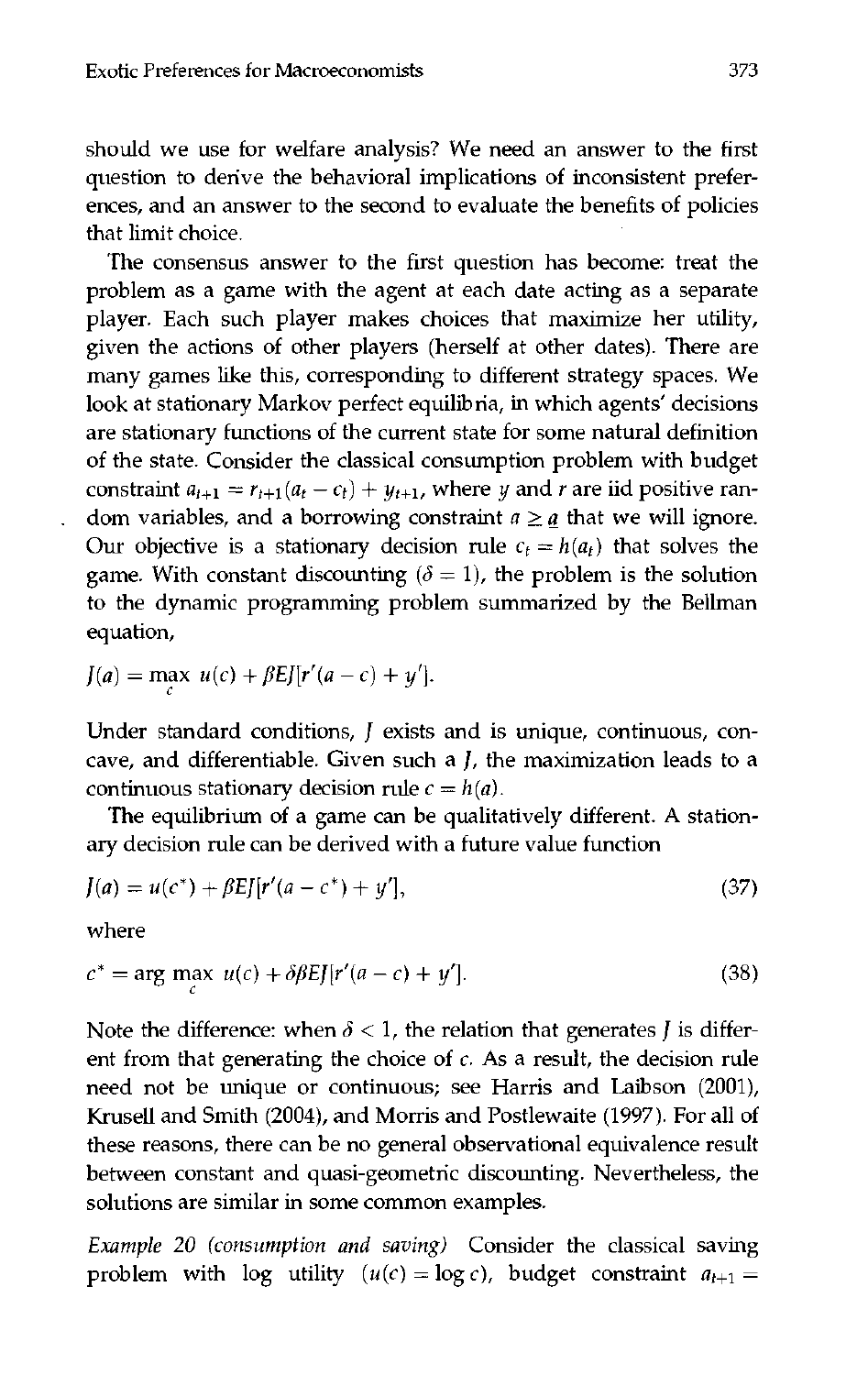$r_{t+1}(a_t - c_t)$  (no labor income), and log-normal return ( $\{\log r_t\} \sim$  $NID(\mu, \sigma^2)$ ). With quasi-geometric discounting, we compute the stationary decision rule from:

$$
J(a) = \log c^* + \beta E J[r'(a - c^*)]
$$
  

$$
c^* = \arg \max \log c + \delta \beta E J[r'(a - c)].
$$

We find the solution by guessing that the value function has the form  $J(a) = A + B \log a$ . The first-order condition from the maximization implies  $c = (1 + \delta \beta B)^{-1}a$ . Substituting into the recursion for *J*, we find  $B = (1 - \beta)^{-1}$  and

$$
c = \left(\frac{1-\beta}{1-\beta+\delta\beta}\right)a = h(a).
$$

Compare this decision rule with two others:

• *Constant discounting.* The decision rule with constant discounting is  $c = (1 - \beta)a$  (set  $\delta = 1$ ). Note that with quasi-geometric discounting the agent consumes more, but not as much more as an agent with constant discount factor  $\beta\delta$ . The latter is the result of strategic interactions between agents. The data-t agent would like to save a fraction  $\delta\beta$  of her assets at date *t*, and a larger fraction  $\beta$  at future dates  $t + n > t$ . She knows, however, that future agents will make the same calculation and choose saving rates less than  $\beta$ . To induce future agents to consume more (absolutely, not as a fraction of wealth), she saves more than  $\delta\beta$  today. Note, too, that her consumption behavior is observationally equivalent to an agent with constant discount factor

$$
\hat{\beta} = \frac{\delta \beta}{1 - \beta + \delta \beta} < \beta.
$$

A similar result holds for power utility and suggests that, despite the difficulties noted earlier, constant and quasi-geometric discounting may be difficult to distinguish in practice.

• *Commitment.* Suppose the *date-t* agent can choose decision rules for future agents. Since the agent's discount factor between any future dates  $t + n > t$  and  $t + n + 1$  is  $\beta$ , she chooses the decision rules  $c_t =$  $(1 - \delta \beta) a_t$  for date *t* and  $c_{t+n} = (1 - \beta) a_{t+n}$  for all future dates  $t + n > t$ . This allocation maximizes the utility of the date-f agent, so in that sense commitment (limiting our future choice sets) is good. But it's not clear that *date-t* preferences are the appropriate welfare criterion.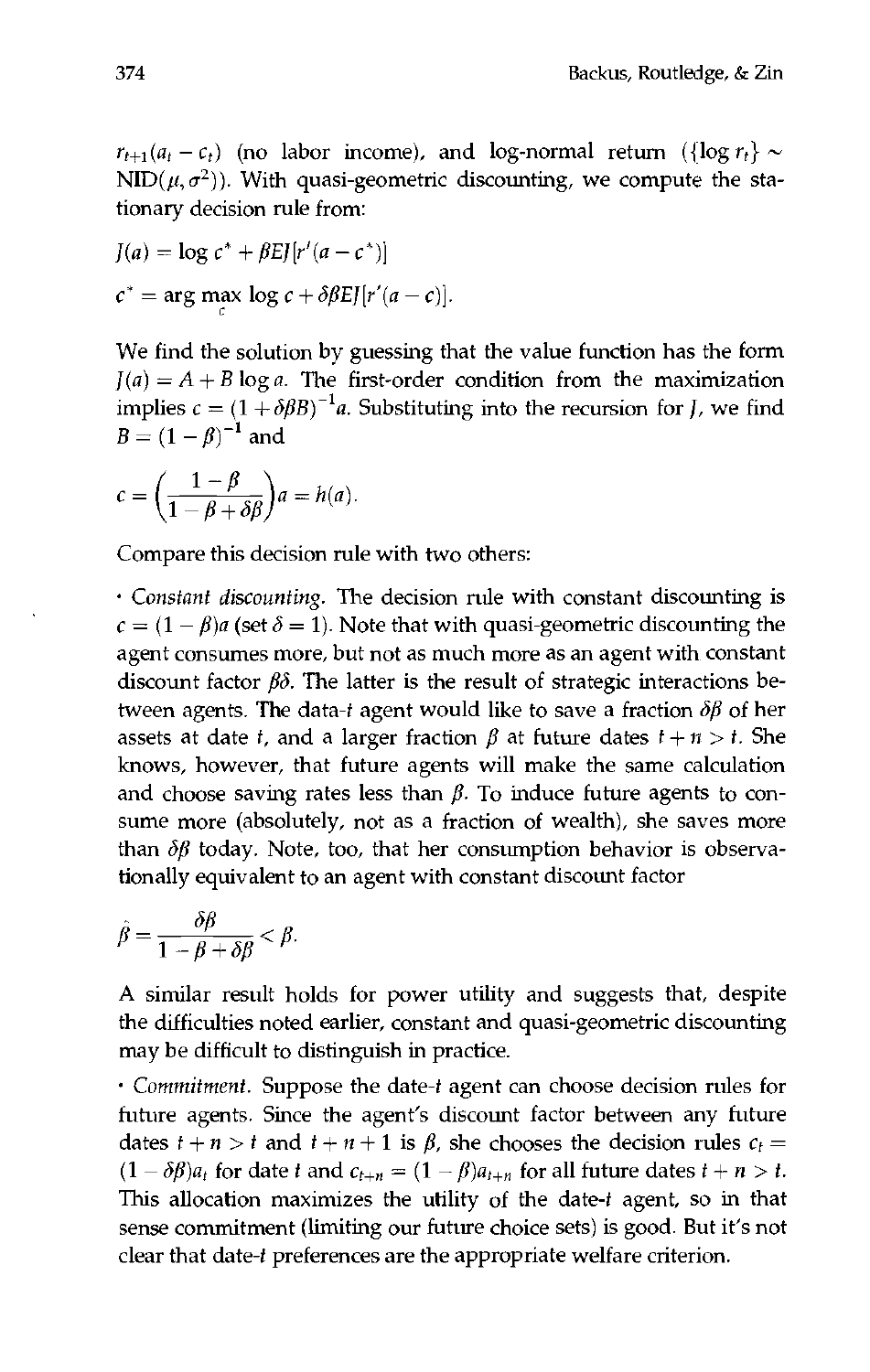[Adapted from Barro (1999); imrohoglu, imrohoglu, and Joines (2003); and Phelps and Pollack (1968).]

*Example 21 (asset pricing) A* similar example can be used to illustrate the role of quasi-geometric discounting on asset prices. The first step is to derive the appropriate Euler equation for equations (37) and (38). Define the current value function by

$$
L(a) = \max_{c} u(c) + \delta \beta E J[r'(a-c) + y'].
$$
 (39)

The first-order and envelope conditions are

$$
u_1(c) = \delta \beta E[I_1(a')r']
$$
  

$$
L_1(a) = \delta \beta E[I_1(a')r'],
$$

implying the familiar  $L_1(a) = u_1(c)$ . In the constant discounting case,  $J(a) = L(a)$  and we're almost done. With quasi-geometric discounting, we need another method to express  $J_1$  in terms of  $u_1$ . If we multiply (37) by  $\delta$  and subtract from (39), we can relate *J* to *L* and *u*:  $\delta J(a)$  =  $L(a) - (1 - \delta)u(c)$ . Differentiating yields

$$
\delta J_1(a) = L_1(a) - (1 - \delta)u_1(c)h_1(a).
$$

If we multiply by  $\beta$  and substitute into the first-order condition, we get the Euler equation,

$$
u(c_t) = E_t \{ \beta [1 - (1 - \delta)h_1(a_{t+1})]u_1(c_{t+1})r_{t+1} \}.
$$

This relation is a curious object: it depends not only on the current agent's decision problem, but (through *h)* on the strategic interactions among agents. The primary result is to decrease the effective discount factor, and raise mean asset returns, relative to the standard model. [Adapted from Harris and Laibson (2003); Krusell, Kuruşçu, and Smith (2002); and Luttmer and Mariotti (2003).]

## *7.2 Temptation*

Many of us have been in situations in which we felt we had too many choices. (Zabar's Delicatessen and Beer World have that effect on us.) In traditional decision theory, this statement is nonsense: extra choices are at best neutral because you can always decide not to use them. Gul and Pesendorfer (2001) give the phrase meaning: they develop preferences in which adding inferior choices (temptations) can leave you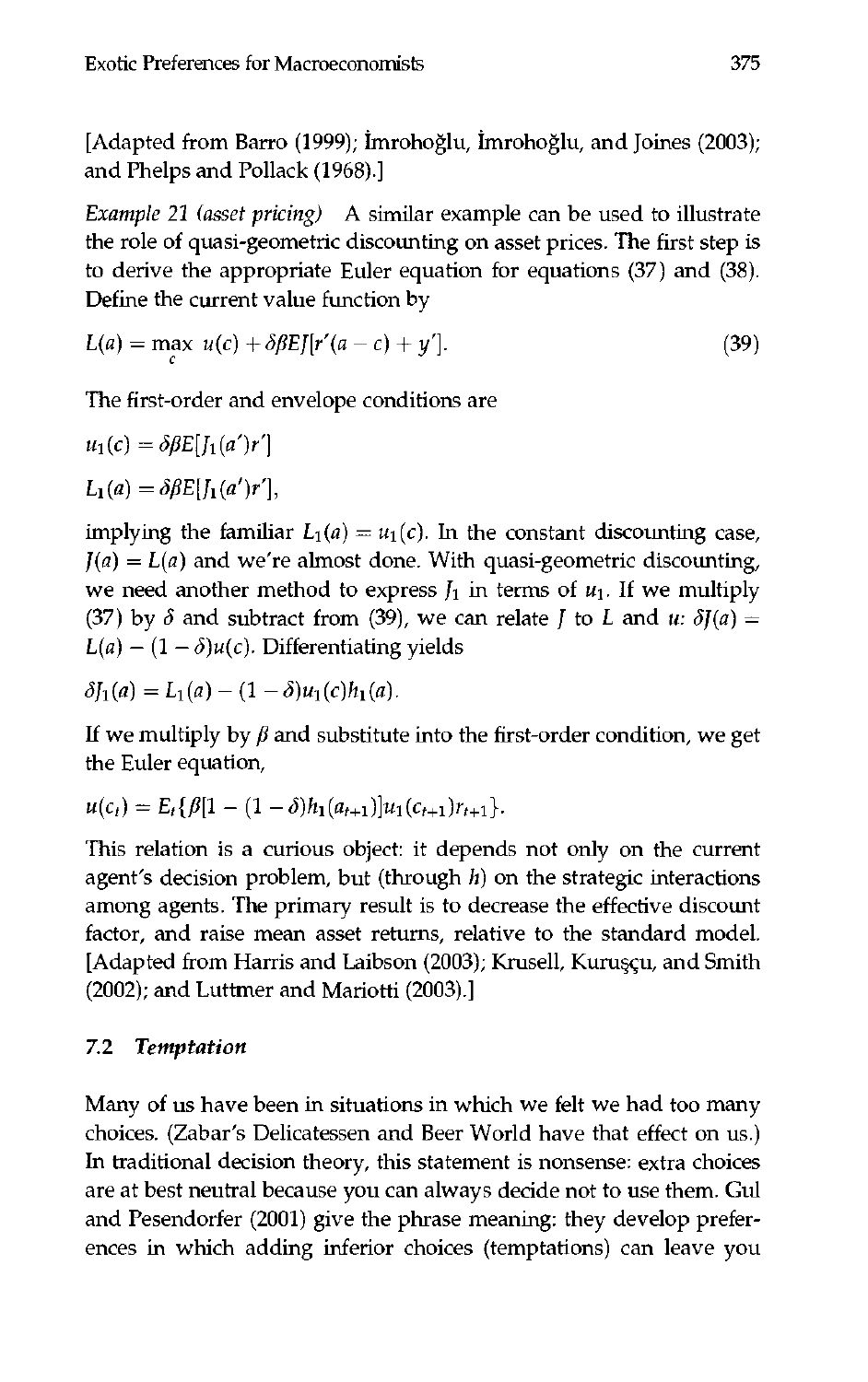worse off. Among its features: utility can depend on the set of choices, as well as the action taken; temptation (in the sense of inferior choices) can reduce utility; and commitment (in the sense of restricting the choice set) can increase utility. We describe their theory in a static setting, then go on to explore dynamic extensions, including some that resemble quasi-geometric discounting.

Let us compare two sets of choices, *A* and B. In traditional decision theory, the utility of a set of possible choices is the utility of its best element. If the best element of *A* is at least as good as the best element of *B*, then we would say *A* is weakly preferred to *B*:  $A \succeq B$  in standard notation. Suppose we allow choice over the potentially larger set  $A \cup B$ . The traditional approach would tell us that this cannot have an impact on our decision or utility: if  $A \succeq B$ , then we are indifferent between  $A$  and  $A \cup B$ . Gul and Pesendorfer suggest a *set betweenness* condition that allows inferior choices to affect our preference ordering:

$$
A \succeq B \qquad \text{implies} \qquad A \succeq A \cup B \succeq B.
$$

The traditional answer is one extreme (namely,  $A \sim A \cup B$ ), but set betweenness also allows inferior choices *B* to reduce our utility  $(A \succ A \cup B)$ . We say in such cases that *B* is a temptation.

Adding set betweenness to an otherwise traditional theory, Gul and Pesendorfer show that preferences can be represented by a utility function of the form:

$$
u(A) = \max_{c \in A} [v(c) + w(c)] - \max_{c \in A} w(c). \tag{40}
$$

Note that preferences are defined for the choice set *A;* we have abandoned the traditional separation between preferences and opportunities. To see how this works, compare the choices  $c^* = \arg \max_{c \in A} c$  $[v(c) + w(c)]$  and  $c^{**} = \arg \max_{c \in A} w(c)$  for some choice set *A*. If  $c^* = c^{**}$ , then *v* and *w* agree on *A* and preferences are effectively governed by *v* (the *w* terms cancel). If not, then *w* acts as a temptation function.

*Example 22 (consumption and saving) A* clever use of temptations reproduces quasi-geometric discounting. Let

$$
v(c_1, c_2) = u(c_1) + \beta u(c_2)
$$
  

$$
w(c_1, c_2) = \gamma[u(c_1) + \delta \beta u(c_2)],
$$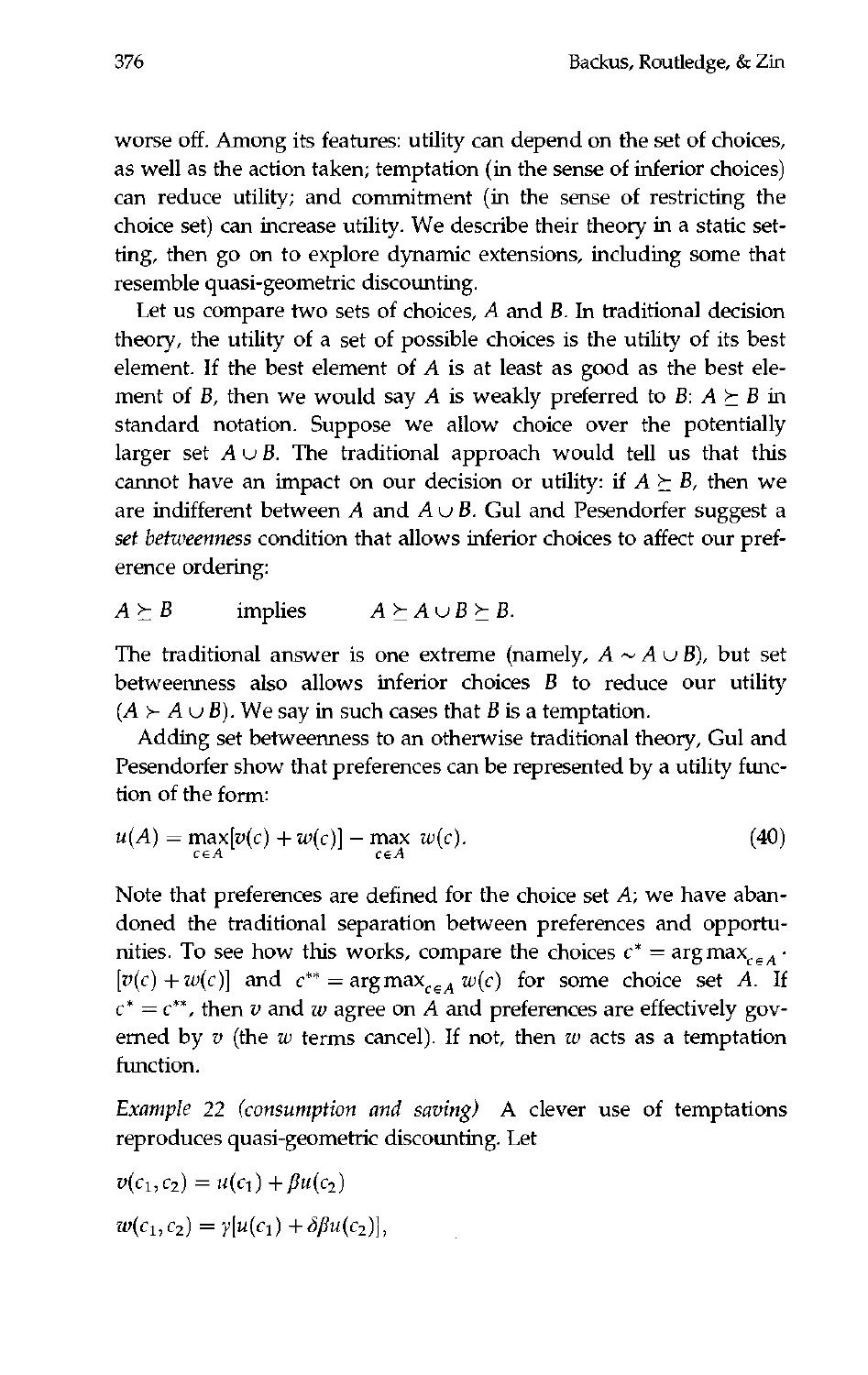with  $0 < \delta < 1$  and  $\gamma \ge 0$  (intensity of temptation). The budget constraint has two parts:  $c_1 + k_2 = rk_1$  and  $c_2 = rk_2$ , with  $k_1$  given, which defines *A.* The agent solves

$$
\max_{c_1, c_2 \in A} [(1 + \gamma)u(c_1) + (1 + \gamma \delta)\beta u(c_2)] - \max_{c_1, c_2 \in A} \gamma[u(c_1) + \delta \beta u(c_2)].
$$

The first max delivers the first-order condition:

$$
1=\bigg(\frac{1+\gamma\delta}{1+\gamma}\bigg)\beta\frac{u_1(c_2)}{u_1(c_1)}r.
$$

The difference from the standard model lies in the first term. The two extremes are  $y = 0$  (which gives us the standard no-temptation model) and  $y = \infty$  (which gives us an irresistible temptation and the quasigeometric discount factor *dfJ).* Since the term is decreasing in *y,* greater temptation raises first-period consumption. [Adapted from Krusell, Kuru§cu, and Smith (2001).]

Gul and Pesendorfer (2002, 2004) and Krusell, Kuru§cu, and Smith (2001) have extended the temptation approach to quasi-geometric discounting to infinite-horizon settings. We illustrate the idea with a nonstochastic version of the consumption problem. Krusell, Kuruşçu, and Smith suggest an approach summarized by the "Bellman equation"

$$
J(a) = \max_{c} \{u(c) + \beta J[r(a-c)] + L[r(a-c)]\} - \max_{c} L[r(a-c)],
$$

where

$$
L(a) = \gamma \{ u(c^*) + \delta \beta L[r(a-c^*)] \}
$$

serves as a temptation function and  $c^* = \arg \max_c u(c) + \beta J[r(a-c)] +$  $L[r(a-c)]$ . Gul and Pesendorfer suggest the special case  $\delta = 0$ . The Krusell–Kurusçu–Smith version reproduces the first-order conditions and decision rules generated by the Markov perfect equilibrium for quasi-geometic discounting. The Gul-Pesendorfer version avoids some quasi-geometic discounting. The Gul-Pesendorfer version avoids some of the mathematical oddities associated with the former. Each suggests an answer to the welfare question.

### *7.3 Discussion: Detecting Inconsistency and Temptation*

The difficulty of estimating the parameters of models based on quasigeometric discounting is that the decision rules often look like those from traditional models with constant discounting. In some cases,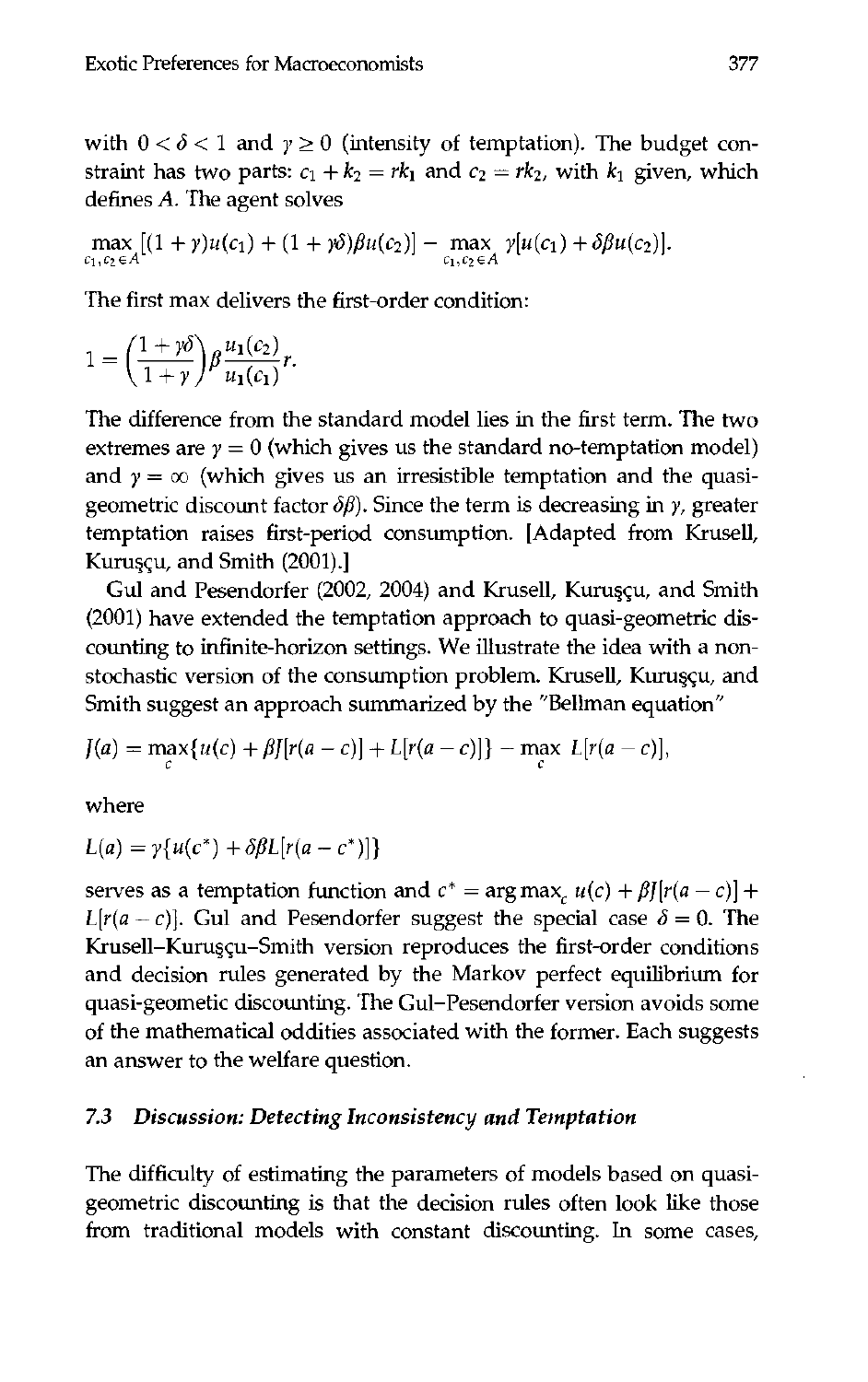they're identical. One way to distinguish between them is to look for evidence of commitment. Agents with inconsistent preferences or temptations will typically be willing to pay something to restrict their future choice sets. In models with constant discounting, there is no such incentive, so commitment devices provide a natural way to tell the two approaches apart. Laibson, Repetto, and Tobacman (1998, 2004) apply this logic and find that the combination of illiquid asset positions (pensions,  $401(k)$  accounts) and high-interest liabilities (credit card debt) generates sharp differences between the two models and precise estimates of the discount parameters ( $\delta = 0.70$ ,  $\beta = 0.96$ , annual). With constant discounting, borrowing at high rates and investing at (on average) lower rates are incompatible.

The focus on commitment devices seems right to us, both for quasigeometric discounting and for temptations more generally. There are some outstanding questions, however, most of them noted by Kocherlakota (2001). One is whether tax-sheltered savings have other explanations (lower taxes, for example). If 401(k) plans were a pure commitment device, we might expect people to pay more for them and receive less, but this doesn't seem to be the case: sheltered and unsheltered investment vehicles have pretty much the same returns. Similarly, if commitment is valuable, why would an agent hold both liquid (uncommitted) and illiquid (committed) assets? The former would seem to undercut the bite of the latter. Finally, what is the likely market response to the conflicting demands of commitment and temptation? Will the market supply commitment devices or ways to avoid them? Is credit card debt designed to satisfy agents' desire to undo past commitments? Does it lower welfare? Perhaps future work will resolve these questions.

## **8. Questions, Answers, and Final Thoughts**

We have described a wide range of exotic preferences and applied them to a number of classic macroeconomic problems. Are there any general lessons we might draw from this effort? We organize a discussion around specific questions.

### *8.1 Why Model Preferences Rather Than Behavior?*

Preferences play two critical roles in economic models. The first is that they provide, in principle, an unchanging feature of a model in which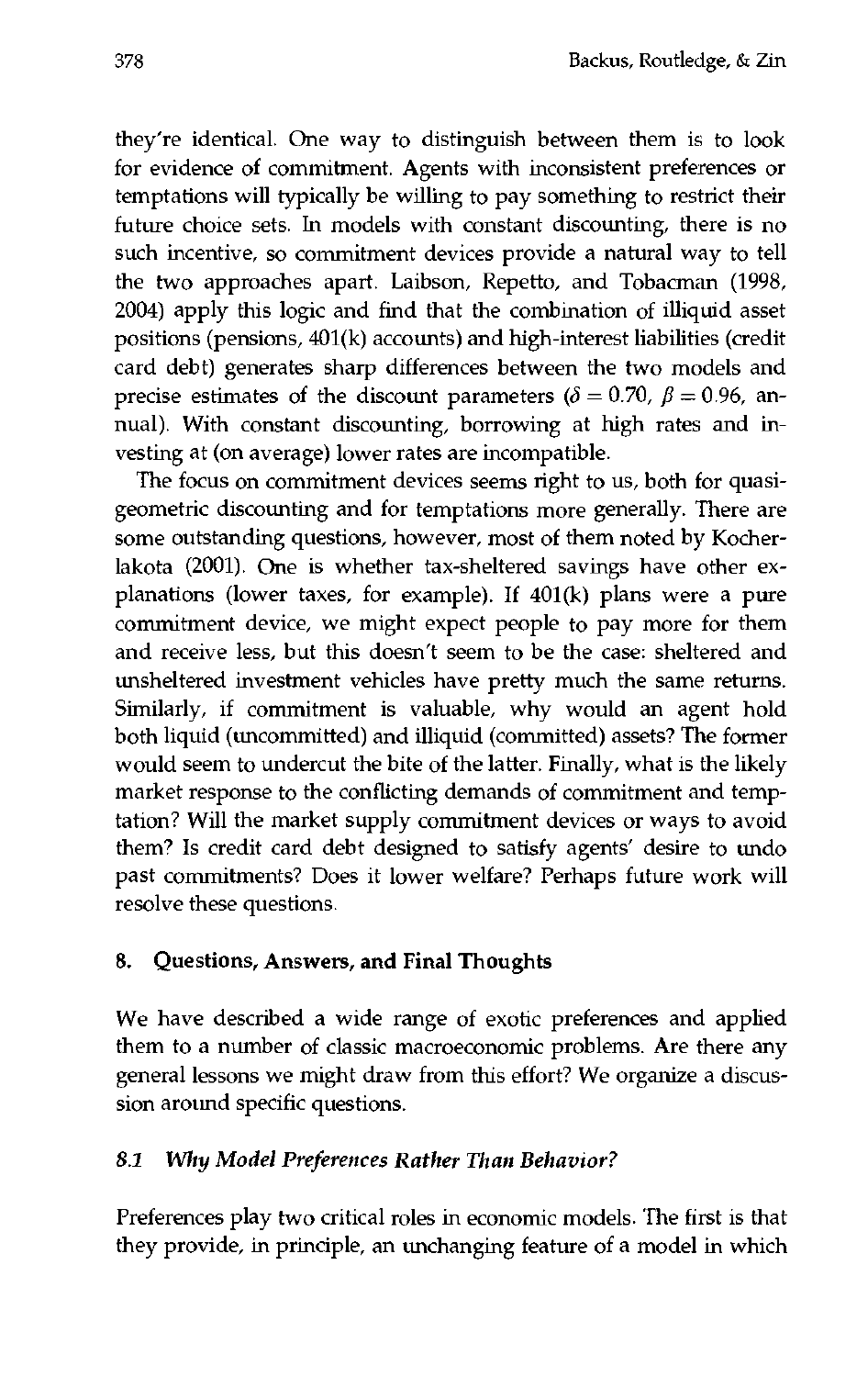agents can be confronted with a wide range of different environments, institutions, or policies. For each environment, we derive behavior (decision rules) from the same preferences. If we modeled behavior directly, we would also have to model how it adjusted to changing circumstances. The second role of preferences is to evaluate the welfare effects of changing policies or circumstances. Without preferences, it's not clear how we should distinguish good policies from bad. In our view, this is a major accomplishment of the temptation interpretation of quasi-geometric discounting: it suggests a clear welfare criterion.

### *8.2 Are Exotic Preferences Simply an Excuse for Free Parameters?*

Theoretical economists think nothing of modifying the environments faced by their agents. Aggregate and individual risk, length of life, information structures, enforcement technologies, and productivity shocks are all fair game. However, many economists seem to believe that modifying preferences is cheating—that we will be able to explain anything (and hence nothing) if we allow ourselves enough freedom over preferences. We would argue instead that we have restricted ourselves to an extremely limited model of preferences for no better reasons than habit and convenience. Many of the weaknesses of expected utility, for example, have been obvious since the 1950s. We now have the tools to move beyond additive preferences in several directions. Why not use them?

Equally important, the axiomatic foundations that underlie the preferences described above impose a great deal of discipline on their structure. We have let these foundations go largely without mention, but they nevertheless restrict the kinds of flexibility we've considered. Chew-Dekel risk preferences, for example, are more flexible than expected utility, but they are far less flexible than general preferences over state-contingent claims. One consequence: exotic preferences have led to some progress on the many empirical puzzles that plague macroeconomics and finance, but they have yet to resolve them.

Some exotic preferences make greater—or at least novel—demands on the data than we are used to. Kreps-Porteus and Epstein-Zin preferences, for example, require time-dependence of risk to identify separate time and risk preference parameters. Robust control comes with an entropy toolkit for setting plausible values of the robustness parameter, but comparisons across environments may be needed to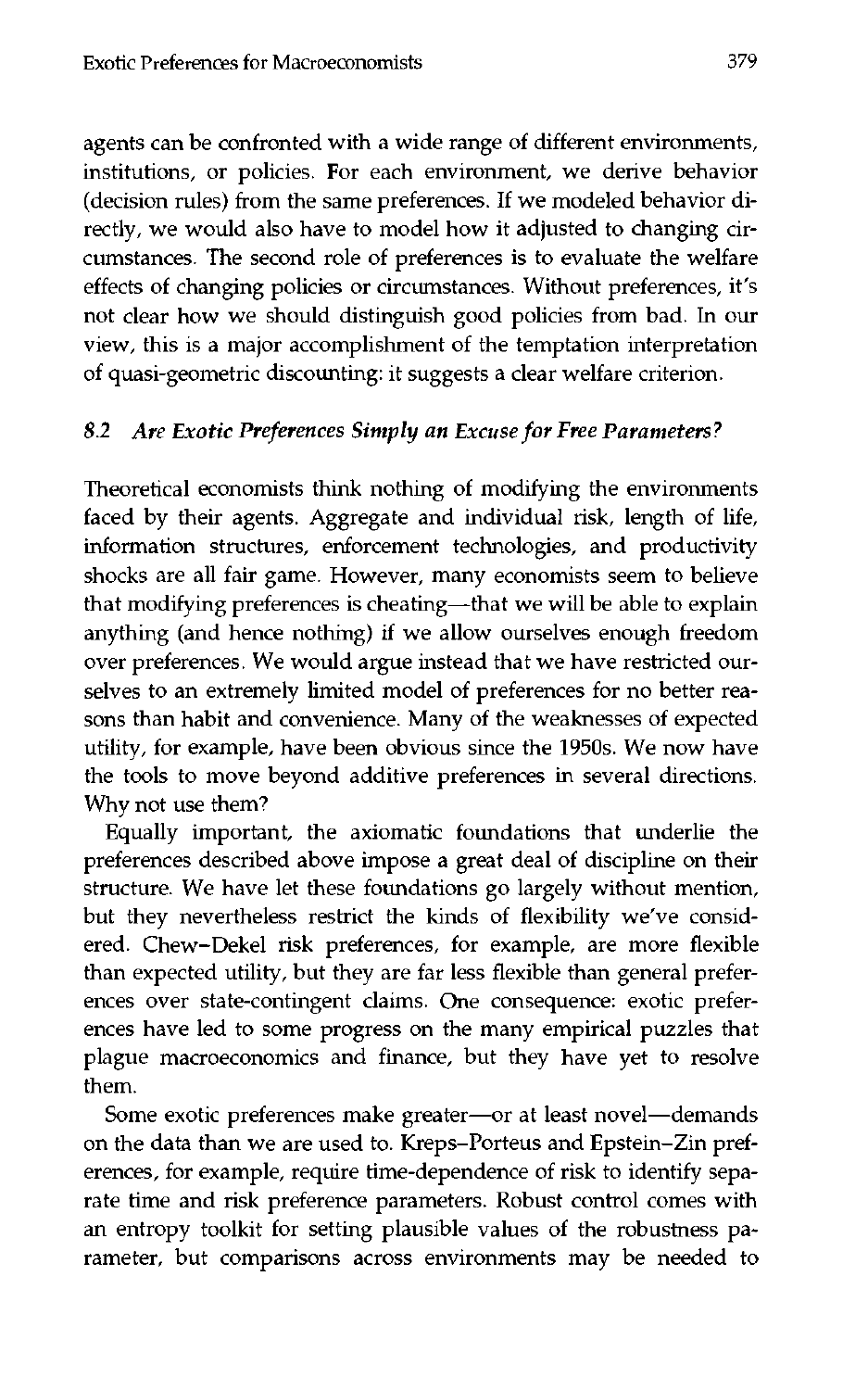distinguish robust from risk-sensitive control. Applications of temptation preferences to problems with quasi-geometric discounting rely heavily (entirely?) on observed implications of commitment devices, about which there is some difference of opinion. In short, exotic preferences raise new empirical issues that deserve open and honest debate. We see no reason, however, to rule out departures from additive utility before we start.

## 8.3 *Are Exotic Preferences Behavioral?*

Many of the preferences we've described were motivated by discrepancies between observed behavior and the predictions of the additive preference model. In that sense, they have a behaviorial basis. They are also well-defined neoclassical preference orderings. For that reason, we think our approach falls more naturally into neoclassical economics than into the behavioral sciences.

We regard this as both a strength and a weakness. On the one hand, the strong theoretical foundations for exotic preferences allow us to use all the tools of neoclassical economics, particularly optimization and welfare analysis. On the other hand, these tools ignore aspects of human behavior stressed in other social sciences, particularly sociology and social psychology. Kreps (2000) and (especially) Simon (1959) are among the many economists who have argued that something of this sort is needed to account for some aspects of behavior. We have some sympathy for this argument, but it's not what we've done in this paper.

### *8.4 Are There Interesting Preferences We've Missed?*

If you've gotten this far, you may feel that we can't possibly have left anything out. But it's not true. We barely scratched the surface of robust control, ambiguity, hyperbolic discounting, and temptation. If you'd like to know more, you might start with the papers listed in Appendix 9.1. We also ignored some lines of work altogether. Among them are:

• *Incomplete preferences.* Some of the leading decision theorists suggest that the most troubling axiom underlying expected utility is not the infamous independence axiom but the more common assumption of completeness: that all possible choices can be compared. Schmeidler (1989), for example, argues that the critical role of the independence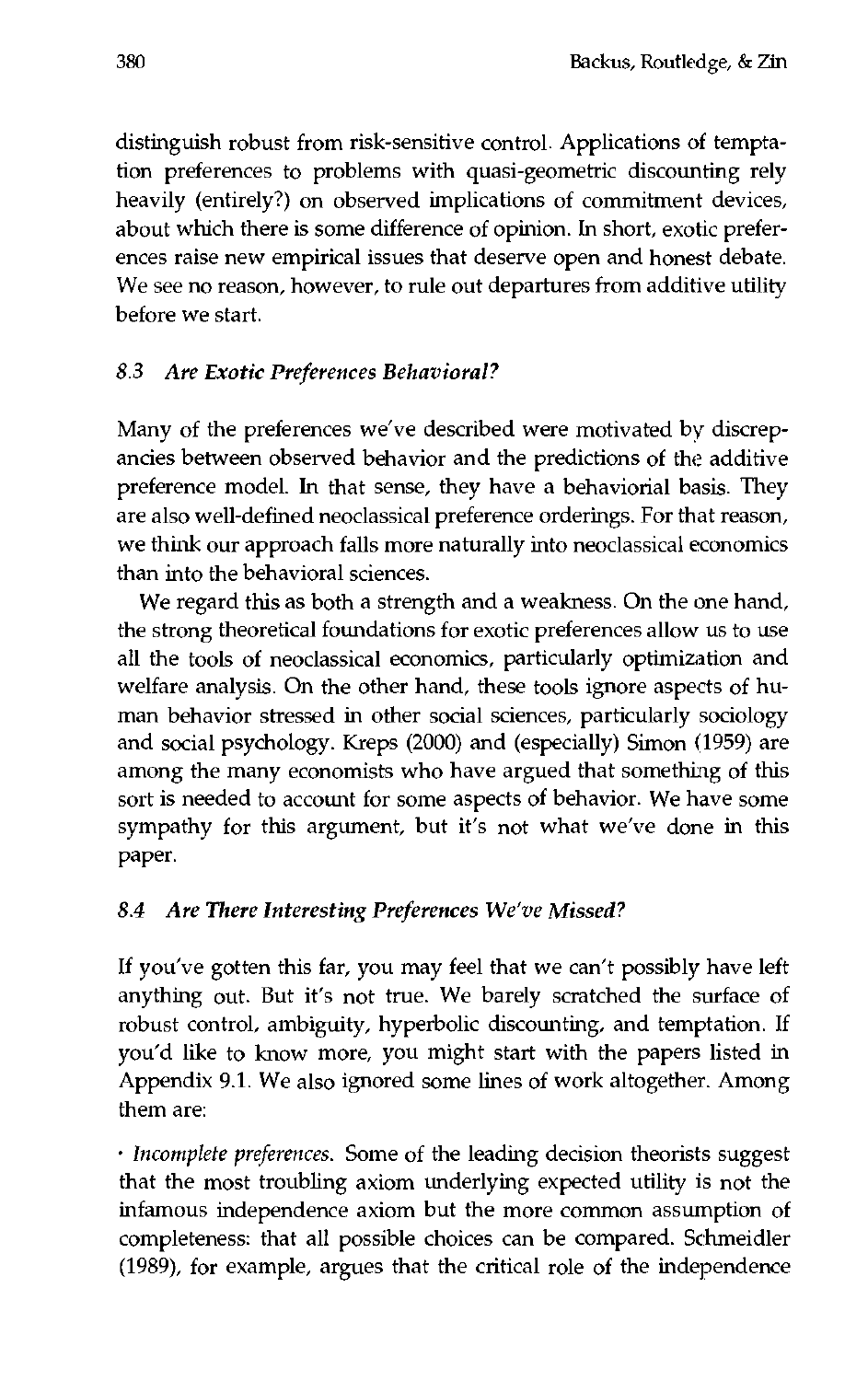axiom is to extend preferences from choices that seem obvious to those that do not—that it delivers completeness. For this and other reasons, there is a long history of work on incomplete preferences. Notable applications in macroeconomics and finance include Bewley (1986) and Kraus and Sagi (2002, 2004).

• *Flexibility, commitment, and self-control.* Kreps (1979) describes environments in which agents prefer to maintain flexibility over future choices, just as agents with temptations prefer commitment. Amador, Werning, and Angeletos (2003) characterize optimal allocation rules when you put the two together. Ameriks, Caplin, Leahy, and Tyler (2004) quantify self-control with survey evidence and relate it to individual financial decisions. Benhabib and Bisin (2004) take a cognitive approach to a similar problem in which agents choose between automatic processes, which are subject to temptations, and control processes, which are not.

• *Social utility.* Experimental research suggests that preferences often depend on comparisons with others; see, for example, Blount (1995) and Rabin (1998). Abel (1990) and Gali (1994) present well-known applications to asset pricing.

• Other psychological approaches. Bénabou and Tirole (2002) model selfconfidence. Bernheim and Rangel (2002) build a cognitive model and apply it to addiction. Brunnermeier and Parker (2003) propose a model of subjective beliefs in which agents balance the utility benefits of optimism and the utility cost of inferior decisions. Caplin and Leahy (2001) introduce anxiety into an otherwise standard dynamic choice frame work and explore its implications for portfolio choice and the equity premium.

We find all of this work interesting, but leave a serious assessment of it to others.

# *8.5 Have We Wasted Your Time (and Ours)?*

It's too late, of course, but you might ask yourself whether this has been worth the effort. To paraphrase Monty Python, "Have we deliberately wasted your time?" We hope not. We would guess that additive preferences will continue to be the industry standard in macroeconomics, finance, and other fields. Their tight structure leads to strong and clear predictions, which is generally a virtue. But we would also guess that exotic preferences will become more common, particularly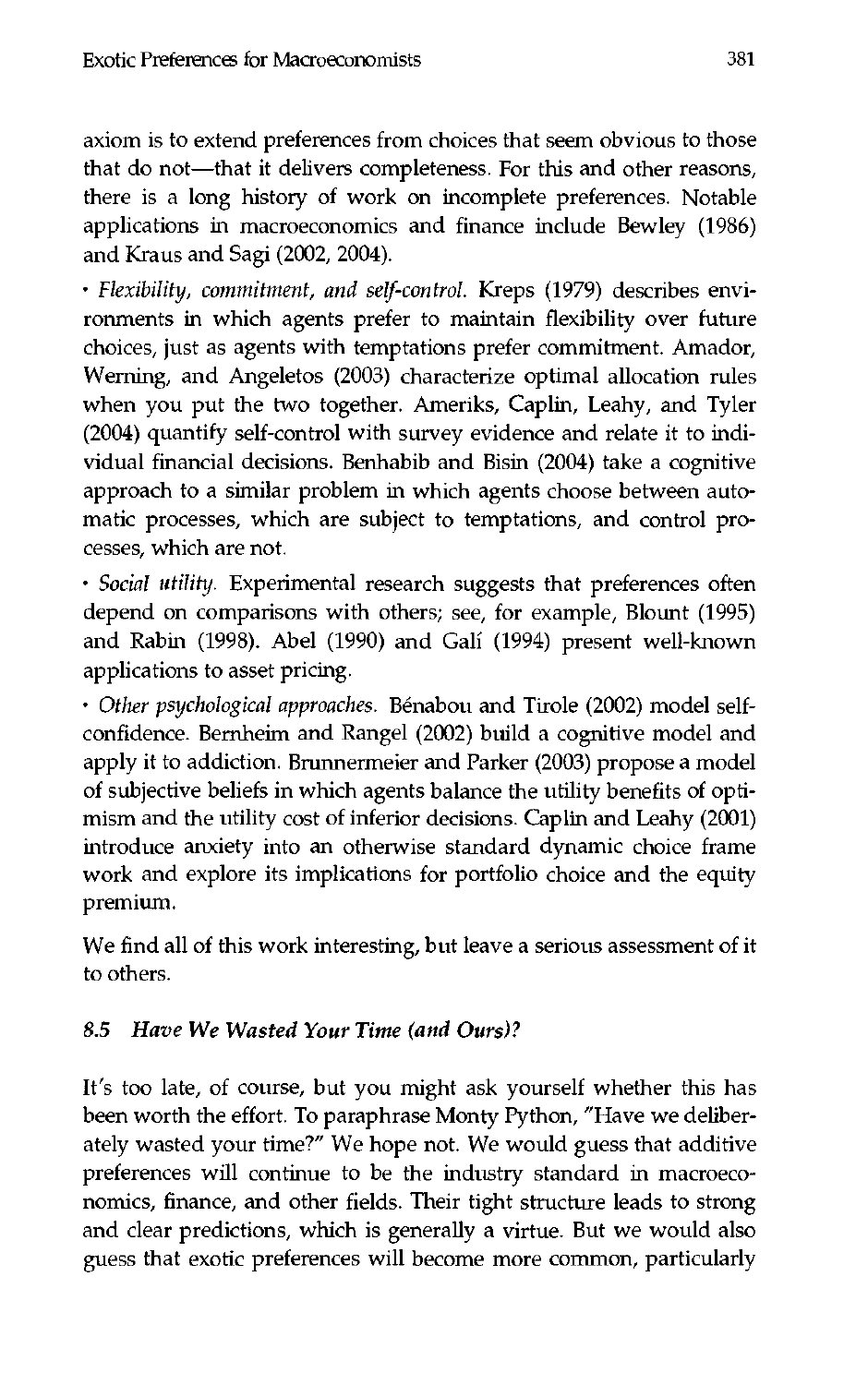in quantitative work. Who knows? They may even lose their claim to being "exotic."

We think several varieties of exotic preferences have already proved themselves. Applications of Kreps-Porteus and Epstein-Zin preferences to asset pricing, precautionary saving, and risk-sharing are good examples. While these preferences have not solved all of our problems, they have become a frequent source of insight. Their ease of use in econometric work is another point in their favor.

The preferences described in the last three sections are closer to the current frontiers of research, but we are optimistic that they, too, will lead to deeper understanding of economic behavior. Certainly robust control, recursive multiple priors, and temptation are significant additions to our repertoire. They also raise new questions about identification and estimation. Multiple priors is a good example. When the probabilities affecting an agent's preferences are not characterized simply by the probabilities generating the data, we need to parameterize the agent's uncertainty and describe how it evolves through time. We also need to explore ways to distinguish such agents from those with expected utility or Kreps-Porteus preferences. Temptation is another. As a profession, we need to clarify the features of data that identify the parameters of temptation functions, as well as the kinds of temptations that are most useful in applied work. None of these tasks is simple, but we think the progress of the last decade gives us reason to hope for more.

Let's get to work!

### 9. Appendixes

### *9.1 Reader's Guide*

We have intentionally favored application over theory, but if you'd like to know more about the theoretical underpinnings of exotic preferences, we recommend the following:

*Section 2.* Koopmans (1960) is the classic reference. Koopmans (1986) lays out the relevant theory of independent preferences. Lucas and Stokey (1984) approach the problem from what now seems like a more natural direction: they start with an aggregator function, while Koopmans derives one. Epstein and Hynes (1983) propose a convenient functional form and work through an extensive set of examples.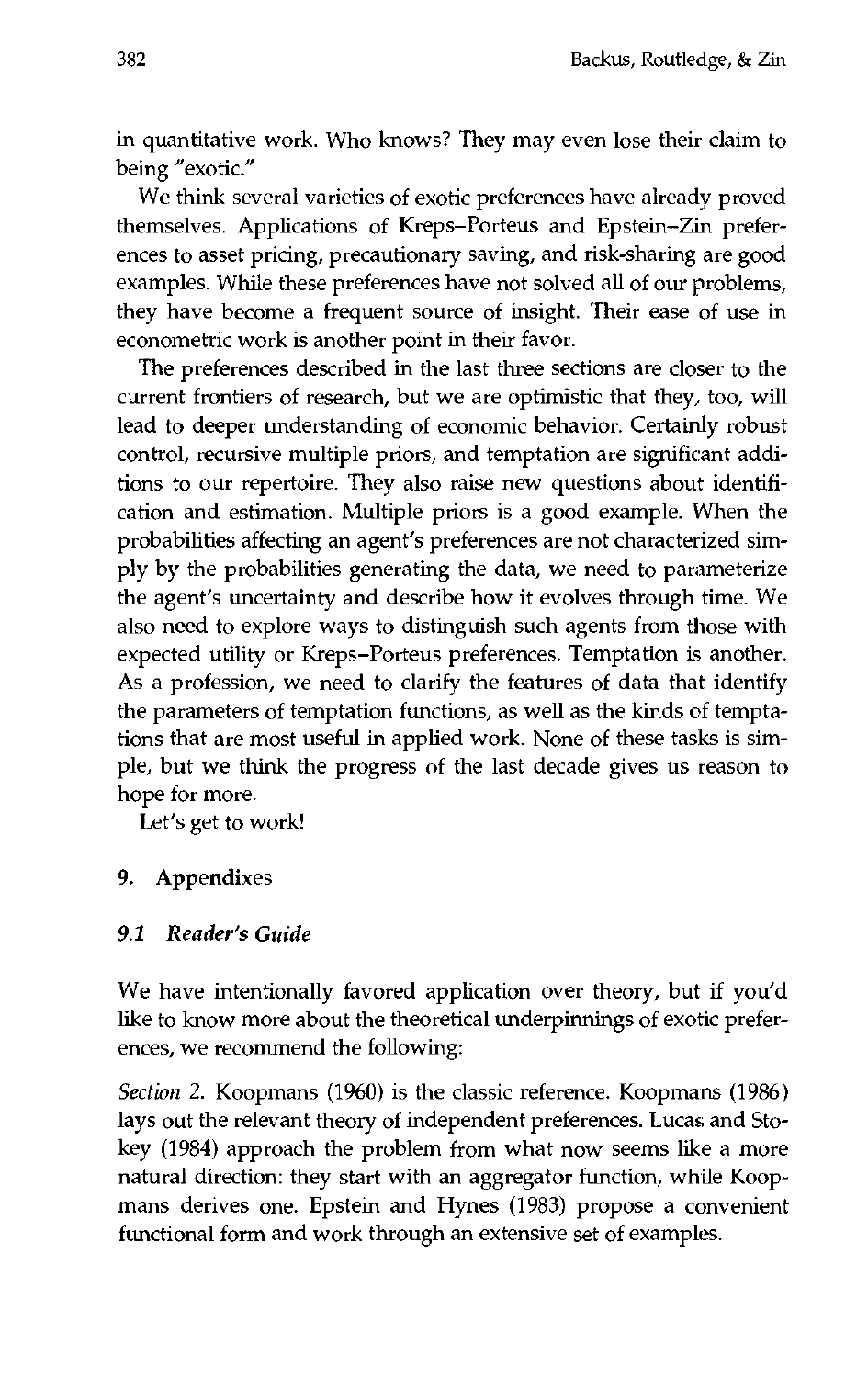*Section* 3. Kreps (1988) is far and away the best reference we've seen for the theory underlying the various approaches to expected utility. Starmer (2000) gives a less technical overview of the theory and discusses both empirical anomalies and modifications of the theory designed to deal with them. Brandenburger (2002) describes some quite different approaches to probability assessments that have been used in game theory.

*Section 4.* Our two favorite theory references on dynamic choice in risky environments are Kreps and Porteus (1978) and Johnsen and Donaldson (1985). Epstein and Zin (1989) describe the technical issues involved in specifying stationary recursive preferences and explain the roles of the parameters of the constant elasticity version.

*Section 5.* Our primary reference is Hansen and Sargent's (2004) monograph on robust control; we recommend Chapters 2 (overview), 5 (static robust control), 6 (dynamic robust control), and 9 and 17 (entropy constraints). Whittle (1990) is an introduction to linear-quadratic robust control for engineers. Hansen and Sargent (1997) introduce risksensitive control in Chapters 9 and 15. Gianonni (2002), Maenhout (2004), Onatski and Williams (2003), and Van Nieuwerburgh (2001) are interesting applications.

*Section 6.* The essential references are Gilboa and Schmeidler (1989) and Epstein and Schneider (2003). Among the other papers we have found useful are Ahn (2003); Casadesus-Masanell, Klibanoff, and Ozdenoren (2000); Chamberlain (2000); Epstein and Schneider (2002, 2004); Gilboa and Schmeidler (1993); Hayashi (2003); Klibanoff, Marinacci, and Mukerji (2003); Sagi (2003); Schmeidler (1989); and Wang (2003).

*Section 7.* The relevant theory is summarized in Gul and Pesendorfer (2004); Harris and Laibson (2003); and Krusell, Kuru§cu, and Smith (2001). Dejong and Ripoll (2003); Esteban, Miyagawa, and Shum (2004); and Krusell, Kuruşçu, and Smith (2002) are interesting applications.

# *9.2 Integral Formulas*

*A* number of our examples lead to normal-exponential integrals, most commonly as expectations of log-normal random variables or exponential certainty equivalents of normal random variables. The following definitions and formulas are used in the paper.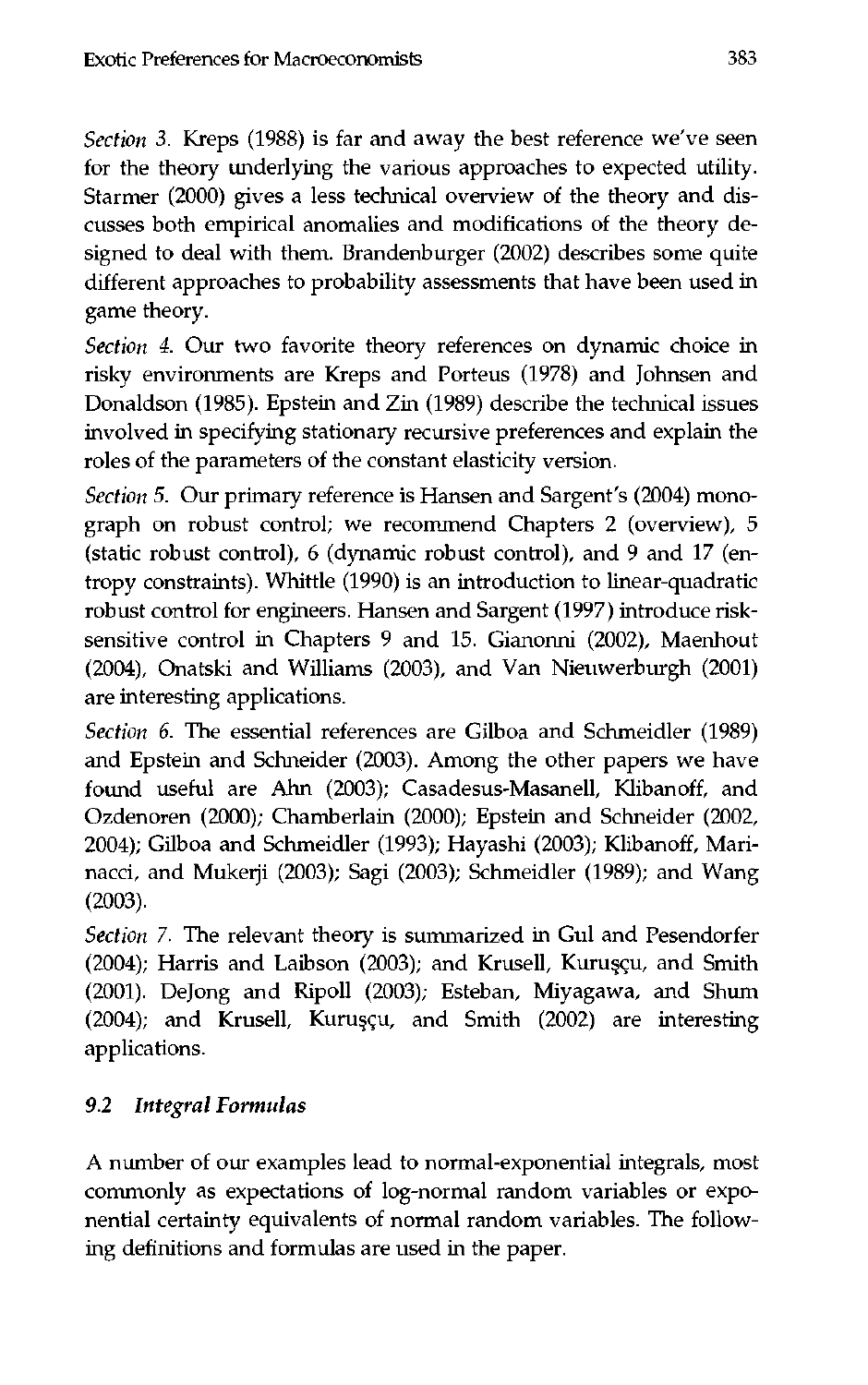*Standard normal density and distribution functions.* If  $x \sim N(0,1)$ , its density is  $f(x) = (2\pi)^{-1/2} e^{-x^2/2}$ . Note that f is symmetric:  $f(x) =$ *f*(-*x*). The distribution function is  $\Phi(x) \equiv \int_{-\infty}^{x} f(u) du$ . By symmetry,  $\int_{0}^{\infty} f(u) du = 1 - \Phi(x) = \Phi(-x)$ .

*Integrals of "e<sup>a+bx</sup>f(x)."* We come across integrals of this form in Section 3, when we compute certainty equivalents for log-normal risks, and Section 4, when we consider the exponential certainty equivalent of a linear value function (Weil's model of precautionary saving). Evaluation follows from a change of variables. Consider the integral:

$$
\int_{-\infty}^{x^*} e^{a+bx} f(x) \, dx = (2\pi)^{-1/2} \int_{-\infty}^{x^*} e^{a+bx-x^2/2} \, dx.
$$

We solve this by completing the square: expressing the exponent as  $a + bx - x^2/2 = d - y^2/2$ , where *d* is a scalar and  $y = fx - g$  is a linear transformation of *x*. We find  $y = x - b$  ( $f = 1$ ,  $g = b$ ) and  $d = a + b^2/2$ , so the integral is

$$
(2\pi)^{-1/2} \int_{-\infty}^{x^*} e^{a+bx-x^2/2} dx = e^{a+b^2/2} \int_{-\infty}^{x^*-b} f(y) dy
$$
  
=  $e^{a+b^2/2} \Phi(x^* - b).$  (41)

A common special case has an infinite upper limit of integration:

$$
E(e^{a+bx}) = (2\pi)^{-1/2} \int_{-\infty}^{\infty} e^{a+bx-x^2/2} dx = e^{a+b^2/2}.
$$
 (42)

As an example, let  $\log y = \mu + \sigma x$ ; then  $Ey = E(e^{\log y}) = E(e^{\mu + \sigma x}) =$  $\rho \mu + \sigma^2/2$ 

*Integrals of "* $e^{a + bx + cx^2} f(x)$ *."* Integrals like this arise in Section 5 in risksensitive control with a quadratic objective. Consider

$$
\int_{-\infty}^{\infty} e^{a+bx+cx^2} f(x) \, dx = (2\pi)^{-1/2} \int_{-\infty}^{\infty} e^{a+bx-(1-2c)x^2/2} \, dx
$$

We assume  $1 - 2c > 0$ ; otherwise the integral diverges. We solve by the same method: express the exponent as  $a + bx - (1 - 2c)x^2/2 =$ *d* –  $y^2/2$  for some  $y = fx - g$ . We find  $f = (1 - 2c)^{1/2}$ ,  $g =$  $b/(1-2c)^{1/2}$ , and  $d = a + b^2/(1-2c)$ , so that  $y = (1-2c)^{1/2}x$  $b/(1-2c)^{1/2}$ . The integral becomes

$$
\int_{-\infty}^{\infty} e^{a+bx+cx^2} f(x) dx = (1 - 2c)^{-1/2} e^{a+b^2/[2(1-2c)]} \int_{-\infty}^{\infty} f(y) dy
$$
  
=  $(1 - 2c)^{-1/2} e^{a+b^2/[2(1-2c)]}$ . (43)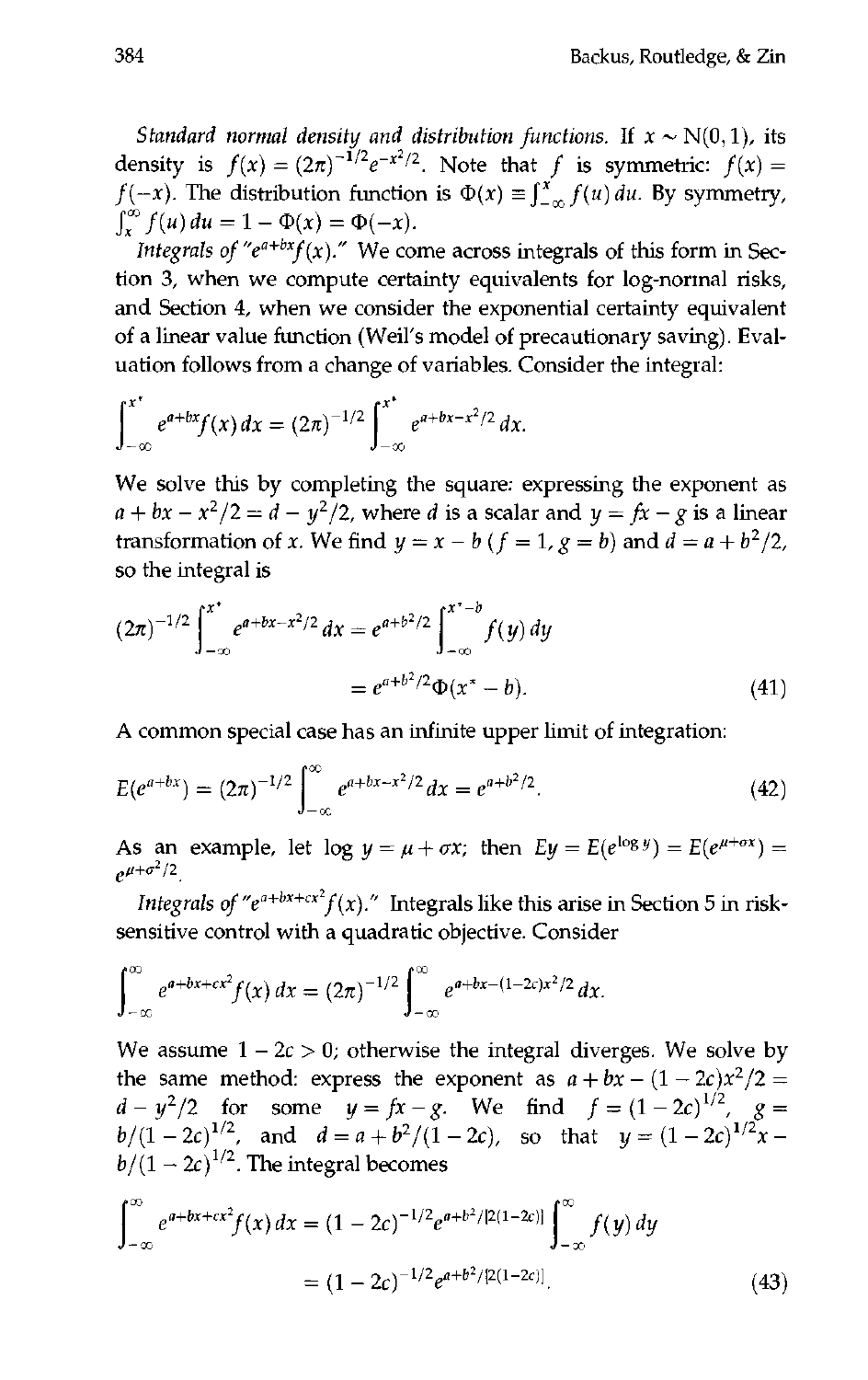#### **Note**

We are unusually grateful to the many people who made suggestions and answered questions while we worked through this enormous body of work. Deserving special mention are Mark Gertler, Lars Hansen, Tom Sargent, Rob Shimer, Tony Smith, Ivan Werning, Noah Williams, and especially Martin Schneider. We also thank Pierre Collin-Dusfresne, Kfir Eliaz, Larry Epstein, Anjela Kniazeva, Per Krusell, David Laibson, John Leahy, Tom Tallarini, Stijn Van Nieuwerburgh, and seminar participants at Carnegie Mellon University and New York University.

### **References**

Abel, Andrew B. (1990). Asset pricing under habit formation and keeping up with the Joneses. *American Economic Review (Papers and Proceedings)* 80:38-42.

Ahn, David. (2003). Ambiguity without a state space. Unpublished Manuscript. September.

Alonso, Irasema. (2004). Ambiguity in a two-country world. Unpublished Manuscript. March.

Amador, Manuel, Iván Werning, and George-Marios Angeletos. (2003). Commitment vs. flexibility. NBER Working Paper No. 10151. December.

Ameriks, John, Andrew Caplin, John Leahy, and Tom Tyler. (2004). Measuring self control. NBER Working Paper No. 10514. May.

Anderson, Evan W. (2004). The dynamics of risk-sensitive allocations. Unpublished Manuscript. February.

Anderson, Evan W., Lars Peter Hansen, Ellen R. McGrattan, and Thomas J. Sargent. (1996). Mechanics of forming and estimating dynamic linear economies. In *Handbook of Computational Economics* (Volume 1), H. Amman, D. A. Kendrick, and J. Rust (eds.). Amsterdam: Elsevier.

Bansal, Ravi, and Amir Yaron. (2004). Risks for the long run: A potential resolution of asset pricing puzzles. *Journal of Finance* 59:1481-1509.

Barro, Robert J. (1999). Ramsey meets Laibson in the neoclassical growth model. *Quarterly Journal of Economics* 114:1125-1152.

Benabou, Roland, and Jean Tirole. (2002). Self-confidence and personal motivation. *Quarterly Journal of Economics* 115:871-915.

Benhabib, Jess, and Alberto Bisin. (2004). Modeling internal commitment mechanisms and self-control: A neuroeconomics approach to consumption-saving decisions. Unpublished Manuscript. February.

Bernheim, B. Douglas, and Antonio Rangel. (2002). Addiction and cue-conditioned cognitive processes. NBER Working Paper No. 9329. November.

Bewley, Truman F. (1986). Knightian decision theory: Part I. Cowles Foundation Discussion Paper No. 807. November.

Blount, Sally. (1995). When social outcomes aren't fair. *Organizational Behavior and Human Decision Processes* 63(August):131-144.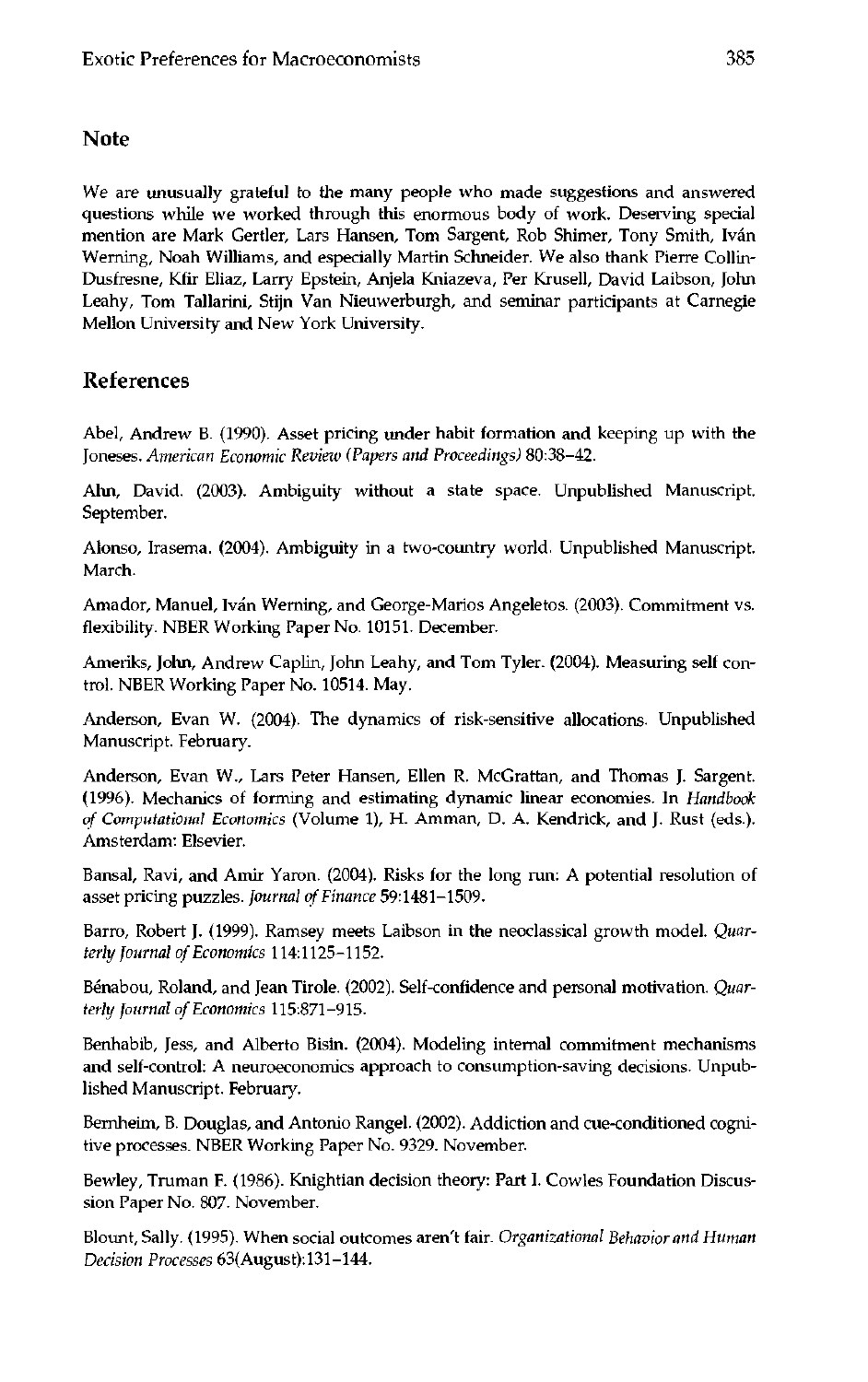Brandenburger, Adam. (2002). The power of paradox. Unpublished Manuscript. December.

Brunnermeier, Markus K., and Jonathan A. Parker. (2003). Optimal expectations. Unpublished Manuscript. June.

Caplin, Andrew, and John Leahy. (2001). Psychological expected utility theory and anticipatory feelings. *Quarterly Journal of Economics* 116:55-79.

Casadesus-Masanell, Ramon, Peter Klibanoff, and Emre Ozdenoren. (2000). Maxmin expected utility over Savage acts with a set of priors. *Journal of Economic Theory* 92:35-65.

Chamberlain, Gary. (2000). Econometric applications of maxmin expected utility. *Journal of Applied Econometrics* 15:625-644.

Chew, Soo Hong. (1983). A generalization of the quasi-linear mean with applications to the measurement of inequality and decision theory resolving the Allais paradox. *Econometrica* 51:1065-1092.

Chew, Soo Hong. (1989). Axiomatic utility theories with the betweenness property. *Annals of Operations Research* 19:273-298.

Dejong, David, and Maria Ripoll. (2003). Self-control preferences and the volatility of stock prices. Unpublished Manuscript. April.

Dekel, Eddie. (1986). An axiomatic characterization of preferences uncer uncertainty: Weakening the independence axiom. *Journal of Economic Theory* 40:304-318.

Dolmas, Jim, and Mark A. Wynne. (1998). Elastic capital supply and the effects of fiscal policy. *Economic Inquiry* 36:553-574.

Dow, James, and Sergio Ribeiro da Costa Werlang. (1992). Uncertainty aversion, risk aversion, and the optimal choice of portfolio. *Econometrica* 60:197-204.

Epstein, Larry G. (2001). Sharing ambiguity. *American Economic Review (Papers and Proceedings)* 91:45-50.

Epstein, Larry G., and J. Allan Hynes. (1983). The rate of time preference and dynamic economic analysis. *Journal of Political Economy* 91:611-635.

Epstein, Larry G., and Martin Schneider. (2002). Learning under ambiguity. LInpublished Manuscript. September.

Epstein, Larry G., and Martin Schneider. (2003). Recursive multiple-priors. *Journal of Economic Theory* 113:1-31.

Epstein, Larry G., and Martin Schneider. (2004). Ambiguity, information quality, and asset pricing. Unpublished Manuscript. May.

Epstein, Larry G., and Stanley E. Zin. (1989). Substitution, risk aversion, and the temporal behavior of consumption and asset returns: A theoretical framework. *Econometrica* 57:937-969.

Epstein, Larry G., and Stanley E. Zin. (1990). "First-order" risk aversion and the equity premium puzzle. *Journal of Monetary Economics* 26:387-407.

Epstein, Larry G., and Stanley E. Zin. (1991). Substitution, risk aversion, and the temporal behavior of consumption and asset returns: An empirical analysis. *Journal of Political Economy* 99:263-286.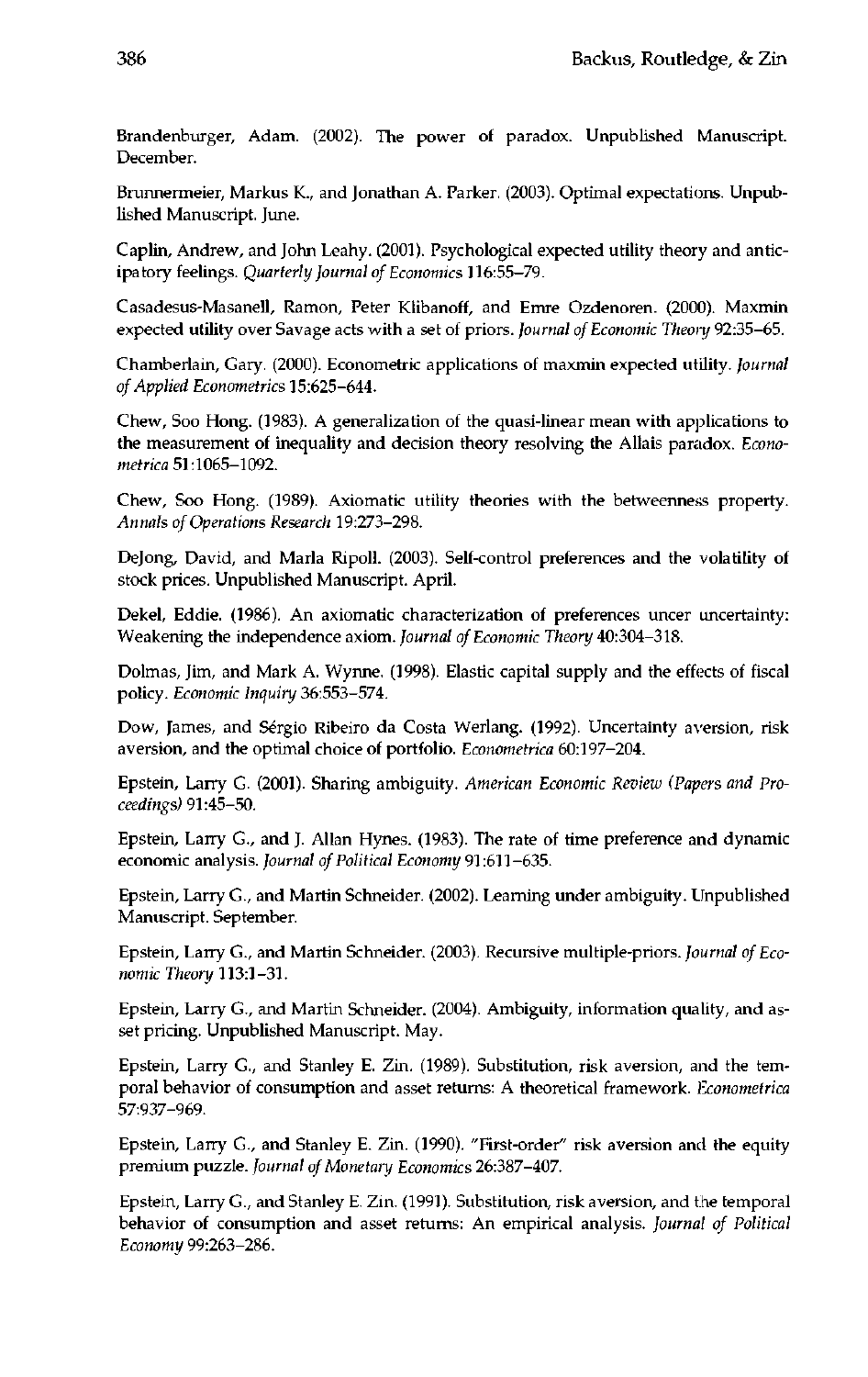Epstein, Larry G., and Stanley E. Zin. (2001). The independence axiom and asset returns. *Journal of Empirical Finance* 8:537-572.

Esteban, Susanna, Eiichi Miyagawa, and Matthew Shum. (2004). Nonlinear pricing with self-control preferences. Unpublished Manuscript. March.

Farmer, Roger E. A. (1990). Rince preferences. *Quarterly Journal of Economics* 105:43-60.

Gali, Jordi. (1994). Keeping up with the Joneses: Consumption externalities, portfolio choice, and asset prices. *Journal of Money, Credit, and Banking* 26:1-8.

Gertler, Mark. (1999). Government debt and social security in a life-cycle economy. *Carnegie-Rochester Conference Series on Public Policy* 50:61-110.

Giannoni, Marc P. (2002). Does model uncertainty justify caution? Robust optimal monetary policy in a forward-looking model. *Macroeconomic Dynamics* 6:111-144.

Gilboa, Itzhak, and David Schmeidler. (1989). Maxmin expected utility with non-unique priors. *Journal of Mathematical Economics* 18:141-153.

Gilboa, Itzhak, and David Schmeidler. (1993). Updating ambiguous beliefs. *Journal of Economic Theory* 59:33-49.

Gul, Faruk. (1991). A theory of disappointment aversion. *Econometrica* 59:667-686.

Gul, Faruk, and Wolfgang Pesendorfer. (2001). Temptation and self-control. *Econometrica* 69:1403-1435.

Gul, Faruk, and Wolfgang Pesendorfer. (2002). Self-control and the theory of consumption. Unpublished Manuscript. November. Forthcoming *Econometrica.*

Gul, Faruk, and Wolfgang Pesendorfer. (2004). Self-control, revealed preference, and consumption choice. *Review of Economic Dynamics* 7:243-264.

Hansen, Lars Peter. (1982). Large sample properties of generalized method of moments estimators. *Econometrica* 50:1029-1054.

Hansen, Lars Peter, and Thomas J. Sargent. (1997). "Recursive models of dynamic linear economies." Unpublished Manuscript. December.

Hansen, Lars Peter, and Thomas J. Sargent. (2004). "Misspecification in recursive macroeconomic theory." Unpublished Manuscript. January.

Hansen, Lars Peter, Thomas J. Sargent, and Thomas Tallarini. (1999). Robust permanent income and pricing. *Review of Economic Studies* 66:873-907.

Hansen, Lars Peter, Thomas J. Sargent, and Neng E. Wang. (2002). Robust permanent income and pricing with filtering. *Macroeconomic Dynamics* 6:40-84.

Harris, Christopher, and David Laibson. (2001). Dynamic choices of hyperbolic consumers. *Econometrica* 69:935-957.

Harris, Christopher, and David Laibson. (2003). Hyperbolic discounting and consumption. *Advances in Economics and Econometrics.* Cambridge UK: Cambridge University Press.

Hayashi, Takashi. (2003). Intertemporal substitution, risk aversion, and ambiguity aversion. Unpublished Manuscript. December.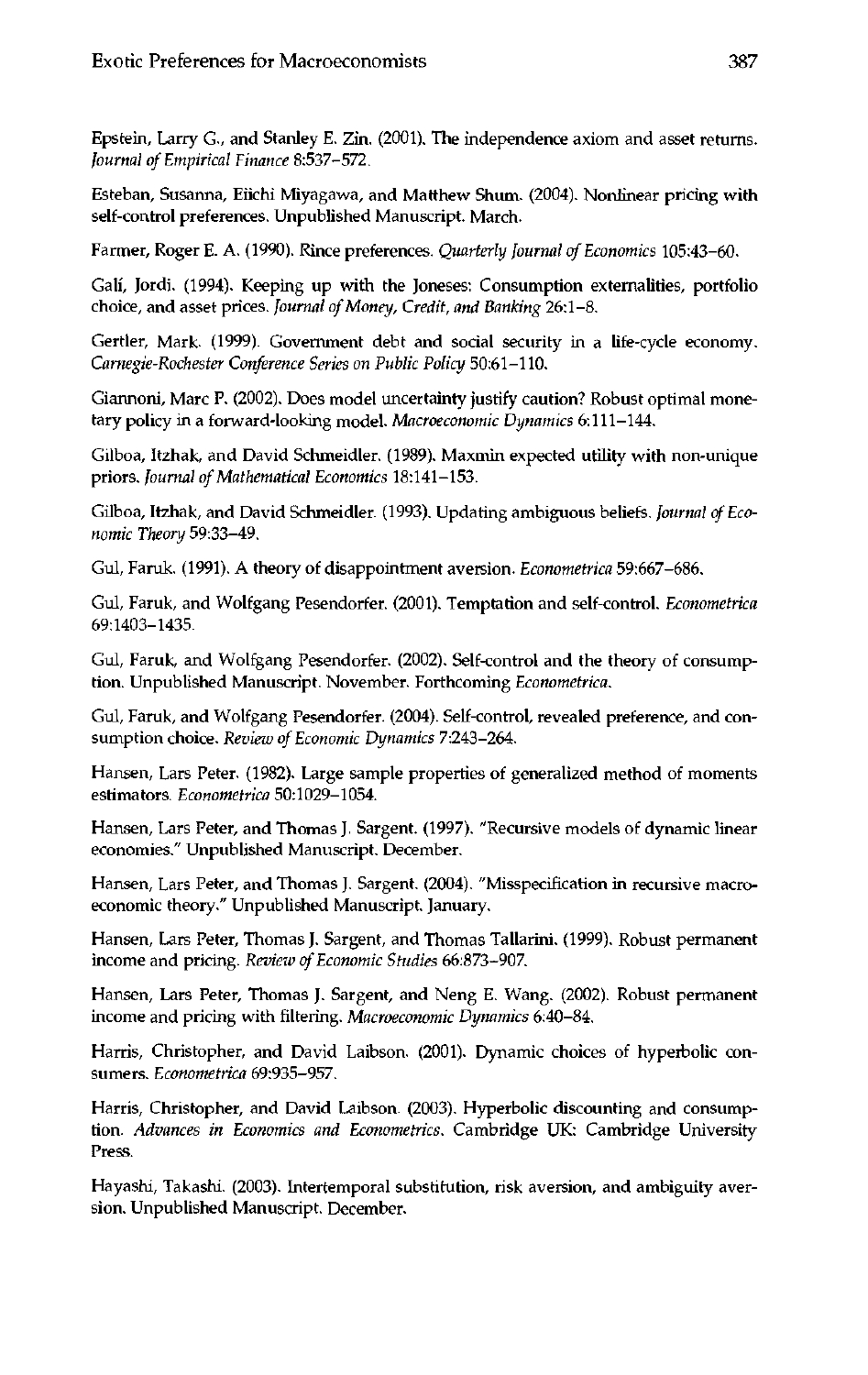Imrohoglu, Ay§e, Selahattin imrohoglu, and Douglas H. Joines. (2003). Time-inconsistent preferences and social security. *Quarterly Journal of Economics* 118:745-784.

Johnsen, Thore H., and John B. Donaldson. (1985). The structure of intertemporal preferences under uncertainty and time consistent plans. *Econometrica* 53:1451-1458.

Kan, Rui. (1995). Structure of Pareto optima when agents have stochastic recursive preferences. *Journal of Economic Theory* 64:626-631.

Klibanoff, Peter, Massimo Marinacci, and Sujoy Mukerji. (2003). A smooth model of decision making under ambiguity. Unpublished Manuscript. April.

Kocherlakota, Narayana R. (1990). Disentangling the coefficient of relative risk aversion from the elasticity of intertemporal substitution. *Journal of Finance* 45:175-190.

Kocherlakota, Naryana R. (2001). Looking for evidence of time-inconsistent preferences in asset-market data. *Federal Reserve Bank of Minneapolis Quarterly Review* 25(Summer): 13-24.

Koopmans, Tjalling C. (1960). Stationary ordinal utility and impatience. *Econometrica* 28:287-309.

Koopmans, Tjalling C. (1986). Representation of preference orderings with independent components of consumption, and Representation of preference orderings over time. In *Decision and Organization* (2d ed.), C. B. McGuire and Roy Radner (eds.). Minneapolis, MN: University of Minnesota Press.

Kraus, Alan, and Jacob S. Sagi. (2002). Intertemporal preference for flexibility and risky choice. Unpublished Manuscript. November.

Kraus, Alan, and Jacob S. Sagi. (2004). Asset pricing with unforseen contingencies. Unpublished Manuscript. March.

Kreps, David M. (1979). A representation theorem for "preference for flexibility." *Econometrica* 47:565-578.

Kreps, David M. (1988). *Notes on the Theory of Choice.* Boulder, CO: Westview Press.

Kreps, David M. (2000). Beliefs and tastes: Confessions of an economist. Remarks made at the AAU Centennial Meeting. October.

Kreps, David M., and Evan L. Porteus. (1978). Temporal resolution of uncertainty and dynamic choice theory. *Econometrica* 46:185-200.

Krusell, Per, Bruhanettin Kuruşçu, and Anthony A. Smith. (2001). Temptation and taxation. Unpublished Manuscript. June.

Krusell, Per, Bruhanettin Kuruşçu, and Anthony A. Smith. (2002). Time orientation and asset prices. *Journal of Monetary Economics* 49:107-135.

Krusell, Per, and Anthony A. Smith. (2004). Consumption-saving decisions with quasigeometric discounting. *Econometrica* 71:365-375.

Kydland, Finn E., and Edward C. Prescott. (1977). Rules rather than discretion: The inconsistency of optimal plans. *Journal of Political Economy* 85:473-492.

Laibson, David, Andrea Repetto, and Jeremy Tobacman. (1998). Self-control and saving for retirement. *Brookings Papers on Economic Activity* (1):91-196.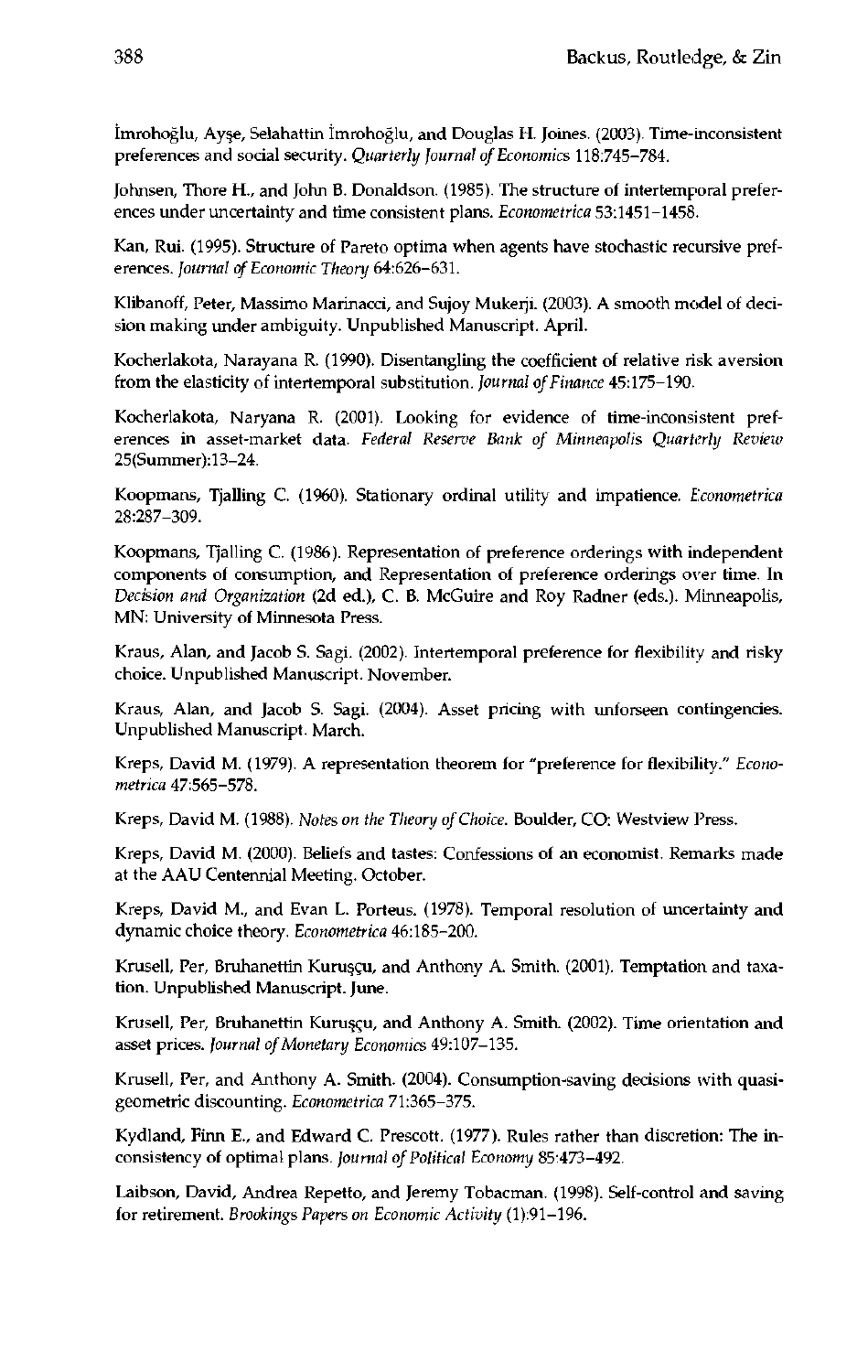Laibson, David, Andrea Repetto, and Jeremy Tobacman. (2004). Estimating discount functions from lifecycle consumption choices. Unpublished Manuscript. January.

Lettau, Martin, Sydney C. Ludvigson, and Jessica A. Wachter. (2003). The declining equity premium: What role does macroeconomic risk play? Unpublished Manuscript. September.

Ljungqvist, Lars, and Thomas J. Sargent. (2000). *Recursive Macroeconomic Theory.* Cambridge MA: MIT Press.

Lucas, Robert E., and Nancy L. Stokey. (1984). Optimal growth with many consumers. *Journal of Economic Theory* 32:139-171.

Luttmer, Erzo, and Thomas Mariotti. (2003). Subjective discounting in an exchange economy. *Journal of Political Economy* 111:959-989.

Maenhout, Pascal J. (2004). Robust portfolio rules and asset pricing. *Review of Financial Studies,* forthcoming.

Mendoza, Enrique G. (1991). Real business cycles in a small open economy. *American Economic Review* 81:797-818.

Miao, Jianjun. (2003). Consumption and saving under Knightian uncertainty. Unpublished Manuscript. December.

Morris, Stephen, and Andrew Postlewaite. (1997). Observational implications of nonexponential discounting. Unpublished Manuscript. November.

Obstfeld, Maurice. (1981). Macroeconomic policy, exchange rate dynamics, and optimal asset accumulation. *Journal of Political Economy* 89:1142-1161.

Onatski, Alexei, and Noah Williams. (2003). Modeling model uncertainty. Unpublished Manuscript. April.

Phelps, E. S., and R. A. Pollack. (1968). On second-best national saving and gameequilibrium growth. *Review of Economic Studies* 35:185-199.

Rabin, Matthew. (1998). Economics and psychology. *Journal of Economic Literature* 36:11- 46.

Routledge, Bryan R., and Stanley E. Zin. (2001). Model uncertainty and liquidity. NBER Working Paper No. 8683. December.

Routledge, Bryan R., and Stanley E. Zin. (2003). Generalized disappointment aversion and asset prices. NBER Working Paper No. 10107. November.

Sagi, Jacob S. (2003). Anchored preference relations. Unpublished Manuscript. August.

Savage, L. J. (1954). *The Foundations of Statistics.* New York: Wiley.

Schmeidler, David. (1989). Subjective probability and expected utility without additivity. *Econometrica* 57:571-587.

Schmitt-Grohe, Stephanie, and Martin Uribe. (2002). Closing small open economy models. *Journal of International Economics* 61:163-185.

Seidenfeld, Teddy, and Larry Wasserman. (1993). Dilation for sets of probabilities. *Annals of Statistics* 21:1139-1154.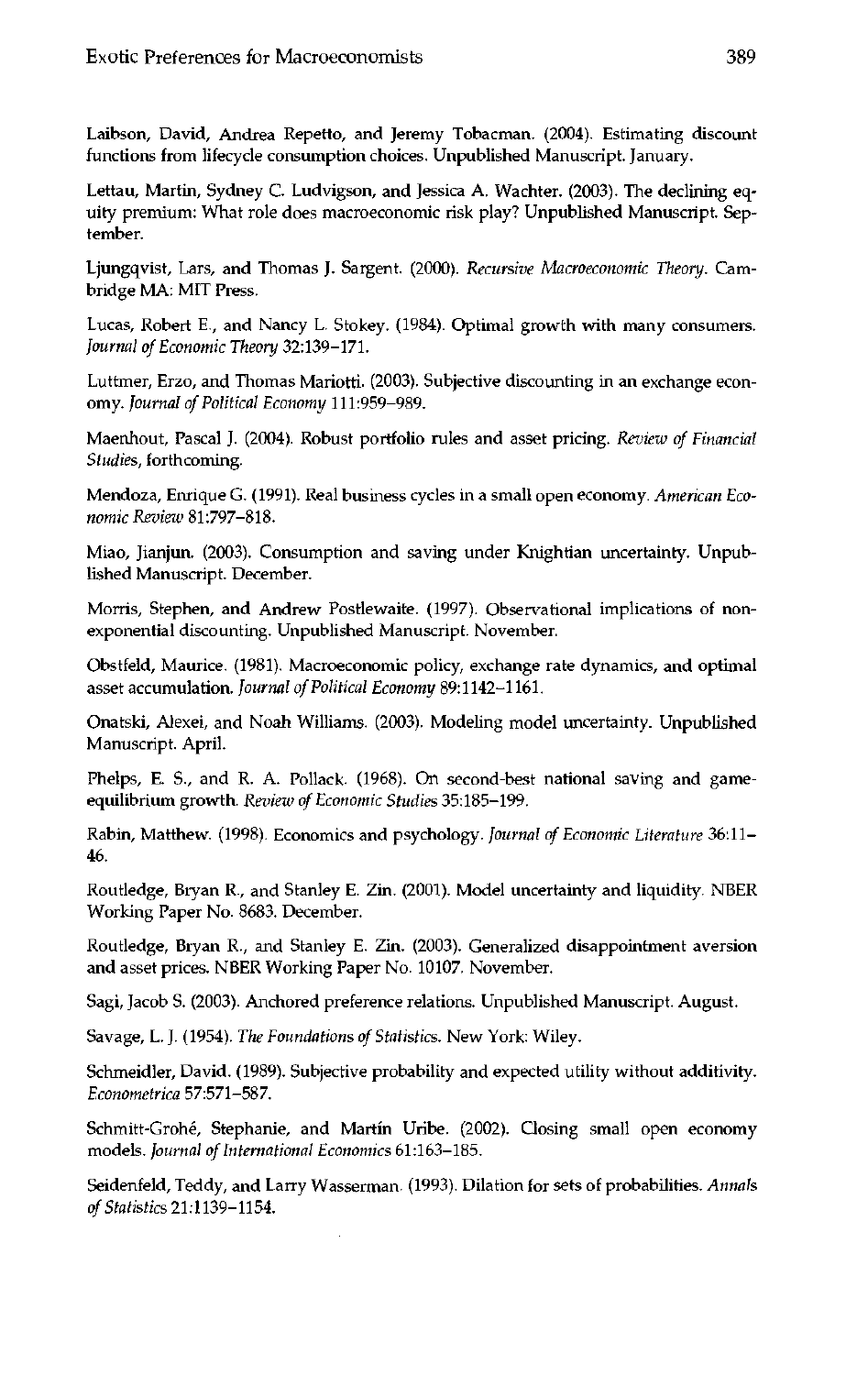Shi, Shouyong. (1994). Weakly nonseparable preferences and distortionary taxes in a small open economy. *International Economic Review* 35:411-428.

Simon, Herbert A. (1959). Theories of decision-making in economic and behavioral science. *American Economic Review* 49:253-283.

Starmer, Chris. (2000). Developments in non-expected utility theory. *Journal of Economic Literature* 38:332-382.

Tallarini, Thomas D. (2000). Risk-sensitive real business cycles. *Journal of Monetary Economics* 45:507-532.

Uzawa, H. (1968). Time preference, the consumption function, and optimum asset holdings. In *Value, Capital, and Growth: Papers in Honour of Sir John Hicks,* J. N. Wolfe (ed.). Chicago IL: Aldine Publishing Company.

Van Nieuwerburgh, Stijn. (2001). Robustness and optimal contracts. Unpublished Manuscript. July.

Wang, Susheng. (1993). The local recoverability of risk aversion and intertemporal substitution. *Journal of Economic Theory* 59:333-363.

Wang, Tan. (2003). Conditional preferences and updating. *Journal of Economic Theory* 108:286-321.

Weil, Philippe. (1989). The equity premium puzzle and the risk-free rate puzzle. *Journal of Monetary Economics* 24:401-421.

Weil, Philippe. (1990). Nonexpected utility in economics. *Quarterly Journal of Economics* 105:29-42.

Weil, Philippe. (1993). Precautionary savings and the permanent income hypothesis. *Review of Economic Studies* 60:367-383.

Whittle, Peter. (1990). *Risk-Sensitive Optimal Control.* New York: Wiley.

Yaari, Menachem E. (1987). The dual theory of choice under risk. *Econometrica* 55:95-115.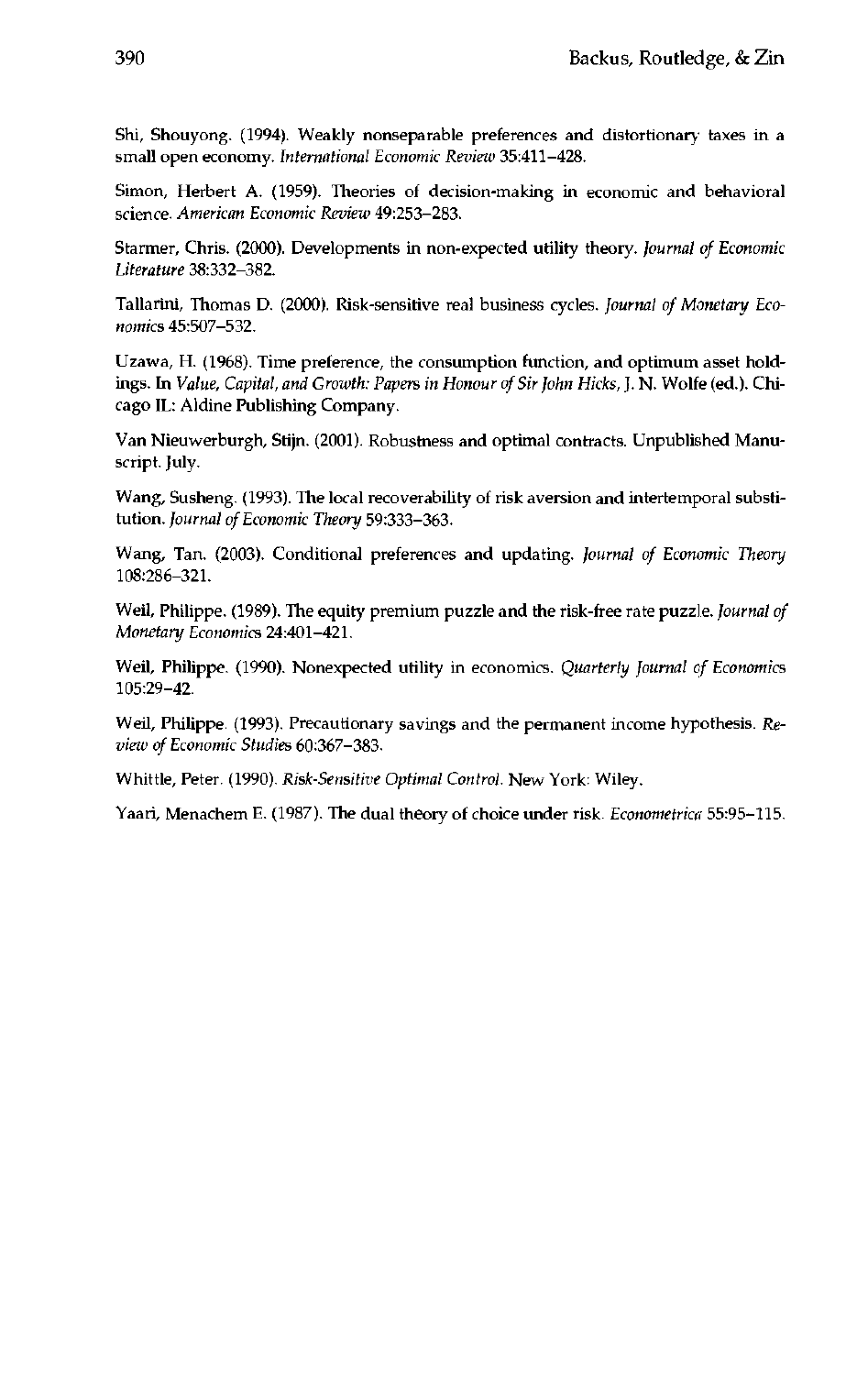### **Comment**

Lars Peter Hansen University of Chicago and NBER

#### **1. Introduction**

Backus, Routlege and Zin (which I will henceforth refer to as BRZ) have assembled an ambitious catalog and discussion of nonstandard, or *exotic,* specifications of preferences. BRZ include illustrations of how some of these specifications have been used in macroeconomic applications. Collecting the myriad of specifications in a single location is an excellent contribution. It will help to expand the overall accessibility and value of this research.

In my limited remarks, I will not review all of their discussion, but I will develop some themes a bit more and perhaps add a different but complementary perspective on some of the literature. Also, my discussion will feature some contributions not mentioned in the BRZ reader's guide. Most of my discussion will focus on environments in which it is hard or impossible to distinguish seemingly different relaxations of expected utility. While BRZ emphasize more distinctions, I will use some examples to feature similarities across specifications. Much of my discussion will exploit continuous-time limits with Brownian motion information structures to display some revealing limiting cases. In particular, I will draw on contributions not mentioned in the BRZ reader's guide by Duffie and Epstein (1992); Geoffard (1996); Dumas, Uppal, and Wang (2000); Petersen, James, and Dupuis (2000); Anderson, Hansen, and Sargent (2003); and Hansen, Sargent, Turmuhambetova, and Williams (2004) along with some of the papers cited by BRZ.

As a precursor to understanding the new implications of exotic preferences, we explore how seemingly different motivations for altering preferences give rise to similar implications and in some circumstances the same implications. BRZ have separate sections entitled *time* (Section 2), *time and risk* (Section 4), *risk sensitive and robust control* (Section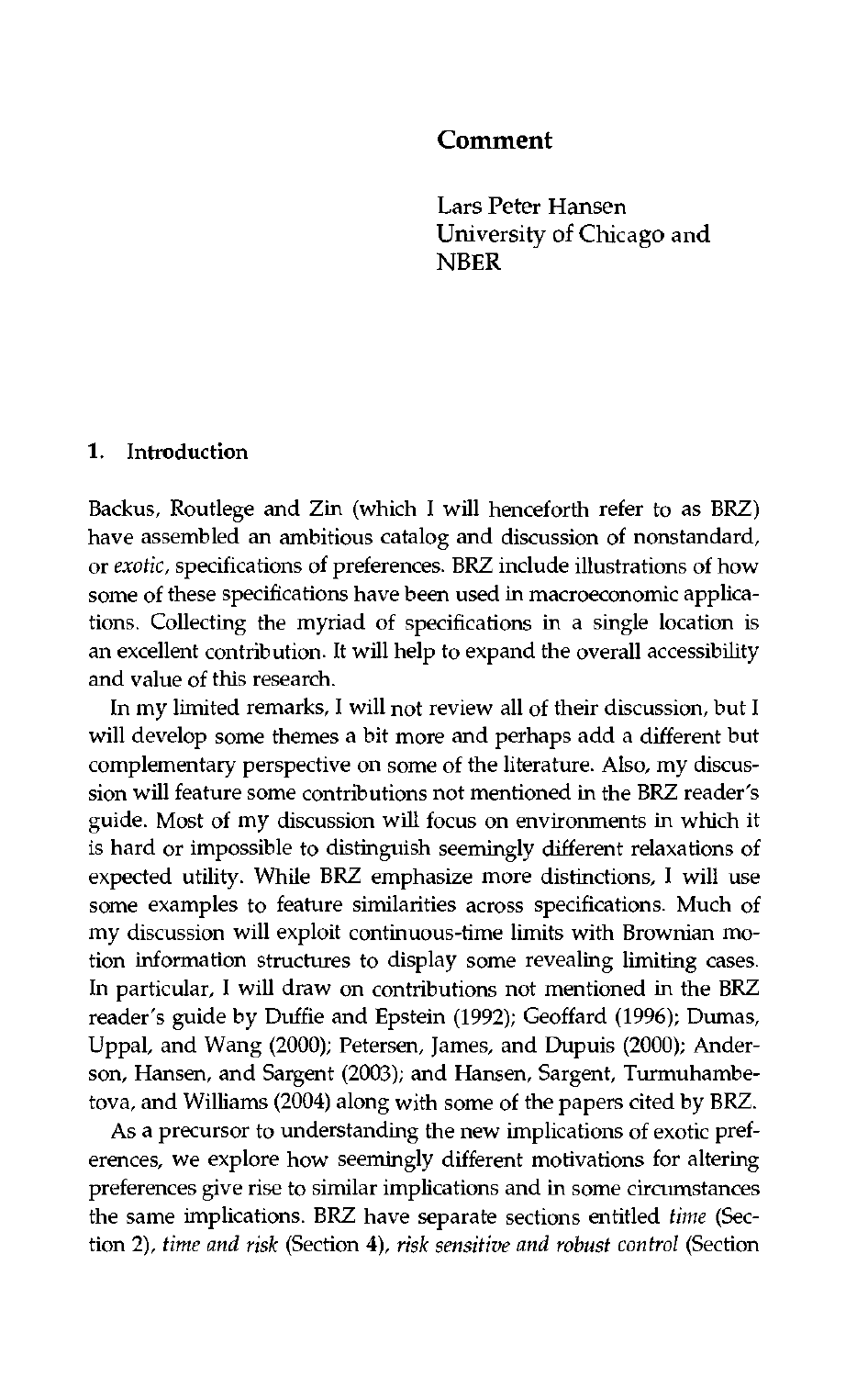5), and *ambiguity* (Section 6). In what follows, I will review some existing characterizations in the literature to display a tighter connection than what might be evident from reading their paper.

### **2. Endogenous Discounting**

I begin with a continuous-time version of the discussion in the BRZ treatment of *time* (Section 2 of their paper). An important relaxation of discounted utility is the recursive formulation of preferences suggested by Koopmans (I960), Uzawa (1968), and others. These are preferences that allow for endogenous discounting. A convenient generalization of these preferences is one in which the discount rate is a choice variable subject to a utility penalty, as in the *variational utility* specification of Geoffard (1996).

Consider preferences for consumption defined over an interval of time  $[0, T]$  with undiscounted continuation value  $U_t$  that satisfies:

$$
\lambda_t U_t = E_t \int_t^T \lambda_s F(c_s, v_s) ds
$$
  

$$
\lambda_t = \exp\left(\int_0^t -v_\tau d\tau\right)
$$
 (1)

where  $\{c_t : 0 \le t \le T\}$  is an admissible consumption process and  $\{v_t: 0 \le t \le T\}$  is an admissible subjective discount rate process.<sup>1</sup> Then  $\lambda_t$  is a discount factor constructed from current and past discount rates. The notation  $E_t$  is used to denote the expectation operator conditioned on date *t* information. Equation (1) determines the continuation values for a consumption profile for each point in time. In particular, the date zero utility function is given by:

$$
U_0 = E_0 \int_0^T \lambda_s F(c_s, v_s) ds
$$

The function *F* gives the instantaneous contribution to utility, and it can depend on the subjective rate of discount *v<sup>s</sup>* for reasons that will become clear.

So far we have specified the discounting in a flexible way, but stipulating the subjective discount rates must still be determined.<sup>2</sup> To convert this decision problem into an endogenous discount factor model, we follow Geoffard (1996) by determining the discount rate via minimization. This gives rise to a nondegenerate solution because of our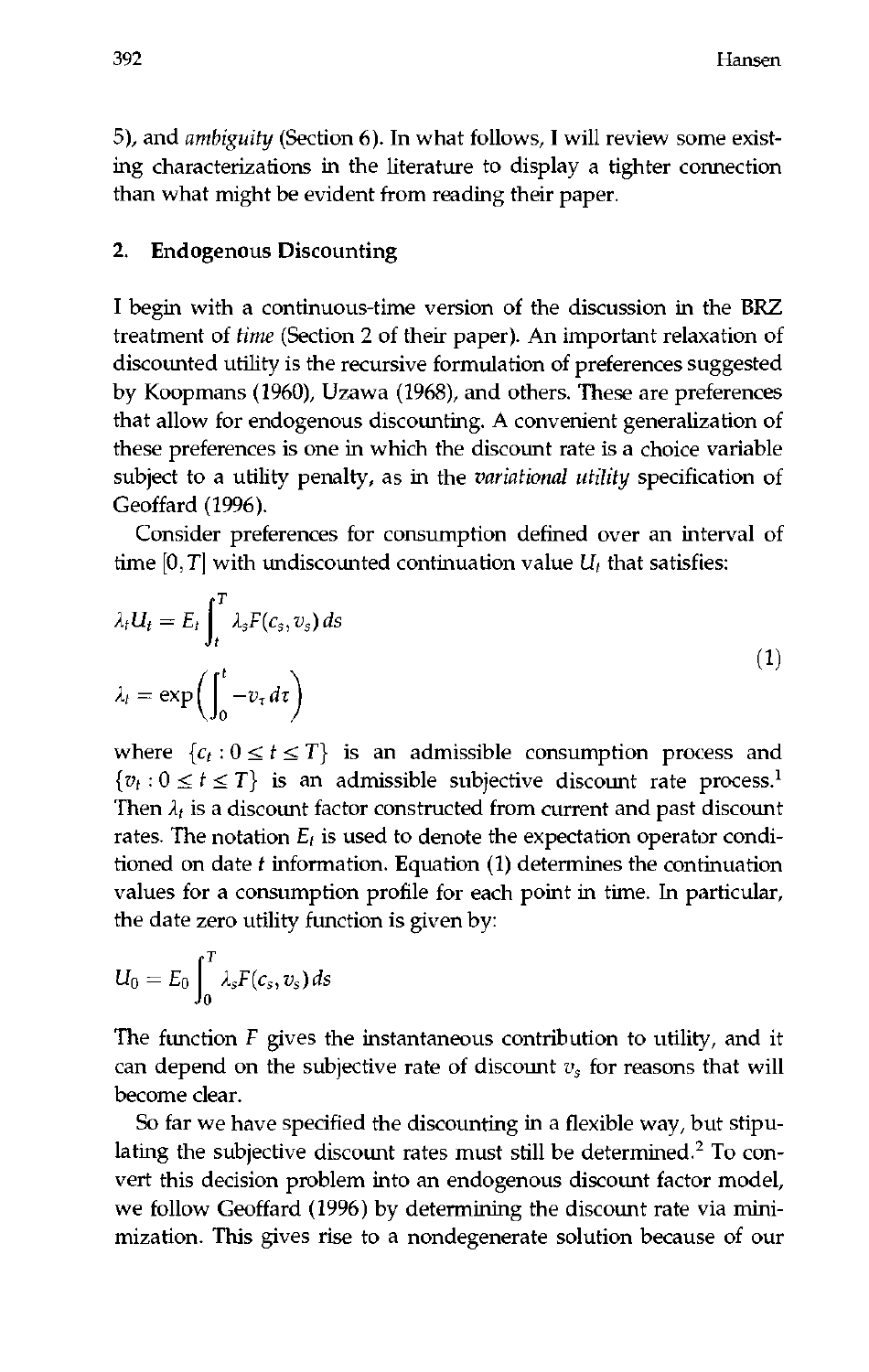choice to enter *v* as an argument in the function F. To support this minimization, the function  $F(c, v)$  is presumed to be convex in  $v$ . Given the recursive structure to these preferences, *v* solves the continuous-time Bellman equation:

$$
V(c_t, U_t) \doteq \inf \{ F(c_t, v) - v U_t \} \tag{2}
$$

The first-order conditions for minimizing *v* are:

 $F_v(c_t, v_t) = U_t$ 

which implicitly defines the discount rate  $v_t$  as a function of the current consumption  $c_t$  and the current continuation value  $U_t$ .

This minimization also implies a forward utility recursion in *U<sup>t</sup>* by specifying its drift:

$$
\lim_{\varepsilon\downarrow 0}\frac{E_tU_{t+\varepsilon}-U_t}{\varepsilon}=-V(c_t,U_t)
$$

This limit depicts a Koopmans (1960)-style aggregator in continuoustime with uncertainty. Koopmans (1960) defined an implied discount factor via a differentiation. The analogous implicit discount rate is given by the derivative:

$$
v = -V_{\mathcal{U}}(\mathfrak{c}, U)
$$

consistent with representation (1).

So far we have seen how a minimum discount rate formulation implies an aggregator of the type suggested by Koopmans (1960) and others. As emphasized by Geoffard (1996), we may also go in the other direction. Given a specification for *V,* the drift for the continuation value, we may construct a Geoffard (1996)-style aggregator. This is accomplished by building a function F from the function *V.* The construction (2) of *V* formally is the Legendre transform of F. This transform has an inverse given by the algorithm:

$$
F(c,v) = \sup_{U} [V(c, U) + vU]
$$
\n(3)

*Example 2.1 The implied discount rate is constant and equal to S when:*

 $V(c, U) = u(c) - \delta U$ 

*Taking the inverse Legendre transform, it follows that:*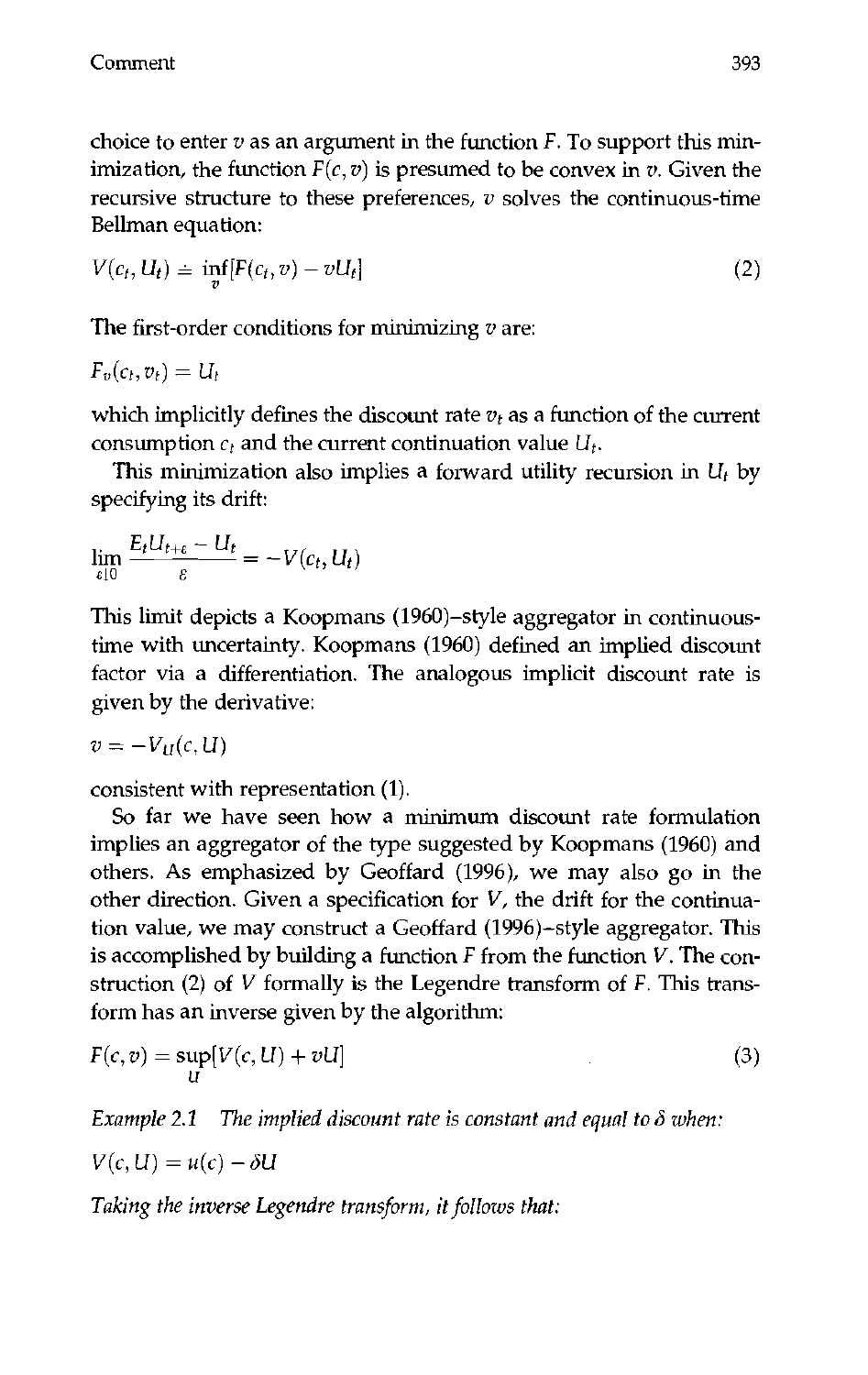$$
F(c, v) = \sup_{U} [u(c) - \delta U + vU]
$$

$$
= \begin{cases} u(c) & \text{if } v = \delta \\ +\infty & \text{if } v \neq \delta \end{cases}
$$

*This specification of V and F gives rise to the familiar discounted utility model.*

Of course, the treatment of *exotic* preferences leads us to explore other specifications outside the confines of this example. These include preferences for which *v* is no longer constant.

In economies with multiple consumers, a convenient device to characterize and solve for equilibria is to compute the solutions to resource allocation problems with a social objective given by the weighted sum of the individual utility functions (Negishi, 1960). As reviewed by BRZ, Lucas and Stokey (1984) develop and apply an intertemporal counterpart to this device to study economies in which consumers have recursive utility. For a continuous time specification, Dumas, Uppal, and Wang (2000) use Geoffard's formulation of preferences to characterize efficient resource allocations. This approach also uses Negishi/Pareto weights and discount rate minimization. Specifically Dumas, Uppal, and Wang (2000) use a social objective:

$$
\inf_{\{v_i^j : t \ge t\}} \sum_i E_t \int_t^T \lambda_s^i F^i(c_s^j, v_s^i) ds
$$
\n
$$
\frac{d\lambda_t^i}{dt} = -v_t^i \lambda_t^i
$$
\n(4)

where the Negishi weights are the date zero initial conditions for *X<sup>l</sup>* and *i* denotes individuals.

Thus far, we have produced two ways to represent endogenous discount factor formulations of preferences. BRZ study the Koopmans (1960) specification in which  $V(c, u)$  is specified and a discount rate is defined as  $-V<sub>U</sub>(c, U)$ . In the Geoffard (1996) characterization,  $V(c, U)$ is the outcome of a problem in which discounted utility is minimized by choice of a discount rate process. The resulting function is concave in 17. As we will see, however, the case in which *V* is convex in 17 is of particular interest to us. An analogous development to that given by Geoffard (1996) applies in which discounted utility is maximized by choice of the discount rate process instead of minimized.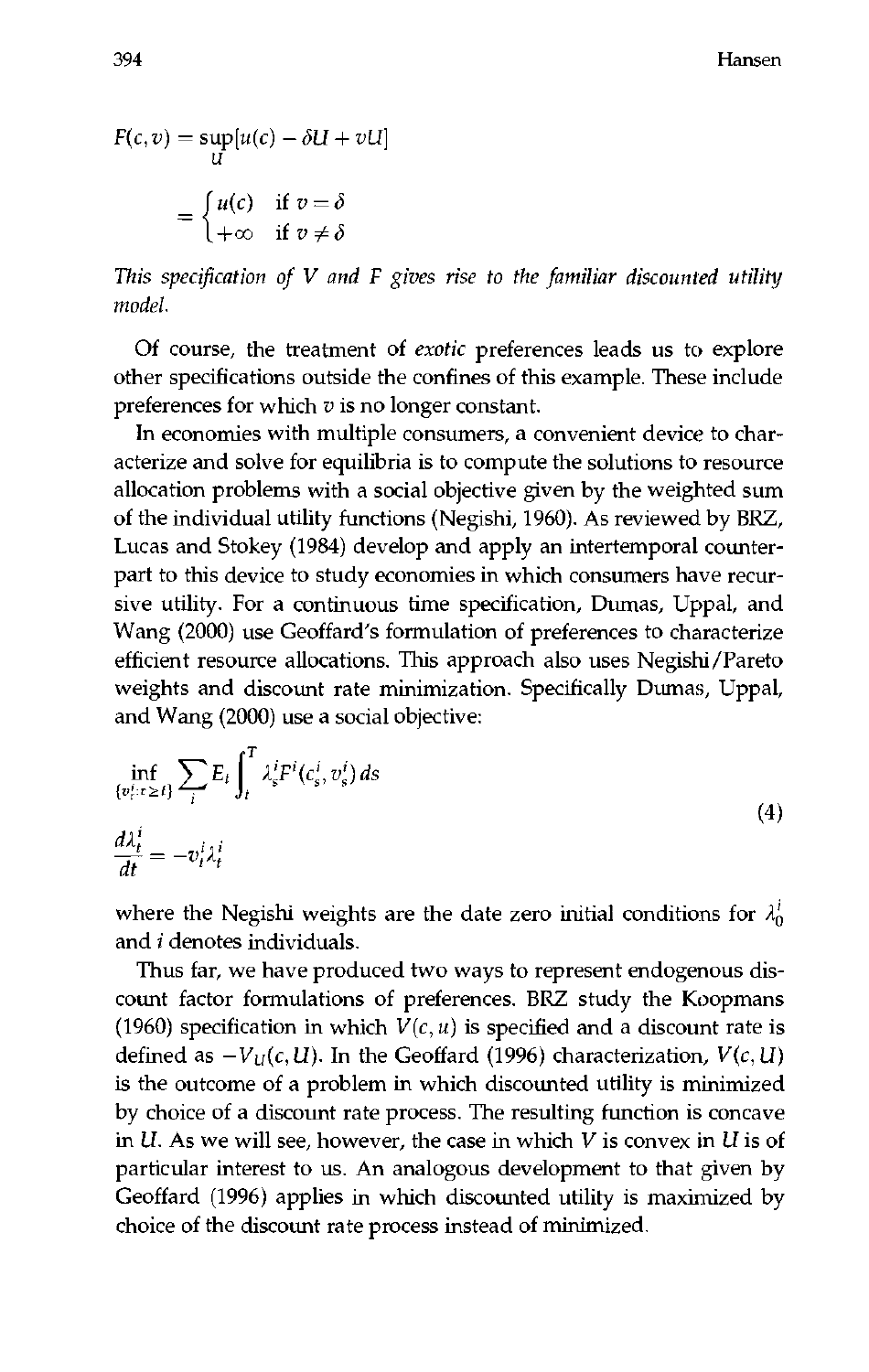### **3. Risk Adjustments in Continuation Values**

Consider next a specification of preferences due to Kreps and Porteus (1978) and Epstein and Zin (1989). (BRZ refer to these as *Kreps-Porteus preferences* but certainly Epstein and Zin played a prominent role in demonstrating their value.) In discrete time, these preferences can be depicted recursively using a recursion with a risk-adjustment to the continuation value of the form:

$$
U_t^* = u(c_t) + \beta h^{-1} E_t h(U_{t+1}^*)
$$
\n(5)

As proposed by Kreps and Porteus (1978), the function *h* is increasing and is used to relax the assumption that compound intertemporal lotteries for utility can be reduced in a simple manner. When the function *h* is concave, it enhances risk aversion without altering intertemporal substitution (see Epstein and Zin, 1989).

Again it is convenient to explore a continuous-time counterpart. To formulate such a limit, scale the current period contribution by  $\varepsilon$ , where  $\varepsilon$  is the length of the time interval between observations, and parameterize the discount factor  $\beta$  as  $\exp(-\delta \varepsilon)$ , where  $\delta$  is the instantaneous subjective rate of discount. The local version of the risk adjustment is:

$$
\lim_{\varepsilon \downarrow 0} \frac{E_t h(U_{t+\varepsilon}^*) - h(U_t^*)}{\varepsilon} = -h'(U_t^*)[u(c_t) - \delta U_t^*] \tag{6}
$$

The lefthand side can be defined for a Brownian motion information structure and for some other information structures that include jumps.

Under a Brownian motion information structure, the local evolution for the continuation value can be depicted as:

$$
dU_t^* = \mu_t^* dt + \sigma_t^* \cdot dB_t \tag{7}
$$

where  ${B_t}$  is multivariate standard Brownian motion. Thus,  $\mu_t^*$  is the local mean of the continuation value and  $|\sigma_t^*|^2$  is the local variance:

$$
\mu_t^* = \lim_{\varepsilon \downarrow 0} \frac{E_t U_{t+\varepsilon}^* - U_t^*}{\varepsilon}
$$

$$
|\sigma_t^*|^2 = \lim_{\varepsilon \downarrow 0} \frac{E_t (U_{t+\varepsilon}^* - U_t^*)^2}{\varepsilon}
$$

By Ito's Lemma, we may compute the local mean of  $h(U_r^*)$ :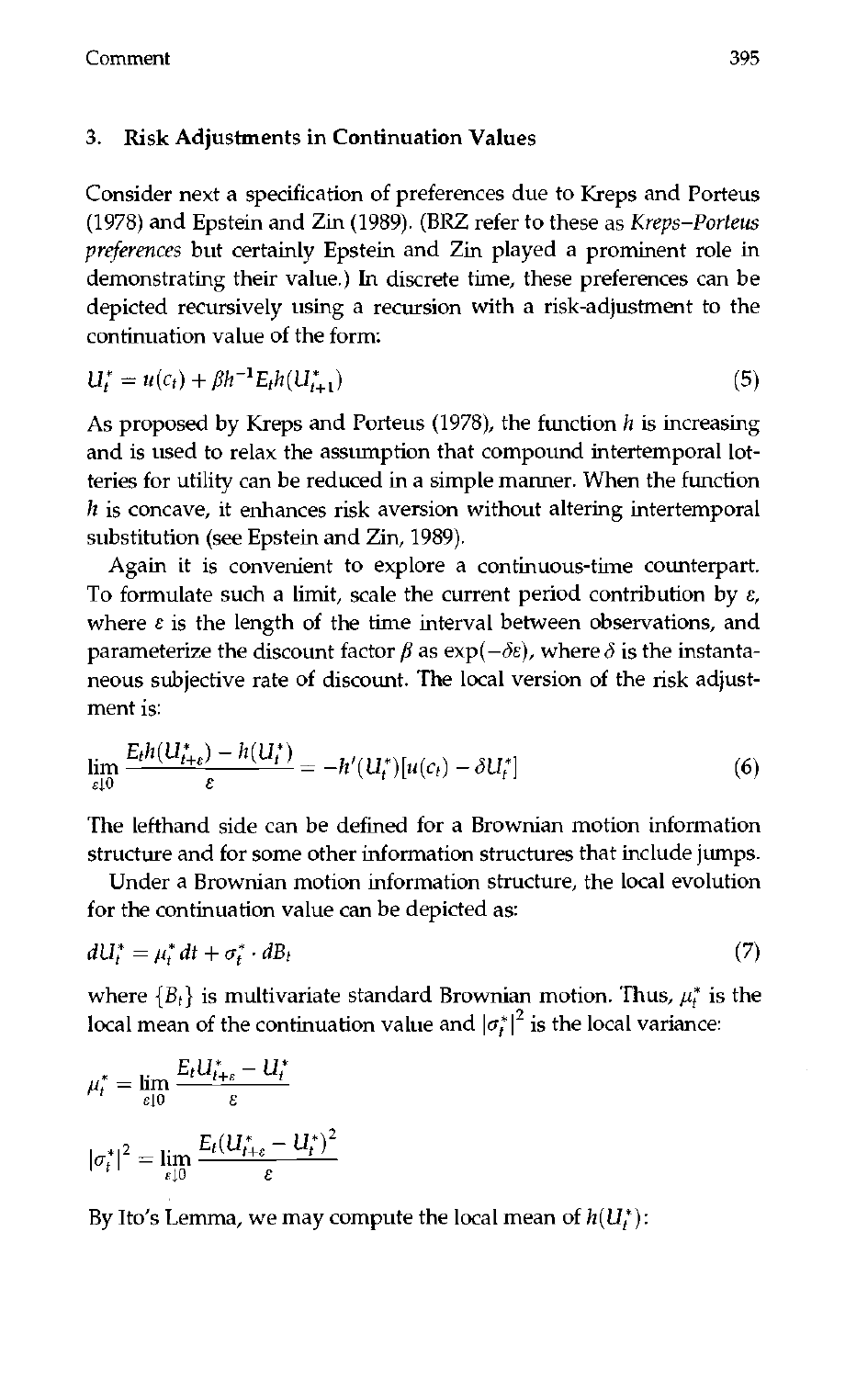$$
\frac{E_t h(U_{t+\varepsilon}^*) - h(U_t^*)}{\varepsilon} = h'(U_t^*) \mu_t^* + \frac{1}{2} h''(U_t^*) |\sigma_t^*|^2
$$

Substituting this formula into the lefthand side of equation (6) and solving for  $\mu^*$  gives:

$$
\mu_t^* = \delta U_t^* - u(c_t) - \frac{h''(U_t^*)}{2h'(U_t^*)} |\sigma_t^*|^2 \tag{8}
$$

Notice that the risk-adjustment to the value function adds a variance contribution to the continuation value recursion scaled by what Duffie and Epstein (1992) refer to as the *variance multiplier,* given by:

$$
\frac{h''(U_t^*)}{h'(U_t^*)}
$$

When *h* is strictly increasing and concave, this multiplier is negative. The use of *h* as a risk adjustment of the continuation value gives rise to concern about variation in the continuation value. Both the local mean and the local variance are present in this recursion.

As Duffie and Epstein (1992) emphasize, we can transform the utility index and eliminate the explicit variance contribution. Applying such a transformation gives an explicit link between the Kreps and Porteus (1978) specification and the Koopmans (1960) specification. To demonstrate this, transform the continuation value via  $U_t = h(U_t^*)$ . This results in the formula:

$$
\lim_{\varepsilon\downarrow 0}\frac{E_tU_{t+\varepsilon}-U_t}{\varepsilon}=-V(c_t,U_t)
$$

where

$$
V(c, U) = h'[h^{-1}(U)][u(c) - \delta h^{-1}(U)]
$$

The Geoffard (1996) specification with discount rate minimization can be deduced by solving for the inverse Legendre transform in equation (3). The implied endogenous discount rate is:

$$
-V_{U}(c, U) = \delta - \frac{h''[h^{-1}(U)]}{h'[h^{-1}(U)]} [u(c) - \delta h^{-1}(U)]
$$

Consider two examples. The first has been used extensively in the literature linking asset prices and macroeconomics aggregates including consumption.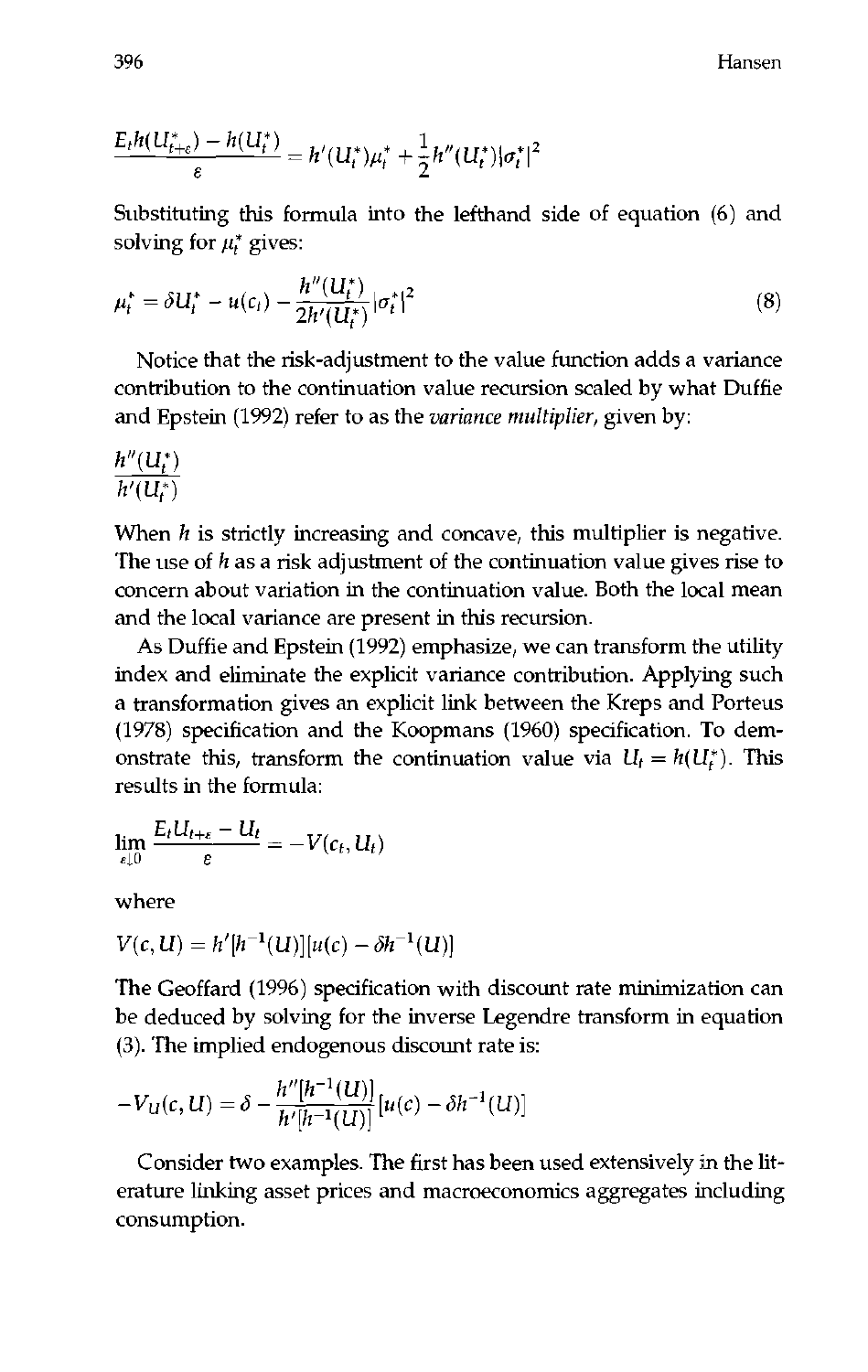*Example 3.1 Consider the case in which*

$$
u(c) = \frac{c^{1-\varrho}}{1-\varrho} \qquad \text{and} \qquad h(U^*) = \frac{[(1-\varrho)U^*]^{(1-\gamma)/(1-\varrho)}}{1-\gamma}
$$

*where*  $\rho > 0$  *and*  $\gamma > 0$ *. We assume that*  $\rho \neq 1$  *and*  $\gamma \neq 1$  *because the complementary cases require some special treatment. This specification is equivalent to the specification given in equations (9) and (10) ofBRZ.<sup>3</sup> Then:*

$$
V(c, U) = \left[ (1 - \gamma)U \right]^{(e - \gamma)/(1 - \gamma)} \left( \frac{c^{1 - e}}{1 - e} \right) - \delta \left( \frac{1 - \gamma}{1 - e} \right)U
$$

 $with$  implied endogenous discount rate:

$$
v = \frac{1-\gamma}{1-\varrho}\delta + \frac{(\gamma-\varrho)}{(1-\varrho)}\left[\frac{u(c)}{h^{-1}(U)}\right]
$$

*Notice that the implied endogenous discount rate simplifies, as it should, to be*  $\delta$  when  $\rho = \gamma$ . The dependent component of the discount rate depends on the *discrepancy between g and y and on the ratio of the current period utility to the continuation value without the risk adjustment:*

$$
U^* = h^{-1}(U)
$$

At the end of Section 2, we posed an efficient resource allocation problem (4) with heterogenous consumers. In the heterogeneous consumer economy with common preferences of the form given in Example 3.1, the consumption allocation rules as a function of aggregate consumption are invariant over time. The homogeneity discussed in Duffie and Epstein (1992) and by BRZ implies that the ratio of current period utility to the continuation value will be the same for all consumers, implying in turn that the endogenous discount rates will be also. With preference heterogeneity, this ceases to be true, as illustrated by Dumas, Uppal, and Wang (2000).

We will use the next example to relate to the literature on robustness in decisionmaking. It has been used by Tallarini (1998) in the study of business cycles and by Anderson (2004) to study resource allocation with heterogeneous consumers.

*Example 3.2 Consider the case in which*  $h(U^*) = -\theta \exp(-U^*/\theta)$  *for 9 >* 0. *Notice that the transformed continuation utility is negative. A simple calculation results in:*

$$
V(c, U) = -\frac{U}{\theta} \left[ u(c) + \delta \theta \log \left( -\frac{U}{\theta} \right) \right]
$$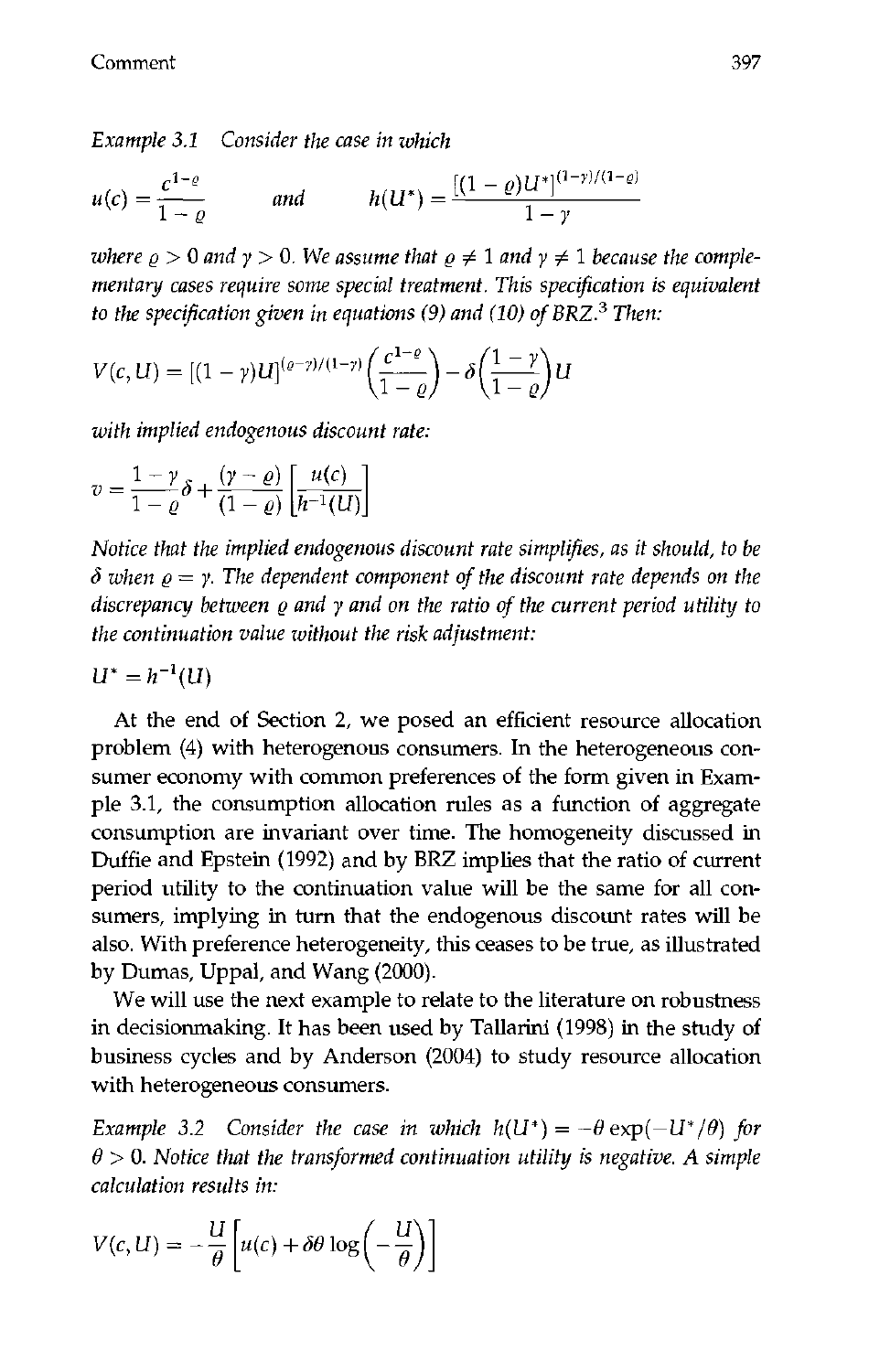*which is convex in U. The maximizing v of the Legendre transform (2) is:*

$$
v = \delta + \frac{1}{\theta} \left[ u(c) + \delta \theta \log \left( -\frac{U}{\theta} \right) \right]
$$

*and the minimizing U of the inverse Legendre transform (3) is:*

$$
U = -\theta \exp \left[\frac{\theta v - \theta \delta - u(c)}{\delta \theta}\right]
$$

*Consequently:*

$$
F(c, v) = -\delta\theta \exp\left[\frac{\theta v - \theta \delta - u(c)}{\delta \theta}\right]
$$

*which is concave in v.*

So far, we have focused on what BRZ call Kreps-Porteus preferences. BRZ also discuss what they call Epstein-Zin preferences, which are dynamic recursive extensions to specifications of Chew (1983) and Dekel (1986). Duffie and Epstein (1992) show, however, how to construct a corresponding variance multiplier for versions of these preferences that are sufficiently smooth and how to construct a corresponding risk-adjustment function *h* for Brownian motion information structures (see page 365 of Duffie and Epstein, 1992).

This equivalence does not extend to all of the recursive preference structures described by BRZ. This analysis has not included, for instance, dynamic versions of preferences that display first-order risk aversion.<sup>4</sup> BRZ discuss such preferences and some of their interesting implications.

Let me review what has been established so far. By taking a continuous-time limit for a Brownian motion information structure, a risk-adjustment in the continuation value for a consumption profile is equivalent to an endogenous discounting formulation. We can view this endogenous discounting as a continuous-time version of a Koopmans (1960)-style recursion or as a specification in which discount rates are the solution to an optimization problem, as in Geoffard (1996). These three different starting points can be used to motivate the same set of preferences. Thus, we produced examples in which some of the preference specifications in Sections 2 and 4 of BRZ are formally the same.

Next, we consider a fourth specification.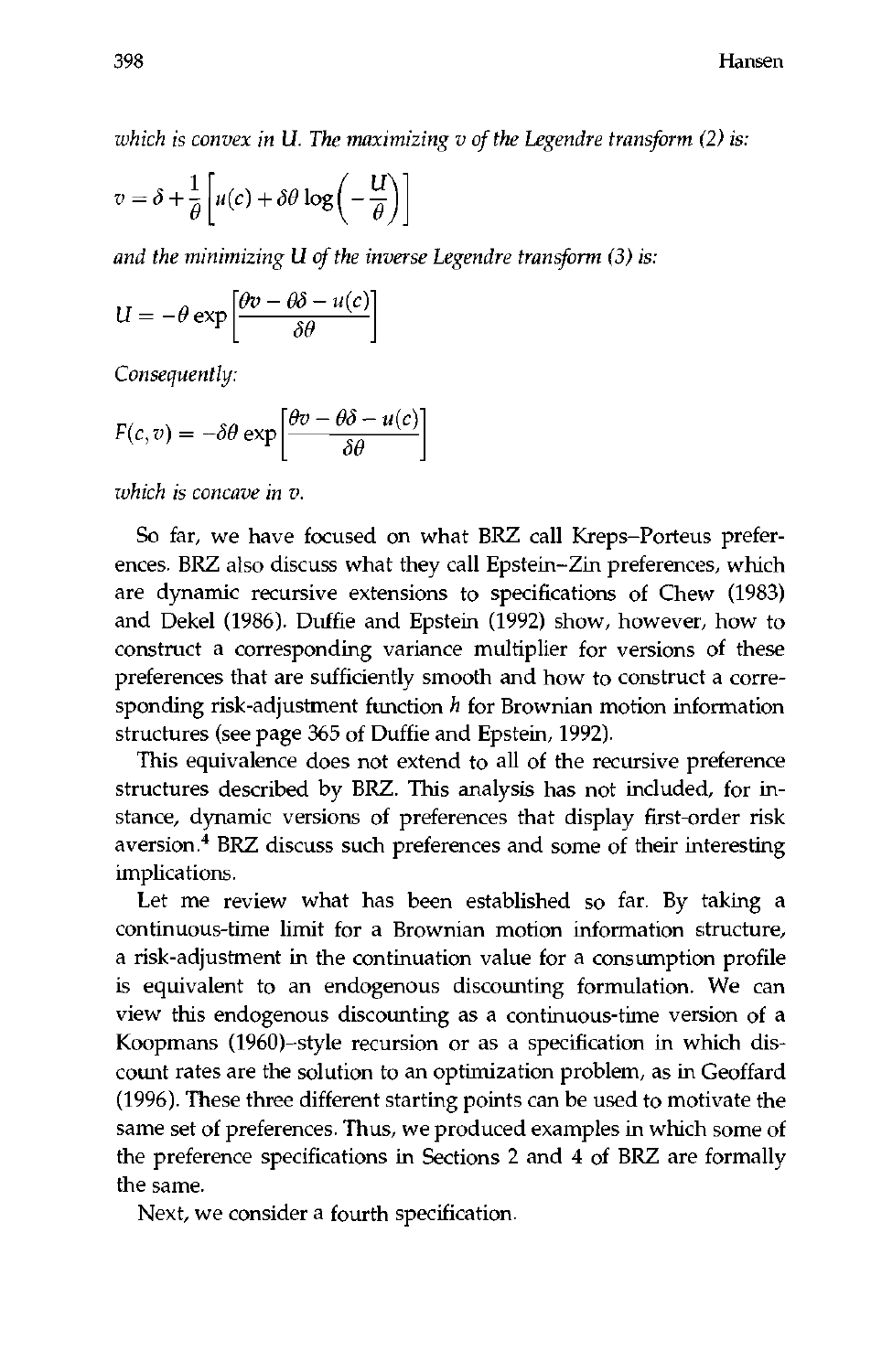## **4. Robustness and Entropy**

Geoffard (1996) motivates discount rate minimization as follows:

[T]he future evolution of relevant variables (sales volumes, asset default rates or prepayment rates, *etc.)* is very important to the valuation of a firm's debt. A probability distribution on the future of these variables may be difficult to define. Instead, it may be more intuitive to assume that these variables remain within some confidence interval, and to define the value of the debt as the value in the worst case, *i.e.* when the evolution of the relevant state variables is systematically adverse.

It is not obvious that Geoffard's formalization is designed for a robustness adjustment of this type. In what follows a conservative assessment made by exploring alternative probability structures instead leads to a formulation where the discounted utility is maximized by choice of discount rates and not minimized because the implied  $V(c, U)$  is convex in  $U$ . In this section we will exploit a well-known close relationship between *risk sensitivity* and a particular form of *robustness* from control theory, starting with Jacobson (1973). A discussion of the linear-quadratic version of risk-sensitive and robust control theory is featured in Section 5 of BRZ. The close link is present in much more general circumstances, as I now illustrate.

Instead of recursion (5), consider a specification in which beliefs are distorted subject to penalization:

$$
U_t^* = \min_{q_{t+1} \ge 0, E_t q_{t+1} = 1} u(c_t) + \beta E_t (U_{t+1}^* q_{t+1}) + \beta \theta E_t [(\log q_{t+1}) q_{t+1}] \tag{9}
$$

The random variable  $q_{t+1}$  distorts the conditional probability distribution for date *t* + 1 events conditioned on date *t* information. We have added a penalization term to limit the severity of the probability distortion. This penalization is based on a discrepancy measure between the implied probability distributions called conditional relative entropy. Minimizing with respect to  $q_{t+1}$  in this specification produces a version of recursion (5), with *h* given by the risk-sensitive specification of Example 3.2. It gives rise to the exponential tilting because the penalized worst-case  $q_{t+1}$  is:

$$
q_{t+1} \propto \exp\left(-\frac{U_{t+1}^*}{\theta}\right)
$$

Probabilities are distorted less when the continuation value is high and more when this value is low. By making the  $\theta$  large, the solution to this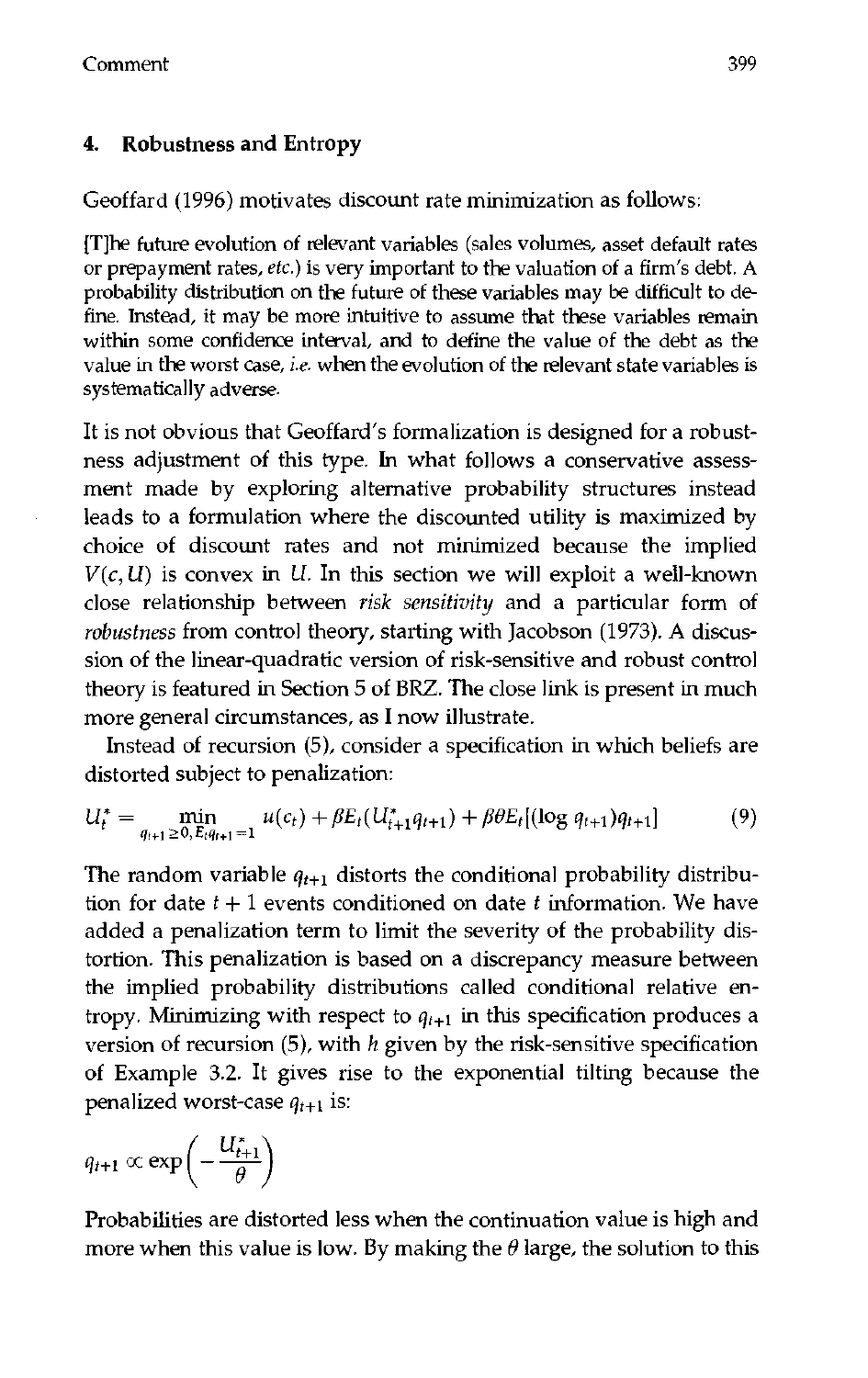problem approximates that of the recursion of the standard form of time-separable preferences. Given this dual interpretation, robustness can look like risk aversion in decisionmaking and in prices that clear security markets. This dual interpretation is applicable in discrete and continuous time. For a continuous time analysis, see Hansen, Sargent, Turmuhambetova, and Williams (2004) and Skiadas (2003).

Preferences of this sort are supported by worst-case distributions. Blackwell and Girshick (1954) organize statistical theory around the theory of two-player zero-sum games. This framework can be applied in this environment as well. In a decision problem, we would be led to solve a max-min problem. Whenever we can exchange the order of minimization and maximization, we can produce a worst-case distribution for the underlying shocks under which the action is obtained by a simple maximization. Thus, we can produce ex post a shock specification under which the decision process is optimal and solves a standard dynamic programming problem. It is common in Bayesian decision theory to ask what prior justifies a particular rule as being optimal. We use the same logic to produce a (penalized) worst-case specification of shocks that justifies a robust decision rule as being optimal against a correctly specified model.

This poses an interesting challenge to a rational expectations econometrician studying a representative agent model. If the worst-case model of shock evolution is statistically close to that of the original model, then an econometrician will have difficulty distinguishing *exotic preferences* from a possibly more complex specification of shock evolution. See Anderson, Hansen, and Sargent (2003) for a formal discussion of the link between statistical discrimination and robustness and Hansen, Sargent, Turmuhambetova, and Williams (2004) for a discussion and characterization of the implied worst-case models for a Brownian motion information structure. In the case of a decision problem with a diffusion specification for the state evolution, the worst-case model replaces the Brownian motion shocks with a Brownian motion distorted by a nonzero drift.

In the case of Brownian motion information structures, Maenhout (2004) has shown the robust interpretation for a more general class of recursive utility models by allowing for a more general specification of the penalization. Following Maenhout (2004), we allow  $\theta$  to depend on the continuation value  $U_t^*$ .

In discrete time, we distorted probabilities using a positive random variable  $q_{t+1}$  with conditional expectation equal to unity. The product of such random variables: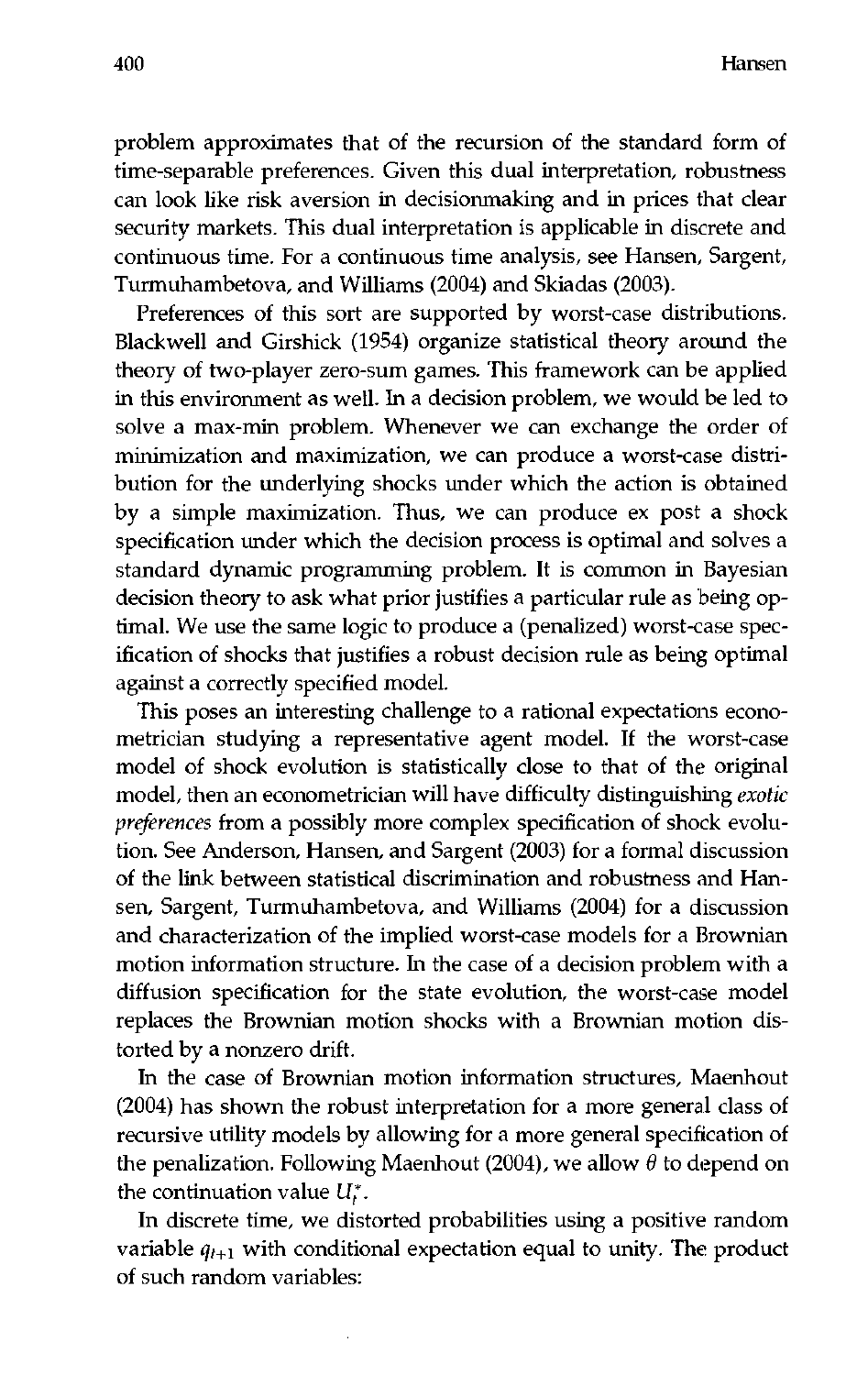$$
z_{t+1} = \prod_{j=1}^{t+1} q_j
$$

is a discrete time martingale. In continuous time, we use nonnegative martingales with unit expectations to depict probability distortions. For a Brownian motion information structure, the local evolution of a nonnegative martingale can be represented as:

$$
dz_t = z_t g_t \cdot dW_t
$$

where *g<sup>t</sup>* dictates how the martingale increment is related to the increment in the multivariate Brownian motion  $\{W_t : t \geq 0\}.$  In continuous time, the counterpart to  $E_t(q_{t+1} \log q_{t+1})$  is the quadratic penalty  $|g_t|^2/2$ , and our minimization will entail a choice of the random vector *gt-*

In accordance with Ito's formula, the local mean of the distorted expectation of the continuation value process  $\{U_t^*: t \geq 0\}$  is:

$$
\lim_{\varepsilon \downarrow 0} \frac{E_t z_{t+\varepsilon} U_{t+\varepsilon}^* - z_t U_t^*}{\varepsilon} = z_t \mu_t^* + z_t \sigma_t^* g_t
$$

where the continuation value process evolves according to equation (7). The continuous-time counterpart to equation (9) is:

$$
z_t \mu_t^* = \min_{g_t} -z_t \sigma_t^* g_t - z_t u(c_t) + z_t \delta U_t^* - z_t \theta (U_t^*) \frac{|g_t|^2}{2}
$$

with the minimizing value of  $g_t$  given by:

$$
g_t = -\frac{\sigma_t^*}{\theta(U_t^*)}
$$

Substituting for this choice of *gt,* the local mean for the continuation value must satisfy:

$$
\mu_t^* = -u(c_t) + \delta U_t^* + \frac{|\sigma_t^*|^2}{2\theta(U_t^*)}
$$

(provided of course that  $z_t$  is not zero). By setting  $\theta$  to be:

$$
\theta(U^*)=-\frac{h'(U^*)}{h''(U^*)}
$$

we reproduce equation (8) and hence obtain the more general link among utility recursions for *h* increasing and concave. This link,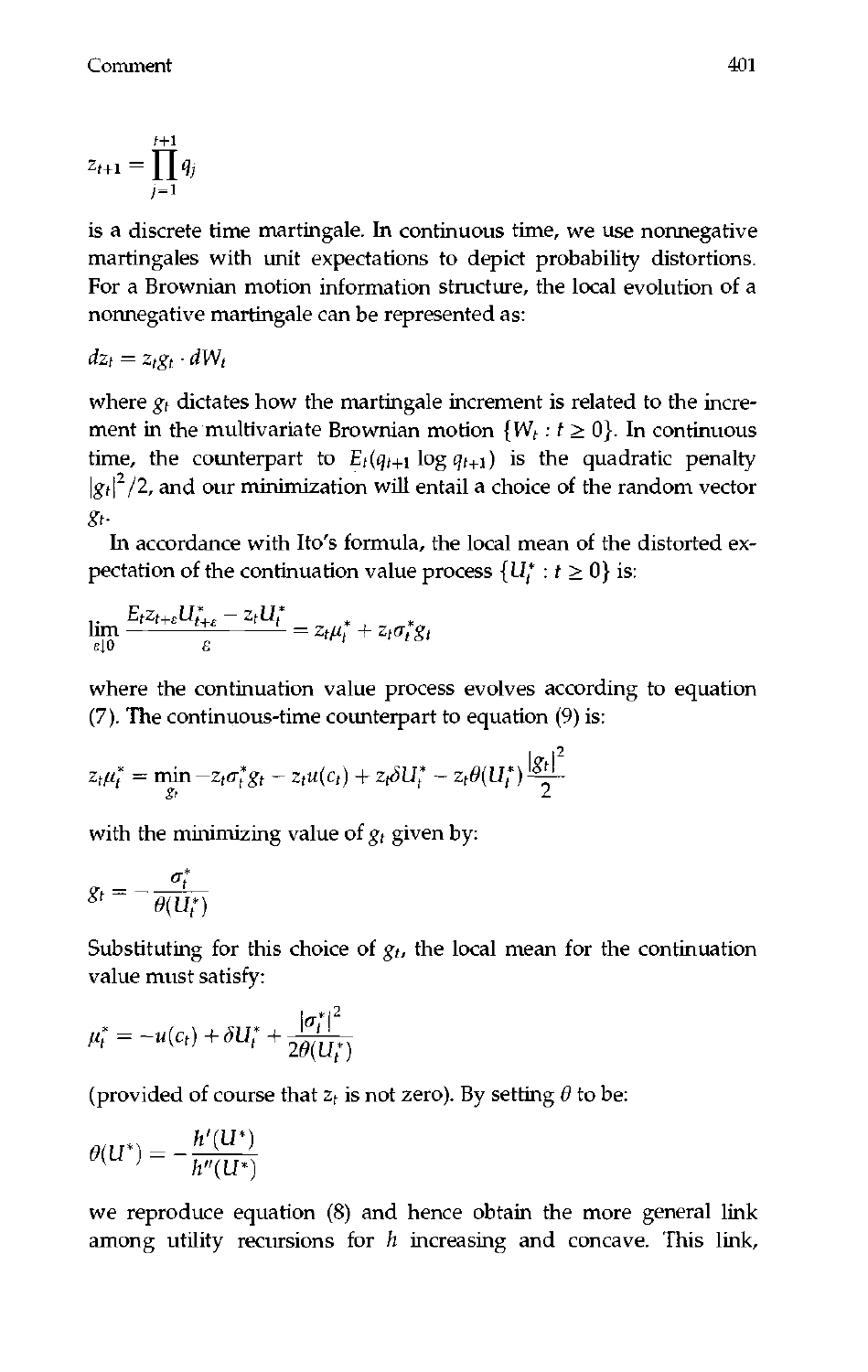The penalization approach can nest other specifications not included by the utility recursions I discussed in Sections 2 and 3. For instance, the concern about misspecification might be concentrated on a proper subset of the shock processes (the Brownian motions).

To summarize, we have now added a concern about model specification to our list of *exotic preferences* with comparable implications when information is approximated by a Brownian motion information structure. When there is a well-defined worst-case model, an econometrician might have trouble distinguishing these preferences from a specification with a more complex but statistically similar evolution for the underlying economic shocks.

#### **5. Uncertainty Aversion**

The preferences built in Section 4 were constructed using a penalty based on conditional relative entropy. Complementary axiomatic treatments of this penalty approach to preferences have been given by Wang (2003) and Maccheroni, Marinacci, and Rustichini (2004).

Formulation (9) used  $\theta$  as a penalty parameter, but  $\theta$  can also be the Lagrange multiplier on an intertemporal constraint (see Petersen, James, and Dupuis, 2000, and Hansen, Sargent, Turmuhambetova, and Williams, 2004). This interpretation of  $\theta$  as a Lagrange multiplier links our previous formulation of robustness to decision making when an extensive family of probability models are explored subject to an intertemporal entropy constraint. While the implied preferences differ, the interpretation of  $\theta$  as a Lagrange multiplier gives a connection between the decision rules from the robust decision problem described at the outset of Section 4 and the multiple priors model discussed in Section 6 of BRZ. Thus, we have added another possible interpretation to the risk-sensitive recursive utility model. Although the Lagrange multiplier interpretation is deduced from a date zero vantage point, Hansen, Sargent, Turmuhambetova, and Williams (2004) describe multiple ways in which such preferences can look recursive.

Of course, there are a variety of other ways in which multiple models can be introduced into a decision problem. BRZ explore some aspects of dynamic consistency as it relates to decision problems with multiple probability models. A clear statement of this issue and its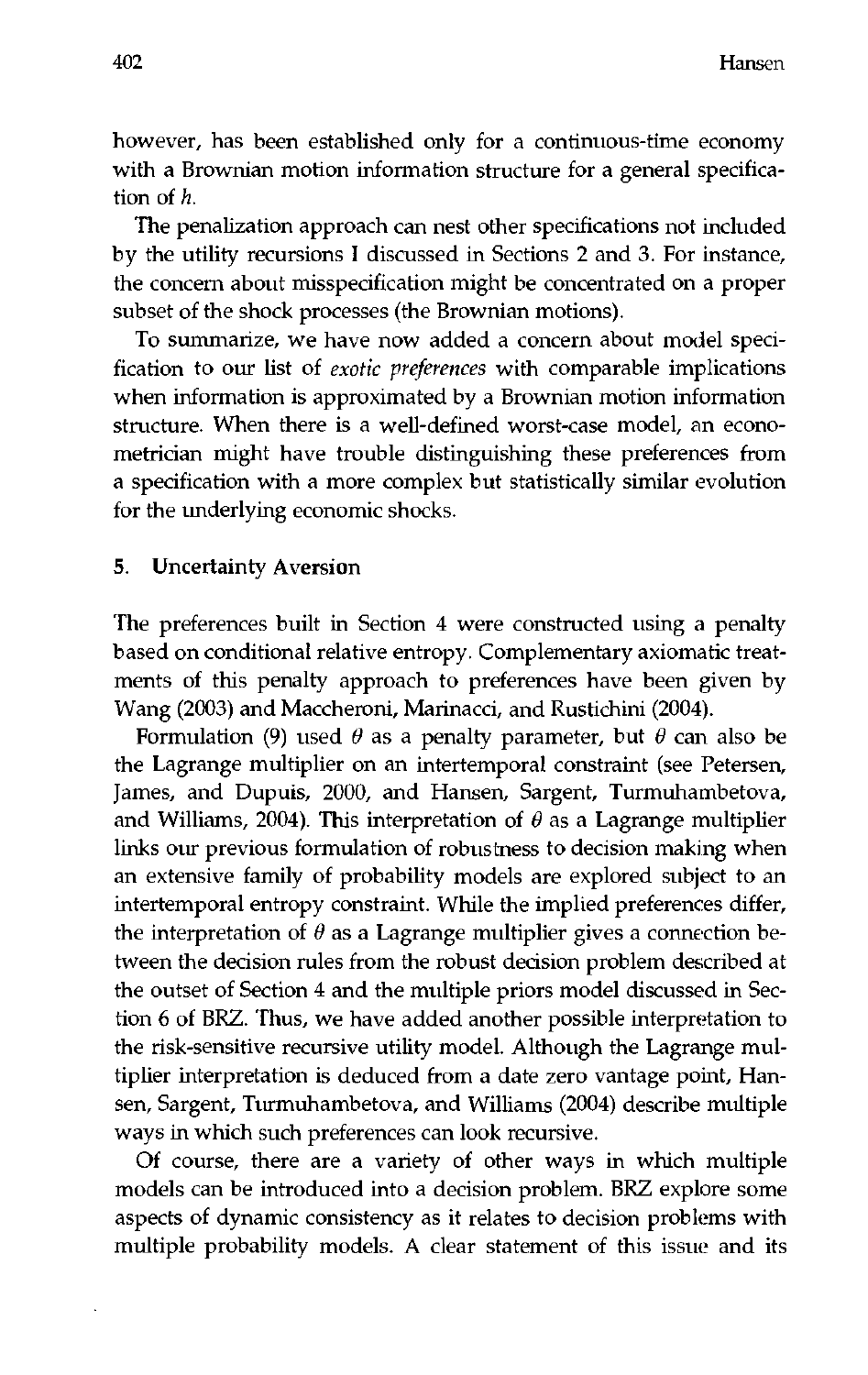ramifications requires much more than the limited space BRZ had to address it. As a consequence, I found this component of the paper less illuminating than other components.

A treatment of dynamic consistency with multiple probability models either from the vantage point of robustness or ambiguity is made most interesting by the explicit study of environments in which learning about a parameter or a hidden state through signals is featured. Control problems are forward-looking and are commonly solved using a backward induction method such as dynamic programming. Predicting unknown states or estimating parameters is inherently backward-looking. It uses historical data to make a current period prediction or estimate. In contrast to dynamic programming, recursive prediction iterates going forward. This difference between control and prediction is the source of tension when multiple probability models are entertained. Recursive formulations often ask that you back away from the search for a single coherent worst-case probability model over observed signals and hidden states or parameters. The connection to Bayesian decision theory that I mentioned previously is often broken. In my view, a pedagogically useful treatment of this issue has yet to be written, but it requires a separate paper.

### **6. Conclusion**

We have shown how divergent motivations for generalizing preferences sometimes end up with the same implications. So what? There are at least three reasons I can think of why an economic researcher should be interested in these alternative interpretations. One reason is to understand how we might calibrate or estimate the new preference parameters. The different motivations might lead us to think differently about what is a reasonable parameter setting. For instance, what might appear to be endogenous discounting could instead reflect an aversion to risk when a decision maker cares about the intertemporal composition of risk. What might look like an extreme amount of risk aversion could instead reflect the desire of the decision maker to accommodate model misspecification.

Second, we should understand better the new testable implications that might emerge as a result of our exploring nonstandard preferences. Under what auxiliary assumptions are there interesting testable implications? My remarks point to some situations when testing will be challenging or fruitless.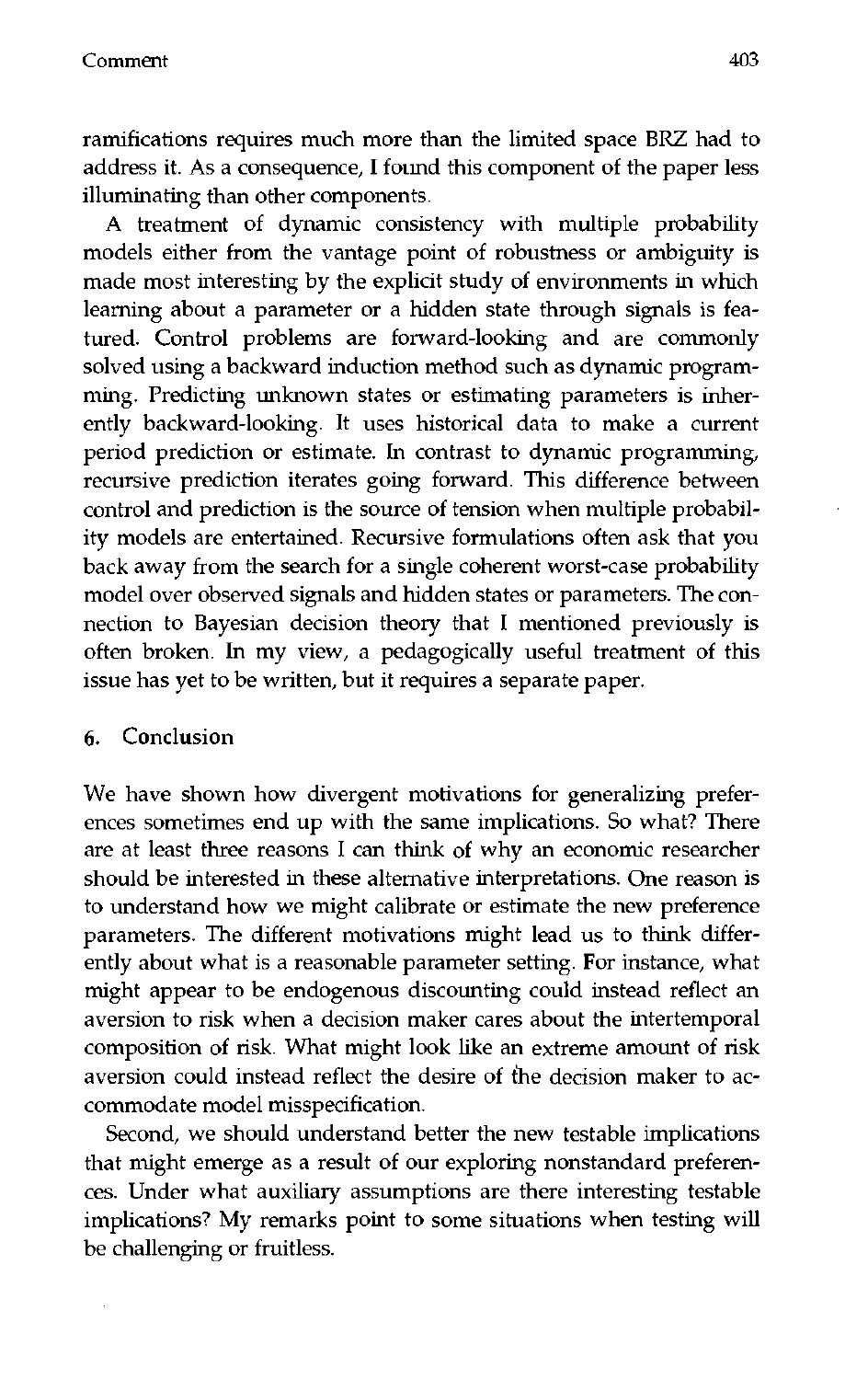Finally, we should understand better when preference parameters can be transported from one environment to another. This understanding is at least implicitly required when we explore hypothetical changes in macroeconomic policies.

It would be nice to see a follow-up paper that treated systematically (1) the best sources of information for the new parameters, (2) the observable implications, and (3) the policy consequences.

#### **Notes**

Conversations with Jose Mazoy, Monika Piazzesi, and Grace Tsiang were valuable in the preparation of these remarks.

1. We may define formally the notion of *admissible* by restricting the consumption and discount rate processes to be progressively measurable given a prespecified filtration.

2. Geoffard (1996) does not include uncertainty in his analysis, but as Dumas, Uppal, and Wang (2000) argue, this is a straightforward extension.

3. This equivalence follows by letting  $p = 1 - \rho$  and  $\alpha = 1 - \gamma$  and transforming the utility index.

4. See Duffie and Epstein (1992), page 361, for a more complete discussion about what is excluded under the Brownian information structure by their variance' multiplier formulation.

#### **References**

Anderson, E. (2004). The dynamics of risk-sensitive allocations. University of North Carolina. Unpublished Manuscript.

Anderson, E., L. Hansen, and T. Sargent. (2003). A quartet of semigroups for model specification, robustness, prices of risk, and model detection. *Journal of the European Economic Association* 1(1):68-123.

Blackwell, D., and M. A. Girshick. (1954). *Theory of Games and Statistical Decisions.* New York: Wiley Publications in Statistics.

Chew, S. H. (1983). A generalization of the quasi-linear mean with applications to the measurement of inequality and decision theory resolving the Allais paradox. *Econometrica* 51:1065-1092.

Dekel, E. (1986). An axiomatic characterization of preference under uncertainty: Weakening the independence axiom. *Journal of Economic Theory* 40:304-318.

Duffie, D., and L. G. Epstein. (1992). Stochastic differential utility. *Econometrica* 60(2):353- 394.

Dumas, B., R. Uppal, and T. Wang. (2000). *Journal of Economic Theory* 93:240-259.

Epstein, L., and S. Zin. (1989). Substitution, risk aversion and the temporal behavior of consumption and asset returns: A theoretical framework. *Econometrica* 57:937-969.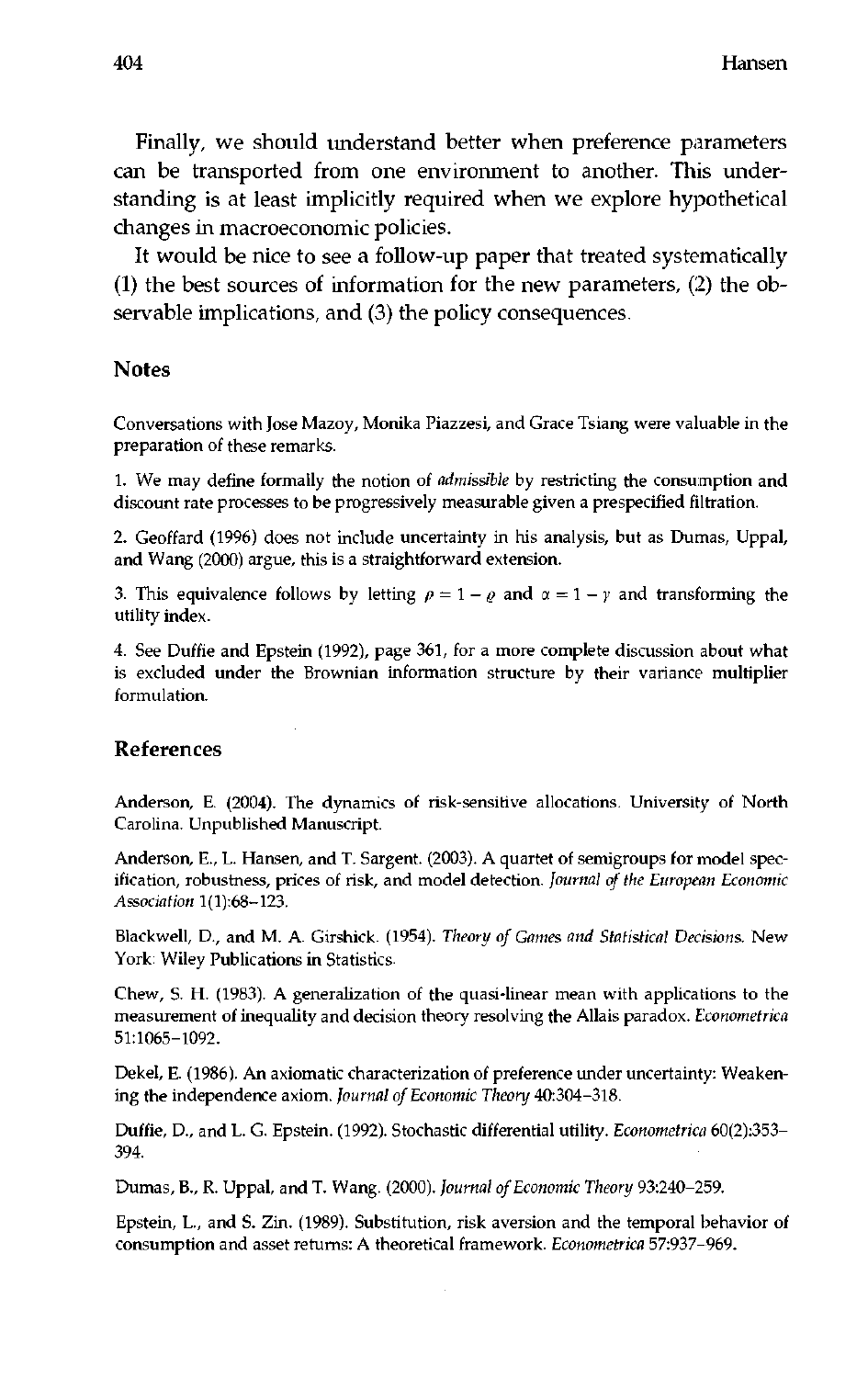Geoffard, P. Y. (1996). Discounting and optimizing: Capital accumulation problems as variational minmax problems. *Journal of Economic Theory* 69:53-70.

Hansen, L. P., T. J. Sargent, G. A. Turmuhambetova, and N. Williams. (2004). Robust control, min-max expected utility, and model misspecification. University of Chicago. Unpublished Manuscript.

Jacobson, D. H. (1973). Optimal stochastic linear systems with exponential performance criteria and their relation to deterministic differential games. *IEEE Transactions for Automatic Control* AC-18:1124-1131.

Koopmans, T. J. (1960). Stationary ordinal utility and impatience. *Econometrica* 28:287- 309.

Kreps, D. M., and E. L. Porteus. (1978). Temporal resolution of uncertainty and dynamic choice. *Econometrica* 46:185-200.

Lucas, R. E., and N. L. Stokey. (1984). Optimal growth with many consumers. *Journal of Economic Theory* 32:139-171.

Maccheroni, F., M. Marinacci, and A. Rustichini. (2004). Variational representation of preferences under ambiguity. University of Minnesota. Unpublished Manuscript.

Maenhout, P. J. (2004). Robust portfolio rules and asset pricing. *Review of Financial Studies* 17:951-983.

Negishi, T. (1960). Welfare eeconomics and existence of an equilibrium for a competitive economy. *Metroeconomica* 12:92-97.

Petersen, I. R., M. R. James, and P. Dupuis. (2000). Minimax optimal control of stochastic uncertain systems with relative entropy constraints. *IEEE Transactions on Automatic Control* 45:398-412.

Skiadas, C. (2003). Robust control and recursive utility. *Finance and Stochastics* 7:475-489.

Tallarini, T. (1998). Risk sensitive business cyles. *Journal of Monetary Economics* 43:507- 532.

Uzawa, H. (1968). Time prefernce, the consumption function, and optimum asset holdings. In *Value, Capital, and Growth: Papers in Honor of Sir John Hicks,* J. N. Wolfe (ed.). Edinburgh: Edinburgh University.

Wang, T. (2003). A class of multi-prior preferences. University of British Columbia. Unpublished Manuscript.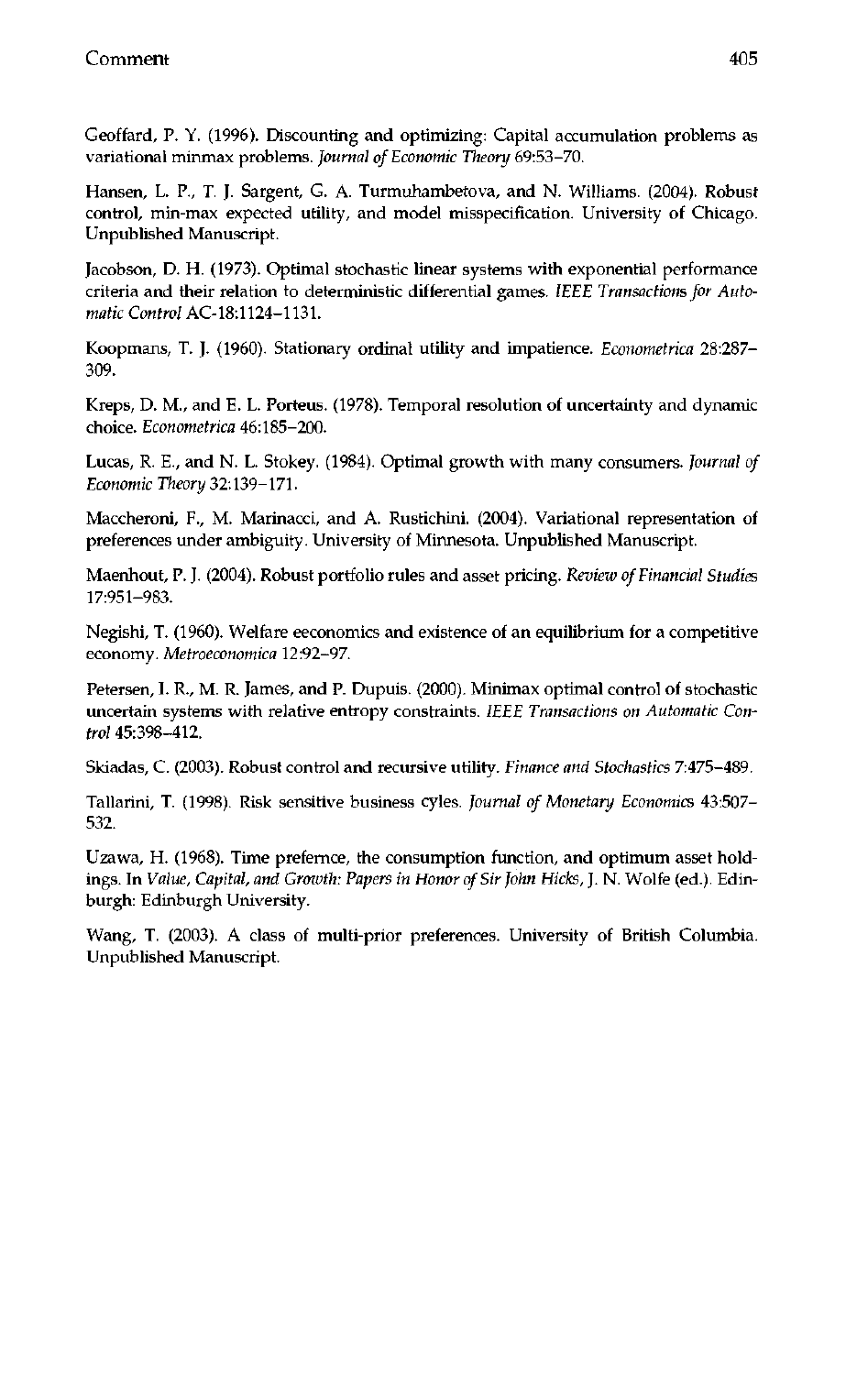### **Comment**

Ivan Werning MIT, NBER, and Universidad Torcuato di Telia

#### **1. Introduction**

This paper provides a practical and user-friendly overview of preference specifications outside the very dear, but perhaps too pervasive, additively separable expected-utility framework.<sup>1</sup> The paper's stated intention is for choice-theorists to reach out to macroeconomists, offering a road map to a selection of exotic preference specifications accumulated through years of progress.

The paper succeeds at its main objective: any macroeconomist wishing greater preference flexibility should consult this paper. Given the intended audience and space limitations, the authors make some excellent choices, such as sacrificing axiomatic foundations and emphasizing examples with homogeneity assumptions.

I would have welcomed more space devoted to the difficult question regarding how useful the overall exotic preference strategy may be for macroeconomics, or more competitive comparisons across exotic preference that could help clarify which specifications might be most fruitful. Perhaps it is too early to make these calls, but with so many offered options more guidance would be have been very welcome.

Review papers are to some extent comments on a literature. So for the rest of my commentary, instead of layering a comment over another, I will attempt to add to the discussion by expanding on some general themes that lurk in the background of the paper. My discussion revolves around three ideas. I will first discuss why exotic aspects of preferences may be of great importance by reviewing some normative implications. I then use observational equivalence results to illustrate the empirical challenges faced in identifying exotic aspects of preferences. I conclude by discussing a few examples of exotic alternatives that macroeconomists have taken to altering preferences.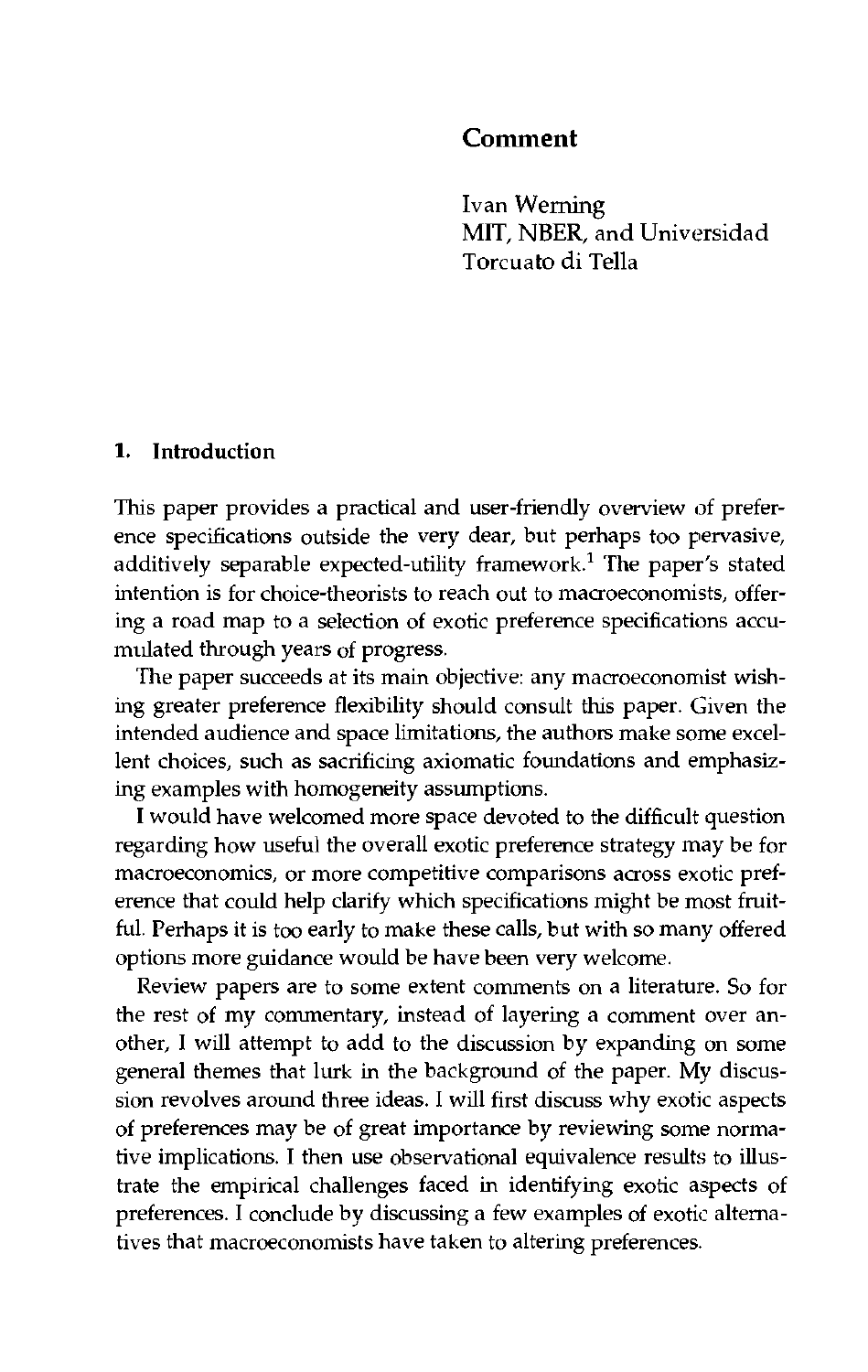### **2. Exotic Welfare Calculations**

Exotic preferences often have their most interesting implications for counterfactual situations, common in normative analyses, where the observational equivalence issues discussed below do not apply. These normative implications underscore why identifying exotic aspects of preferences may be important.

Indeed, in the case of intertemporal preferences with temptations or time inconsistencies one can argue that normative implications have been at center stage. In the case of preferences for risk, an interesting example of great relevance for macroeconomists is provided by the welfare costs of business-cycles calculations pioneered by Lucas (1987).<sup>2</sup> This exercise requires only specifying a preference relation for a representative agent and two consumption processes, one with and one without business cycles. As a measure of the cost of business cycles one computes the proportional increase in the first consumption process required to make the representative agent indifferent to the second process.

The exercise is attractive for its simplicity; it is renowned and influential for its outcome. Lucas performed the exercise using additive expected-utility and obtained small costs, on the order of 0.1% of consumption, for the removal of *all* consumption risk around a deterministic linear trend. Several authors have explored whether such low welfare costs may be an artifact of simplifying assumptions, especially regarding preferences. One reason for concern is that the equitypremium puzzle (Mehra and Prescott, 1985) shows that additive expected-utility preferences underestimate the required compensation for equity return risk we've historically observed. Thus, it may also be ill-suited for evaluating the compensation required for aggregate consumption risk.

Preferences that arguably do a better job matching asset price data do lead to larger welfare cost calculations. For example, Obstfeld (1994) and Tallerini (2000) explore the welfare costs of aggregate consumption risk with the non-expected recursive iso-elastic preferences used by Epstein and Zin (1989). They show that the costs can be two orders of magnitude larger if one increases the risk-aversion parameter to match the historical equity premium. Dolmas (1998) uses certaintyequivalence functions that display first-order risk aversion and reaches similar conclusions.<sup>3</sup>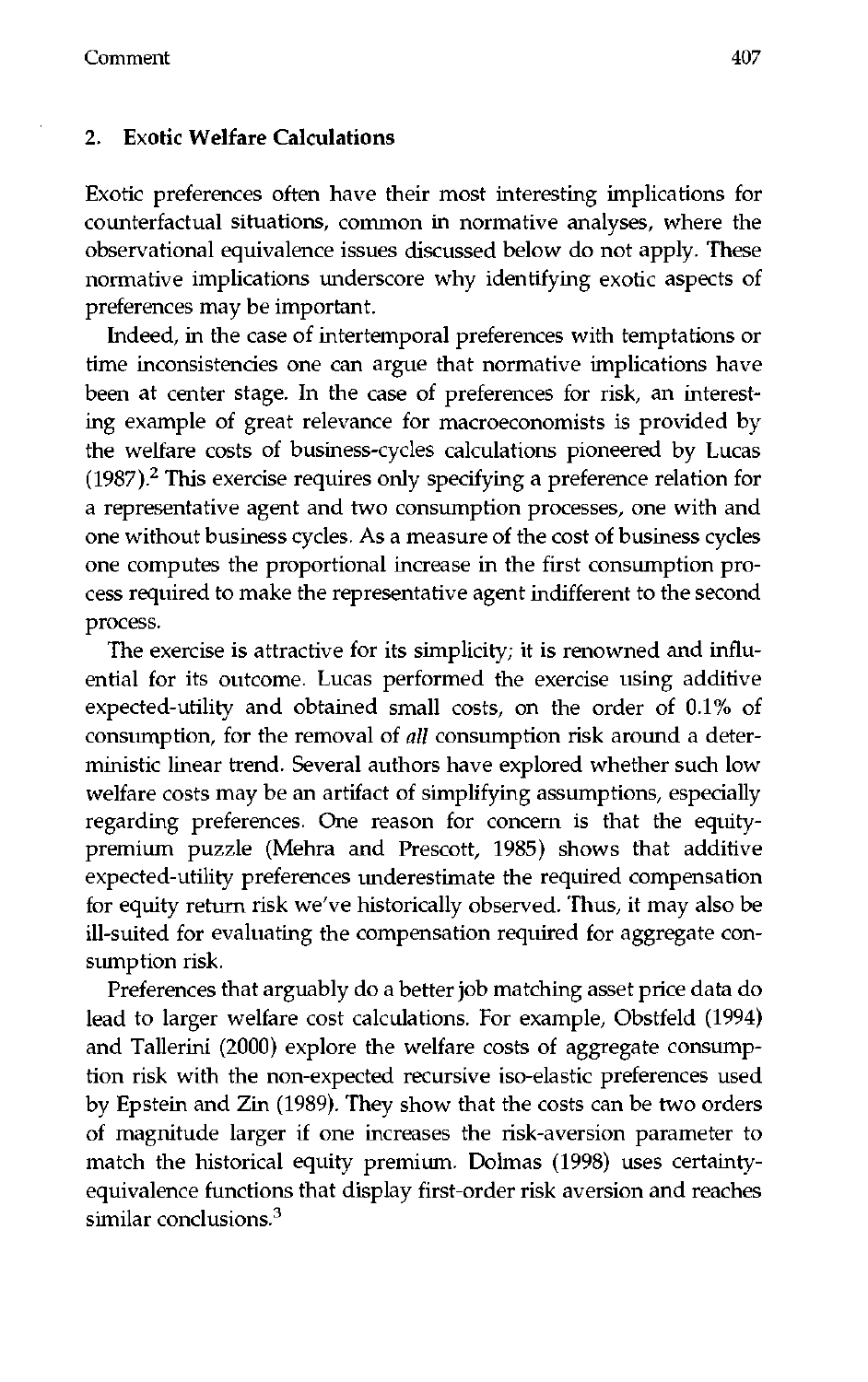### **3. Exotic Data**

The example above illustrates that exotic preferences may significantly affect important welfare calculations. Motivated by their relevance one is ready to face the challenge of selecting a specification and choosing its parameters. This identification problem is often quite difficult, and the paper gives several clues why.

The paper contains many examples where exotic preferences do not lead to exotic behavior, or where different exotic specifications lead to similar behavior. Extreme instances are provided by observational equivalence results: situations where identical behavior is obtained for more than one parameter specification.

Theoretically, one can view observational equivalence, for a particular economic situation, as a convenient way of isolating the role *not* played by the extra degrees of freedom introduced by exotic specifications. The new parameters affect behavior that is in some sense orthogonal to an initial subset of behavior, that for which the observational equivalence result holds.

Empirically, observational equivalence results illustrate the more general challenge of identifying the additional new parameters that exotic preferences may introduce, or selecting among alternative preference specifications.<sup>4</sup> Since observational equivalence results are situation specific, enriching or changing the environment and data available may deliver enough additional information to identify preference parameters. However, this comes at the cost of increasing the data and modeling requirements.

To illustrate these issues consider hyperbolic discounting preferences. In standard consumption-saving situations, where no illiquid asset is available, observational equivalence results are pervasive and holds for all specifications for which closed form solutions are available in the case with standard geometric discounting.<sup>5</sup> Various combinations of the two discount parameters,  $\beta$  and  $\delta$ , deliver exactly the same behavior. This suggests that, in general, with income and consumption data alone it will be very difficult to identify these preference parameters separately.

To see how changing the environment can aid identification consider a hyperbolic consumer facing stochastic i.i.d. labor income with two risk-free assets, liquid and illiquid.<sup>6</sup> Suppose the illiquid asset requires a lag in liquidation so that it cannot be used for immediate consumption. This effectively impose a cash-in-advance constraint so that con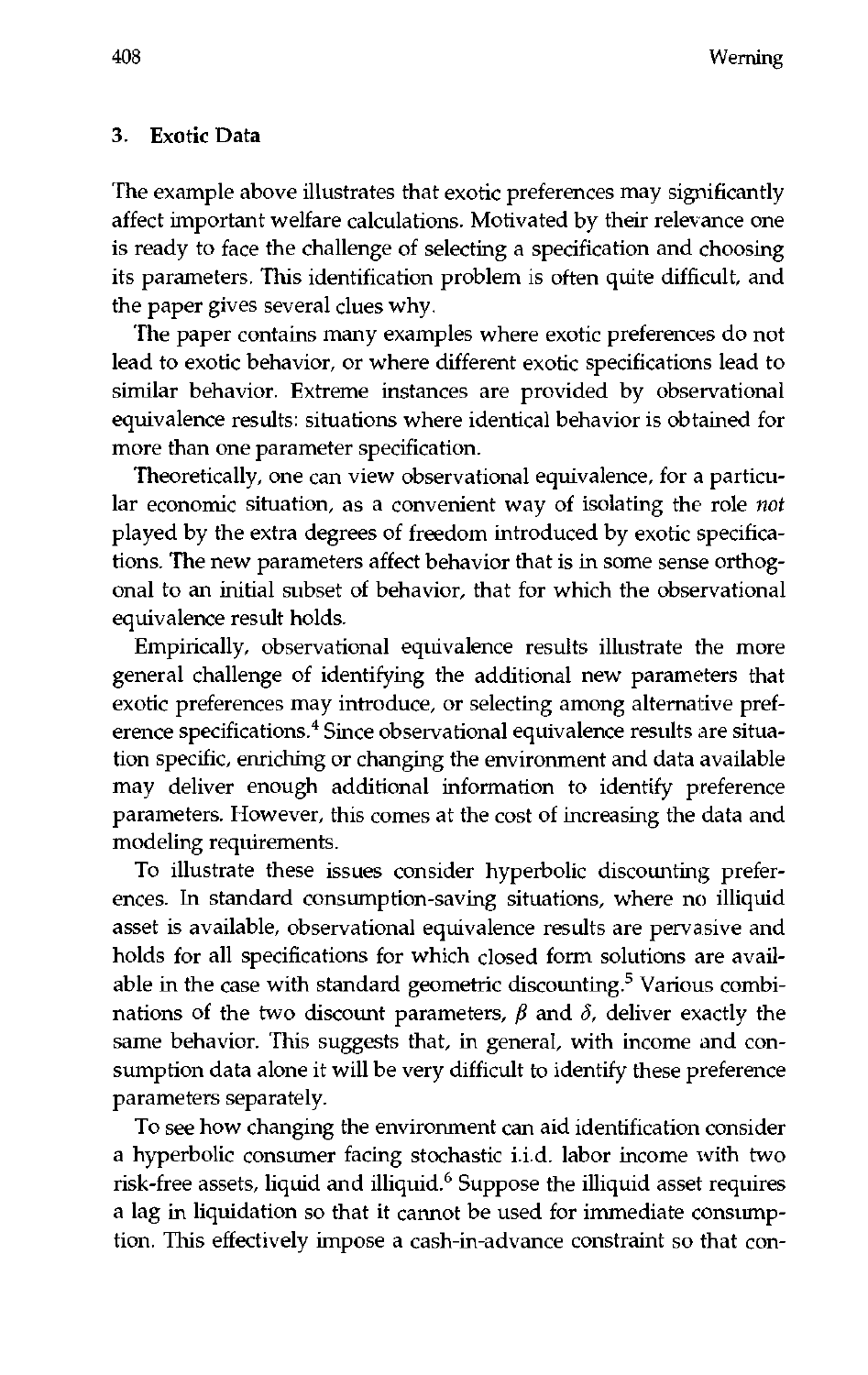sumption is bounded by the sum of labor income and wealth held in the liquid asset. The liquid and illiquid asset may have different rates of return.

Total savings continue to depend on both discount factors and various combinations of  $\beta$  and  $\delta$  imply the same total savings. Thus, observation of total saving behavior itself does not provide enough information to identify both discount factors separately. However, the portfolio choice between liquid and illiquid assets can provide additional information. In general, this information can help disentangle the discount factors  $\beta$  and  $\delta$ . Indeed, with sufficient knowledge of other primitives observation of the demand for liquid and illiquid assets identifies  $\beta$  and  $\delta$ <sup>7</sup>

The challenge is that the relative demand for liquidity depends on many other primitives aside from the discount factors, such as the degree of risk aversion and intertemporal substitution, the distribution of income shocks, the return to both assets or more general characteristics of the assets. For instance, suppose we observe high relative demand for an illiquid asset such as housing. It is difficult to discern whether this is evidence of hyperbolic discounting or of relatively high expected returns or other desired characteristics of the illiquid housing asset. Without knowledge of these primitives identification of  $\beta$  and  $\delta$ becomes difficult.

The lesson is more general than this hyperbolic example. The paper offers many other cases of observational equivalence, or situations with near observational equivalence, and the resulting problems of identification. For example, the authors explain why it may be difficult to tell apart expected utility from weighted utility, or robust control from risk-sensitive preferences.

Each of these situations certainly pose specific challenges, but meeting these challenges will require richer, exotic data. Moreover, one needs to consider richer modeling situations to place these preferences into and this in itself can bring additional parameters to be identified. These considerations explain why identifying new parameters introduced by exotic preferences may be extremely challenging, but certainly not impossible.

## **4. Exotic Alternatives: Complements or Substitutes?**

The typical economic model consists, at a minimum, of a specification of the following triplet: preferences, technology, and market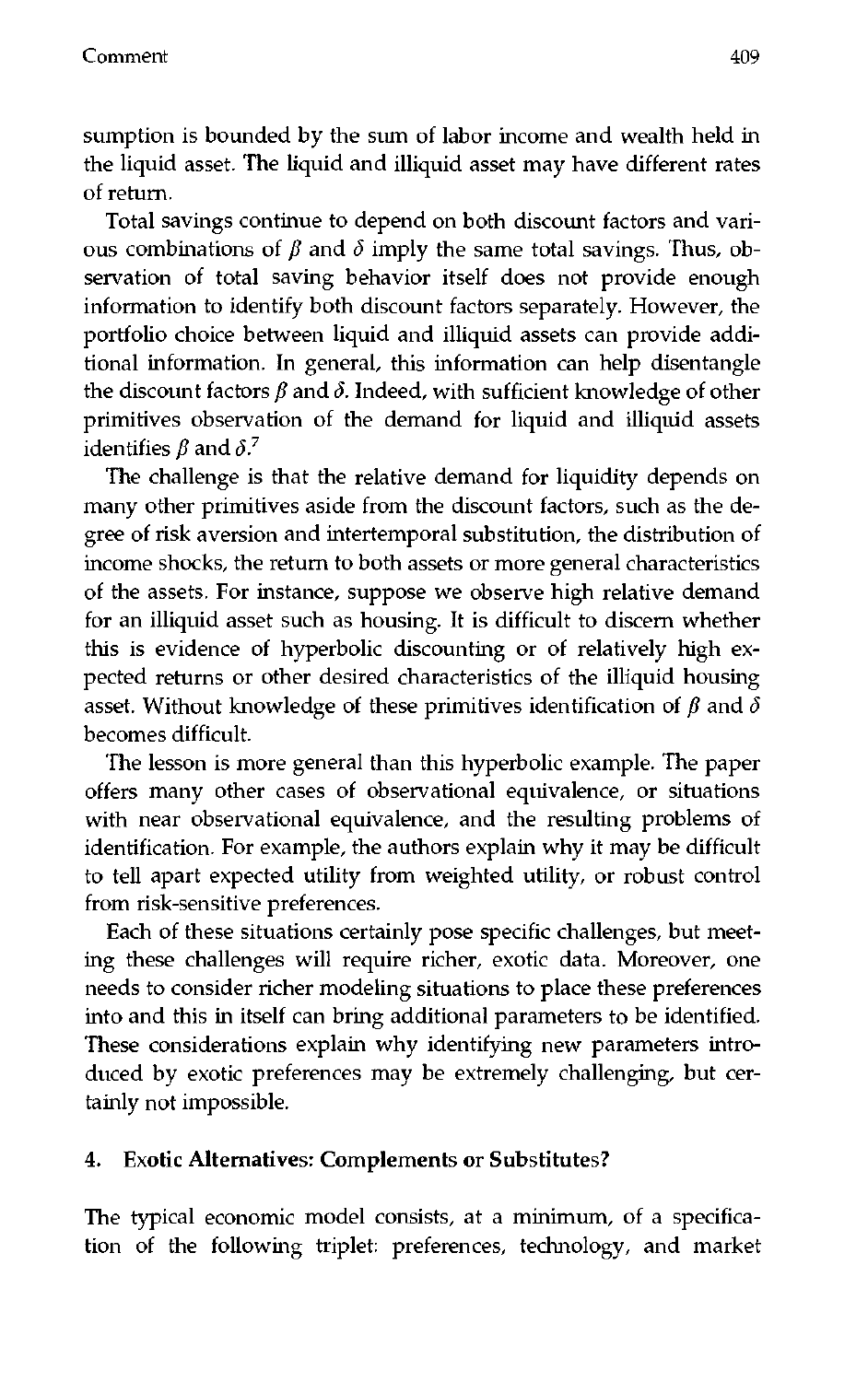arrangements. An alternative to exotic preferences is to consider non standard or exotic technology and/or market arrangements. The latter is possibly the road most heavily traveled by macroeconomists.

As an example consider models with incomplete markets. One interesting application of these models is to explore and enrich the business-cycle cost calculations discussed above. Lucas's representative agent calculation implicitly assumes complete markets, but without them, small aggregate movements in consumption may hide much more dramatic fluctuations for a subset of individuals. Using a calibrated incomplete markets model, Krusell and Smith (2002) show that the welfare costs may vary greatly across individuals; indeed, while business cycles may make poorer agents lose significantly, around 3% of consumption, it may actually make richer agents *gain* a comparable amount.

Constantinides and Duffie (1996) construct an incomplete markets model that is observationally equivalent for asset pricing and aggregate consumption data to representative agent models with higher risk aversion. In their setting, modifying preferences or the market environment is a substitute for each other.

On the other hand, household income and consumption data have been approached with models combining richer preferences *and* market arrangements, such as borrowing and other financial constraints. Thus, in some cases, exotic preferences may indeed complement other modeling approaches.

### **Notes**

1. I follow the authors in using the term *exotic* for anything outside this more standard model.

2. See Lucas (2003) for an updated critical review of the literature.

3. Most contributions compute the benefit of a removal of all aggregate consumption risk, i.e. the process without business cycles is deterministic. This is probably unrealistic, and Alvarez and Jermann (2000) show that it can make a huge difference. They find huge gains for the removal of all uncertainty but only moderate ones for the removal of uncertainty at business-cycle frequencies.

4. While exact observational equivalence results usually rely on specific functional form assumptions, they are often symptomatic of more general near observational equivalence results that make parameter estimation extremely difficult.

5. These include, for the income fluctuations problem with i.i.d. labor income and constant interest rate the exponential, constant absolute risk aversion (CARA) and quadratic utility functions. With deterministic labor income one can add the iso-elastic, constant relative risk aversion (CRRA) utility function, see Example 21 in the paper.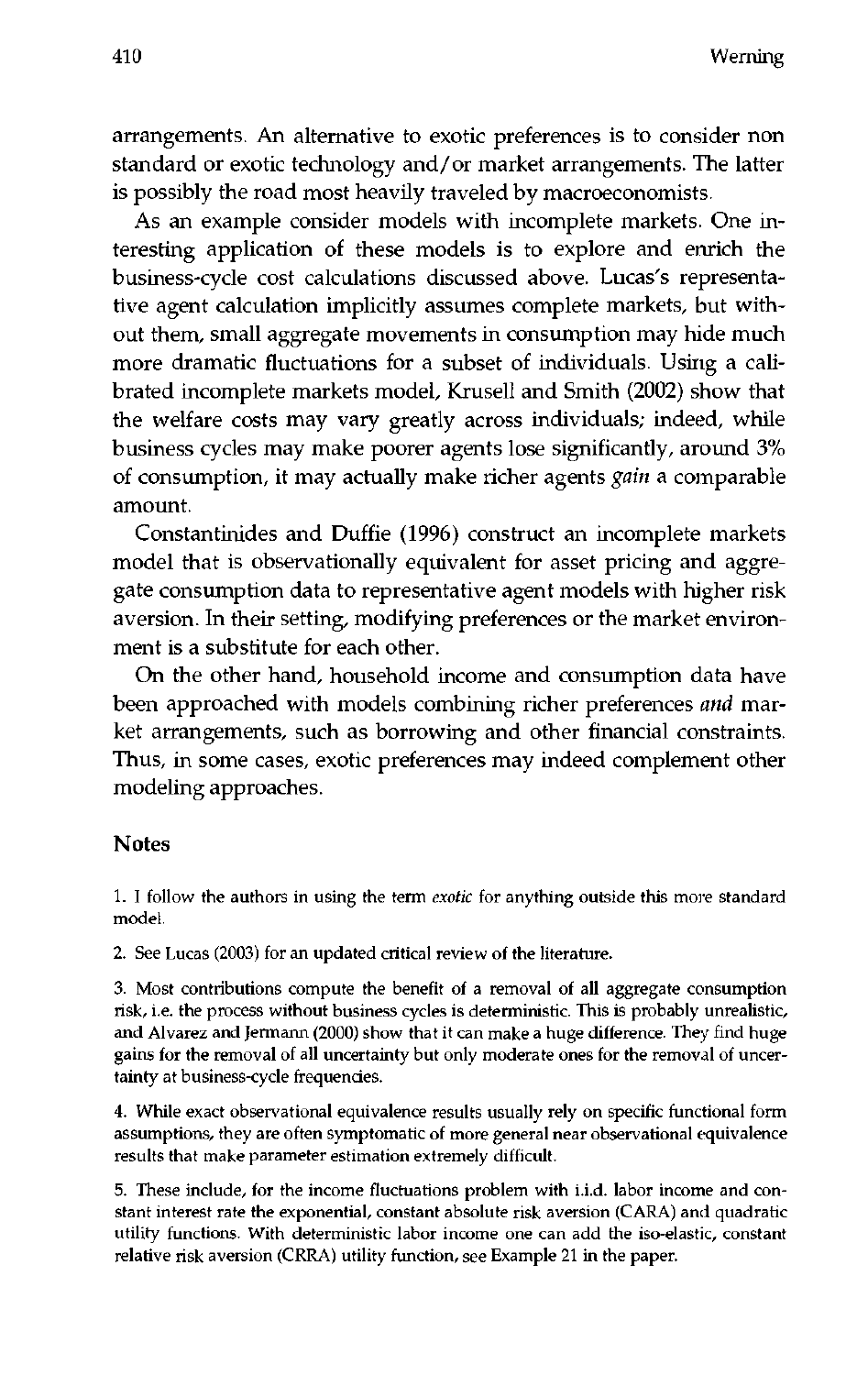6. I have characterized the model described here with exponential-CARA utility quite sharply.

7. This is related to the strategy pursued recently by Liabson, Repeto and Tobacman (2004).

# References

Alvarez, Fernando, and Urban Jermann. (2000). Using asset prices to measure the costs of business cycles. NBER Working Paper No. 7978. October.

Constantinides, George M., and Darrell Duffie. (1996). Asset pricing with heterogenous consumers. *Journal of Political Economy* 104:219-240.

Dolmas, James. (1998). Risk-preferences and the welfare costs of business cycles. *Review of Economic Dynamics* l(3):646-676.

Epstein, Larry G., and Stanley E. Zin. (1989). Substitution, risk aversion, and the temporal behavior of consumption growth and asset returns I: A theoretical framework. *Econometrica* 57(4): 937-969.

Krusell, Per, and Anthony A. Smith, Jr. (2002). Revisiting the welfare effects of eliminating business cycles. Mimeo. Princeton University.

Laibson, David, Andrea Repeto, and Jeremy Tobacman. (2004). Estimating discount functions from lifecycle consumption choices. Mimeo. Harvard University.

Lucas, Robert E., Jr. (1987). *Models of Business Cycles.* New York: Basil Blackwell.

Lucas, Robert E., Jr. (2003). Macroeconomic Priorities. *American Economic Review* 93(1):1- 14.

Mehra, Rajnish, and Edward C. Prescott. (1985). The equity premium: A puzzle. *Journal of Monetary Economics* 15(2):145-161.

Obstfeld, Maurice. (1994). Evaluating risky consumption paths: The role of intertemporal substitutability. *European Economic Review* 38(7):1471-1486.

Tallerini, Thomas D., Jr. (2000). Risk-sensitive real business cycles. *Journal of Monetary Economics* 45(3):507-532.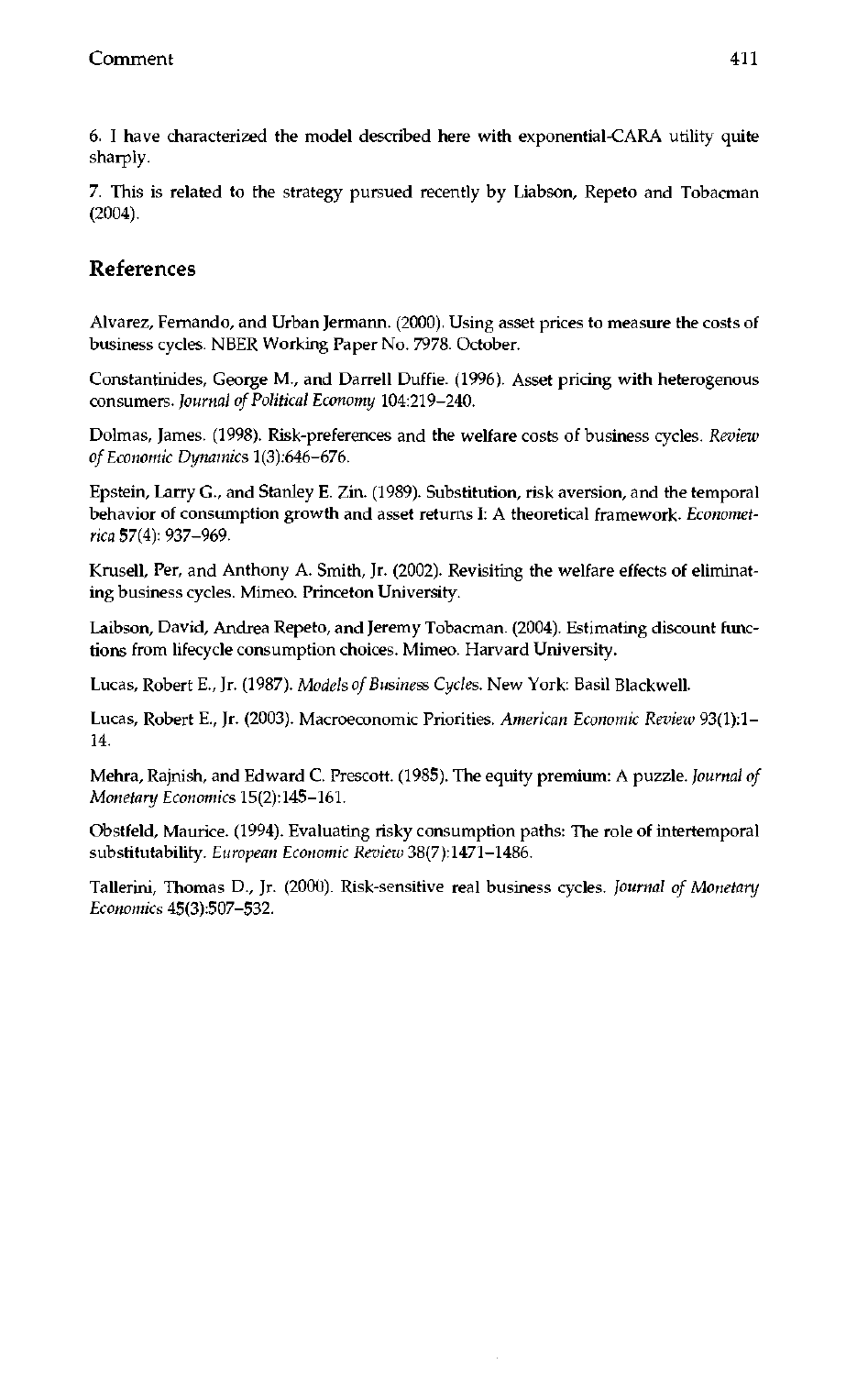### **Discussion**

In response to the discussants, especially to Lars Hansen, Stanley Zin agreed with the three main points that Hansen emphasized: empirical implementation, identification of new parameters, and policy relevance. He noted how some authors, such as Jose-Victor Rios-Rull or Edward Prescott, believed that when one deviates from the standard utility framework, one could obtain any result one wanted, but their paper proved that this was not correct and that it was, in fact, very easy to get nothing at all. The challenging issue, he pointed out, was to understand what these preference models were doing and not doing, and he referred to Ivan Werning's last example, where different frictions delivered different responses from the model. Zin mentioned that the use of these less standard preferences was not incompatible with the use of tools, such as calibration of parameters or moment matching, that economists utilized in expected utility models. Related to policy relevance, he noted that another contribution of the paper was to delineate where Pareto comparisons of different policies could and could not be done since these comparisons required explicit utility functions and not only behavioral decision outcomes.

Several participants commented on Ivan Werning's model with liquid and illiquid assets. David Laibson made some observations on the identification of the hyperbolic model and on the challenge proposed by Zin of using standard tools with these nontraditional preferences. He noted that in one of his recent papers, he and his co-authors developed a model, similar to the one presented by Werning, where they were able to obtain very precise estimates of the short-run discount parameter,  $\beta$ , of around  $\frac{2}{3}$  and of the long-run discount parameter,  $\delta$ , of about 4%. Robert Shimer talked about the empirical implications of time-inconsistent preferences. In particular, he mentioned a paper by Narayana Kocherlakota published in 2001 in the *Federal Reserve Bank of*